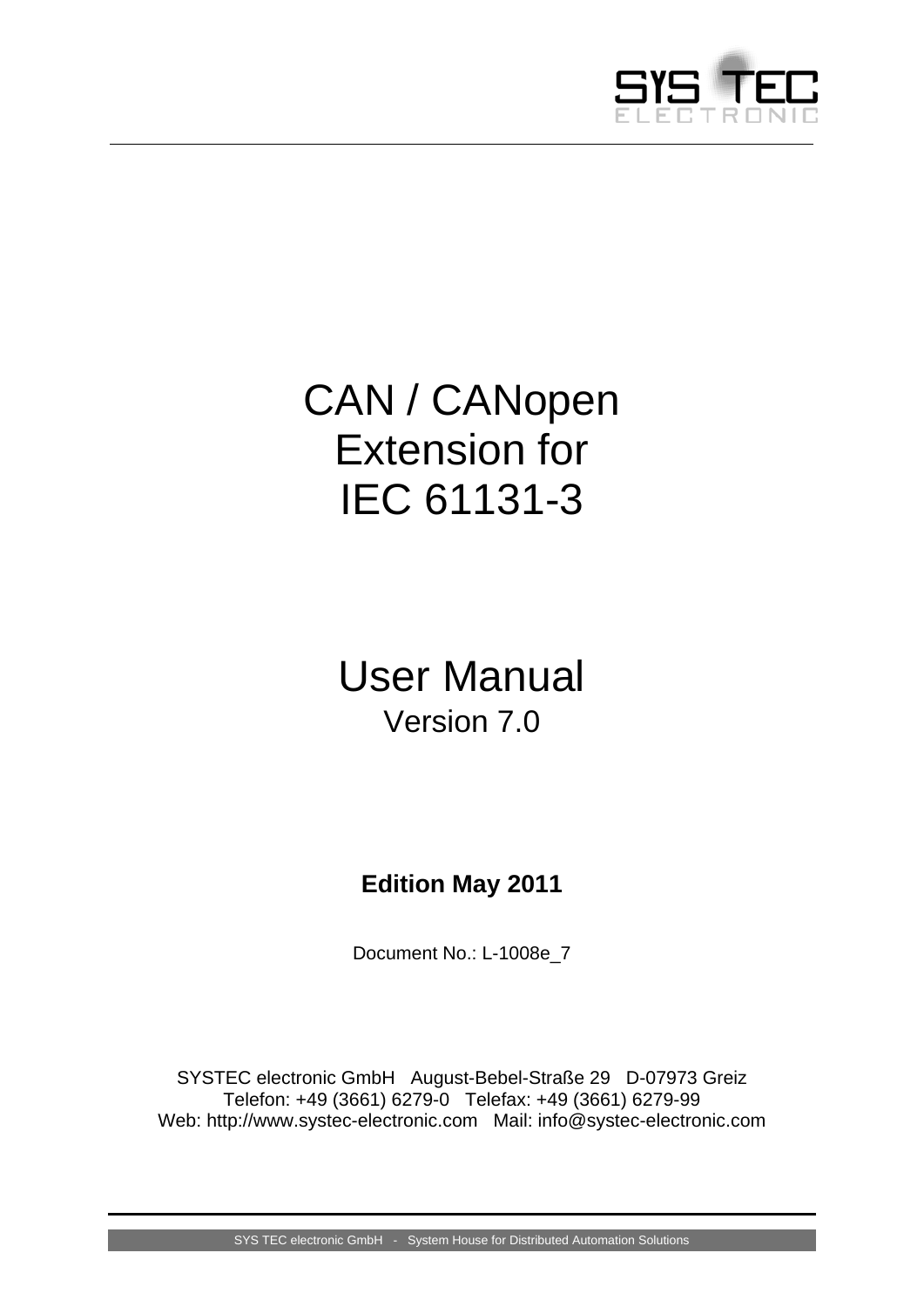### **Status/Changes**

Status: Released

| <b>Date/Version</b> | <b>Section</b> | Change                                                                                                          | <b>By</b> |
|---------------------|----------------|-----------------------------------------------------------------------------------------------------------------|-----------|
| 2007/04/02<br>6.0   | $2, 3$ and $5$ | Sections 2, 3 and 5 have been revised<br>completely                                                             | R. Sieber |
| 2011/05/25<br>7.0   | 6              | 4.4.5, 4.4.6, New Sections:<br>4.4.5 (CAN_SDO_READ_BIN),<br>4.4.6 (CAN_SDO_WRITE_BIN) and<br>6 (CAN Layer 2 FB) | R. Sieber |
|                     |                |                                                                                                                 |           |
|                     |                |                                                                                                                 |           |
|                     |                |                                                                                                                 |           |
|                     |                |                                                                                                                 |           |
|                     |                |                                                                                                                 |           |
|                     |                |                                                                                                                 |           |
|                     |                |                                                                                                                 |           |
|                     |                |                                                                                                                 |           |
|                     |                |                                                                                                                 |           |
|                     |                |                                                                                                                 |           |
|                     |                |                                                                                                                 |           |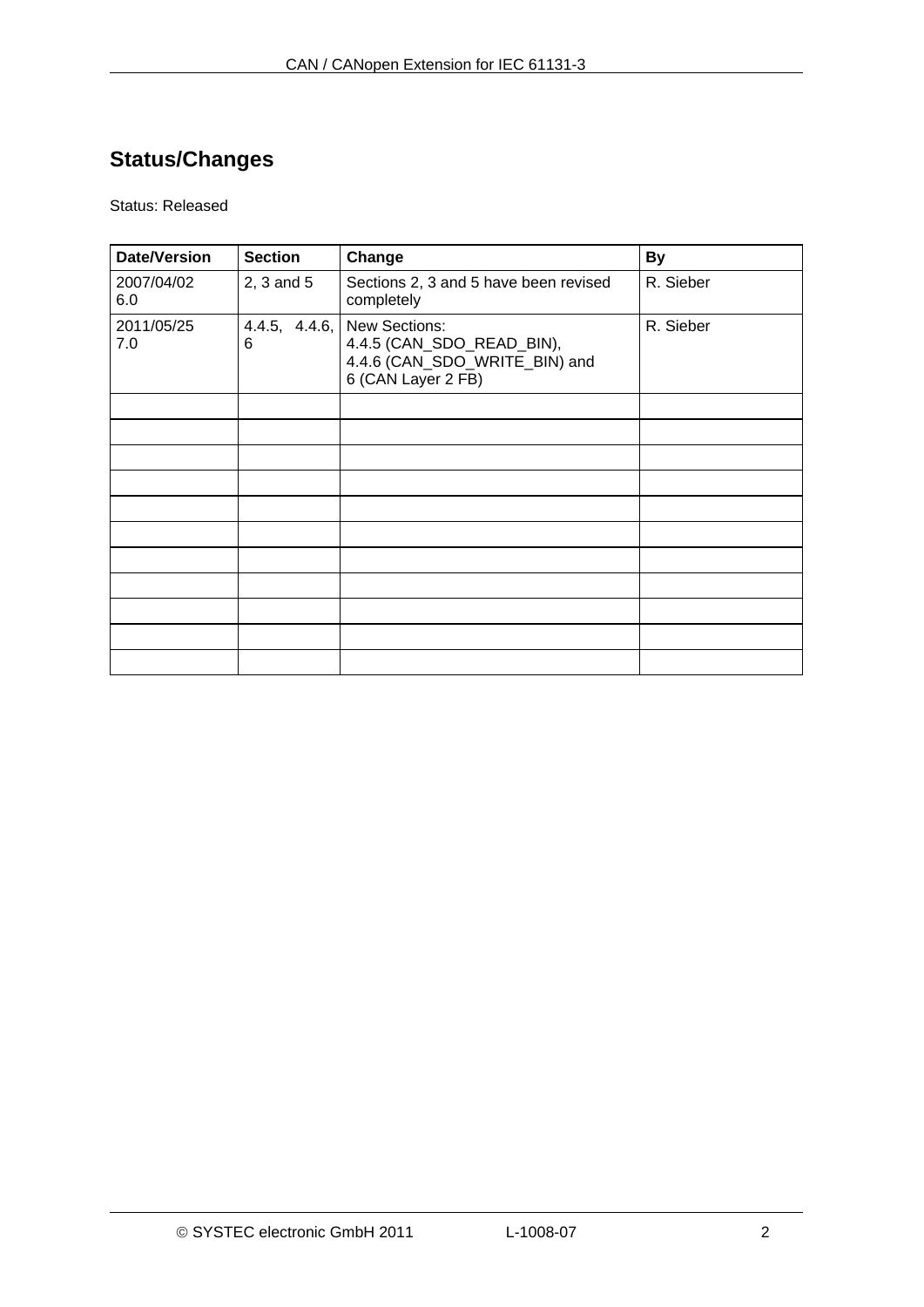Product names used in this manual which are also registered trademarks have not been marked additionally. The missing © mark does not imply that the trade name is unregistered. Nor is it possible to determine the existence of any patents or protection of inventions on the basis of the names used.

The information in this manual has been carefully checked and is believed to be accurate. However, it is expressly stated that SYS TEC electronic GmbH does not assume warranty or legal responsibility or any liability for consequential damages which result from the use or contents of this user manual. The information contained in this manual can be changed without prior notice. Therefore, SYS TEC electronic GmbH shall not accept any obligation.

Furthermore, it is expressly stated that SYS TEC electronic GmbH does not assume warranty or legal responsibility or any liability for consequential damages which result from incorrect use of the hardware or software. The layout or design of the hardware can also be changed without prior notice. Therefore, SYS TEC electronic GmbH shall not accept any obligation.

© Copyright 2011 SYS TEC electronic GmbH, 07973 Greiz, Germany.

All rights reserved. No part of this manual may be reproduced, processed, copied or distributed in any way without prior written permission of SYS TEC electronic GmbH.

| Contact                   | <b>Direct</b>                                                               | Your local distributor                            |
|---------------------------|-----------------------------------------------------------------------------|---------------------------------------------------|
| Address:                  | SYS TEC electronic GmbH<br>August-Bebel-Str. 29<br>D-07973 Greiz<br>GERMANY |                                                   |
| Ordering<br>Information:  | +49 (0) 36 61 / 62 79-0<br>info@systec-electronic.com                       | Please find a list of our<br>distributors under:  |
| <b>Technical Support:</b> | +49 (0) 36 61 / 62 79-0<br>support@systec-electronic.com                    | http://www.systec-<br>electronic.com/distributors |
| Fax:                      | +49 (0) 36 61 / 6 79 99                                                     |                                                   |
| Web Site:                 | http://www.systec-electronic.com                                            |                                                   |

Inform yourselves:

7th Edition Mai 2011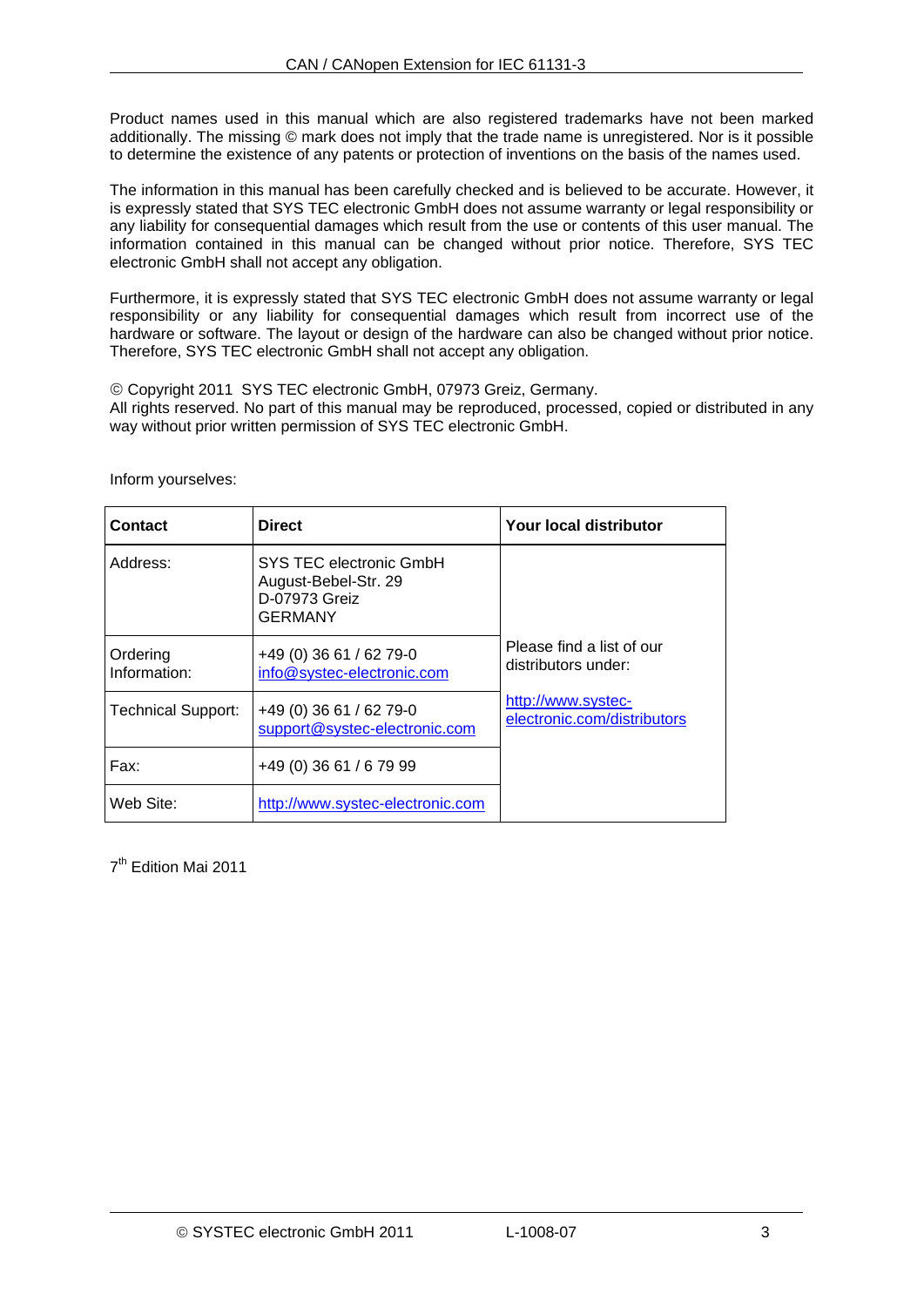## **Table of Contents**

| 1              |                                                                                     |  |
|----------------|-------------------------------------------------------------------------------------|--|
| 2              |                                                                                     |  |
| 2.1            |                                                                                     |  |
| 2.2            |                                                                                     |  |
| 2.3            |                                                                                     |  |
| 3              |                                                                                     |  |
| 3.1            |                                                                                     |  |
| 3.2            |                                                                                     |  |
| 3.2.1          |                                                                                     |  |
| 3.2.2          |                                                                                     |  |
| 3.2.3          |                                                                                     |  |
| 3.3<br>3.3.1   |                                                                                     |  |
| 3.3.2          |                                                                                     |  |
| 3.4            |                                                                                     |  |
| 3.5            |                                                                                     |  |
| 3.6            |                                                                                     |  |
| 4              |                                                                                     |  |
| 4.1            |                                                                                     |  |
| 4.1.1          |                                                                                     |  |
| 4.1.2          | Availability of the Function Blocks on Controls with and without CANopen Master  34 |  |
| 4.1.3          | Synchronization between the CANopen Function Block and PLC Program  35              |  |
| 4.1.4          |                                                                                     |  |
| 4.1.5          |                                                                                     |  |
| 4.2            |                                                                                     |  |
| 4.2.1          |                                                                                     |  |
| 4.2.2          |                                                                                     |  |
| 4.3            |                                                                                     |  |
| 4.3.1<br>4.3.2 |                                                                                     |  |
| 4.3.3          |                                                                                     |  |
| 4.4            |                                                                                     |  |
| 4.4.1          |                                                                                     |  |
| 4.4.2          |                                                                                     |  |
| 4.4.3          |                                                                                     |  |
| 4.4.4          |                                                                                     |  |
| 4.4.5          |                                                                                     |  |
| 4.4.6          |                                                                                     |  |
| 4.5<br>4.5.1   |                                                                                     |  |
| 4.5.2          |                                                                                     |  |
| 4.5.3          |                                                                                     |  |
| 4.5.4          |                                                                                     |  |
| 4.5.5          |                                                                                     |  |
| 4.5.6          |                                                                                     |  |
| 4.5.7          |                                                                                     |  |
| 4.5.8          |                                                                                     |  |
| 4.5.9          |                                                                                     |  |
| 4.6            |                                                                                     |  |
| 5              |                                                                                     |  |
| 5.1            |                                                                                     |  |
| 5.2            |                                                                                     |  |
| 5.3            |                                                                                     |  |
| 5.4            |                                                                                     |  |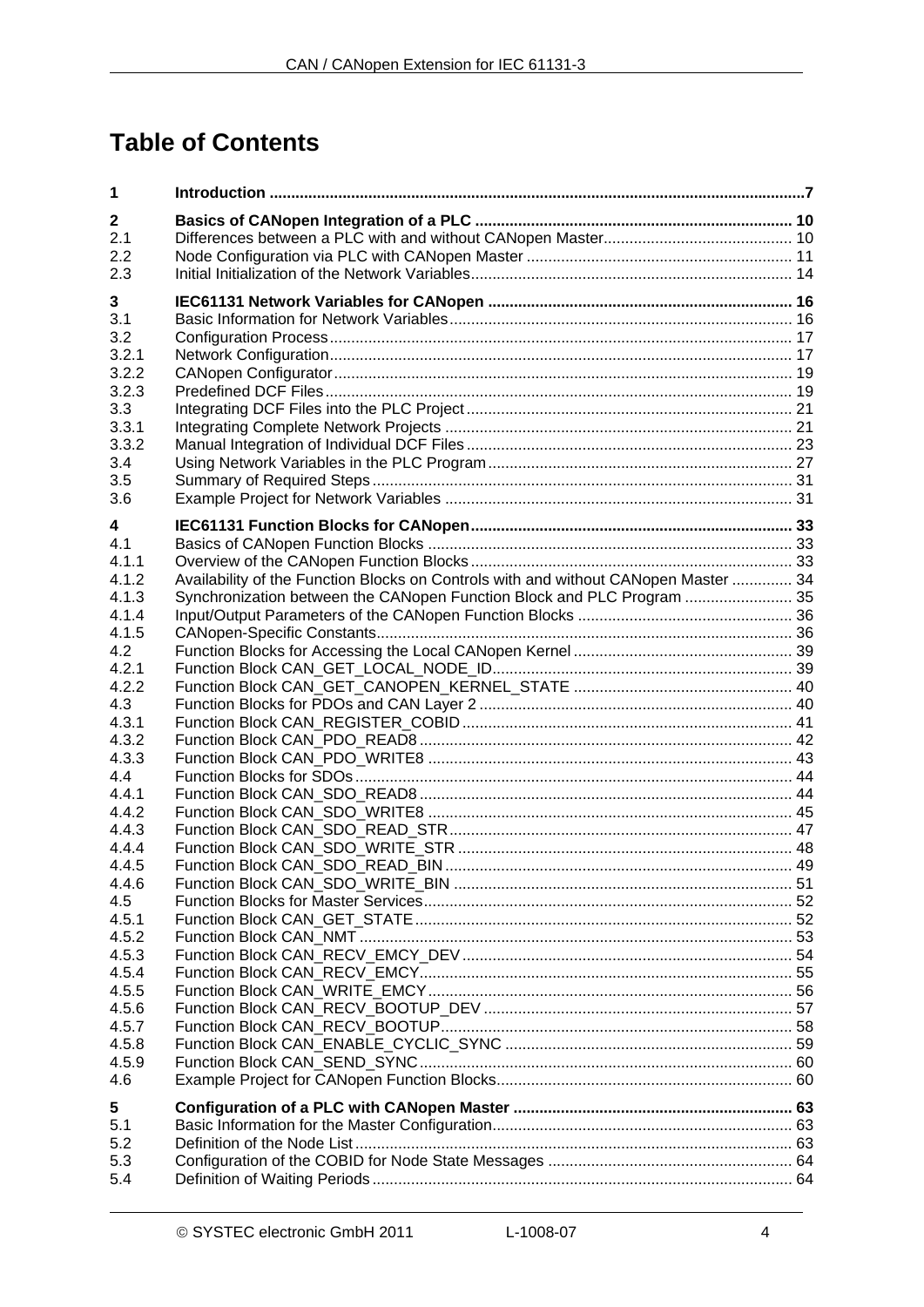| 5.5            |                                                                        |  |
|----------------|------------------------------------------------------------------------|--|
| 6              |                                                                        |  |
| 6.1            |                                                                        |  |
| 6.1.1          |                                                                        |  |
| 6.1.2          | Synchronisation Between CAN Layer 2 Function Block and PLC Program  70 |  |
| 6.1.3          |                                                                        |  |
| 6.2            |                                                                        |  |
| 6.2.1          |                                                                        |  |
| 6.2.2          |                                                                        |  |
| 6.2.3          |                                                                        |  |
| 6.2.4          |                                                                        |  |
| 6.2.5          |                                                                        |  |
| 6.2.6          |                                                                        |  |
| 6.2.7          |                                                                        |  |
| 6.2.8          |                                                                        |  |
| 6.2.9          |                                                                        |  |
| 6.2.10         |                                                                        |  |
| 6.2.11         |                                                                        |  |
| 6.2.12         |                                                                        |  |
| 6.2.13         |                                                                        |  |
| 6.2.14         |                                                                        |  |
| $\overline{7}$ |                                                                        |  |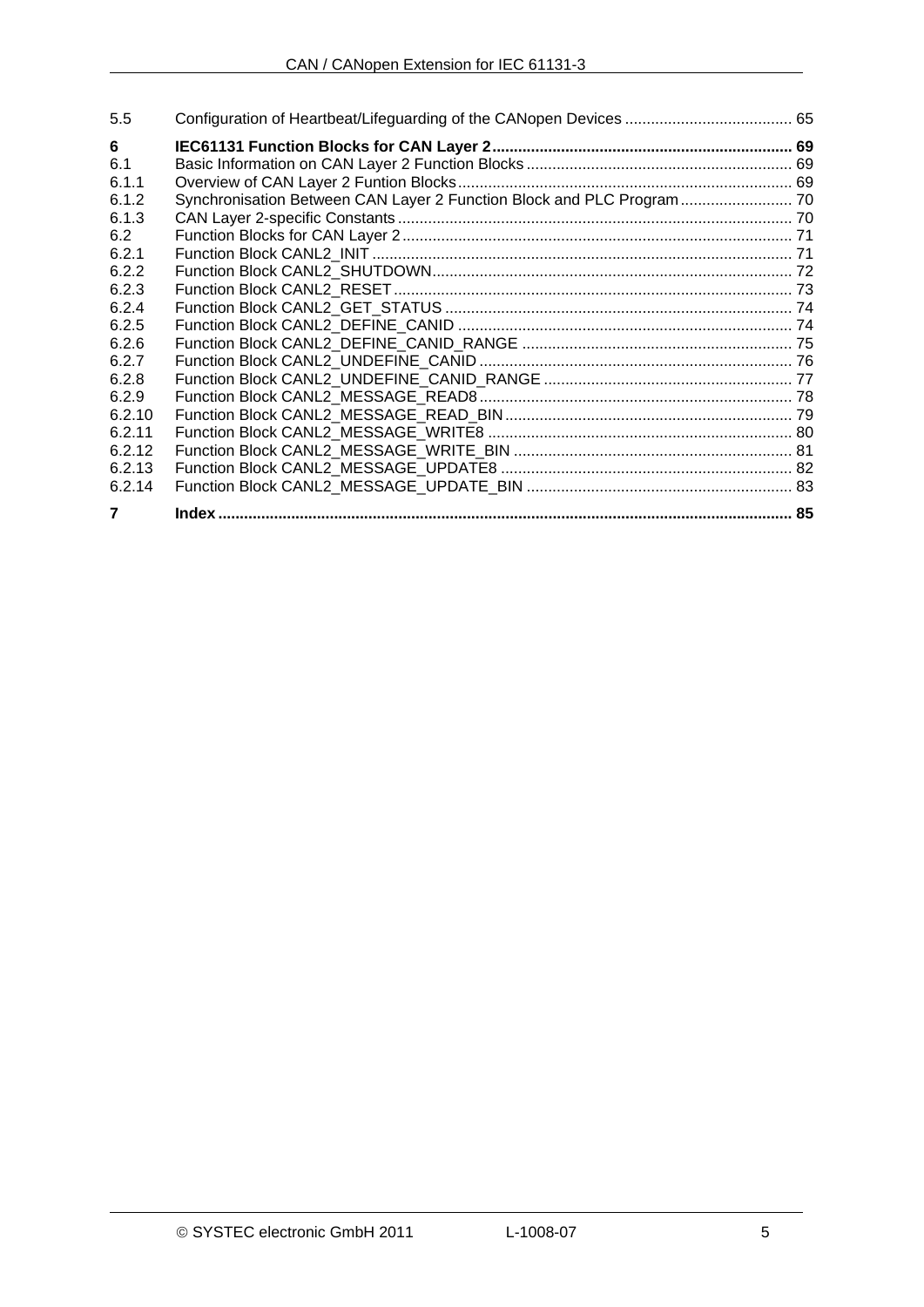#### **List of Tables**

| Table 1: Availability of services on the PLC with and without CANopen Master  10 |  |
|----------------------------------------------------------------------------------|--|
|                                                                                  |  |
|                                                                                  |  |
|                                                                                  |  |
|                                                                                  |  |
|                                                                                  |  |
|                                                                                  |  |
|                                                                                  |  |
|                                                                                  |  |
|                                                                                  |  |
|                                                                                  |  |
|                                                                                  |  |
|                                                                                  |  |
|                                                                                  |  |
|                                                                                  |  |
|                                                                                  |  |
|                                                                                  |  |
|                                                                                  |  |
|                                                                                  |  |
|                                                                                  |  |
|                                                                                  |  |

#### **List of Illustrations**

|                                                                                         | -22 |
|-----------------------------------------------------------------------------------------|-----|
| Figure 4: Presentation of the imported network in the OpenPCS project browser           |     |
|                                                                                         |     |
|                                                                                         |     |
|                                                                                         |     |
|                                                                                         |     |
| Figure 9: Presentation of the imported network nodes in the OpenPCS project browser  25 |     |
|                                                                                         |     |
| Figure 11: Linking the manually created network project to the active PLC resource 26   |     |
|                                                                                         |     |
|                                                                                         |     |
|                                                                                         |     |
|                                                                                         |     |
|                                                                                         |     |
|                                                                                         |     |
|                                                                                         |     |
|                                                                                         |     |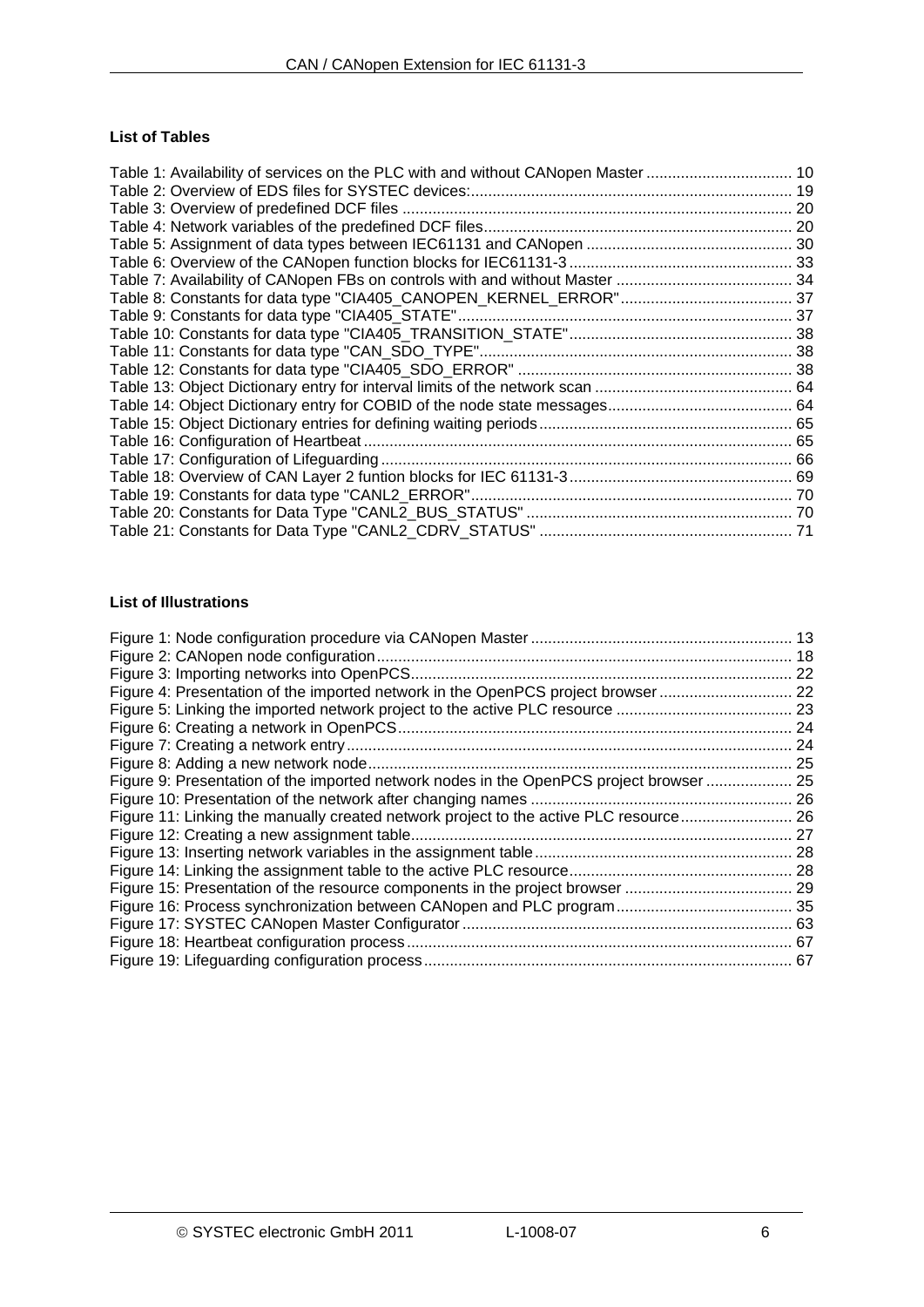### <span id="page-6-0"></span>**1 Introduction**

**This manual describes in its 1st part the integration of CANopen services in PLC programs according to standard IEC61131-3. This enables the application of network variables and CANopen access through specific function blocks. Prerequisite for this is a PLC with a CANopen interface.**

The functionality defined in the CiA Draft Standard 405 by the CiA (CAN in Automation e.V.) provides the basis for offering CANopen services for PLC programs according to EC1131-3. SYSTEC enhances this functionality with additional, manufacturer-specific function blocks (e.g. sending and receiving of PDOs or CAN Layer 2 messages, generation of SYNC objects).

The second part of this manual describes the use of function blocks for processing protocolindependent CAN-messages (CAN layer 2 messages) in a PLC program. By means of CAN layer 2 function blocks, the PLC can also communicate with CAN-devices, which are not CANopen compatible.

#### **Using CANopen network variables (** → **Section [3\)](#page-15-0)**

Network variables are the simplest form of data exchange with other CANopen nodes. Access to network variables in a PLC program means the same as accessing internal, local variables in the PLC. For the PLC programmer it is therefore unimportant, whether e.g. an input variable is assigned to a local input of the control or whether it represents an input of a decentral extensionmodule. The application of network variables only requires basic CANopen knowledge. **In general, a CANopen configurator as well as the availability of EDS files for the individual CANopen devices are usually prerequisites for integrating network variables (see section [3.1\)](#page-15-1).** 

With the aid of network variables it is possible:

- To extend PLC inputs and outputs by using CANopen devices
- To exchange process data between various controls in order to realize decentral automation projects
- To include, in addition to SYSTEC modules, any other specialized CANopen devices in the project planning in order to design controls for special tasks with the aid of modular standard modules.

#### **Using CANopen function blocks (** → **Section [4](#page-32-0))**

CANopen function blocks enable direct access to specific CANopen services and, therefore, provide high-level application flexibility. A CANopen configurator or EDS files are not required for their utilization. **However, the utilization of CANopen function blocks requires detailed knowledge of CANopen and its various services.**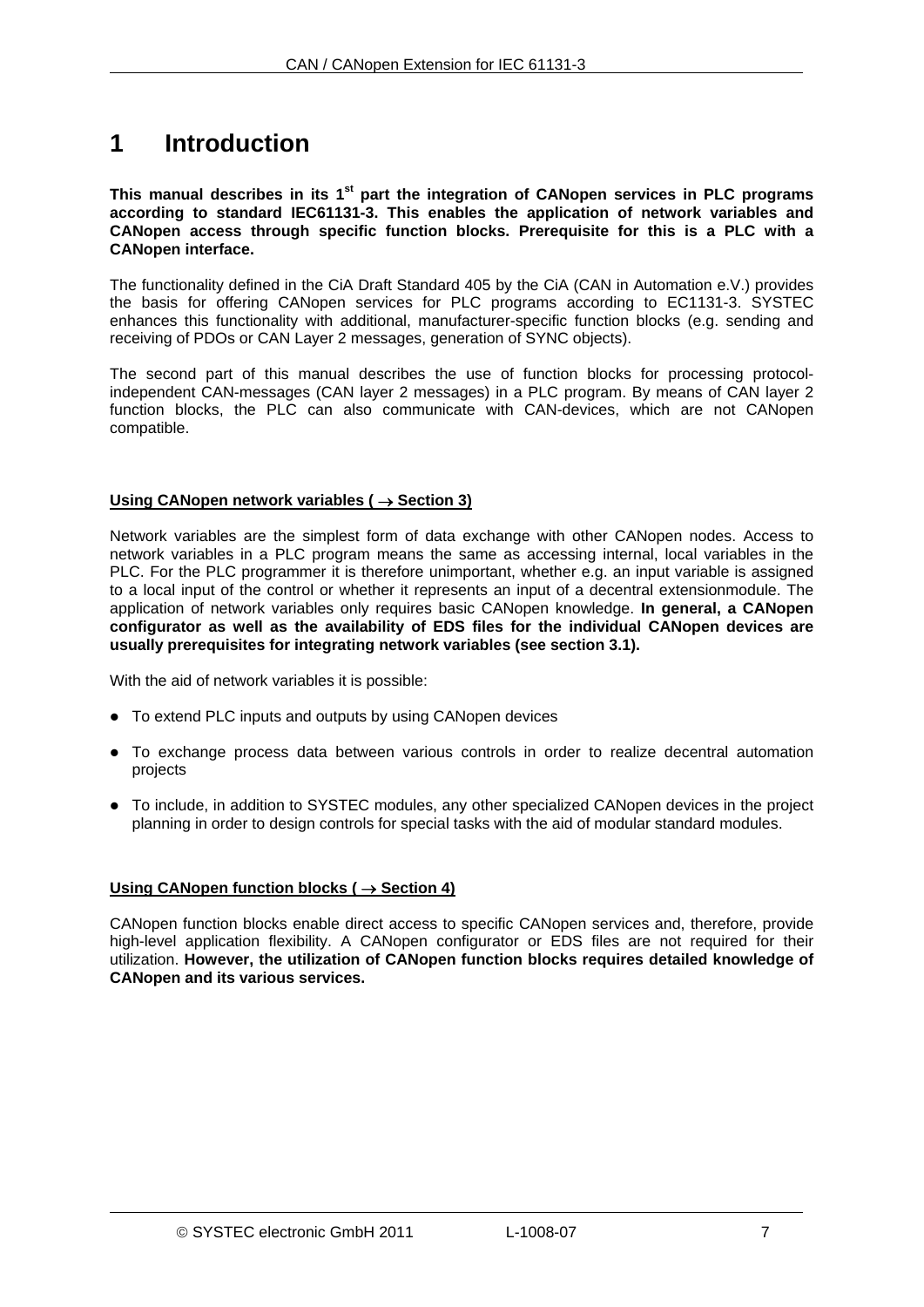With the aid of CANopen function blocks it is possible:

- To directly exchange data via SDO (Service Data Object) or PDO (Process Data Object) with other CANopen nodes
- To request or influence the state of other CANopen nodes
- To receive error messages of other CANopen nodes
- To enable the generation of SYNC messages

#### Using CAN Layer 2 function blocks (→ Section [6](#page-68-0))

CAN Layer 2 function blocks allow for a protocol-independent exchange of data between PLC and diverse CAN-devices. Here, the PLC program directly processes the CAN-messages, which are transferred to the CAN-bus.

CAN Layer 2 function blocks allow for:

- a configuration of the CAN-interface of the control with the parameters preset by the PLC program
- Writing and processing CAN-telegrams directly through the PLC program
- Sending and receiving CAN-messages in an Extended-Frame-Format (29 bit CAN Identifier, according to CAN 2.0 B)
- **Note:** CAN Layer 2 function blocks cannot be used simultaneously with CANopen services on the same CAN-Interface. CAN Layer 2 function blocks can only be used if the CANopen functionality for the relevant CAN-Interfaces has been disabled in advance.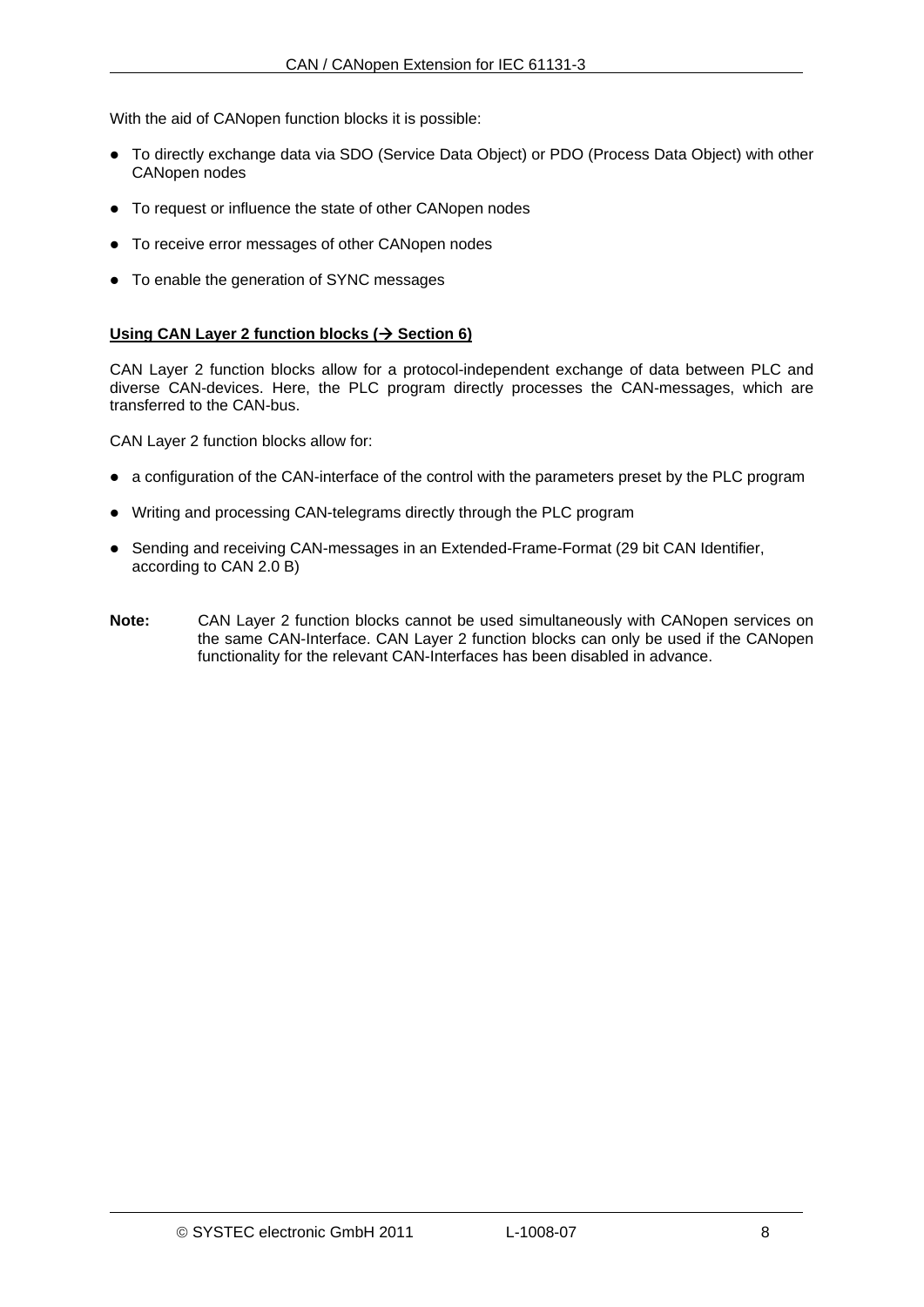## Part 1

# **CANopen**

# (High Level Protocol)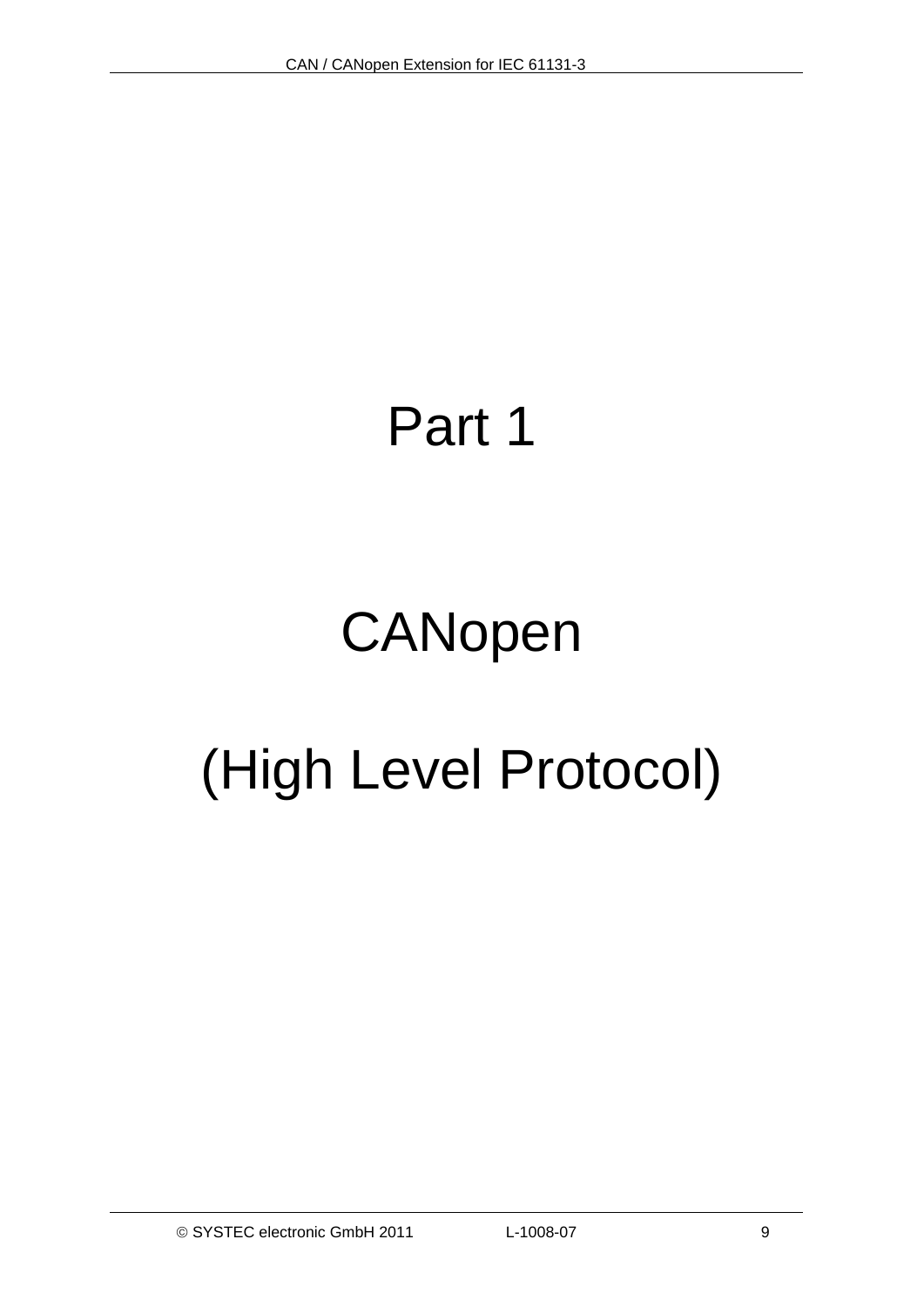## <span id="page-9-0"></span>**2 Basics of CANopen Integration of a PLC**

#### <span id="page-9-1"></span>**2.1 Differences between a PLC with and without CANopen Master**

The CANopen extension of a PLC and particularly the CANopen function blocks for IEC61131 are based on various CANopen services; some of which can be active on several nodes simultaneously (e.g. PDO and SDO transfer) while others can only be exclusively executed by one node (e.g. NMT Master services). This separation is also underlined by the terms "PLC with CANopen Master" and "PLC without CANopen Master". On a PLC without CANopen Master only the non-exclusive services are available while on a PLC with CANopen Master, the exclusive services can be used additionally. See [Table 1](#page-9-2) for an overview. Depending on the available services, a varying amount of CANopen function blocks exists for the PLC program. See [Table 7](#page-33-1) in section [4.1.2](#page-33-0) for a detailed list.

|  |  |  | Table 1: Availability of services on the PLC with and without CANopen Master |
|--|--|--|------------------------------------------------------------------------------|
|--|--|--|------------------------------------------------------------------------------|

<span id="page-9-2"></span>

| <b>CANopen Service</b> | <b>PLC without CANopen</b><br><b>Master</b> | <b>PLC with CANopen Master</b> |
|------------------------|---------------------------------------------|--------------------------------|
| <b>PDO</b>             |                                             |                                |
| SDO                    |                                             |                                |
| Heartbeat              | Producer / Consumer                         | Producer / Consumer            |
| Lifeguarding           | Slave                                       | Master                         |
| <b>NMT Master</b>      |                                             |                                |
| <b>SYNC Producer</b>   |                                             |                                |

#### **Legend:**

 $X =$  Functionality available

 $=$  Functionality not available

With SYSTEC controls, the differentiation between "PLC with CANopen Master" and "PLC without CANopen Master" occurs model-dependently either through a configuration user interface, operating elements (e.g. DIP switch) or the node address. Since each node within a CANopen network has to be assigned with a unique address, it is also ensured, while linking to the node address, that the master functionality can only be executed by one node network-wide.

**With control types where activation of the master functionality occurs by selecting the node address, the master functionality of the PLC is permanently linked to the node address 20H. With these control types, only the functionality "PLC without CANopen Master" can be used on all the other node addresses.**

If the network only contains one PLC, it has to be operated in master mode (e.g. node address 20H). This ensures that the PLC program can monitor the state of other nodes via the CANopen function block *CAN\_GET\_STATE* (see section [2.2](#page-10-0) for basics as well as section [4.5.1](#page-51-1) for the description of the function block). Moreover, only a PLC in master mode can generate SYNC objects (see section [4.5.8](#page-58-0)). In networks with several controls, just one PLC has to be active in the master mode.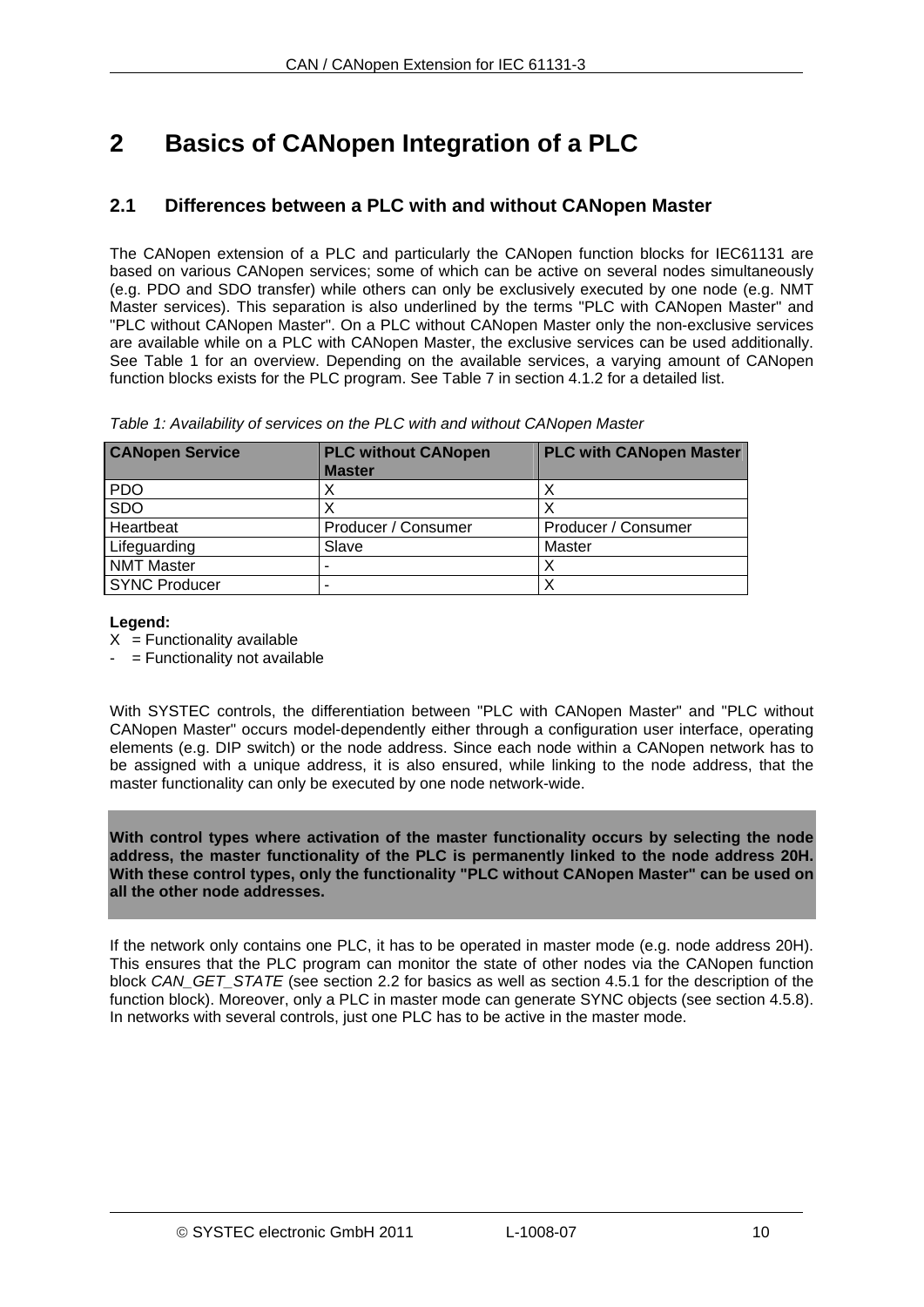#### <span id="page-10-0"></span>**2.2 Node Configuration via PLC with CANopen Master**

A PLC with CANopen Master can configure other devices in the network. The DCF files of the IO modules which were also transferred to the control while downloading the PLC program are required for this. A PLC with CANopen Master also automatically monitors each CANopen module in the network via Heartbeat or Lifeguarding. This is also the basis for the state request using function block *CAN\_GET\_STATE* (see section [4.5.1](#page-51-1)). Monitoring of the node is primarily determined by the respective entries in the DCF file of the corresponding node. The alternative default configuration of Heartbeat or Lifeguarding, which is used when there is no DCF file available for the respective node, is described in section [5.5.](#page-64-0) Internally, monitoring of the node occurs via the master PLC according to the following principle:

**When switching on the operating voltage (Reset) and after completion of the program download**, the master PLC checks whether the object 1F81H has been created in its own object dictionary (i.e. whether the object 1F81H is contained in the DCF file of the master PLC). If this is the case, the nodes specified therein are searched for via a node scan. If object 1F81H does not exist, the control determines all the available CANopen devices in the network via a network scan, which covers the entire range for all node addresses from 1 to 127 as standard (if necessary, the node range can be limited via index 3001H in the object dictionary of the master PLC, see section [5.2\)](#page-62-2). Here, it is attempted to read the index 1000H in the object dictionary of the node on each node address (device type). If the device responds, it is checked whether a DCF file on the PLC is available for this node. In this case, the device's PLC carries out configuration with the parameters specified in the DCF file. If no DCF file is available, the PLC checks whether the respective device can be monitored via Heartbeat. If the node does not support Heartbeat, availability of Lifeguarding is tested alternatively. Devices which support neither Heartbeat nor Lifeguarding cannot be monitored. A state request by the PLC program is thus not possible for the respective nodes (see below). See [Figure 1](#page-12-0) for details of the node configuration procedure via CANopen Master. And see section [5.5](#page-64-0) for configuration details of Heartbeat and Lifeguarding.

If the control receives bootup messages from other CANopen devices (e.g. because these devices are fed via a voltage supply which is subsequently switched on) after the network scan, these nodes are configured the same way as described above.

**Note:** When using DCF files for configuring nodes, the user is responsible for activating node guarding (Heartbeat or Lifeguarding) accordingly. Otherwise, node monitoring and a state request by the PLC program are not possible for the respective node (see below).

If errors occur during the configuration phase, the PLC sets a respective error state and checks it when restarting the PLC program (see below). Possible causes for configuration errors are:

- A node marked as "Mandatory Slave" in the object 1F81H is not available (the absence of a node marked as "Mandatory Slave" is **not** an error) or
- An error occurred while configuring a node with the parameters specified in the DCF file (SDO Abort due to access to a non-available object, write access to a read-only object, other logical configuration errors)

**During PLC program start-up** the PLC at first checks whether any errors occurred during the previous configuration phase. If the configuration was successful and nothing contrary is set in object 1F80H, the Master PLC sends the NMT command "Enter Pre-Operational State", followed by "Start Remote Node" for each node (node address  $= 0$ ). This prompts the CANopen nodes to send their PDOs (**P**rocess **D**ata **O**bject) once. Subsequently, the PLC waits until the PDOs have been processed and the received values have been stored in the network image before starting the PLC program. This procedure ensures the initial initialization of the network variables (see section [2.3\)](#page-13-0)

**Note:** The waiting periods can be configured via Index 3003H in the Object Dictionary of the Master PLC, see section [5.4](#page-63-1).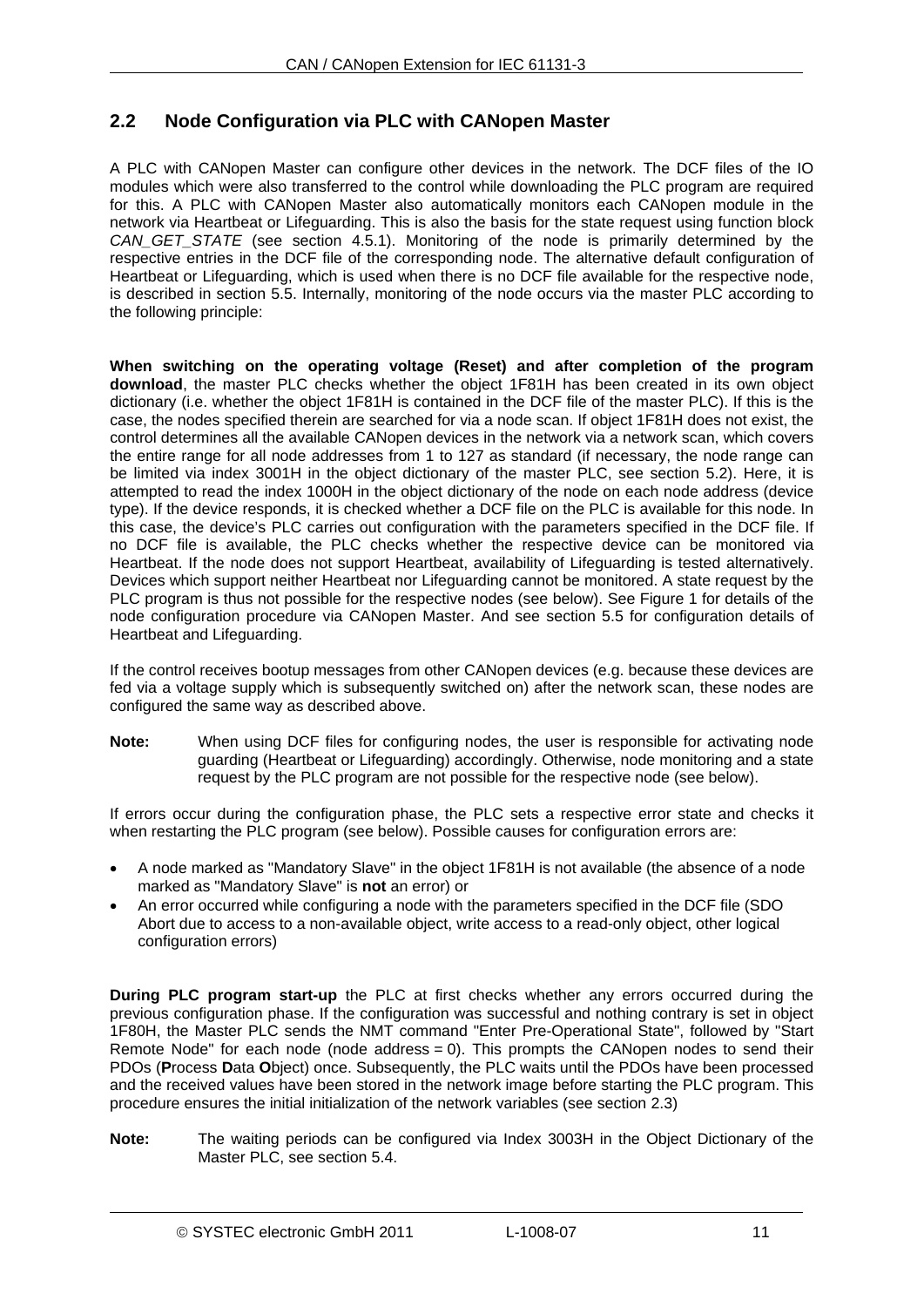If Bit 3 ("Do not send NMT-Start Remote Node") has been set in object 1F80H or if errors occurred during the configuration phase, the PLC does not automatically switch the network into the operational state. In the Pre-operational state the PLC program can at first carry out further configurations via the SDO function blocks described in section [4.4](#page-43-0) and finally set the network (compulsory) into the Operational state through the NMT function block described in section [4.5.2.](#page-52-0)

**When exiting the PLC program,** the Master PLC sends the NMT command "Enter Pre-Operational State" to show each CANopen node that PDO processing has been deactivated.

With Heartbeat as well as with Lifeguarding the node sends its current state (monitoring period) at regular intervals to the PLC with CANopen Master. This state is internally evaluated in the network layer and transferred to the PLC program when calling function block *CAN\_GET\_STATE*. To also enable the application of block *CAN\_GET\_STATE* on controls without Master, each recognized node state change is forwarded to all the other controls through a Broadcast message (Default-COBID 50H, configuration via Index 3002H, see section [5.3](#page-63-0)). A state request on controls without Master is therefore no longer possible when deactivating the Master PLC (e.g. disabling the PLC program). The function block *CAN\_GET\_STATE* sends the state *UNKNOWN*. This state is also returned when the respective node supports neither Heartbeat nor Lifeguarding. In this case, a state request for the respective node is not possible.

**The Master PLC monitors each node in the network in order to enable the PLC program (and thus the user) to carry out a state request of the nodes. However, the Master PLC does not react in case of an error; this is the user's responsibility.**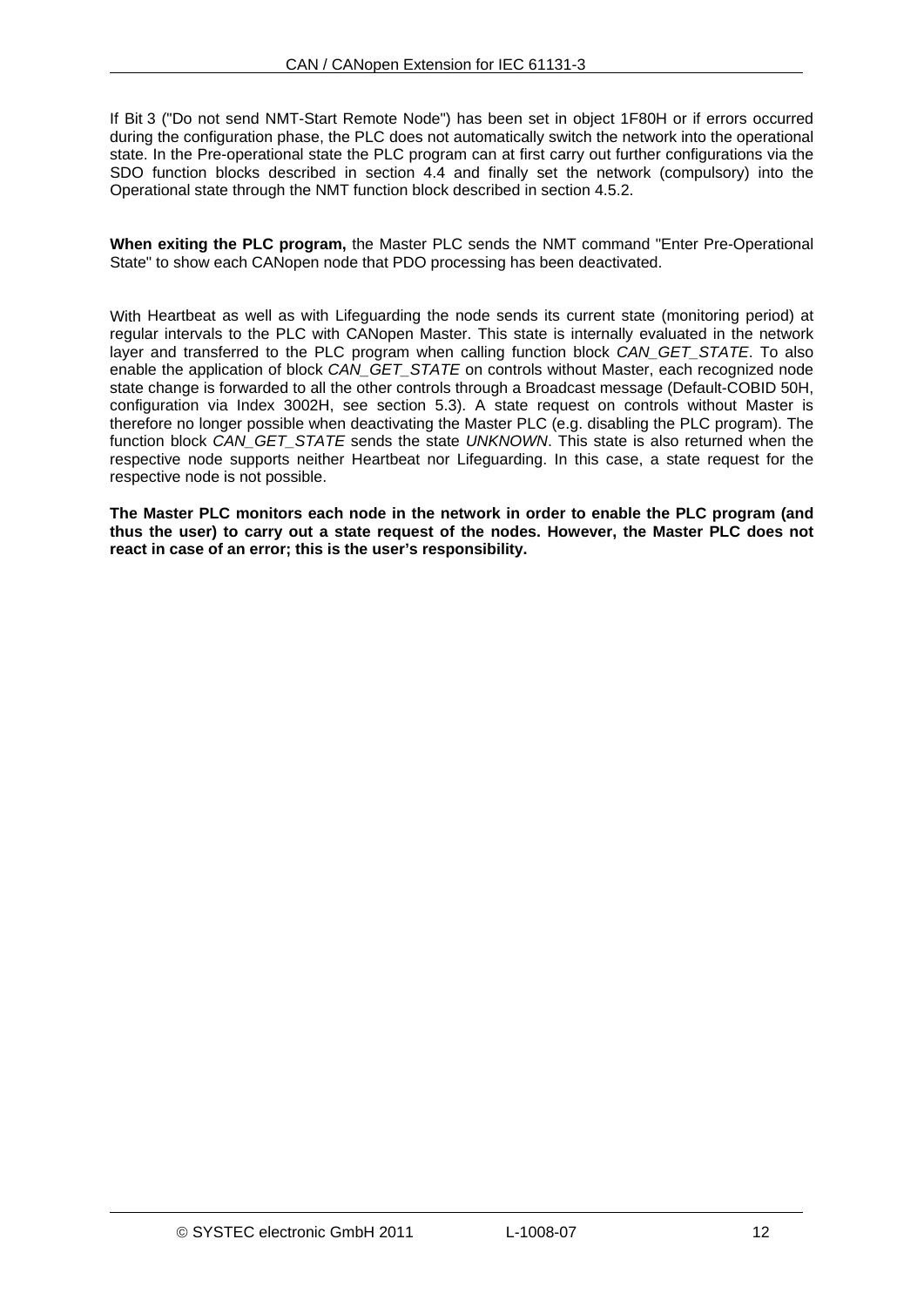

<span id="page-12-0"></span>*Figure 1: Node configuration procedure via CANopen Master*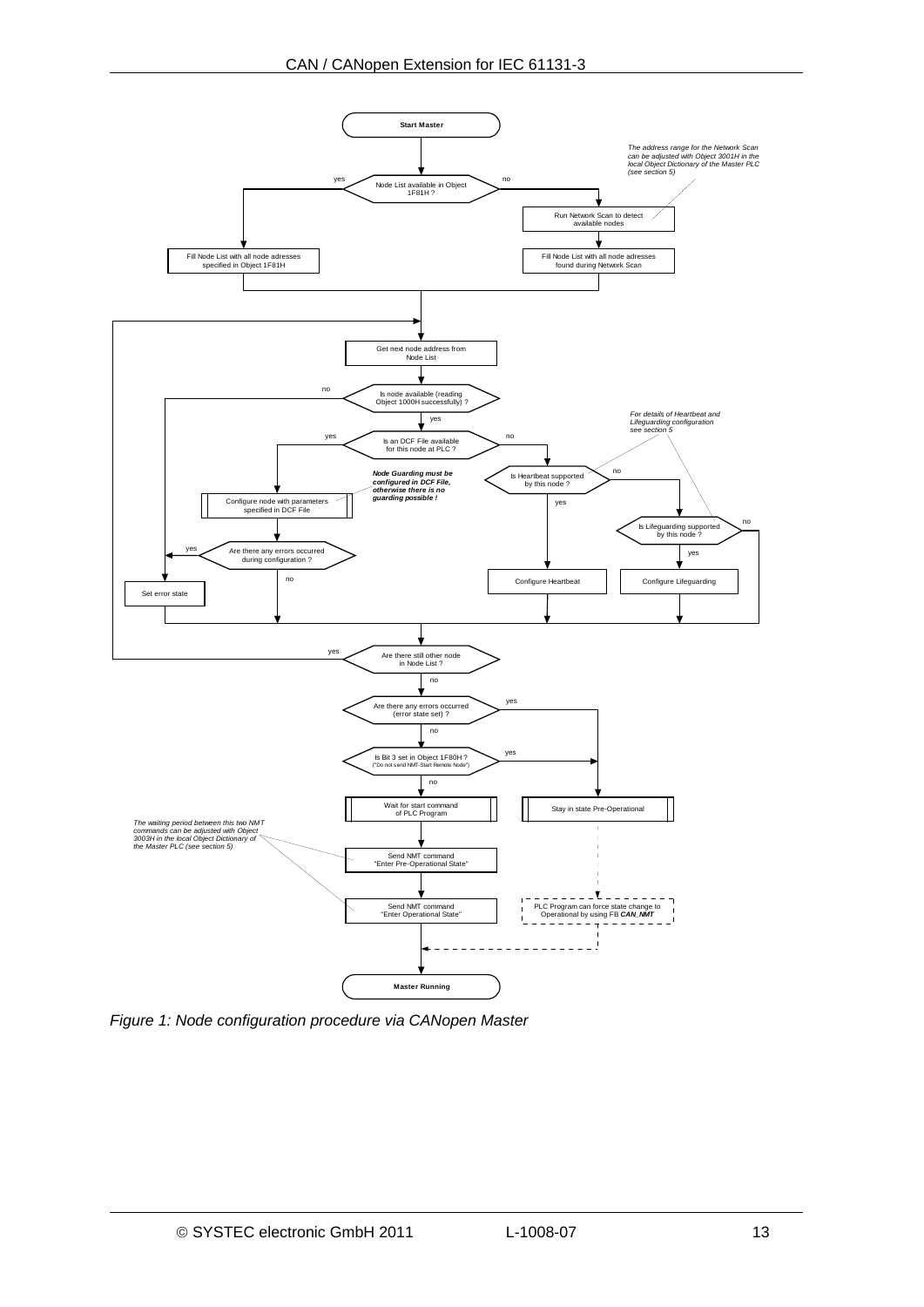#### <span id="page-13-0"></span>**2.3 Initial Initialization of the Network Variables**

The primary initial initialization of the network variables occurs with the initial values (entry "ParameterValue=" or "DefaultValue=") set in the DCF file of the PLC. These are used as start values for the network variables when creating the dynamic Object Dictionaries (see section [3.1\)](#page-15-1).

The content of the network variables is exchanged between the individual nodes by sending PDOs (**P**rocess **D**ata **O**bject). Usually the transfer of PDOs occurs event-controlled so that the communication partners are only informed of variable changes (asynchronous transfer). This procedure reduces the bus load to the necessary minimum. However, from a CANopen device's point of view this means that it does not know the real value of a variable without further measures from the start time to the first change. Therefore, it is necessary that the Master control prompts all the CANopen devices to send their PDOs once when starting the PLC program. This way all CANopen nodes including the Master PLC know the real initial values of the input network variables. Subsequently, the notification of changes is sufficient.

The initial initialization of network variables has been realized differently on controls with and without master functionality:

#### **PLC with CANopen Master**

The only possibility supported by all CANopen devices to prompt the nodes to mandatorily send their PDOs is to change the state from Pre-Operational to Operational. To achieve this, the Master PLC at first sends the NMT command "Enter Pre-Operational State", followed by "Start Remote Node" for all nodes (node address  $= 0$ ) when starting its own PLC program. This way all CANopen nodes which were active at this time in the network are prompted to send their PDOs once. **Thus, after starting a PLC program on the Master PLC all the active nodes of the network are in the Operational state.** 

**Note:** The waiting period between the NMT command "Enter Pre-Operational State" and "Start Remote Node" can be configured via Index 3003H / Subindex 1 in the Object Dictionary of the Master PLC (see section [5.4\)](#page-63-1).

The PLC independently delays the first sending of its own output network variable until the first PLC cycle has finished. The PLC program can therefore pre-assign the output network variables within the first PLC cycle with specific values which may differ from the initial values set in the DCF file (also see section [7](#page-26-2)). At the same time, it can prevent the PLC from sending initial PDOs with invalid data (initial PDOs with zero bytes).

The Master PLC sends the NMT command "Enter Operational State" with the specific node address of the respective device to CANopen IO devices which login at the network once the PLC program of the Master PLC has been started. The device is thus also prompted to transfer its PDOs with initial values. At the same time, the Master PLC also sends all its PDOs once, irrespective of whether the values therein have changed or not. This also ensures the correct initial initialization of network variables for devices which are connected with a delay.

#### **PLC without CANopen Master**

From the network's point of view a PLC without CANopen Master acts the same way as any other CANopen IO device. During start-up (switching on the operating voltage, reset) the PLC sends a bootup message and thus logs into the network. Subsequently, the PLC remains in the Pre-Operational state until it receives the NMT command "Enter Operational State" from the CANopen Master. The PLC reacts the same as any other CANopen IO device by sending its initial PDOs.

Depending on the application it might be necessary for the PLC to link the execution of its own PLC program to the respective network state (Pre-Operational / Operational). The state of the own node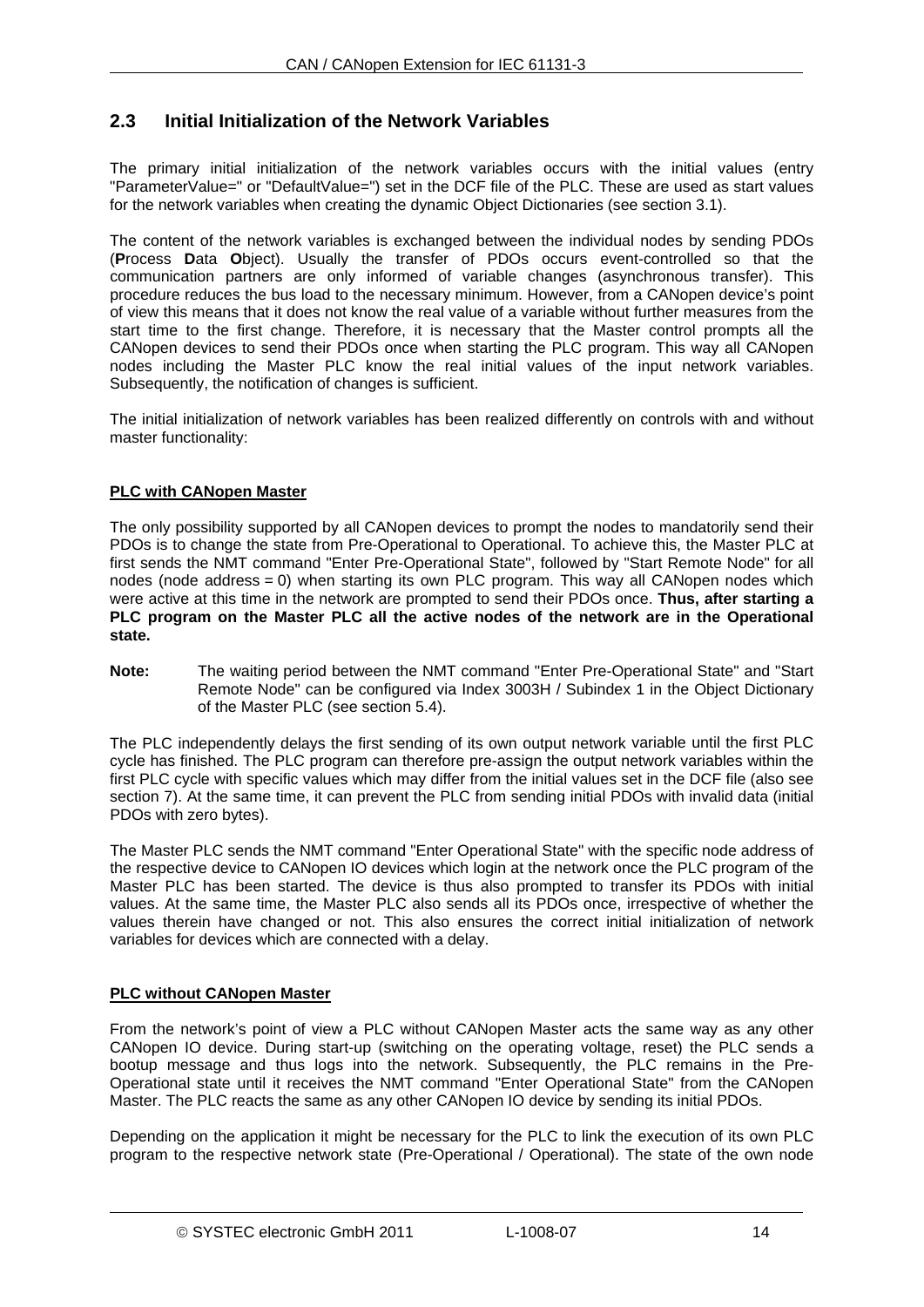can be determined via the CANopen function block *CAN\_GET\_STATE* (see section [4.5.1\)](#page-51-1). The following example illustrates the request and evaluation of the own node state:

*VAR FB\_CanGetState : CAN\_GET\_STATE; END\_VAR CAL FB\_CanGetState ( DEVICE := 0, (\* own node \*) ENABLE := TRUE) LD FB\_CanGetState.STATE EQ 16#0005 (\* Operational ? \*) JMPCN PreOperationalMode OperationalMode: (\* ... \*) RET PreOperationalMode: (\* ... \*) RET*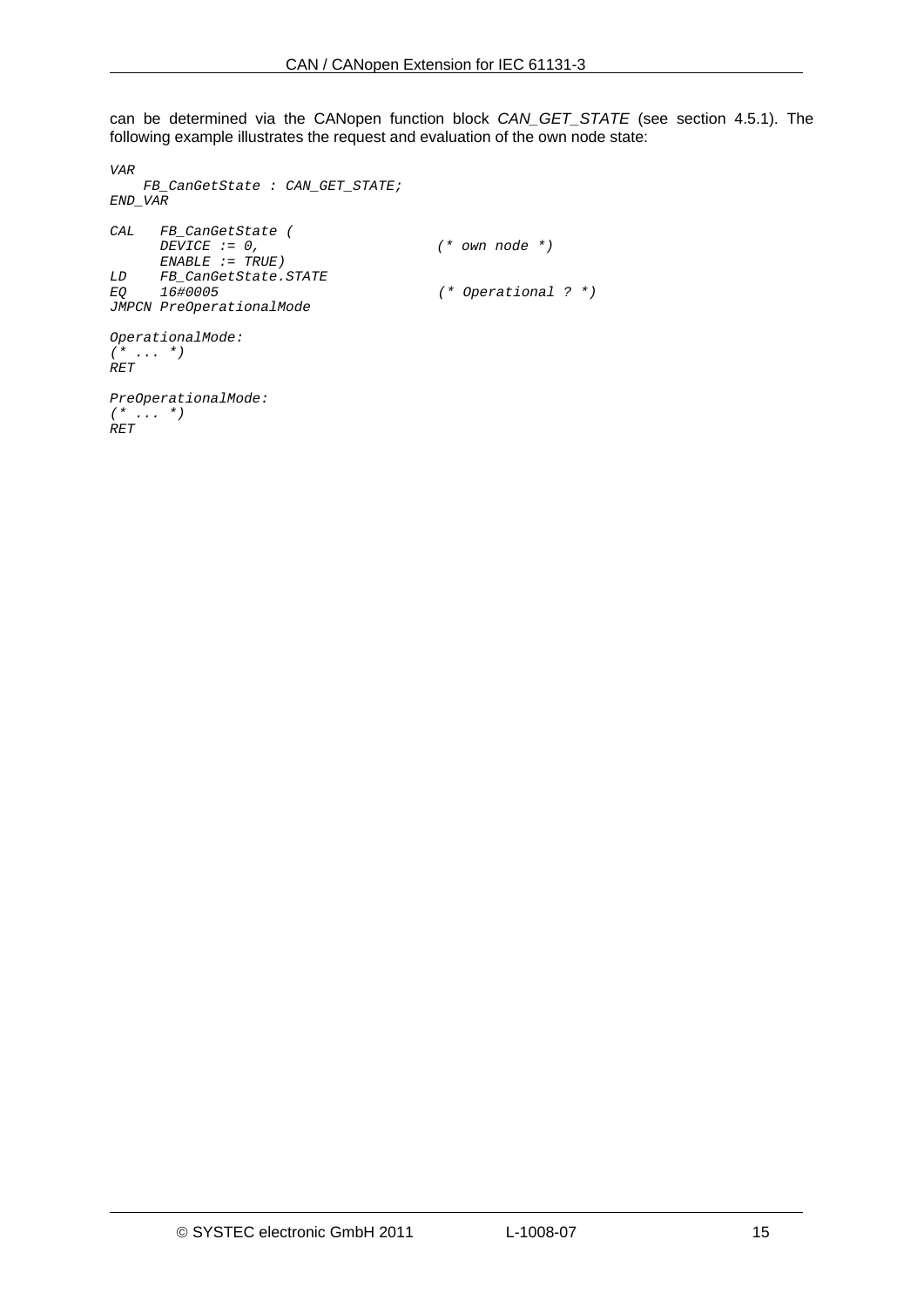### <span id="page-15-0"></span>**3 IEC61131 Network Variables for CANopen**

#### <span id="page-15-1"></span>**3.1 Basic Information for Network Variables**

Numerous control units can exchange data via a CANopen network or can be extended by additional inputs and outputs via CANopen IO modules. At the PLC program layer the data exchange occurs through network variables which are declared as "VAR\_EXTERNAL" according to standard IEC61131-3 and are thus marked as "outside of the control". The PLC administers a copy of these variables locally whereby the network layer is responsible for synchronizing this copy with the real value of the CANopen device. The initial initialization of the network variable described in section [2.3](#page-13-0) is also of particular importance.

CANopen describe the PLC is a "common" IO module whose inputs and outputs are not led out at terminals but are mapped into the process image as network variables. Depending on the number and scope of network variables used in the PLC program, the appearance of the PLC changes in regard to network-sided inputs and outputs so that the same PLC can be represented differently to the CANopen network when executing different programs. To achieve this, the PLC uses a dynamic Object Dictionary (database-similar structure for the administration of variables as well as communication and mapping parameters), CANopen IO modules on the other hand usually have a static Object Dictionary.

According to the specifications in the CiA Draft Standard 405 the network variables of a PLC are created in the Object Dictionary in the range of Index A000h - AFFFh.

The following terms play a central role for further explanations of linking controls to decentral extension units:

- CANopen IO module: The CANopen IO module is a unit which provides the network with certain resources, such as inputs and outputs. This type of module is a slave unit for the network management (NMT).
- Mapping: The assignment variables as well as inputs and outputs to bytes or bit positions within a CAN message is called mapping.
- CANopen configurator: The CANopen configurator is a special software tool which enables the planning and management of CANopen networks, the logical connection of inputs and outputs of different units, as well as the setting of network parameters. Moreover, the CANopen configurator is used to link network variables in PLC programs to the inputs and outputs of the respective CANopen IO module. **A CANopen configurator is always an external software tool which is not contained in the scope of delivery of the IEC61131 programming system** *OpenPCS***.** We recommend, among others, the program "ProCANopen" from Vector Informatik.
- EDS file: The EDS file (Electronic Data Sheet) is supplied by the device's manufacturer and describes the various properties of the unit, e.g. usable IOs, factory default settings for mapping and network communication, as well as the parameters which can be modified by the user.
- DCF file: The DCF file (Device Configuration File) is generated by the CANopen configurator as the result of the configuration process. The configurator uses the EDS file as a "template" and amplifies it with the parameters set by the user, e.g. identifier and mapping.

The network variables used in the PLC program are linked to the inputs and outputs of CANopen IO units in order to assign decentral IOs to a PLC. Usually a CANopen configurator is required for this task. In contrast to standard IO modules there is no EDS file which specifies which inputs and outputs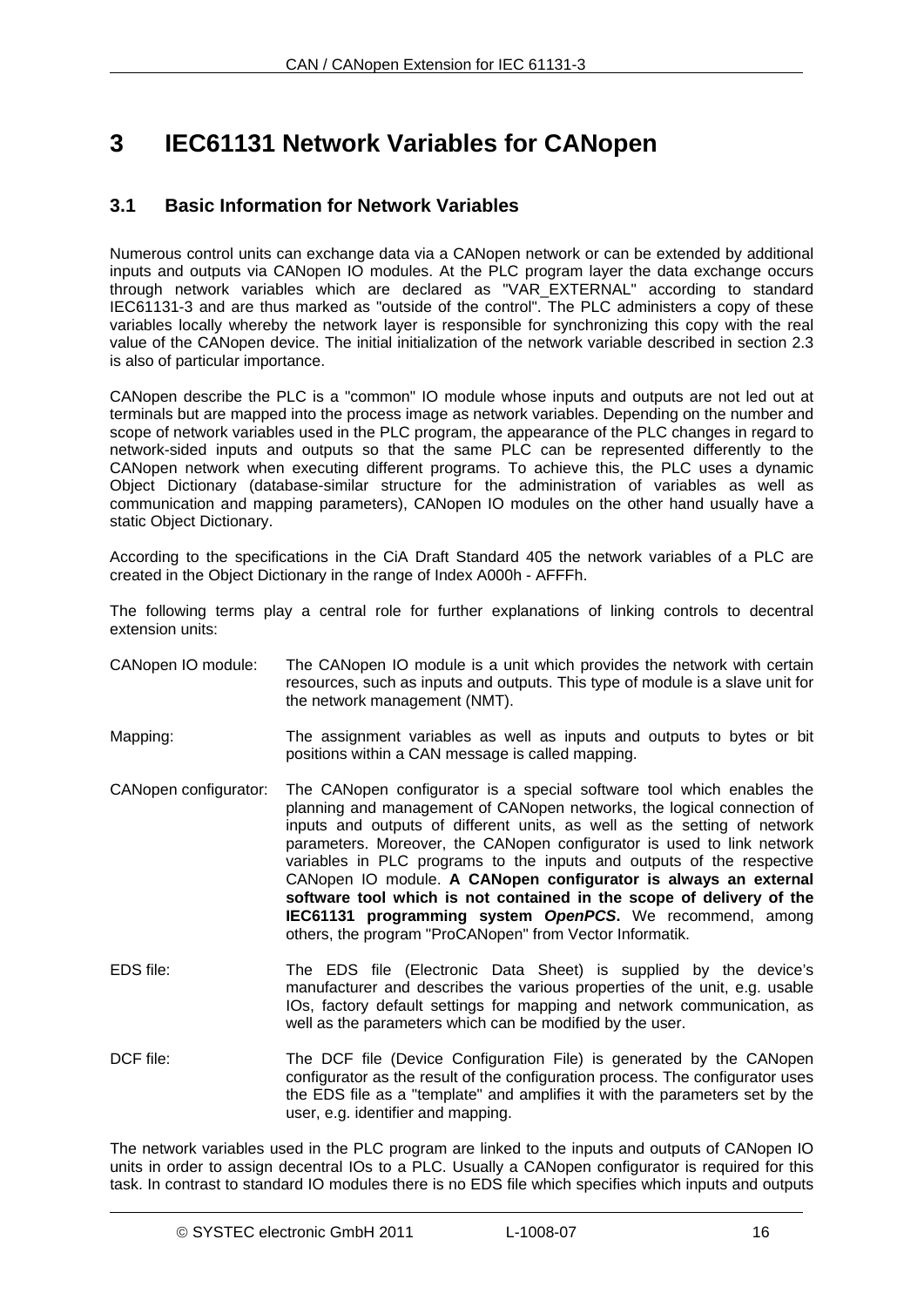are available for a PLC. The end user specifies the number and types of accessible inputs and outputs via a precise PLC program by declaring the respective network variables. Therefore, there is only one general EDS file for a PLC, which simply states that the control supports dynamic objects.

**Prerequisite for the application of network variables is usually the availability of EDS files for the respective CANopen IO modules and a CANopen configurator. For simple network topologies (only a few decentral standard IO modules) it is also possible to use the predefined DCF files supplied with the programming environment** *OpenPCS* **(see section [3.2.3\)](#page-18-1). If these prerequisites are not met, network variables cannot be used. Network communication is then only possible through the CANopen function blocks described in section [4](#page-32-0).**

#### <span id="page-16-0"></span>**3.2 Configuration Process**

#### <span id="page-16-1"></span>**3.2.1 Network Configuration**

The EDS file is very important for the configuration process of IO modules. The EDS file is read by the CANopen configurator to ensure that the user can access the resources provided by the CANopen IO module. In the configuration the user specifies, amongst other things, which inputs or outputs are to be used, in which bit or byte of a CAN message a respective value is transferred to the bus (mapping), and which identifier is to be used for this. As a result of this configuration process, the CANopen configurator generates a DCF file for the respective node (see [Figure 2\)](#page-17-0). A manual configuration of CANopen modules is only necessary if the user wishes to or has to change the standard parameters (identifier, mapping) specified by the manufacturer. The standard parameters usually result from a defined algorithm from the settable node number (Node ID) of a device and are displayed in the respective manual.

In contrast to IO modules with static inputs and outputs, a PLC uses dynamic objects, i.e. the network variables defined in the respective PLC program. But since the manufacturer of a device is unable to know the objects which are created dynamically with the operating time, there are also no specifications on this in the EDS file. Therefore, a configurator is always required for linking dynamic objects. The result of the configuration process is then stored in the DCF file. The IEC61131 programming system uses the DCF file for the PLC generated by the configurator for resolving the network variables declared as VAR\_EXTERNAL and generates the required control information for the network layer from this. **The DCF file of the control is thus the central link between CANopen and the IEC61131 PLC program.** See [Figure 2](#page-17-0) for an overview of the CANopen node configuration.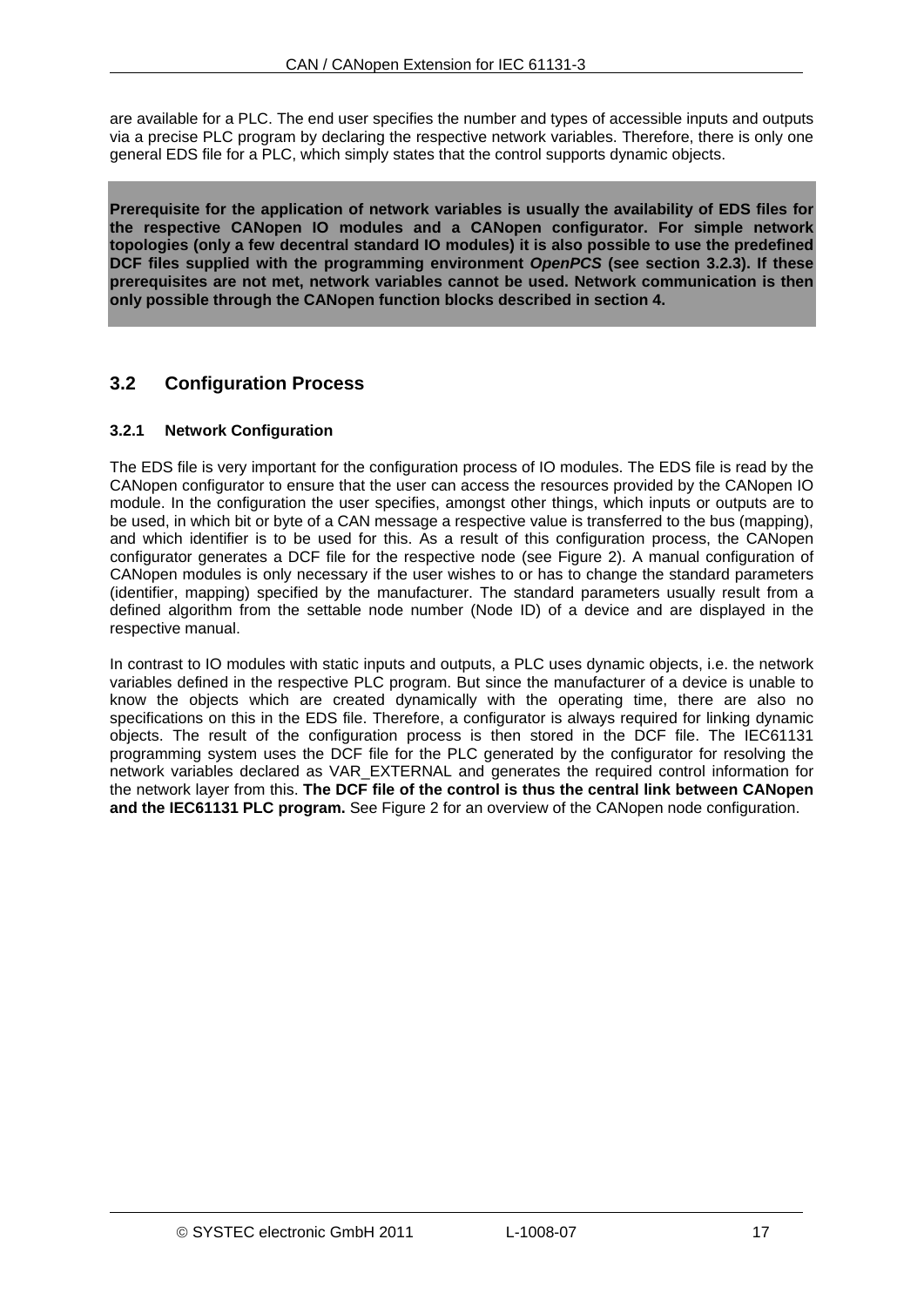

<span id="page-17-0"></span>*Figure 2: CANopen node configuration* 

The DCF files generated as result of the network configuration are assigned to the control resource in the IEC61131 programming system. The DCF file for the PLC is used for resolving the network variable declared as VAR\_EXTERNAL as well as for configuring the object dictionaries of the PLC. The DCF files of the remaining IO modules are also transferred to the control and stored there during PLC program download. The CANopen Master contained in the PLC uses these DCF files to configure the IO modules accordingly in the field layer during system start. However, prerequisite for this is the activation of the master functionality of the PLC module (e.g. through DIP switch or configuration file, see the respective control manual for details).

Alternatively, it is also possible to configure the CANopen IO modules via the PLC program. It is possible to write the required parameters into the Object Dictionary of the IO modules via the SDO function blocks described in section [4.4](#page-43-0).

#### **Storing the EDS files for SYSTEC devices:**

The EDS files for various SYSTEC devices are stored in directory *EDS-DCF* within the *OpenPCS* path (e.g. *C:\OpenPCS\EDS-DCF\*). The EDS files for CANopen IO modules are also contained in the scope of delivery for these devices. Several EDS files can be selected for the PLC: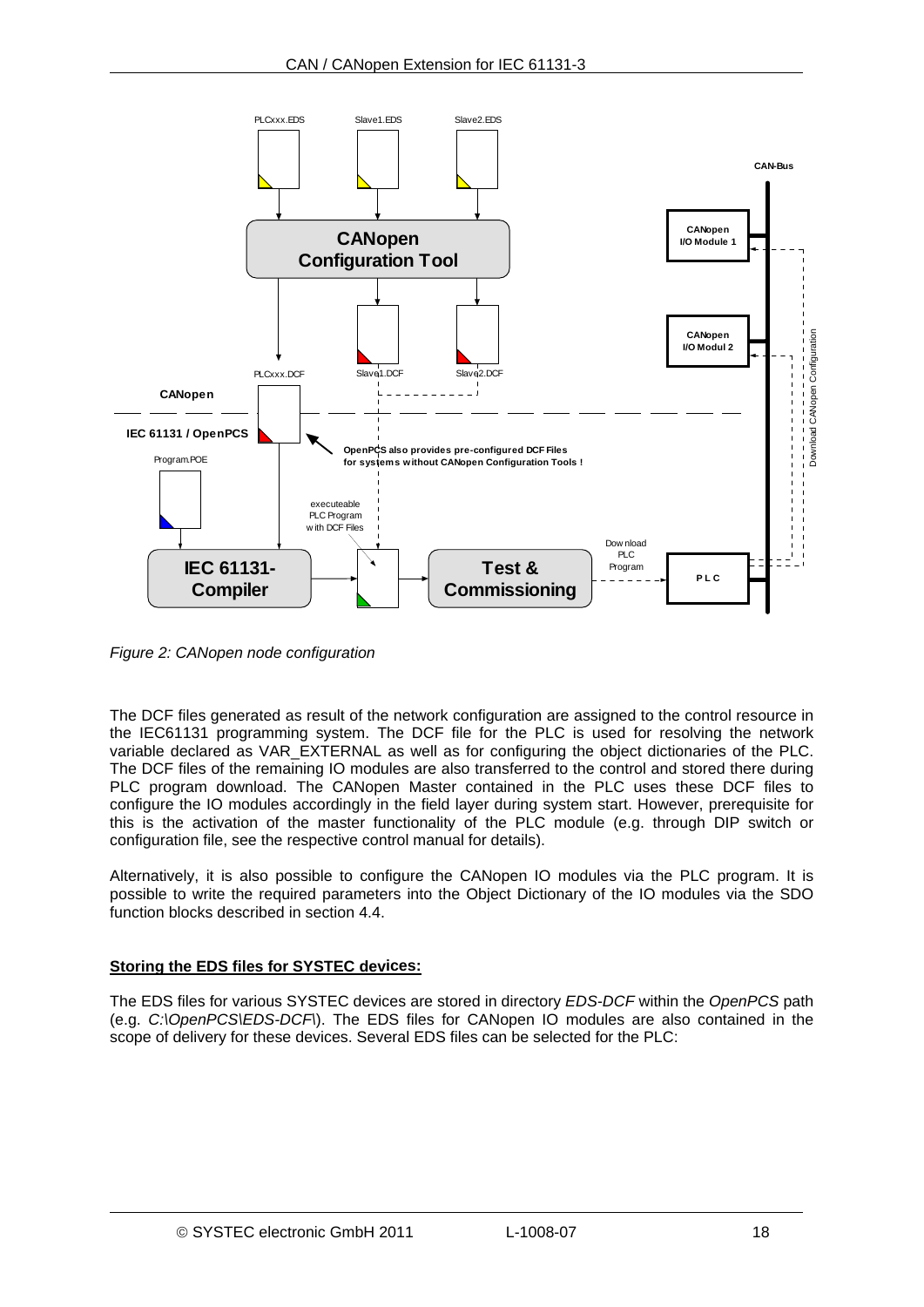<span id="page-18-2"></span>

| <b>File name</b>      | <b>Application</b>                                             |
|-----------------------|----------------------------------------------------------------|
| PLC02PDO.EDS          | Unspecific/General EDS file for a small number of nodes and    |
|                       | network variables                                              |
|                       | Enables max. 2 send PDOs and 2 receive PDOs                    |
| PLC64PDO.EDS          | Unspecific/General EDS file for a large number of nodes and    |
|                       | network variables                                              |
|                       | Enables max, 64 send PDOs and 64 receive PDOs                  |
| {DeviceName} CAN0.EDS | Device-specific EDS file for CAN instance 0                    |
|                       | (usually primary CAN instance with dynamic Object Dictionary)  |
|                       | e.g.: PmC14_CAN0.EDS, PLCcoreCF54_CAN0.EDS                     |
| {DeviceName}_CAN1.EDS | Device-specific EDS file for CAN instance 1                    |
|                       | (usually secondary CAN instance with static Object Dictionary) |
|                       | e.g.: PmC14_CAN1.EDS, PLCcoreCF54_CAN1.EDS                     |

|  |  |  |  | Table 2: Overview of EDS files for SYSTEC devices: |  |
|--|--|--|--|----------------------------------------------------|--|
|--|--|--|--|----------------------------------------------------|--|

The EDS files differ, amongst other things, in the number of possible PDOs for data exchange between PLC and CANopen IO module. However, for controls with a dynamic Object Dictionary the number of PDOs created is determined by the precise configuration.

#### <span id="page-18-0"></span>**3.2.2 CANopen Configurator**

Network parameters for the exchange of process data, e.g. send mode (synchronous, asynchronous), the used identifiers or mapping, are specified according to the demands of the user via a **CANopen configurator**. The configurator additionally enables the creation of **links between PLC and CANopen IO modules** required for network variables. The process data (usually inputs and outputs) of the IO modules is assigned here with symbolic names in order to reference them as network variables in the PLC program at a later date.

The interface between the CANopen configurator and the *OpenPCS* programming environment is the DCF file of the PLC. This has to be assigned to the respective hardware as a configuration file. The control thus receives all the network information required for the exchange of process data with CANopen IO modules.

#### <span id="page-18-1"></span>**3.2.3 Predefined DCF Files**

In order to also write PLC programs without a CANopen configurator for simple network topologies (a few decentral IO modules), SYSTEC supplies predefined DCF files with the programming environment *OpenPCS* which enable the integration of up to 5 decentral SYSTEC IO modules. Overall support of third party devices cannot be guaranteed, since the modules sometimes possess individual and specific features. The PLC programmer is limited to the default configuration (identifier, mapping) of the IO modules as well as the variable names for inputs and outputs specified in the DCF file when using predefined DCF files, but the costs and time required for the procurement and familiarization with such a configuration tool no longer apply.

By using predefined DCF files it is possible to extend a PLC by the inputs and outputs of up to 5 CANopen IO modules **without a CANopen configurator**.

**Prerequisite for the application of predefined DCF files is that the used CANopen IO modules support the standard configuration specified by CiA (CAN in Automation e.V.) in the CiA Draft Standards 301 and 401.**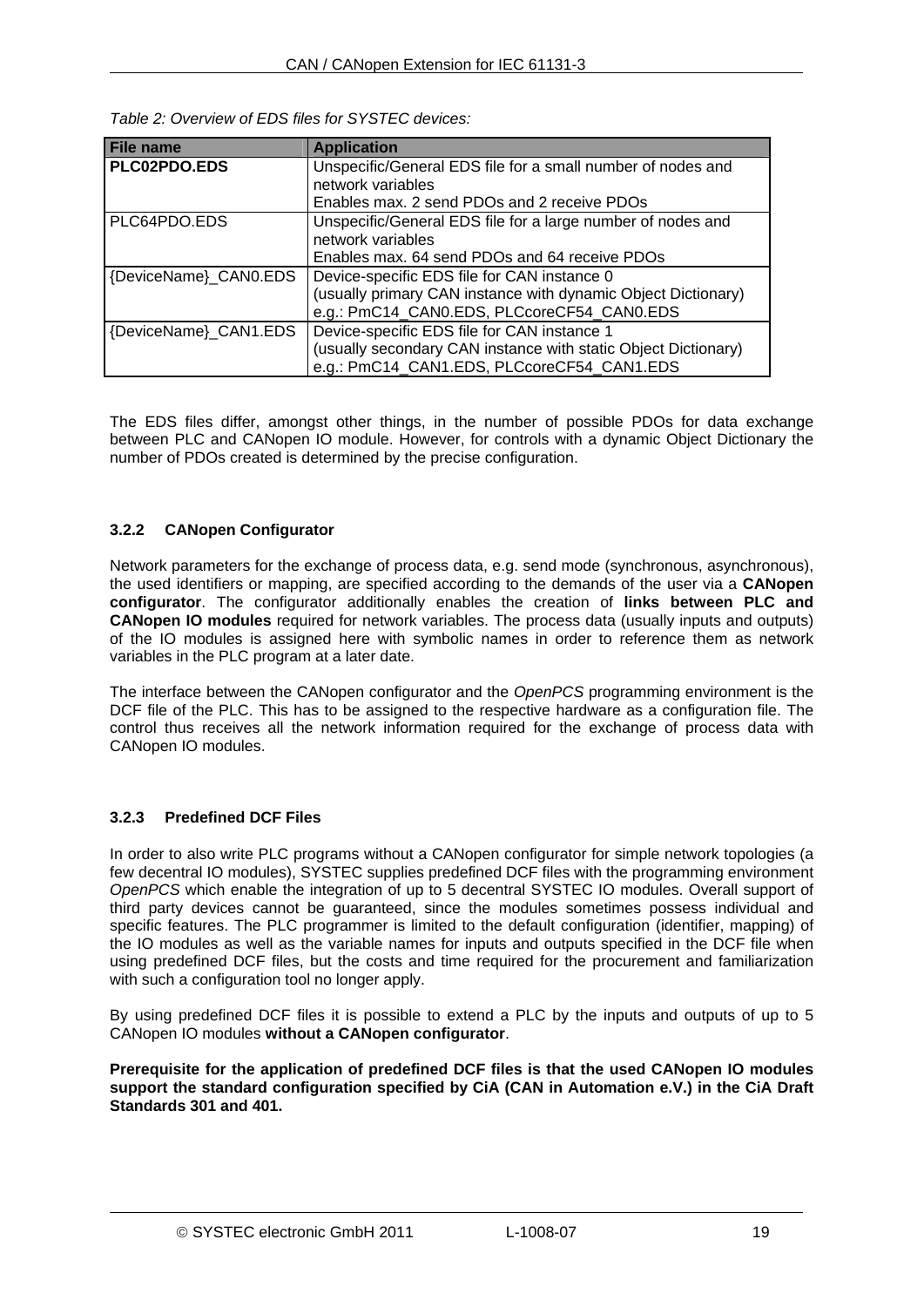The following CANopen devices can for example be used with predefined DCF files:

- SYSTEC CANopen IO-C12 (phyPS-409-Y)
- SYSTEC CANopen IO-X1
- SYSTEC CANopen IO-X2
- SYSTEC CANopen IO-X3
- SYSTEC CANopen IO-X4
- SYSTEC CANopen-Chip164 (MM-215-Y)
- SYSTEC CANopen-ChipF40 (MM-217-Y)
- CANopen IO modules of third party manufactures which use a standard configuration according to the CiA Draft Standards 301 and 401.

#### **Storing predefined DCF files:**

The predefined DCF files are stored under the name *DxSALVE.DCF* in directory *EDS-DCF* within the *OpenPCS* path (e.g. *C:\OpenPCS\EDS-DCF\*). The number which replaces the symbolic character "x" in the file name states the number of supported CANopen IO modules:

*Table 3: Overview of predefined DCF files* 

<span id="page-19-0"></span>

| <b>File Name</b> | <b>Supported Save Addresses</b> |
|------------------|---------------------------------|
| D1SLAVE.DCF      | 40H                             |
| D2SLAVE.DCF      | 40H, 41H                        |
| D3SLAVE.DCF      | 40H, 41H, 42H                   |
| D4SLAVE.DCF      | 40H, 41H, 42H, 43H              |
| D5SLAVE.DCF      | 40H, 41H, 42H, 43H, 44H         |

It is recommended to always integrate the DCF file as configuration file for the resource with which all required IO modules are currently covered. However, if a configuration file which supports more than the required number of IO modules is used, it does not have a negative effect on the functionality of the PLC program, but more memory space is occupied on the PLC and the administration tasks within the network layer increase, which finally leads to longer program run times.

#### **Variables of the predefined DCF files:**

When declaring the network variables in the PLC program, the symbolic names for the process data objects specified in the DCF file have to be used. In the predefined DCF files, the network variables specified in **[Table 4](#page-19-1)** are defined for the CANopen devices with the node addresses 40H…44H.

|  | Table 4: Network variables of the predefined DCF files |
|--|--------------------------------------------------------|
|--|--------------------------------------------------------|

<span id="page-19-1"></span>

| <b>Variable Name</b> | <b>Variable Types</b> | <b>Access Type</b> |
|----------------------|-----------------------|--------------------|
| INO_IN7_xxH          | BYTE, USINT, SINT     | read               |
| IN8 IN15 xxH         | BYTE, USINT, SINT     | read               |
| IN16_IN23_xxH        | BYTE, USINT, SINT     | read               |
| OUT0 OUT7 xxH        | BYTE, USINT, SINT     | write              |
| OUT8 OUT15 xxH       | BYTE, USINT, SINT     | write              |
| OUT16 OUT23 xxH      | BYTE, USINT, SINT     | write              |
| AINO xxH             | WORD, UINT, INT       | read               |
| AIN1 xxH             | WORD, UINT, INT       | read               |
| AIN2 xxH             | WORD, UINT, INT       | read               |
| AIN3 xxH             | WORD, UINT, INT       | read               |
| AOUT0 xxH            | WORD, UINT, INT       | write              |
| AOUT1 xxH            | WORD, UINT, INT       | write              |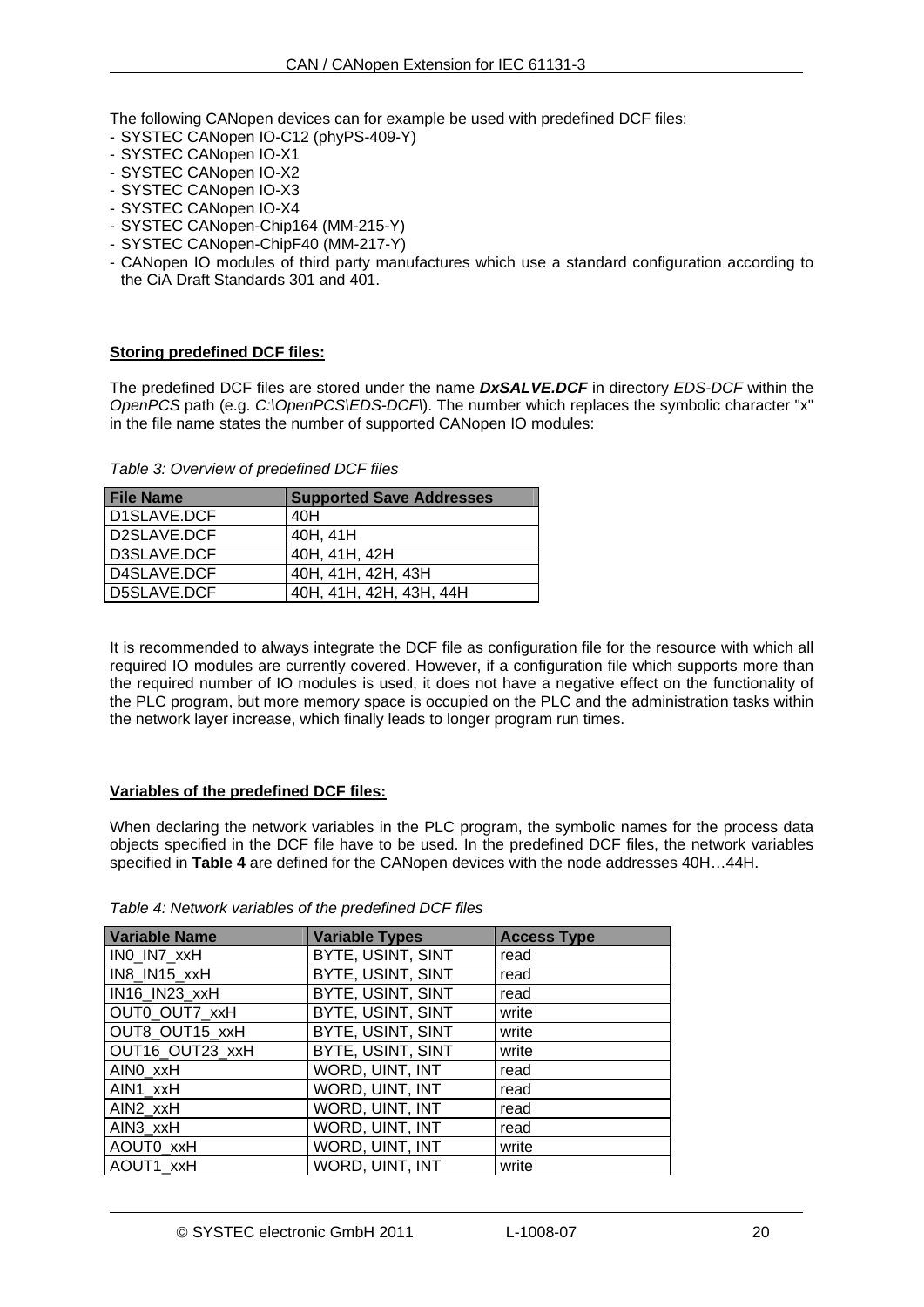The symbolic character string "xx" in the variable name is replaced by the respective node number of the supported CANopen device. Thus, the file *D1SLAVE.DCF* contains, e.g., the definition for the variable *IN0\_IN7\_40H*, and the file *D3SLAVE.DCF* defines the variables *IN0\_IN7\_40H*, *IN0\_IN7\_41H*, and *IN0\_IN7\_42H*.

See the respective device documentation for the actual number of usable inputs and outputs of each CANopen IO module.

#### **Special features when using predefined DCF files:**

- While digital inputs and outputs are immediately functional after the integration of predefined DCF files and without any additional configuration work, analog systems usually have to be activated. See the manual of the respective CANopen device for more information. Activation can e.g. occur during program start-up via the SDO function blocks described in section [4.4.](#page-43-0)
- Maximal configurations have been created for each PDO in the predefined DCF files (e.g. AIN0 … AIN3 for RPDO1). The individual devices usually support less objects in one PDO (e.g. only AIN0 and AIN1). As a result, emergency messages with error code 16#8210 ("PDO not processed due to length error") or error code 16#8220 ("PDO length exceeded") can appear.

#### <span id="page-20-0"></span>**3.3 Integrating DCF Files into the PLC Project**

There are several ways to integrate DCF files into the PLC project. Since a CANopen configurator which combines all DCF files in a joint project is usually used to create the DCF files, this network should, if possible, also be imported into the *OpenPCS* programming environment as a consistent entity. See section [3.3.1](#page-20-1) for a description of the procedure. Alternatively, there is also the option to create network nodes in *OpenPCS* and to manually assign them to already existing DCF files. This is, e.g., necessary when working with predefined DCF files (see section [3.2.3](#page-18-1)) or when *OpenPCS* does not recognize the format of the project file generated by the CANopen configurator. See section [3.5](#page-30-0) for the necessary steps.

**When integrating DCF files, remember that the current content of the DCF file is imported as a copy into the OpenPCS programming environment. To accept subsequently made changes to the DCF file in the PLC project, the already imported network has to be deleted from the OpenPCS programming environment and the import process has to be repeated.**

#### <span id="page-20-1"></span>**3.3.1 Integrating Complete Network Projects**

When integrating complete network projects, all DCF files of a CANopen network are transferred into the *OpenPCS* programming environment as a consistent entity. This is the easiest and also safest way of importing DCF files into the IEC61131 programming system. To integrate a network project into *OpenPCS,* change to "Network" view in the project browser (see [Figure 3](#page-21-0)).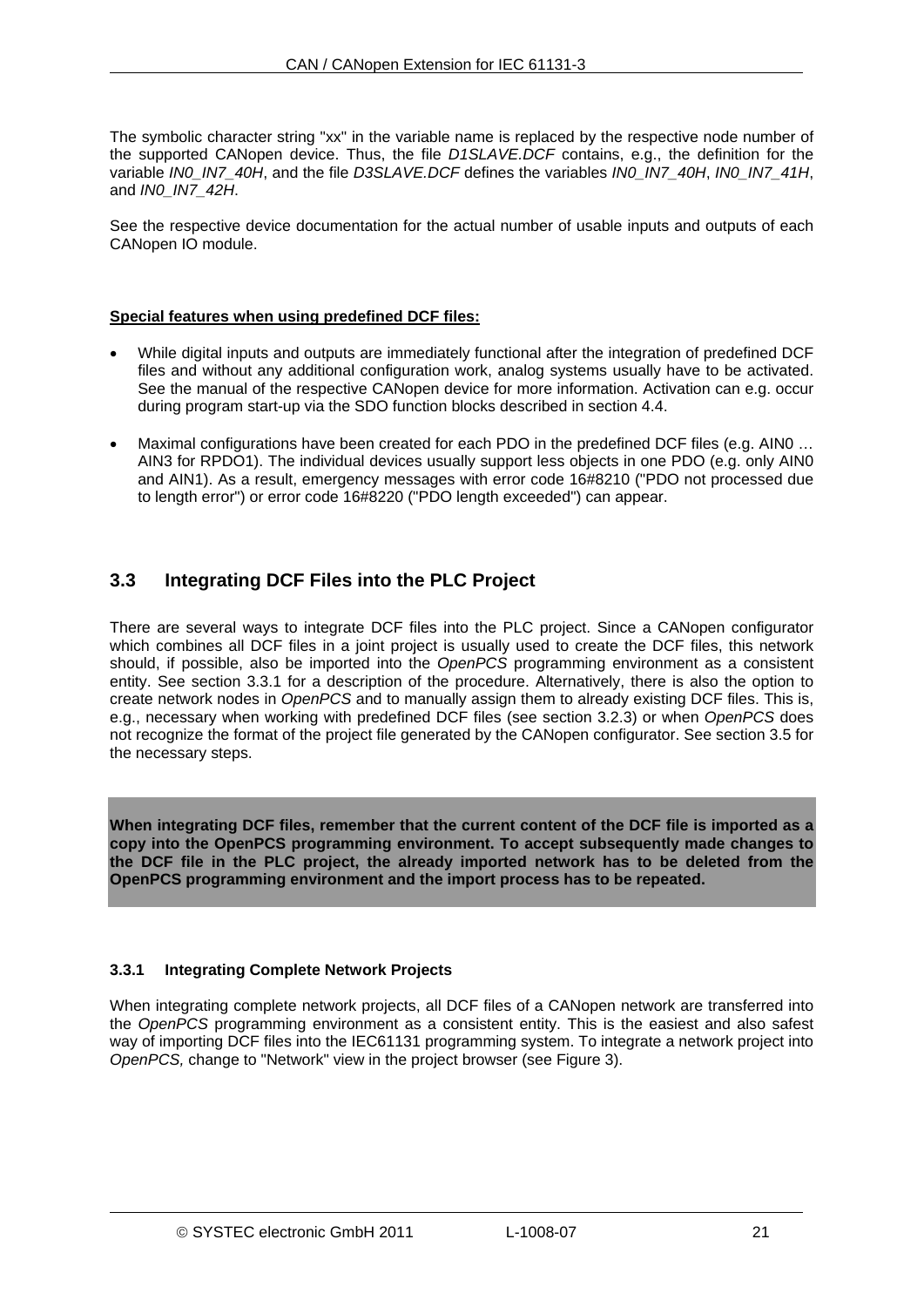Proceed as described below to integrate a complete network project:

- 1. Right mouse click on the "PowerMap" icon (see [Figure 3\)](#page-21-0)
- 2. Select "Load File -> Import ProCANopen network" in the context menu (see [Figure 3\)](#page-21-0)

| Project                              |                                                              | $\boldsymbol{\mathsf{x}}$ |
|--------------------------------------|--------------------------------------------------------------|---------------------------|
| <sup>*</sup> PowerMap<br>Add Network |                                                              |                           |
| Load File                            | Reload DCF File<br><b>EDS File</b><br>Import DCF File        |                           |
|                                      | Import ProCANopen network                                    |                           |
|                                      |                                                              |                           |
|                                      |                                                              |                           |
|                                      |                                                              |                           |
|                                      |                                                              |                           |
| Files                                | Help<br>Resources $\mathbb{N}$ Network $\mathbb{N}$ Lib<br>♦ |                           |

*Figure 3: Importing networks into OpenPCS* 

<span id="page-21-0"></span>3. Select the directory with the network project to be imported in the file dialog which appears and confirm it via "*OK*"

Once the import of the network has been completed, the respective CANopen nodes are displayed in the "Network" view of the project browser (see [Figure 4\)](#page-21-1).

| Project                                                                                                                  | ⊠ |
|--------------------------------------------------------------------------------------------------------------------------|---|
| ⊟ <sup>…st</sup> .e. PowerMap<br>En <sub>Yur</sub> CANO (CANopen)<br>中 <mark>子</mark> PLC (32)<br>$-\tau$ 10-Module (64) |   |
| <b>Files</b><br>Resources <b>M</b> Network  <br>$\blacksquare$ Lib $\blacksquare$<br><b>Help</b><br>ø                    |   |

<span id="page-21-1"></span>*Figure 4: Presentation of the imported network in the OpenPCS project browser*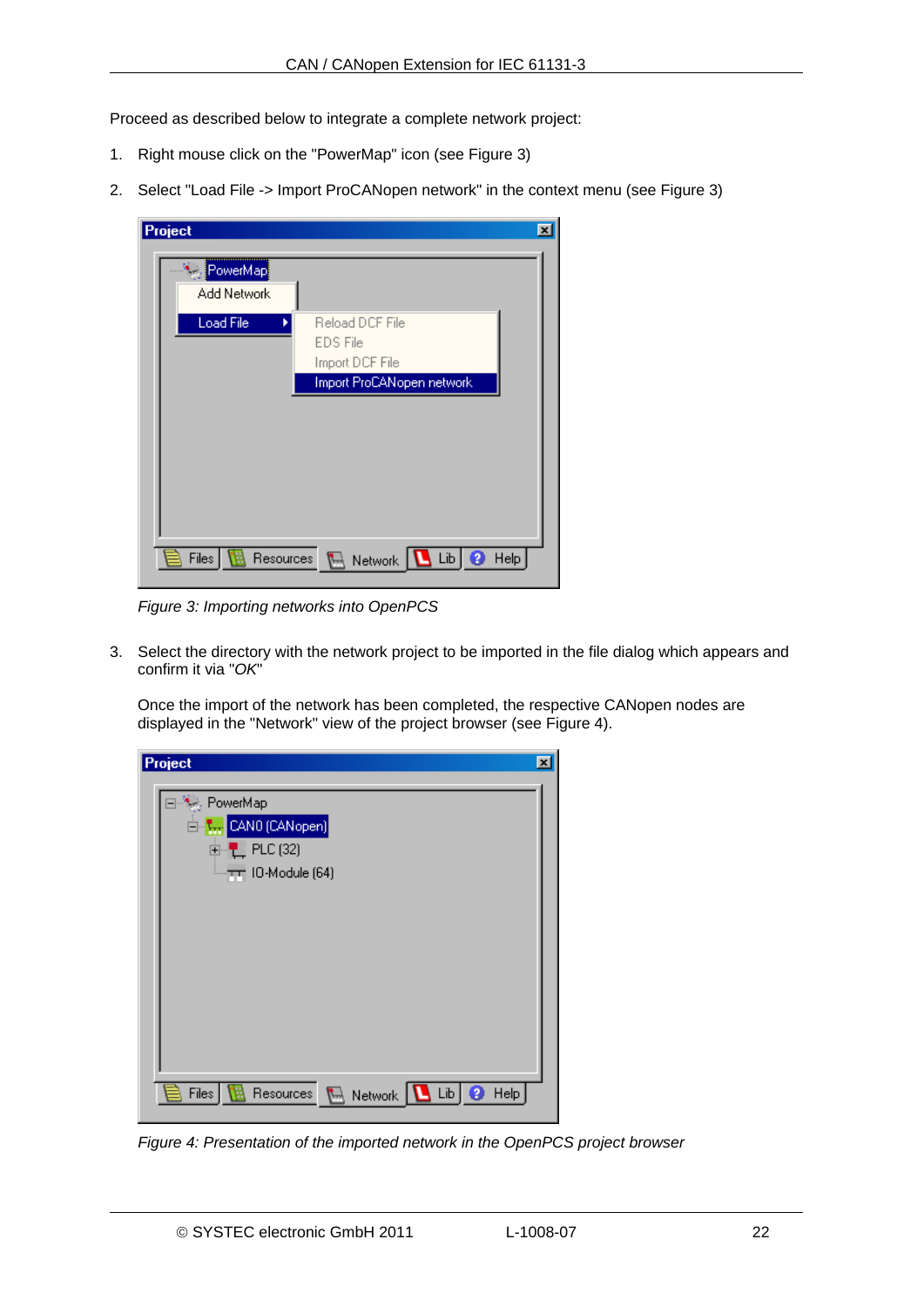- 4. The name of the imported network can be freely changed, if necessary. The menu item "Rename Network" in the context menu of the network node is responsible for this.
- 5. To link the imported network project to the active PLC resource, select the menu item "Link to Active Resource" in the context menu of the network (see [Figure 5\)](#page-22-1).

| Project                   |                                              |  |
|---------------------------|----------------------------------------------|--|
| ै•े. PowerMap             |                                              |  |
| E <b>M</b> CANO (CANop)   | Paste                                        |  |
| 向 2 PLC (32)              | <b>Link to Active Resource</b>               |  |
| TT 10-Module              | Add Node<br>Delete Network<br>Rename Network |  |
|                           | Load File<br>٠<br>Printing<br>Configuration  |  |
| <b>Resources</b><br>Files | Help<br>, Lib<br>Network                     |  |
|                           | $\mu$                                        |  |

*Figure 5: Linking the imported network project to the active PLC resource* 

<span id="page-22-1"></span>See section [3.4](#page-26-0) for the next required steps for using the network variables defined in the PLC program.

#### <span id="page-22-0"></span>**3.3.2 Manual Integration of Individual DCF Files**

Manual integration of individual DCF files is an alternative to the integration of complete network projects described in section [3.3.1](#page-20-1). Manual integration enables, e.g., the application of predefined DCF files (see section [3.2.3\)](#page-18-1) as well as the import of DCF files from network projects where *OpenPCS* cannot recognize the format of the project file generated by the CANopen configurator. To integrate DCF files into *OpenPCS*, change to the "Network" view in the project browser (see section [Figure 6\)](#page-23-0).

Proceed as described below to manually integrate DCF files:

1. Right mouse click on the "PowerMap" icon (see [Figure 6\)](#page-23-0)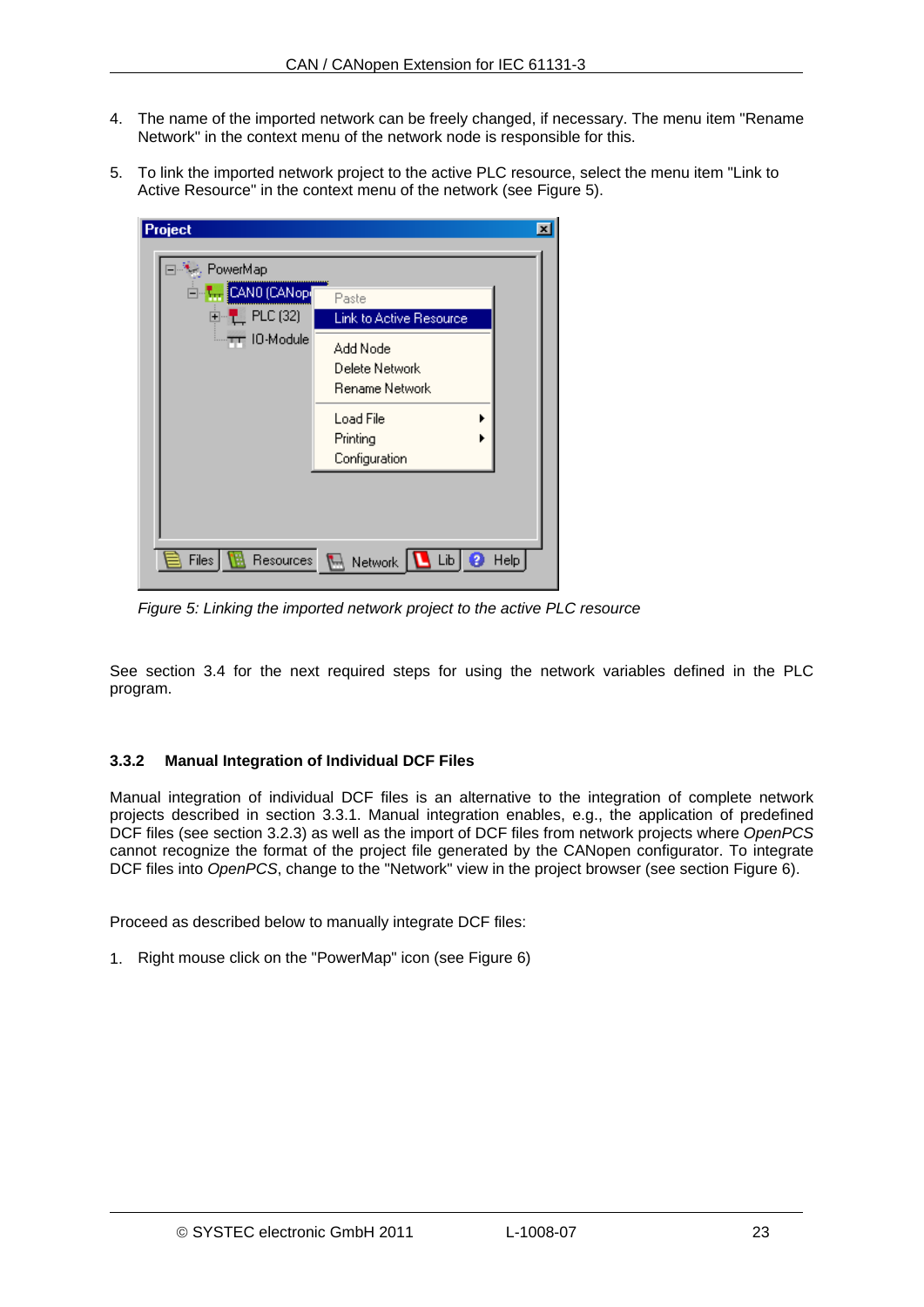2. Select "Add Network" in the context menu (see [Figure 6\)](#page-23-0)

| Project                                                                                | 図 |
|----------------------------------------------------------------------------------------|---|
| 鹤<br>PowerMap                                                                          |   |
| Add Network                                                                            |   |
| Load File                                                                              |   |
|                                                                                        |   |
|                                                                                        |   |
|                                                                                        |   |
|                                                                                        |   |
|                                                                                        |   |
|                                                                                        |   |
|                                                                                        |   |
| Help<br>$\blacksquare$ Lib $\blacksquare$<br>Files<br>Resources <b>In Network</b><br>◉ |   |
|                                                                                        |   |

*Figure 6: Creating a network in OpenPCS* 

<span id="page-23-0"></span>3. In the dialog "Create a new file" (see [Figure 7\)](#page-23-1) select the category "PowerMap Network" as the "File Type" and the entry "CANopen Network" as the "Template". Enter a name for the network which is to be created in the field "Name". Finally close the dialog via "*OK*".

| Create a new file                                                                                           |                                                  | 図      |
|-------------------------------------------------------------------------------------------------------------|--------------------------------------------------|--------|
| File Type                                                                                                   | Template                                         |        |
| POU<br>$\overline{+}$<br>Declarations<br>Resources<br>Projects<br>画<br>Other<br><b>Tem</b> PowerMap Network | т<br><b>CANopen Network</b><br>Powerlink network |        |
| Create a CANopen Network<br>CANO<br>Name                                                                    |                                                  |        |
| Location                                                                                                    | D:\OpenPCS\Projects\TrafLght\                    |        |
|                                                                                                             | 0K                                               | Cancel |

<span id="page-23-1"></span>*Figure 7: Creating a network entry*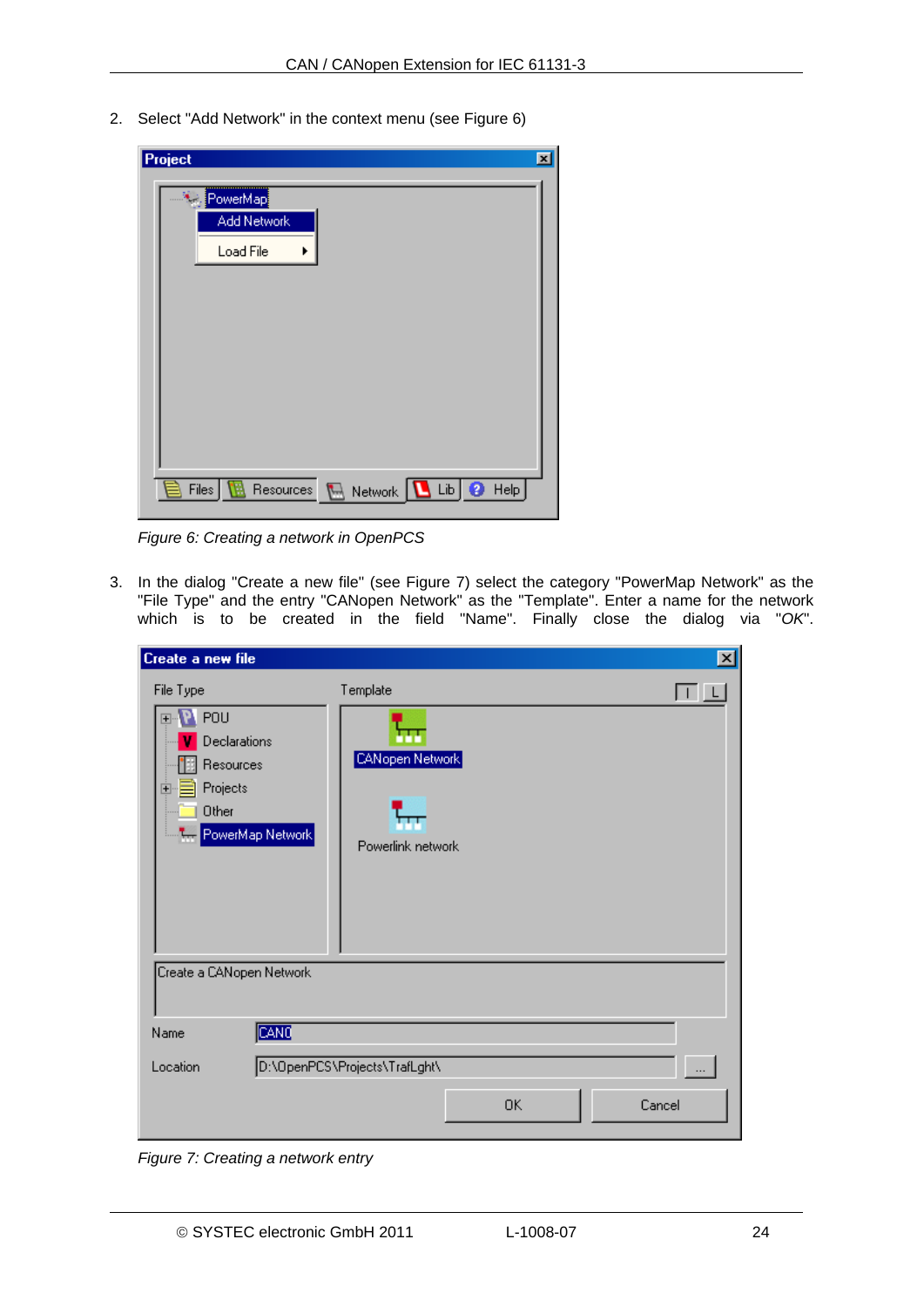4. Click on the icon for the previously created network and select the menu item "Load File -> Import DCF File" in the context menu of the network (see [Figure 8\)](#page-24-0)

| <b>Project</b> |                                      | $\vert x \vert$           |
|----------------|--------------------------------------|---------------------------|
|                | ∃ <sup>∷a</sup> te, PowerMap         |                           |
|                | <b>WE</b> CANO(CANopen)              |                           |
|                | Paste                                |                           |
|                | Link to Active Resource.             |                           |
|                | Add Node                             |                           |
|                | Delete Network                       |                           |
|                | Rename Network                       |                           |
|                |                                      |                           |
|                | <b>Load File</b>                     | Reload DCF File           |
|                | Printing                             | <b>EDS</b> File           |
|                | Configuration                        | Import DCF File           |
|                |                                      | Import ProCANopen network |
|                |                                      |                           |
|                | <b>Resources</b><br>Files<br>Network | Lib<br>Help               |

*Figure 8: Adding a new network node* 

<span id="page-24-0"></span>5. Select the DCF file to be imported in the file dialog which appears and click on the "*OK*" button to confirm the selection. This creates a new network node to which the respective DCF file is assigned. This process has to be repeated for each DCF file to be imported.

Once the manual import of all the DCF files has been completed, the corresponding CANopennodes are displayed in the "Network" view of the project browser (see [Figure 9](#page-24-1)).

| Project<br>$\vert x \vert$                                                                                                                                            |
|-----------------------------------------------------------------------------------------------------------------------------------------------------------------------|
| ⊟ <sup>3</sup> se, PowerMap<br>En <sub>My</sub> CANO(CANopen)<br>中 <u>【</u> D032 (32)<br>$-17$ D064 (64)                                                              |
|                                                                                                                                                                       |
|                                                                                                                                                                       |
| Resources $\begin{bmatrix} \begin{bmatrix} \end{bmatrix} \end{bmatrix}$ Network $\begin{bmatrix} \begin{bmatrix} \end{bmatrix} \end{bmatrix}$<br>Files  <br>Help<br>Đ |

*Figure 9: Presentation of the imported network nodes in the OpenPCS project browser* 

<span id="page-24-1"></span>6. If necessary, the name of the network and the imported nodes can be changed. The menu item "Rename Network" or "Rename Node" in the context menu is used for this task (see [Figure 10\)](#page-25-0)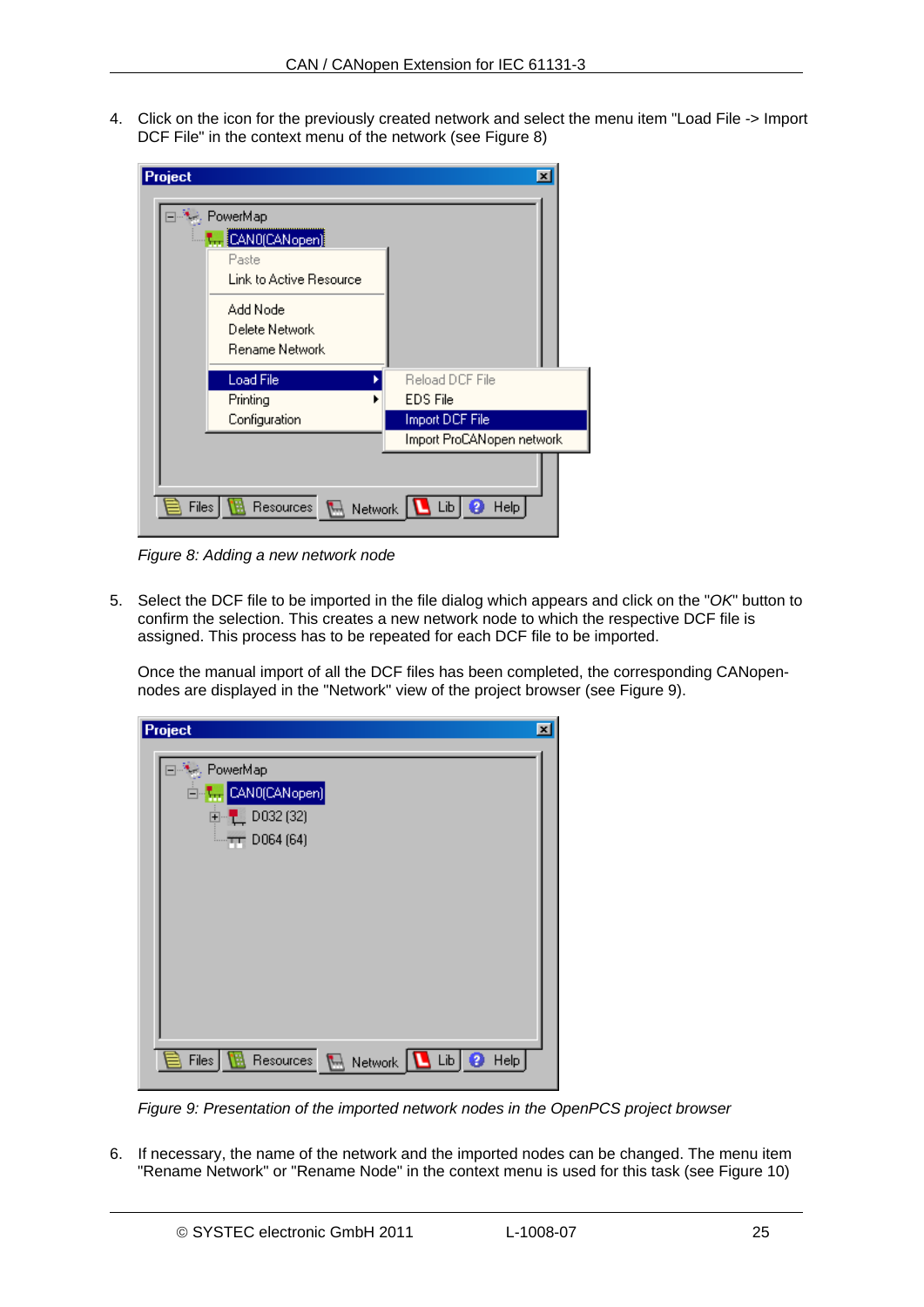| Project<br>図                                                                                                 |
|--------------------------------------------------------------------------------------------------------------|
| l <sup>.अ</sup> ⊷, PowerMap<br>En ter CANO (CANopen)<br>中· <mark>理</mark> PLC (32)<br>$-\tau$ 10-Module (64) |
| Files<br>$\blacksquare$ $\blacksquare$<br>HeIp<br>Resources<br>♦<br>Network                                  |

*Figure 10: Presentation of the network after changing names* 

<span id="page-25-0"></span>7. To link the network created from the manually imported DCF files to the active PLC resource, select the menu item "Link to Active Resource" in the context menu of the network (see Figure [11\)](#page-25-1).

| Project                                      | $\boldsymbol{\mathsf{x}}$                    |
|----------------------------------------------|----------------------------------------------|
| l <sup>…⊁</sup> ⊶, PowerMap                  |                                              |
| Ein <mark>I<sub>nn</sub> CANO (CANop)</mark> | Paste                                        |
| 向 <mark>- PLC (32)</mark>                    | Link to Active Resource                      |
| TT 10-Module                                 | Add Node<br>Delete Network<br>Rename Network |
|                                              | Load File<br>Printing<br>Configuration       |
| Files<br>Resources                           | <b>Lib</b><br>Help<br>Network  <br>$\mu$     |

*Figure 11: Linking the manually created network project to the active PLC resource* 

<span id="page-25-1"></span>See section [3.4](#page-26-0) for the next required steps to use the network variables defined in the network project in the PLC program.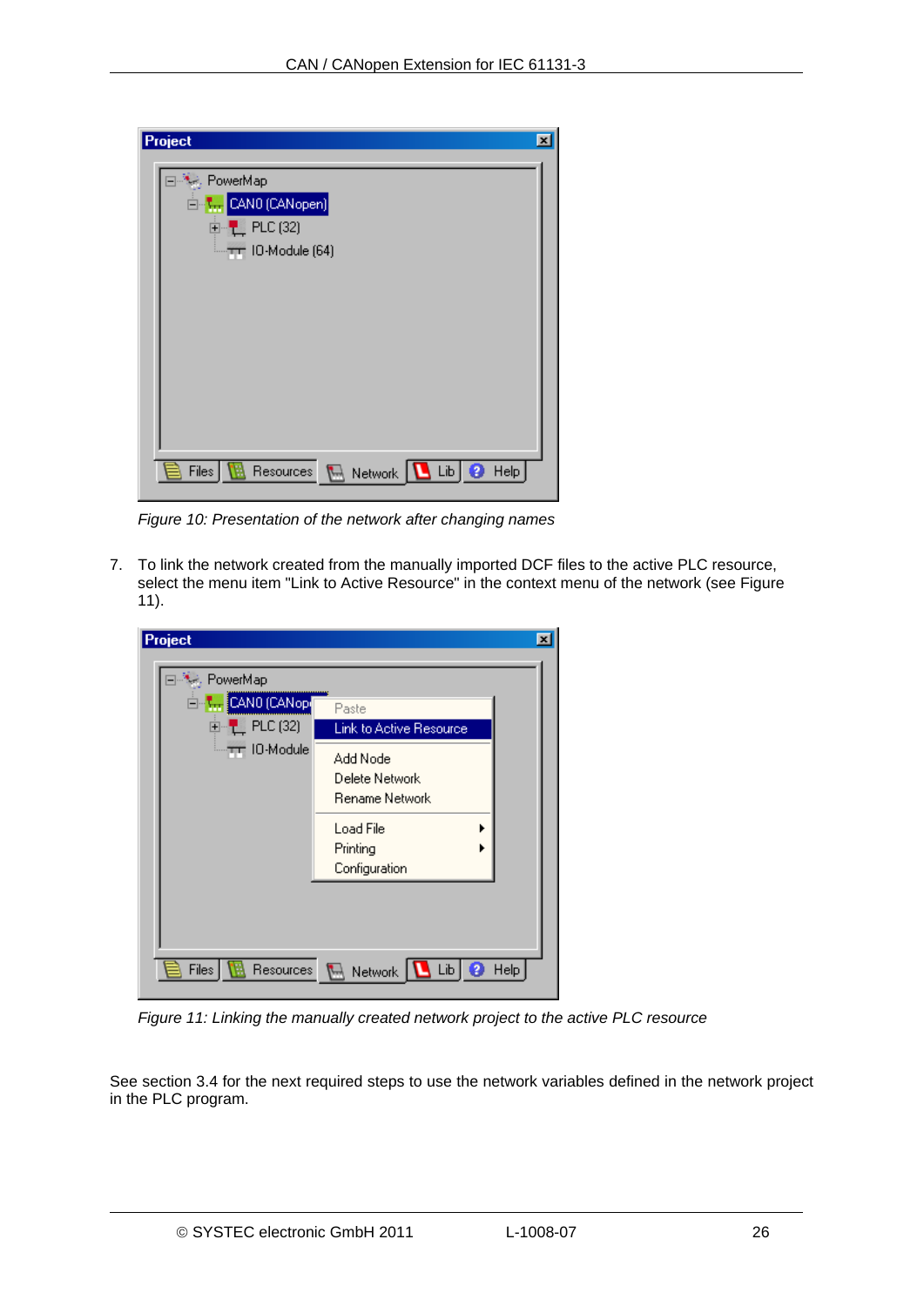#### <span id="page-26-0"></span>**3.4 Using Network Variables in the PLC Program**

Network variables are declared in a PLC program within the key words **VAR\_EXTERNAL ... END\_VAR**. This means they are marked as outside of the program and thus also as "outside of the PLC". The actual declaration of the network variables does not differ from the declaration of the local variables:

```
VAR_EXTERNAL 
     NetVar1 : BYTE ; 
     NetVar2 : UINT ; 
END_VAR
```
In addition to CANopen, there can also be other sources for external variables, e.g. EPL (Ethernet Power Link) or OPC. Therefore, the *OpenPCS* programming environment requires an assignment table in which the source of an external variable is specified.

This means that the following steps are required for the declaration of network variables in the PLC program:

- 1. Creating a network and integrating the required DCF files in the PLC project as described in section [3.3](#page-20-0)
- <span id="page-26-2"></span>2. Calling the menu item "File -> New…" in order to create a new assignment table with the aid of the dialog "Create a new file". In the dialog "Create a new file" (see [Figure 12](#page-26-1)), select the category "Declarations" as the "File Type" and the entry "I/O Mapping" as the "Template". Enter a name for the assignment table which is to be created in the "Name" field. Finally close the dialog via the "*OK*" button.

| Create a new file                                                            |                               |             | 図                                  |  |  |  |
|------------------------------------------------------------------------------|-------------------------------|-------------|------------------------------------|--|--|--|
| File Type<br>POU<br><b>Declarations</b>                                      | Template<br>Global            | Type        | ▏▏▏▁▙<br>OPC                       |  |  |  |
| Resources<br>Projects<br>$\boxed{+}$<br>Other<br><b>The PowerMap Network</b> | <b>Direct Global</b>          | 1/0 Mapping |                                    |  |  |  |
| 1/0 variables mapped to OPC/CANopen<br>NetVarAssign<br>Name                  |                               |             |                                    |  |  |  |
| Location                                                                     | D:\OpenPCS\Projects\TrafLght\ | 0K          | $\overline{\phantom{a}}$<br>Cancel |  |  |  |

<span id="page-26-1"></span>*Figure 12: Creating a new assignment table*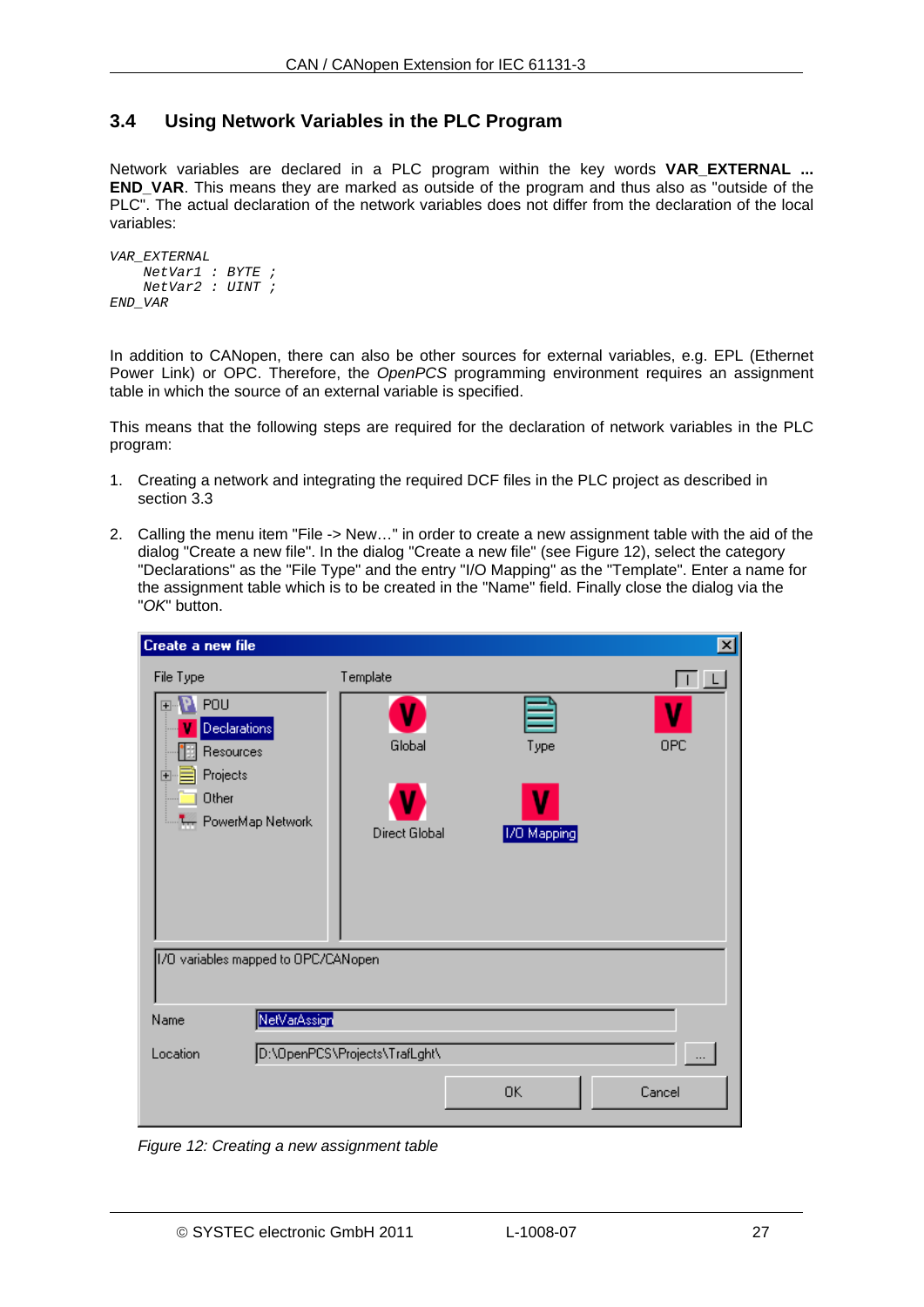3. After creating the assignment table, the entries for the network variables have to be inserted into the assignment table from the network nodes of the PLC via double click (in this example nodes "PLC (32)") (see [Figure 13\)](#page-27-0). After being inserted, it is possible to adapt the name ("Name" column) and type ("IEC Type" column) of the network variables in the assignment table for utilization in the PLC program (also see the comments below).

| \$ infoteam OpenPCS 2006 [D:\OpenPCS\Projects\TrafLght\TrafLght.VAR] - [NetVarAssign.PIV]<br>Eile Edit View PLC Extras Window 2 . |                        |                           |                     |                          |                                         |                               |                 | $\Box$ D $\Box$<br>$-17 \times$ |
|-----------------------------------------------------------------------------------------------------------------------------------|------------------------|---------------------------|---------------------|--------------------------|-----------------------------------------|-------------------------------|-----------------|---------------------------------|
| <b>8568 % 66 4 4 4 6 7</b><br>₿                                                                                                   |                        | 多当阻巴                      | $2$                 | ×                        | $\mathbf{B}$ $\rightarrow$<br>个<br>吧    | ●香港母 手中目<br>圓                 |                 |                                 |
| Project<br>$\sim$ x                                                                                                               |                        |                           |                     |                          |                                         |                               |                 |                                 |
| <b>E-%</b> PowerMap                                                                                                               |                        | Connection Typ<br>CANopen | Name<br>IN0_IN7_40H | <b>IEC Type</b><br>usint | <b>Adress</b><br>INO_IN7_40H( A4C0sub1) | <b>Bus Type</b><br>Unsigned 8 | <b>R/O</b><br>Г | Comment                         |
| E. V. CANO (CANopen)                                                                                                              | $\overline{2}$         | CANopen                   | IN8_IN15_40H        | usint                    | IN8_IN15_40H( A4C0sub2 )                | Unsigned 8                    | $\Box$          |                                 |
| 白 L PLC (32)                                                                                                                      | 3                      | CANopen                   | OUTO_OUT7_40H usint |                          | OUT0_OUT7_40H( A040sub1 )               | Unsigned 8                    | ⊠⊠              |                                 |
| <b>D</b> Write                                                                                                                    |                        |                           |                     |                          |                                         |                               |                 |                                 |
| -@ OUTO_OUT7_40H (A040sub1)                                                                                                       |                        |                           |                     |                          |                                         |                               |                 |                                 |
| <b>E</b> Read                                                                                                                     |                        |                           |                     |                          |                                         |                               |                 |                                 |
| NO_IN7_40H (A4C0sub1)                                                                                                             |                        |                           |                     |                          |                                         |                               |                 |                                 |
| - IN8_IN15_40H (A4C0sub2)                                                                                                         |                        |                           |                     |                          |                                         |                               |                 |                                 |
| TT 10-Module (64)                                                                                                                 |                        |                           |                     |                          |                                         |                               |                 |                                 |
|                                                                                                                                   |                        |                           |                     |                          |                                         |                               |                 |                                 |
|                                                                                                                                   |                        |                           |                     |                          |                                         |                               |                 |                                 |
| Resources M Network Lib ( )<br>Files                                                                                              |                        |                           |                     |                          |                                         |                               |                 |                                 |
| Catalog<br>$\sim$ $\times$                                                                                                        |                        |                           |                     |                          |                                         |                               |                 |                                 |
| Firmware<br>国                                                                                                                     |                        |                           |                     |                          |                                         |                               |                 |                                 |
| Library<br>田                                                                                                                      |                        |                           |                     |                          |                                         |                               |                 |                                 |
| Project                                                                                                                           |                        |                           |                     |                          |                                         |                               |                 |                                 |
|                                                                                                                                   |                        |                           |                     |                          |                                         |                               |                 |                                 |
|                                                                                                                                   |                        |                           |                     |                          |                                         |                               |                 |                                 |
|                                                                                                                                   |                        |                           |                     |                          |                                         |                               |                 |                                 |
|                                                                                                                                   | $\left  \cdot \right $ |                           |                     |                          |                                         |                               |                 | $\blacktriangleright$           |
| POU <sub>s</sub> Variables                                                                                                        |                        | NetVarAssig.              |                     |                          |                                         |                               |                 |                                 |
|                                                                                                                                   |                        |                           |                     |                          |                                         |                               |                 |                                 |
| $\boldsymbol{\mathsf{x}}$                                                                                                         |                        |                           |                     |                          |                                         |                               |                 |                                 |
|                                                                                                                                   |                        |                           |                     |                          |                                         |                               |                 |                                 |
|                                                                                                                                   |                        |                           |                     |                          |                                         |                               |                 |                                 |
|                                                                                                                                   |                        |                           |                     |                          |                                         |                               |                 |                                 |
|                                                                                                                                   |                        |                           |                     |                          |                                         |                               |                 |                                 |
|                                                                                                                                   |                        |                           |                     |                          |                                         |                               |                 |                                 |
| <b>Output</b>                                                                                                                     |                        |                           |                     |                          |                                         |                               |                 |                                 |
|                                                                                                                                   |                        |                           |                     |                          |                                         |                               |                 |                                 |
|                                                                                                                                   |                        |                           |                     |                          |                                         | <b>NUM</b>                    |                 |                                 |

*Figure 13: Inserting network variables in the assignment table* 

<span id="page-27-0"></span>4. To link the newly created assignment table to the active PLC resource, change to the "Files" view in the project browser and then select the menu item "Link to Active Resource" in the context menu of the assignment table (see [Figure 14\)](#page-27-1)

| Project |                                                    | $\boldsymbol{\mathsf{x}}$ |
|---------|----------------------------------------------------|---------------------------|
|         | Project TRAFLGHT                                   |                           |
| -       | Source                                             |                           |
|         | <mark>IL</mark> Trafl_EU.poe                       |                           |
|         | <b>IV</b> Trafl_US.poe                             |                           |
|         | NetVarAssign.PIV                                   |                           |
|         | Open                                               |                           |
|         | <b>Link To Active Resource</b>                     |                           |
|         | Export                                             |                           |
|         | Print                                              |                           |
|         | <b>Print Preview</b>                               |                           |
|         | Create Directory                                   |                           |
|         | <b>Exclude From Project</b>                        |                           |
| Files   | $\blacksquare$ Network $\blacksquare$<br>Resources | Help<br>l Lib<br>♦        |

<span id="page-27-1"></span>*Figure 14: Linking the assignment table to the active PLC resource*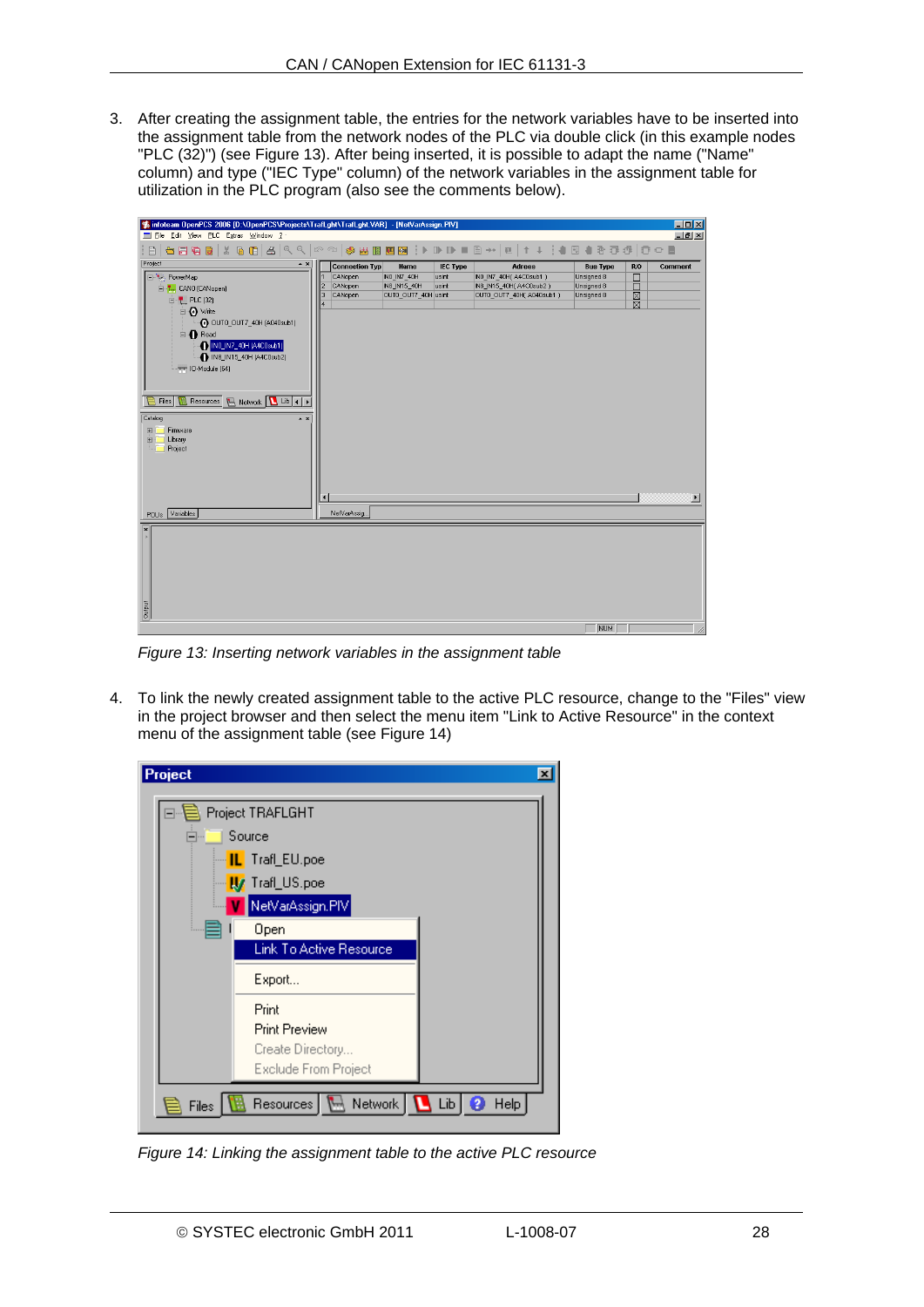- 5. In the "Files" view in the project browser it is possible to check whether the components required for a PLC program with network variables are linked to the active PLC resource (see [Figure 15](#page-28-0)):
	- PLC program (here "TrafL\_US")
	- Network ("CAN0", for creation see section [3.3\)](#page-20-0)
	- Assignment table ("NetVarAssign")

| Project<br>⊠                                                               |
|----------------------------------------------------------------------------|
| Configuration<br>Resource<br>$=$<br>TRAFL_US<br>NetVarAssign<br>CAN0<br>™क |
| Resources   Network<br>$\overline{\phantom{a}}$ Lib<br>Help<br>Files<br>♦  |

*Figure 15: Presentation of the resource components in the project browser* 

<span id="page-28-0"></span>6. Declaration of the required network variables in the PLC program within the **VAR\_EXTERNAL ... END\_VAR** section, the name ("Name" column) and type ("IEC Type" column) have to correspond exactly to the definition of the network variables in the assignment table, e.g.:

```
VAR_EXTERNAL 
     NetVar1 : BYTE ; 
     NetVar2 : UINT ; 
END_VAR
```
#### **The following points have to be considered for the declaration of the network variables:**

- The **names of the network variables** have to correspond exactly between the PLC program and the assignment table. The variable name is the mutual reference point between IEC61131 and CANopen.
- A compatible data type for IEC61131 and CANopen has to be selected as the **type of network variables** (see [Table 5\)](#page-29-0).
- The initial values specified in the DCF file of the PLC are used as the *initial values of the network* **variables** (entry "ParameterValue=" or "DefaultValue="). Therefore, the renewed specification of an explicit initial value for the declaration of the network variables in the PLC program is not permitted in order to prevent discrepancies with the specifications in the DCF file. However, within the first PLC cycle the PLC program can, prior to the initial sending of specific values, assign output network variables which can deviate from the initial values specified in the DCF file (for the initial initialization of network variables also see section [2.3\)](#page-13-0).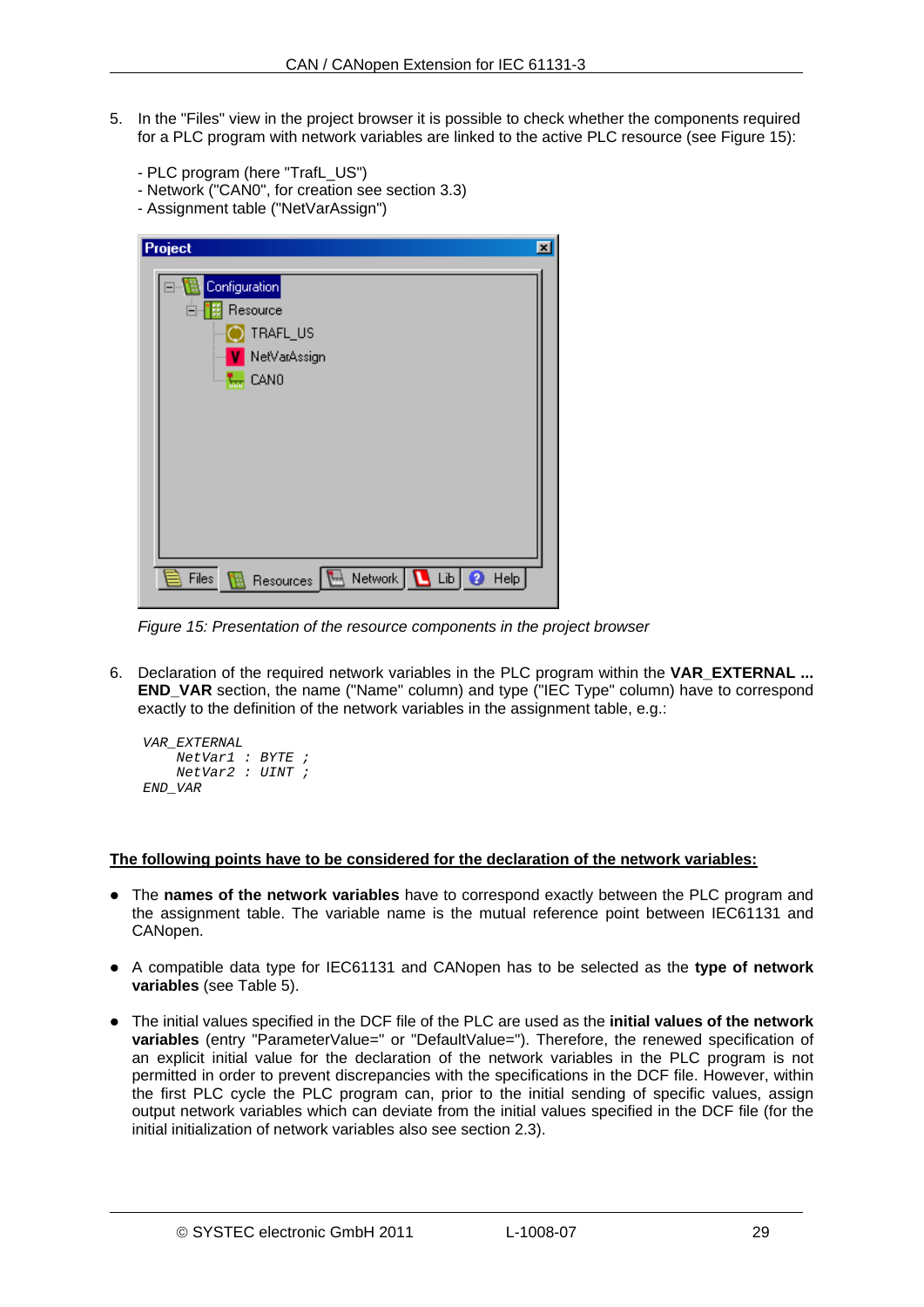In compliance with IEC61131 a data type has to be selected according to the application (logic, arithmetic) for the declaration of network variables in the PLC program. There is no clear assignment between IEC61131 and CANopen. [Table 5](#page-29-0) contains the assignment of the data types used by IEC61131 and CANopen which can be applied as network variables.

**Note that there is no clear assignment of the data types between IEC61131 and CANopen. Therefore, the IEC61131 type has to be selected for the PLC program according to the variable application.** 

<span id="page-29-0"></span>

| <b>IEC61131</b> | <b>CANopen</b>         | <b>Application</b>         | <b>Data Size (Bit)</b> |
|-----------------|------------------------|----------------------------|------------------------|
| <b>BOOL</b>     | Boolean <sup>(*)</sup> | Logic                      |                        |
| <b>BYTE</b>     | Unsigned8              | Logic                      | 8                      |
| <b>USINT</b>    | Unsigned8              | Arithmetic (without<br>VZ) | 8                      |
| <b>SINT</b>     | Integer8               | Arithmetikc (with VZ)      | 8                      |
| <b>WORD</b>     | Unsigned16             | Logik                      | 16                     |
| <b>UINT</b>     | Unsigned16             | Arithmetic (without<br>VZ) | 16                     |
| <b>INT</b>      | Integer16              | Arithmetic (with VZ)       | 16                     |
| <b>DWORD</b>    | Unsigned32             | Logik                      | 32                     |
| <b>UDINT</b>    | Unsigned32             | Arithmetic (without<br>VZ) | 32                     |
| <b>DINT</b>     | Integer32              | Arithmetic (without<br>VZ) | 32                     |
| <b>REAL</b>     | Float                  | Arithmetic                 | 32                     |

*Table 5: Assignment of data types between IEC61131 and CANopen* 

The data types labeled with (\*) in **[Table 5](#page-29-0)** are not available for all control types.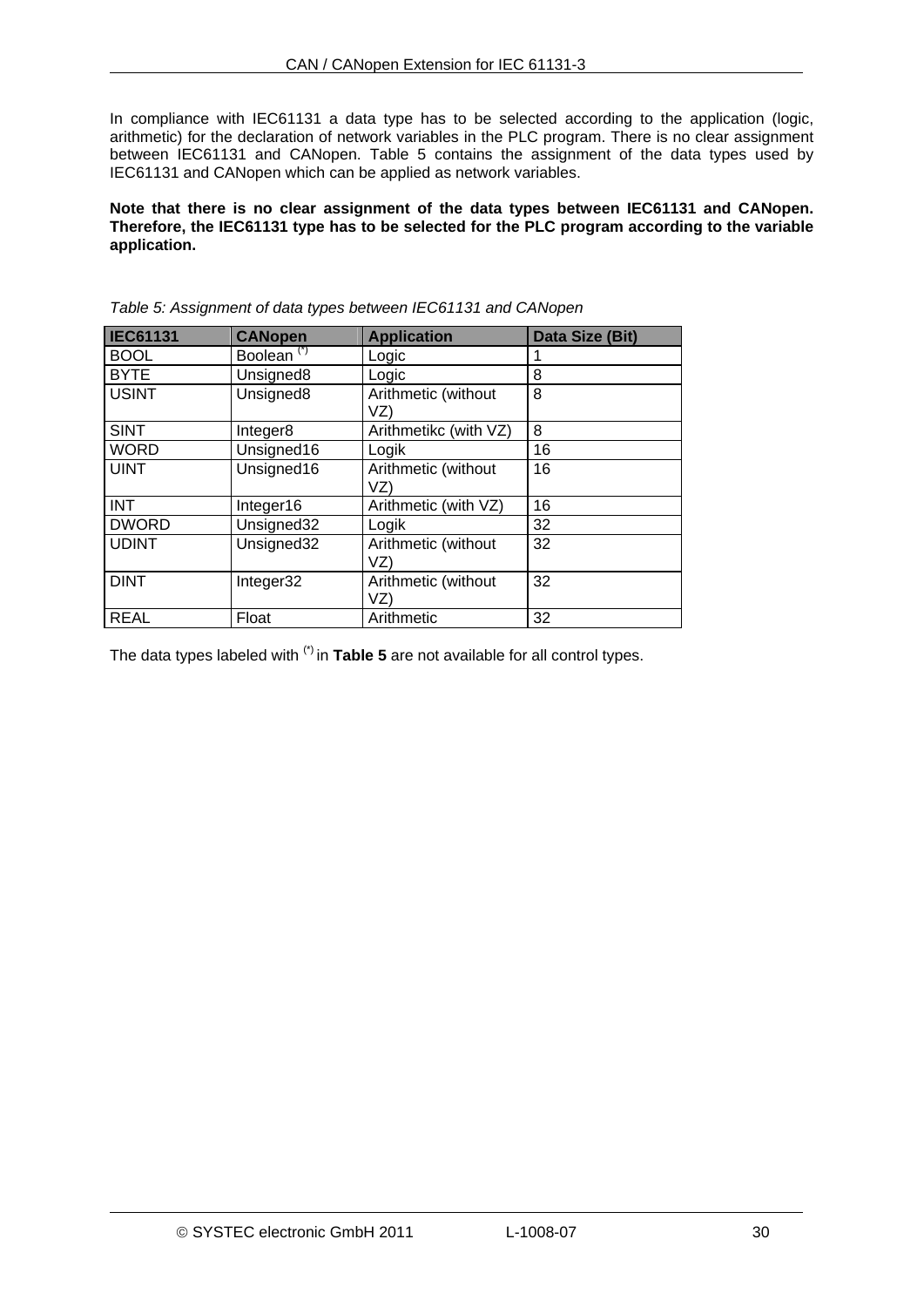#### <span id="page-30-0"></span>**3.5 Summary of Required Steps**

The steps described below are required to integrate network variables in a PLC program. A practical implementation is displayed in the example project in section [3.6](#page-30-1). .



#### <span id="page-30-1"></span>**3.6 Example Project for Network Variables**

The example project *"TrafLghtl*" (Traffic Light) contained in the *"SYSTEC-OpenPCS-Extension" software package* displays the integration of network variables based on the application of predefined DCF files. The file "D1SALVE.DCF", which is correspondingly entered for the project configuration of the resource, is used.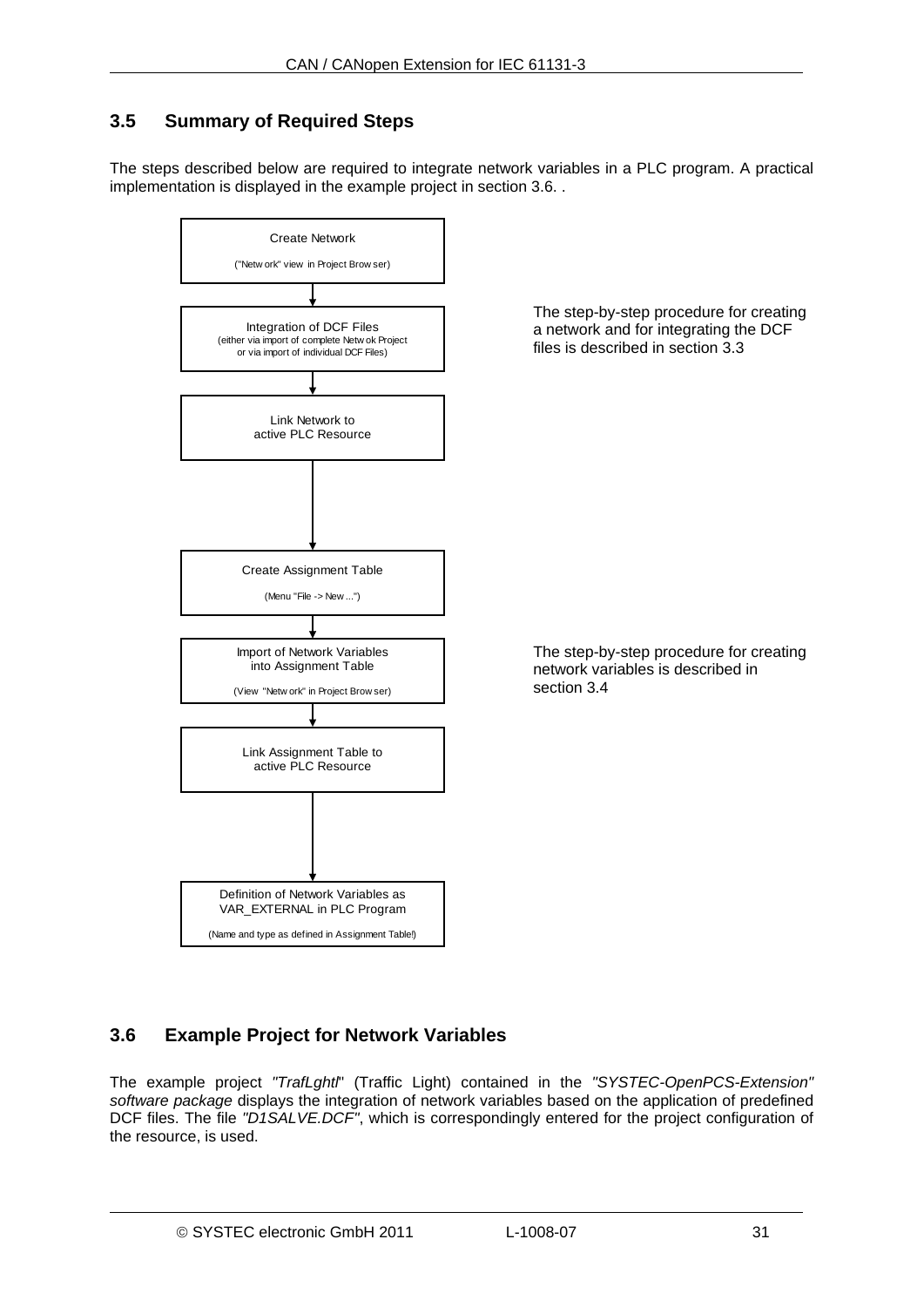The example project *"TrafLghtl*" realizes the function of a pedestrian traffic light. The PLC controls the lights for vehicles (red, amber, green) and a CANopen IO module (node address 40H) switches the signals for pedestrians (red and green). The PLC and decentral IO module are both provided with a button to start the traffic light. The traffic light cycle is started via a 0/1 intersection at one of these inputs.

For access to the inputs and outputs of the CANopen IO module, the network variables declared in *D1SLAVE.DCF* are assigned in the PLC program (*TRAFLGHT.POE*) as follows:

```
VAR_EXTERNAL 
                                IN0_IN7_40H : BYTE ; (* declared in D1SLAVE.DCF *) 
     OUT0_OUT7_40H : BYTE ; (* declared in D1SLAVE.DCF *) 
END_VAR
```
The logical link of the buttons at the local input of the PLC and at the input of the IO module accessible via CANopen occurs via a command sequence

```
WaitStartButton: 
(* Link buttons of PLC and I/O module *) 
LD StartButton (* button on PLC *) 
                                   OR IN0_IN7_40H.0 (* button on I/O module *) 
ST FB_StartCondition.CLK
```
The following command sequence is responsible for setting both outputs at the CANopen IO module:

```
ProgExit: 
(* copy pedestrian data into network variables *) 
(* for I/O module *) 
LD PedGreen 
ST OUT0_OUT7_40H.0 
LD PedRed 
ST OUT0_OUT7_40H.1
```
This ensures that the two local bit variables are copied into the output variable of the CANopen IO module of type *BYTE*.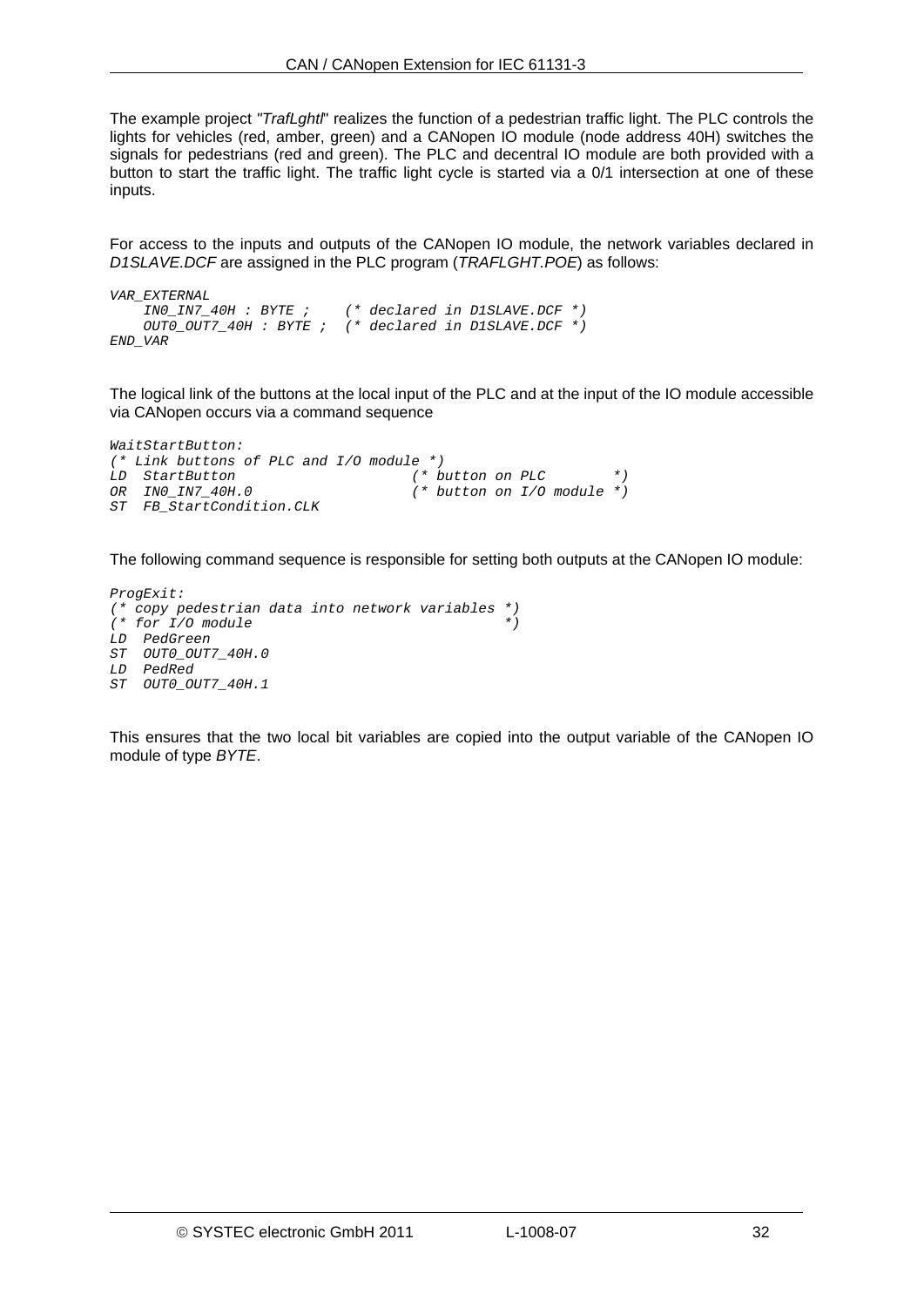## <span id="page-32-0"></span>**4 IEC61131 Function Blocks for CANopen**

#### <span id="page-32-1"></span>**4.1 Basics of CANopen Function Blocks**

There are various manufacturer-specific function blocks within the IEC61131-3 to access CANopen. These contain, as a subset, the functionality defined by CiA (CAN in Automation e.V.) in CiA Draft Standard 405. Furthermore, there are additional function blocks for sending and receiving PDOs or CAN Layer 2 messages as well as for generating SYNC objects.

#### <span id="page-32-2"></span>**4.1.1 Overview of the CANopen Function Blocks**

[Table 6](#page-32-3) displays an overview of the CANopen function blocks for the IEC61131-3. All the blocks have been realized as manufacturer-specific function blocks and are thus an integral part of the PLC firmware. The availability of blocks depends on the operational mode of a control. For detailed information please refer to section [4.1.2.](#page-33-0)

<span id="page-32-3"></span>

| <b>Function Block</b>        | <b>DS 405</b> | <b>Meaning</b>                                     | <b>Section</b> |
|------------------------------|---------------|----------------------------------------------------|----------------|
| CAN GET LOCAL NODE ID        | yes           | Request own node address                           | 4.2.1          |
| CAN GET CANOPEN KERNEL STATE | yes           | Request CANopen kernel state of                    | 4.2.2          |
|                              |               | own PLC                                            |                |
| CAN_REGISTER_COBID           | no            | Register COBID for reception of                    | $\overline{0}$ |
|                              |               | <b>PDO<sub>s</sub></b>                             |                |
| CAN PDO READ8                | no            | Read received PDO                                  | 4.3.2          |
| CAN PDO WRITE8               | no            | Send PDO                                           | 4.3.3          |
| CAN_SDO_READ8                | yes           | Read object entries of a node via                  | 4.4.1          |
|                              |               | SDO transfer                                       |                |
| CAN_SDO_WRITE8               | yes           | Write object entries of a node via<br>SDO transfer | 4.4.2          |
| CAN_SDO_READ_STR             | yes           | Read character strings from the                    | 4.4.3          |
|                              |               | Object Dictionary of a node via SDO                |                |
|                              |               | transfer                                           |                |
| CAN_SDO_WRITE_STR            | yes           | Write character strings to the Object              | 4.4.4          |
|                              |               | Dictionary of a node via SDO                       |                |
|                              |               | transfer                                           |                |
| CAN SDO READ BIN             | yes           | Read binary data from the Object                   | 4.4.5          |
|                              |               | Dictionary of a node via SDO                       |                |
|                              |               | transfer                                           |                |
| CAN_SDO_WRITE_BIN            | yes           | Write binary data to the Object                    | 4.4.6          |
|                              |               | Dictionary of a node via SDO                       |                |
|                              |               | transfer                                           |                |
| CAN GET STATE                | yes           | Request node state                                 | 4.5.1          |
| CAN NMT                      | yes           | Send NMT messages                                  | 4.5.2          |
| CAN_RECV_EMCY_DEV            | yes           | Read received emergency message                    | 4.5.3          |
|                              |               | (specific nodes)                                   |                |
| CAN RECV EMCY                | yes           | Read received emergency message                    | 4.5.4          |
|                              |               | (any nodes)                                        |                |
| CAN WRITE EMCY               | no            | Send emergency message                             | 4.5.5          |
| CAN_RECV_BOOTUP_DEV          | no            | Read received bootup message                       | 4.5.6          |
|                              |               | (specific nodes)                                   |                |
| CAN_RECV_BOOTUP              | no            | Read received bootup message                       | 4.5.7          |
|                              |               | (any nodes)                                        |                |

| Table 6: Overview of the CANopen function blocks for IEC61131-3 |  |  |
|-----------------------------------------------------------------|--|--|
|                                                                 |  |  |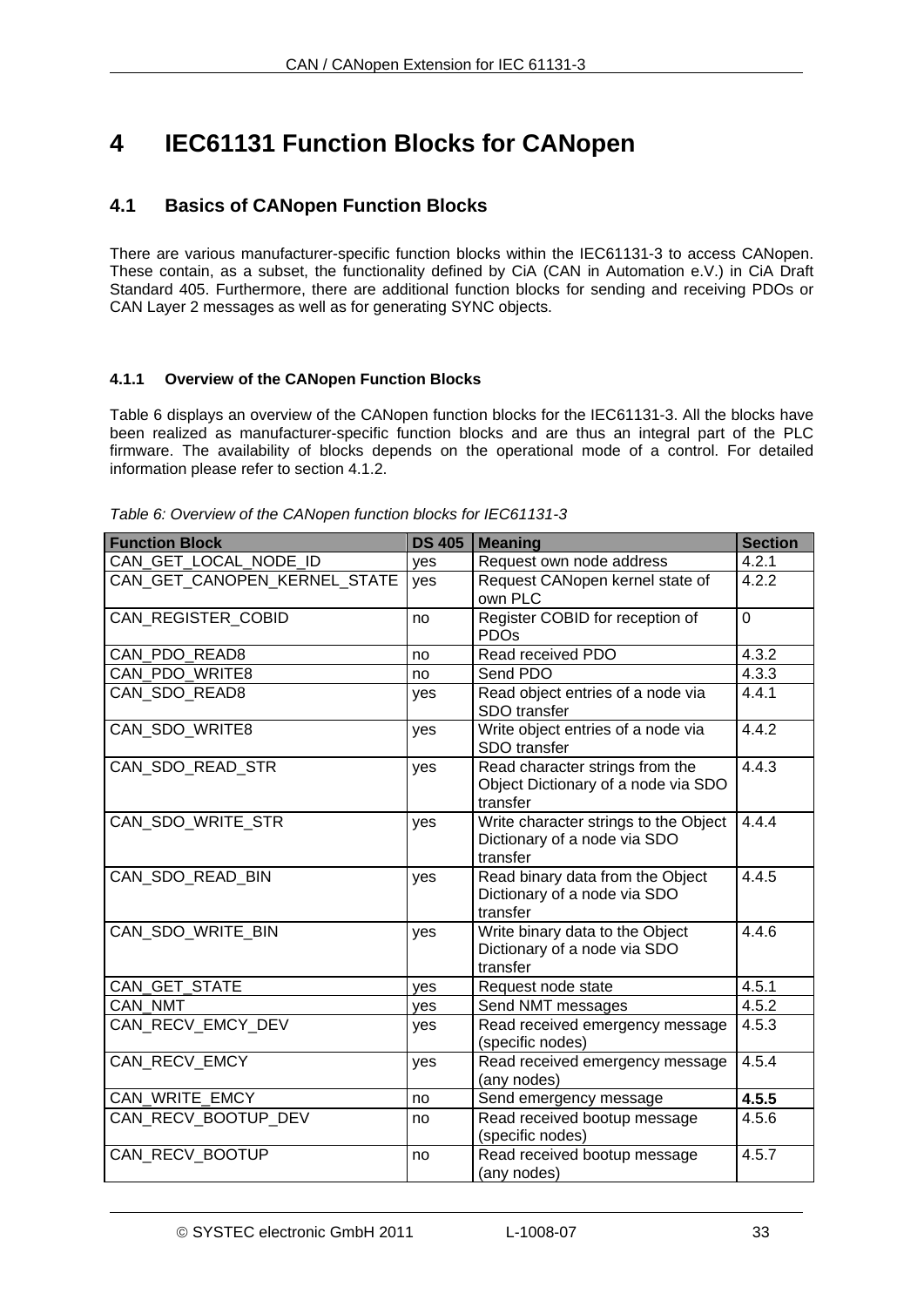| CAN ENABLE CYCLIC SYNC | no | Enable or disable cyclic SYNC   | 4.5.8 |
|------------------------|----|---------------------------------|-------|
|                        |    | messages                        |       |
| <b>CAN SEND SYNC</b>   | no | Send an individual SYNC message | 4.5.9 |

The column "CiA 405" in [Table 6](#page-32-3) indicates whether the functionality of the respective block is defined by the CiA Draft Standard 405 ("yes") or whether this block is a manufacturer-specific expansion of this standard ("no"). Please note that due to the specific peculiarities of the IEC61131 programming system implementation of blocks defined by the CiA also differs slightly from the Draft Standard 405. For general information please refer to the section [4.1.4](#page-35-0), detailed information is contained in the respective function block section.

#### <span id="page-33-0"></span>**4.1.2 Availability of the Function Blocks on Controls with and without CANopen Master**

The CANopen function blocks for IEC61131 are based on various CANopen services; some of which can be simultaneously active on several nodes (e.g. PDO and SDO transfer), while others can only be executed by a single node (e.g. NMT services). A PLC without CANopen Master only provides the non-exclusive services, while a PLC with CANopen Master also utilizes the exclusive services. The differentiation of the two PLC variants generally occurs via the node address for SYSTEC controls (see section [2.1\)](#page-9-1).

**[Table 7](#page-33-1)** displays the availability of the individual CANopen function blocks on controls with and without Master. A PLC program can define the node address - and thus indirectly the number of usable function blocks – via function block CAN\_GET\_LOCAL\_NODE\_ID (see section [4.2.1\)](#page-38-1).

<span id="page-33-1"></span>

| <b>Function Block</b>        | <b>PLC without CANopen-</b> | <b>PLC with CANopen-</b> |
|------------------------------|-----------------------------|--------------------------|
|                              | <b>Master</b>               | <b>Master</b>            |
| CAN GET LOCAL NODE ID        | X                           | X                        |
| CAN GET CANOPEN KERNEL STATE | X                           | х                        |
| CAN REGISTER COBID           | X                           | X                        |
| CAN PDO READ8                | X                           | X                        |
| CAN PDO WRITE8               | Χ                           | Χ                        |
| CAN SDO READ8                | Χ                           | Χ                        |
| CAN SDO WRITE8               | X                           | X                        |
| CAN SDO READ STR             | X                           | X                        |
| CAN SDO WRITE STR            | X                           | X                        |
| CAN SDO READ BIN             | X                           | X                        |
| CAN SDO WRITE BIN            | X                           | X                        |
| CAN GET STATE                | (x)                         | Χ                        |
| CAN NMT                      |                             | X                        |
| CAN_RECV_EMCY_DEV            |                             | X                        |
| CAN RECV EMCY                |                             | Χ                        |
| CAN WRITE EMCY               | X                           | Χ                        |
| CAN_RECV_BOOTUP_DEV          |                             | X                        |
| CAN RECV BOOTUP              |                             | X                        |
| CAN ENABLE CYCLIC SYNC       |                             | X                        |
| CAN SEND SYNC                |                             | Χ                        |

*Table 7: Availability of CANopen FBs on controls with and without Master* 

#### **Legend:**

 $X =$  Functionality available

 $(x)$  = Functionality availability, but limited (please refer to the text)

 $\frac{1}{2}$  = Functionality not available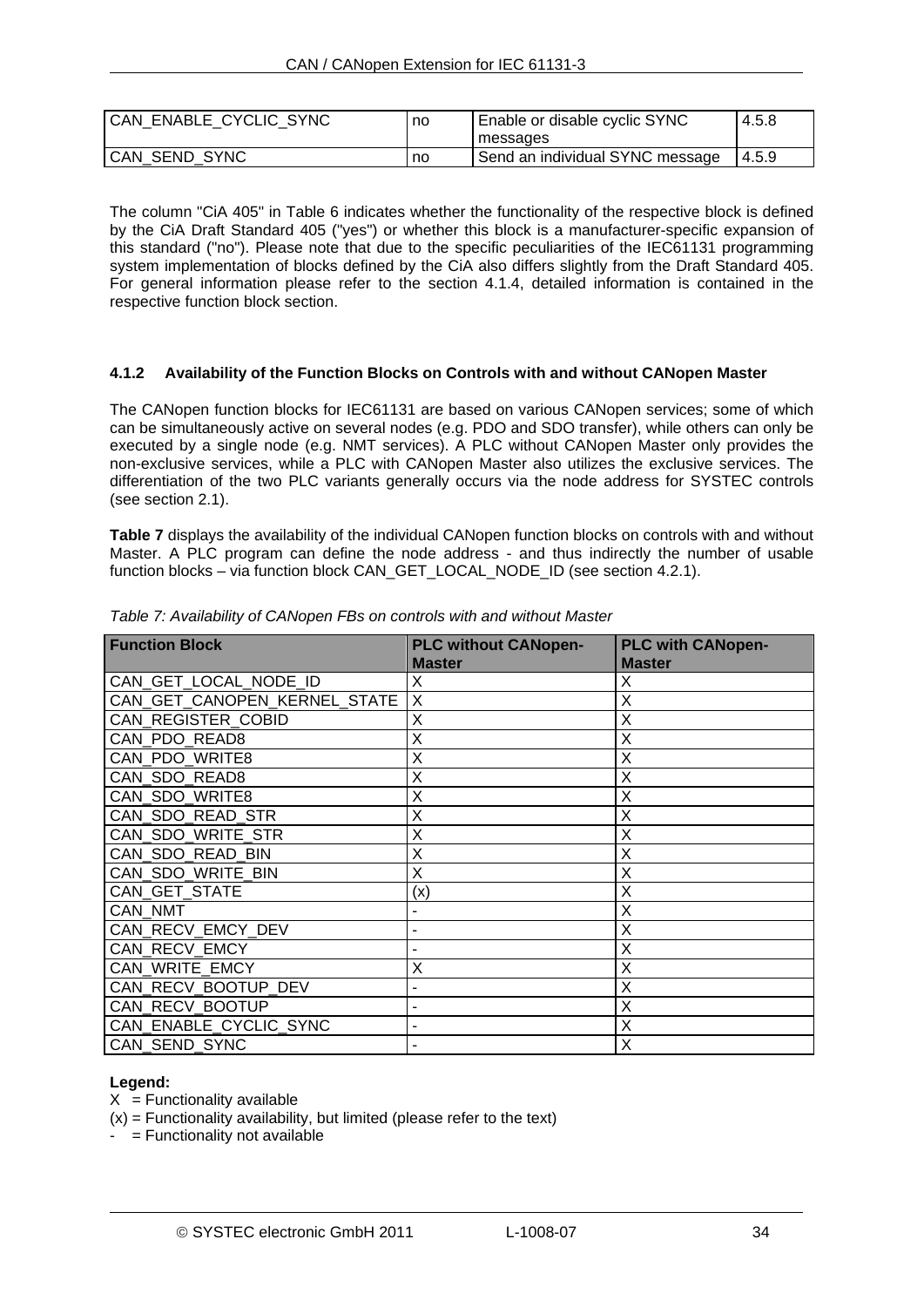**The function block** *CAN\_GET\_STATE* **can only be indirectly realized on a PLC without CANopen Master. The support of a PLC with CANopen Master is required. For detailed information please refer to sections [2.2](#page-10-0) (description of node monitoring) and [4.5.1](#page-51-1) (description of function block** *CAN\_GET\_STATE)***.** 

#### <span id="page-34-0"></span>**4.1.3 Synchronization between the CANopen Function Block and PLC Program**

The majority of CANopen function blocks for IEC113-3 are executed asynchronous to the actual PLC program. The process synchronization between CANopen and PLC program occurs via the ENABLE and CONFIRM signals of the function blocks. The interaction of both signals is illustrated by [Figure 16](#page-34-1).



<span id="page-34-1"></span>*Figure 16: Process synchronization between CANopen and PLC program* 

The complete and successful execution of a CANopen service executed asynchronously to the PLC program occurs in the following steps:

- 1. Once the PLC program has installed all the input variables with valid values, it sets the input ENABLE to TRUE and calls the CANopen function block (call 1). The function block recognizes a rising edge at input ENABLE and subsequently accepts all the input values and starts the respective CANopen service (step (a)). The function block then returns to the PLC program and the initiated CANopen device is executed in the background.
- 2. The function block is called by the PLC program several times until realization of the CANopen service has been completed. The input ENABLE has to remain set to TRUE to enable continued execution of the CANopen service in the background (calls 2 and 3).
- 3. After successful completion of the CANopen service, the function block sets its output CONFIRM to TRUE. This signals to the PLC program that the service has been finished via CANopen and, if necessary, displays that further output variables are now occupied with valid values (e.g. with the data read by a node, step (b), call 4).
- 4. The PLC program confirms to the function block that the CANopen service has been completed by setting the input ENABLE to FALSE. Thus, the PLC program also signals that it has, if necessary, accepted the output variables supplied by the function block (step  $(c)$ , call 5). During the last step, the function block sets its output CONFIRM to FALSE again, so that the system is now back in the initial state (step (d)).

**The network layer usually only allows the execution of a limited number of CANopen services executed asynchronously to the PLC program at any time. The start of a service by setting the input ENABLE to TRUE (step 1) locks the respective resource for utilization by other function blocks. This locked state remains after service completion until the respective function block has been called again with input ENABLE set to FALSE (step 4) (FB sets its output CONFIRM to TRUE, step 3). The interim call of another CANopen function block results in the error message TRANSFER\_BUSY at output ERROR.**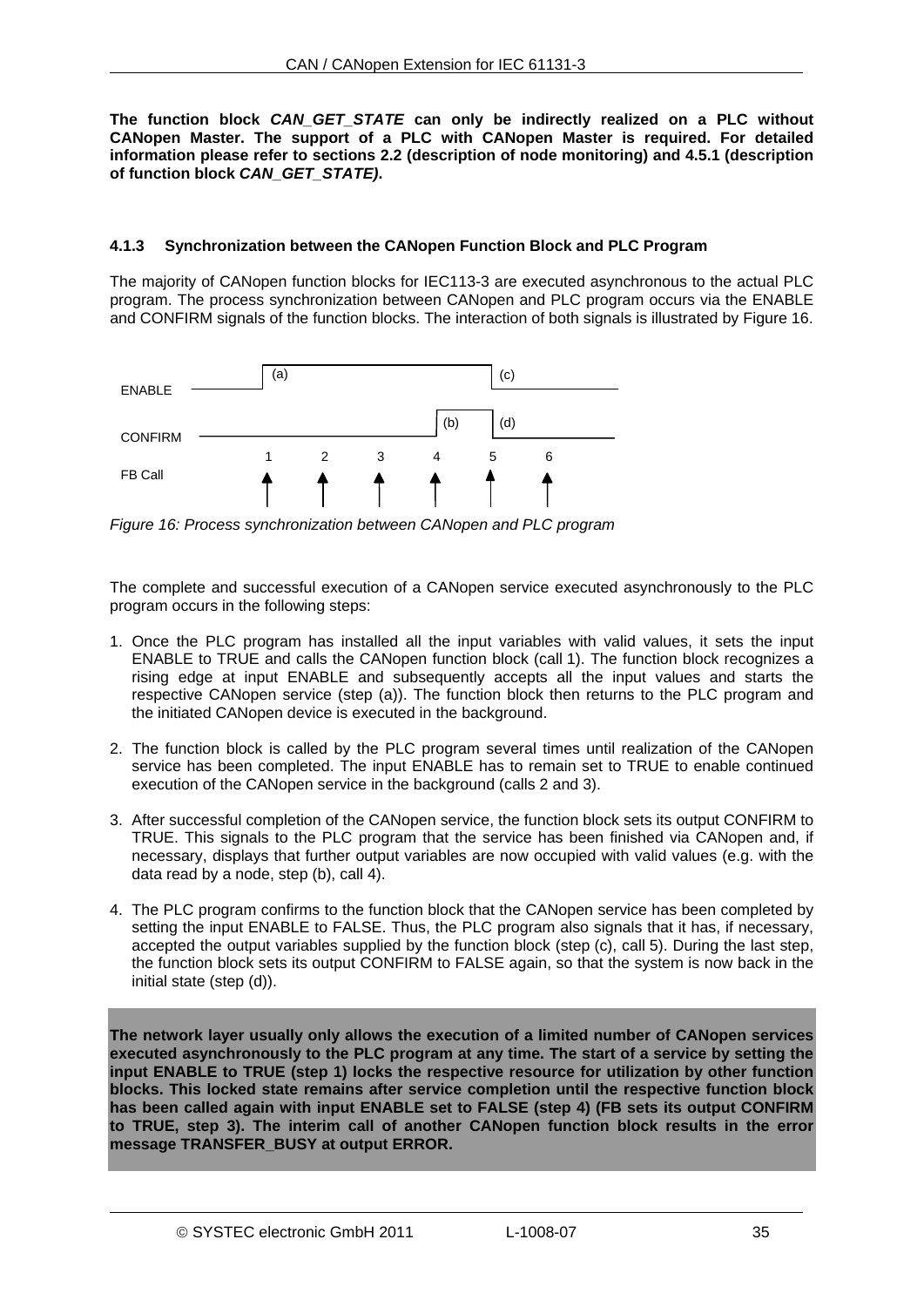Output CONFIRM only changes from FALSE to TRUE, if the respective CANopen service is completed successfully. Any occurred errors are displayed at the output ERROR or ERRORINFO. It is, therefore, necessary that a PLC program not only monitors the output CONFIRM but also the value of ERROR in order to evaluate occurred errors.

If the function block with input ENABLE set to FALSE is called, this always results in cancellation of a CANopen service active in the background and causes the internal reset of the function block. At the same time, the output CONFIRM is set to FALSE and the outputs ERROR and ERRORINFO are set to the value NO\_ERROR.

#### <span id="page-35-0"></span>**4.1.4 Input/Output Parameters of the CANopen Function Blocks**

The realization of the CANopen function blocks ensures they fulfill the functionality defined by the CiA Draft Standard 405. However, the used input and output parameters sometimes differ from the specification of the standard.

- Arrays or structures are not used as input or output parameters of a function block; instead the member elements contained in the array or structure are addressed as direct variables ("flat" input/output structure). This reduces the internal overhead during parameter passing.
- Instead of a specific type definition (e.g. "CIA405 DEVICE") the respective underlying elementary type (e.g. USINT) is used for the input and output parameter of the function block.
- Instead of enumerated types (e.g. "CIA405\_STATE") numerical constants are used. These are listed in the section [4.1.5](#page-35-1).

The precise input/output parameters of the CANopen function blocks that are used are described in detail in the respective function block section.

#### <span id="page-35-1"></span>**4.1.5 CANopen-Specific Constants**

To identify internal error states of the network layer, the CiA Draft Standard 405 defines the specific data type "CIA405\_CANOPEN\_KERNEL\_ERROR". This summarizes the error states which can occur within the local network layer of a PLC. These error codes are used by various function blocks as the output parameter ERROR. [Table 8](#page-36-0) lists the assignment of the used numeric constants to the corresponding error codes.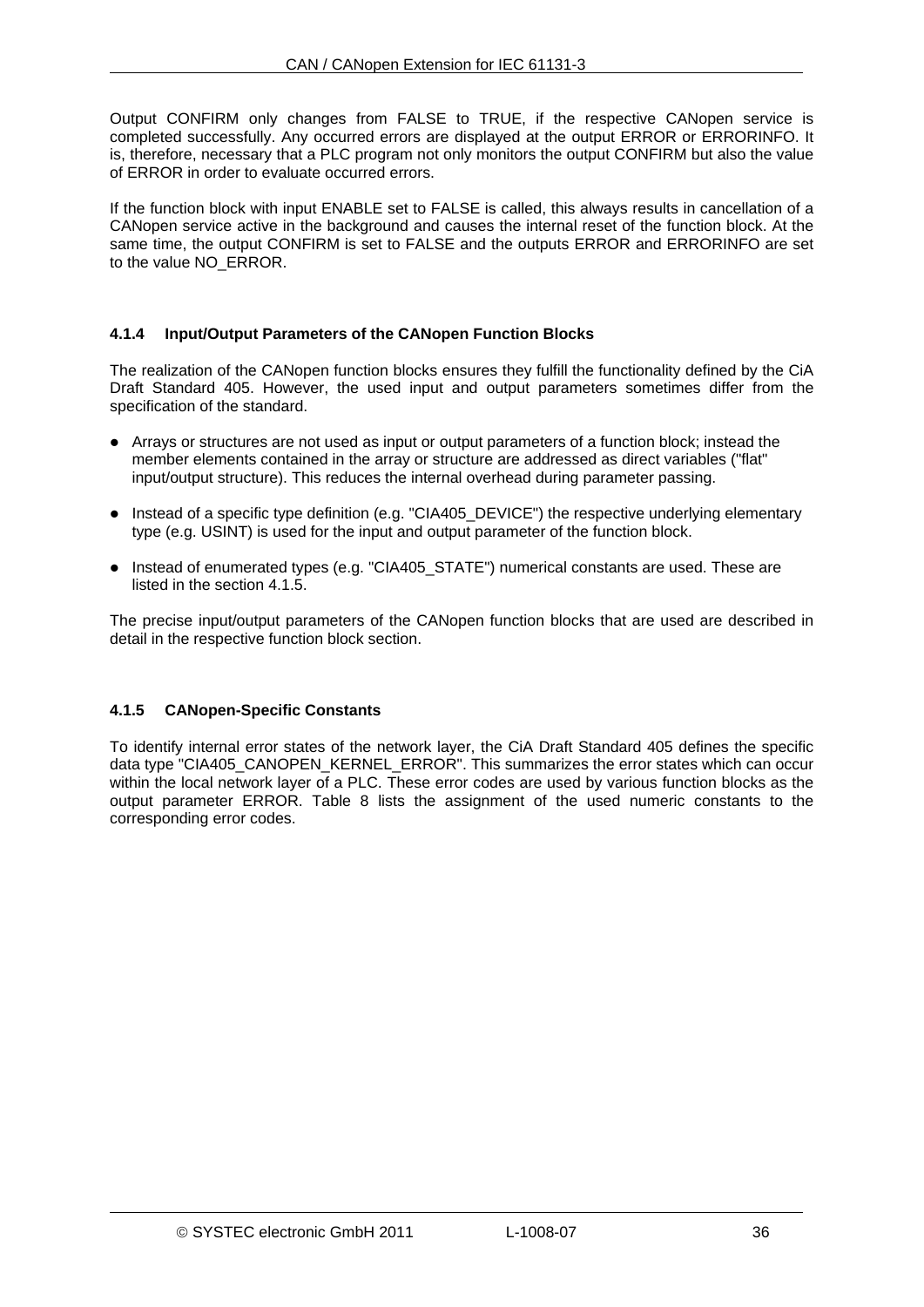<span id="page-36-1"></span>

| <b>Constant</b> |             | <b>Error Code</b>                       |
|-----------------|-------------|-----------------------------------------|
| 16#0000         | (= 00 dec)  | <b>NO ERROR</b>                         |
| 16#0001         | $= 01$ dec) | OTHER ERROR                             |
| 16#0002         | $= 02$ dec) | <b>DATA OVERFLOW</b>                    |
| 16#0003         | $= 03$ dec) | TIME OUT                                |
| 16#0010         | $= 16$ dec) | CAN BUS OFF                             |
| 16#0011         | $= 17$ dec) | CAN ERROR PASSIVE                       |
| 16#0021         | $= 33$ dec) | <b>GENERIC ERROR (SYSTEC-specific)</b>  |
| 16#0022         | $= 34$ dec) | FUNCTION NOT AVAIALBE                   |
| 16#0023         | $= 35$ dec) | NO MASTER MODE                          |
| 16#0024         | $= 36$ dec) | <b>INVALID DEVICE</b>                   |
| 16#0025         | $= 37$ dec) | <b>TRANSFER BUSY</b>                    |
| 16#0030         | $= 48$ dec) | NO SDO CHANNEL AVAIALBE                 |
| 16#0031         | $= 49$ dec) | SDO BUSY                                |
| 16#0032         | $= 50$ dec) | SDO INITIALIZE ERROR                    |
| 16#0033         | $= 51$ dec) | <b>SDO LENGTH ERROR</b>                 |
| 16#0034         | $= 52$ dec) | SDO ERROR (SDO Abort Code at ERRORINFO) |
| 16#0040         | $= 64$ dec) | NO VALID DATA AVAIALBE                  |
| 16#0041         | $= 65$ dec) | COBID ALREADY REGISTERED                |
| 16#0042         | $= 66$ dec) | NO FREE COBID TABLE ENTRY               |
| 16#0043         | $= 67$ dec) | NO SUCH COBID REGISTERED                |
| 16#0044         | $= 68$ dec) | NO FREE RECEIVE CHANNEL                 |
| 16#0045         | $= 69$ dec) | DATA LENGTH ZERO NOT ALLOWED            |

*Table 8: Constants for data type "CIA405\_CANOPEN\_KERNEL\_ERROR"* 

To identify the current state of the CANopen device, the CiA Draft Standard 405 defines the specific data type "CIA405\_STATE". [Table 9](#page-36-0) lists the assignment of the used numeric constants to the respective state values. The state values UNKNOWN and NOT\_AVAIL are an extension of the respective definitions of the CiA Draft Standard 301; all the other constant values correspond with this standard.

*Table 9: Constants for data type "CIA405\_STATE"* 

<span id="page-36-0"></span>

| <b>Constant</b> | <b>State Value</b> |
|-----------------|--------------------|
| 16#0000         | <b>INIT</b>        |
| 16#0001         | <b>RESET COMM</b>  |
| 16#0002         | <b>RESET APP</b>   |
| 16#0003         | PRE OPERATIONAL    |
| 16#0004         | <b>STOPPED</b>     |
| 16#0005         | <b>OPERATIONAL</b> |
| 16#0006         | <b>UNKNOWN</b>     |
| 16#0007         | <b>NOT AVAIL</b>   |

To identify the state in which a CANopen device should change, the CiA Draft Standard 405 defines the specific data type "CIA405\_TRANSITION\_STATE". [Table 10](#page-37-0) lists the assignment of the used numeric constants to the respective state values. The constant values correspond with the respective definitions of the CiA Draft Standard 301.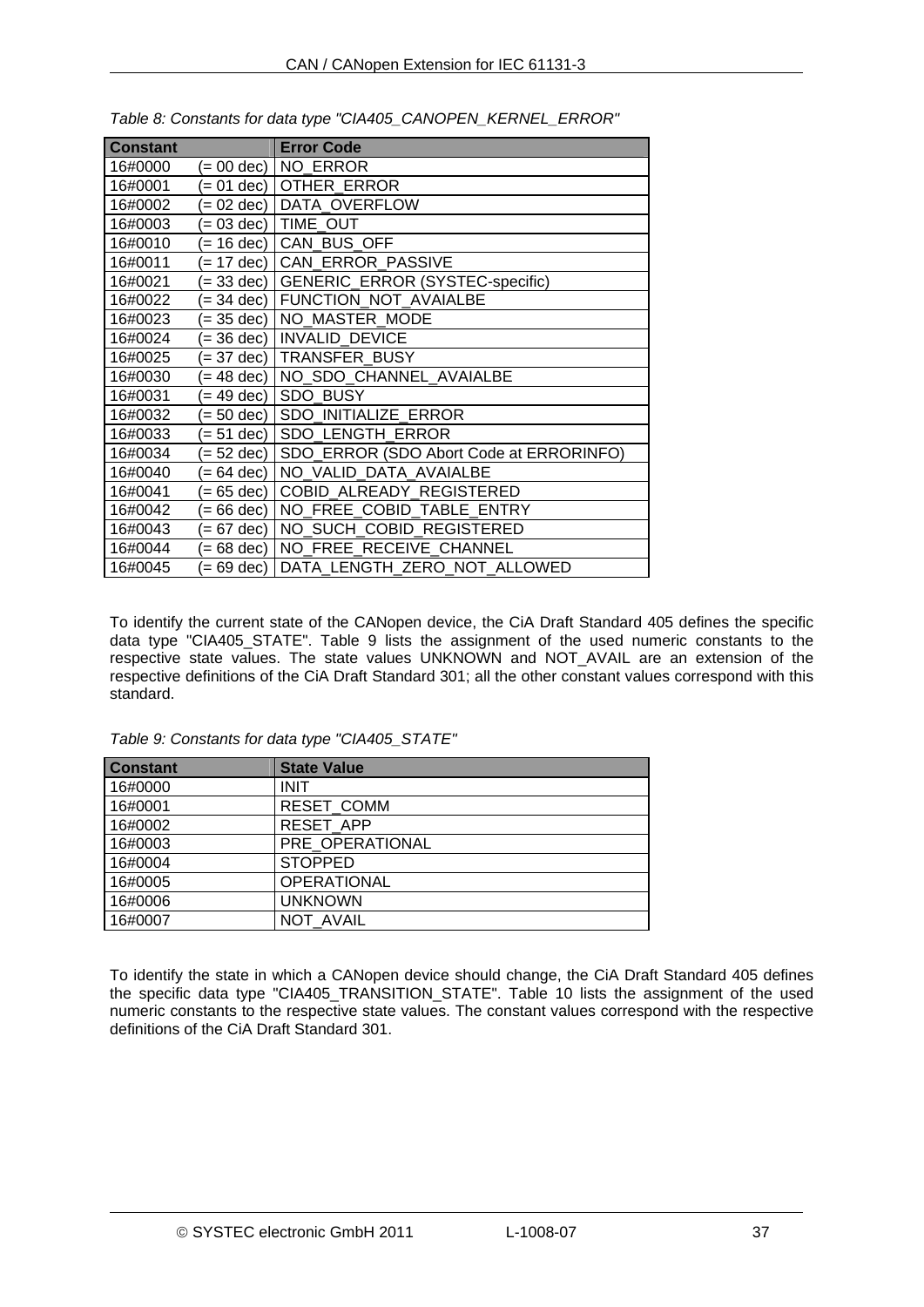<span id="page-37-0"></span>

| <b>Constant</b> | <b>State Value</b>         |
|-----------------|----------------------------|
| 16#0000         | START REMOTE NODE          |
| 16#0001         | STOP REMOTE NODE           |
| l 16#0002       | ENTER PRE OPERATIONAL      |
| 16#0003         | RESET NODE                 |
| 16#0004         | <b>RESET COMMUNICATION</b> |

*Table 10: Constants for data type "CIA405\_TRANSITION\_STATE"* 

The CiA Draft Standard 405 furthermore defines the specific data types "CIA405\_SDO\_ERROR" as well as "EMCY\_ERR\_CODE" and "EMCY\_ERR\_REGISTER". These data types represent the error message generated by another node.

The SYSTEC specific data type "CAN\_SDO\_TYPE" is used with some SDO function blocks to select the SDO transfer mode. [Table 11](#page-37-1) lists the assignment of the used numeric constants to the respective SDO types.

*Table 11: Constants for data type "CAN\_SDO\_TYPE"* 

<span id="page-37-1"></span>

| <b>Constant</b> | <b>SDO Type</b>             |
|-----------------|-----------------------------|
| l O             | SDO_TYPE_AUTO_BEST_CASE     |
|                 | SDO TYPE SEGMENTED TRANSFER |
| <u>ຼ</u>        | SDO TYPE BLOCK TRANSFER     |

The data type "CIA405\_SDO\_ERROR" is used for the parameter ERRORINFO of the SDO function blocks and provides the SDO Abort Code of the communication partner. The general Abort Codes are defined in the CiA Draft Standard 301, but can be extended by the manufacturer of the respective CANopen module. [Table 12](#page-37-2) lists the assignment of the used numeric constants to the typical SDO Abort Codes.

| Table 12: Constants for data type "CIA405_SDO_ERROR" |
|------------------------------------------------------|
|------------------------------------------------------|

<span id="page-37-2"></span>

| <b>Constant</b> | <b>SDO Abort Code</b>               |
|-----------------|-------------------------------------|
| 16#05030000     | <b>TOGGEL BIT ERROR</b>             |
| 16#05040000     | TIME OUT                            |
| 16#05040001     | UNKNOWN COMMAND SPECIFIER           |
| 16#05040002     | <b>INVALID BLOCK SIZE</b>           |
| 16#05040003     | INVALID SEQUENCE NUMBER             |
| 16#05040004     | <b>CRC ERROR</b>                    |
| 16#05040005     | OUT OF MEMORY                       |
| 16#06010000     | UNSUPPORTED ACCESS                  |
| 16#06010001     | READ TO WRITE ONLY OBJ              |
| 16#06010002     | WRITE TO READ ONLY OBJ              |
| 16#06020000     | OBJECT NOT EXIST                    |
| 16#06040041     | OBJECT NOT MAPPABLE                 |
| 16#06040042     | PDO LENGTH EXCEEDED                 |
| 16#06040043     | <b>GEN PARAM INCOMPATIBILITY</b>    |
| 16#06040047     | <b>GEN INTERNAL INCOMPATIBILITY</b> |
| 16#06060000     | ACCESS FAILED DUE HW ERROR          |
| 16#06070010     | DATA TYPE LENGTH NOT MATCH          |
| 16#06070012     | DATA TYPE LENGTH TOO HIGH           |
| 16#06070013     | DATA TYPE LENGTH TOO LOW            |
| 16#06090011     | SUB INDEX NOT EXIST                 |
| 16#06090030     | VALUE RANGE EXCEEDED                |
| 16#06090031     | VALUE RANGE TOO HIGH                |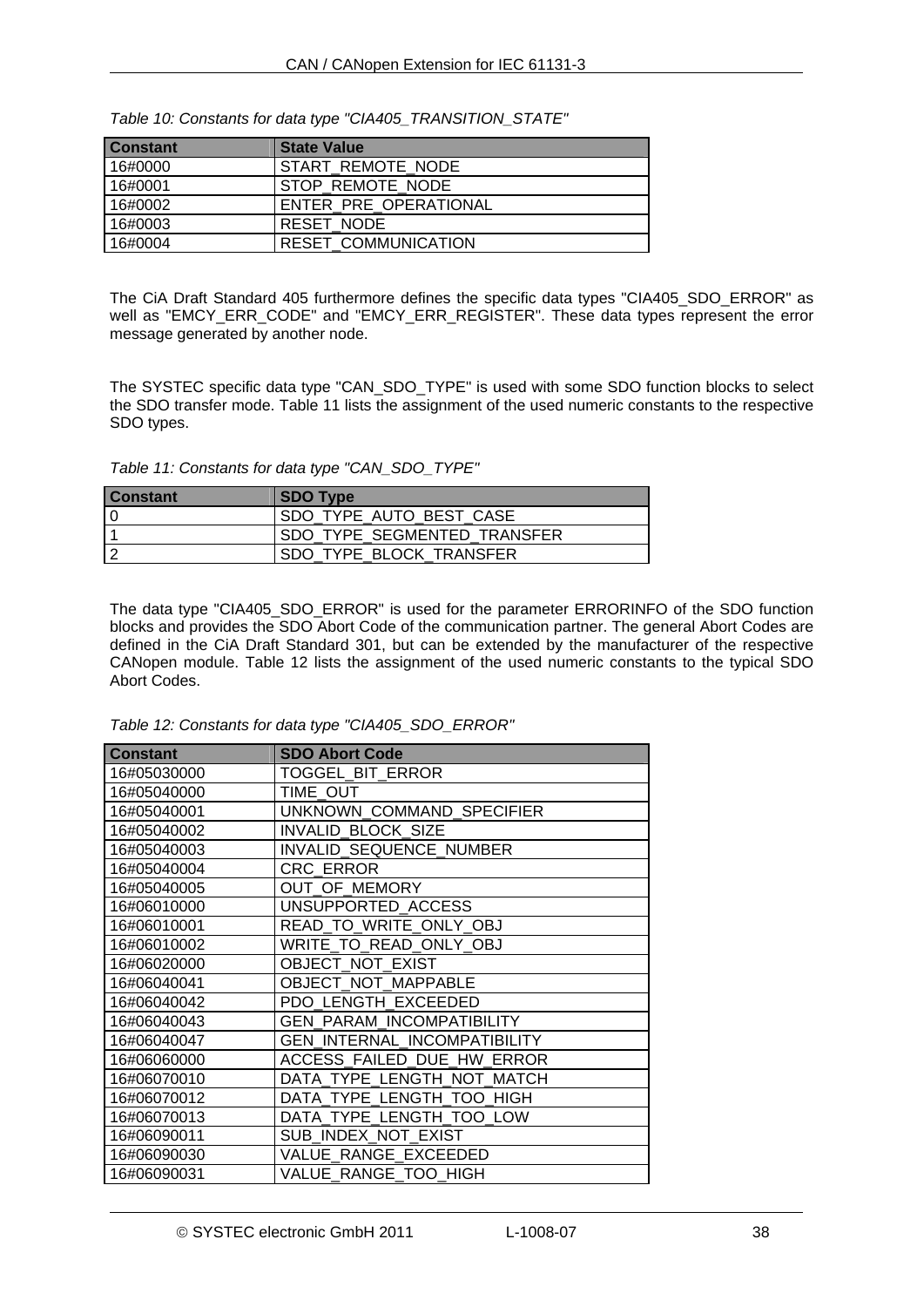| 16#06090032 | VALUE RANGE TOO LOW               |
|-------------|-----------------------------------|
| 16#06090036 | MAX VALUE LESS MIN VALUE          |
| 16#08000000 | <b>GENERAL ERROR</b>              |
| 16#08000020 | DATA NOT TRANSF OR STORED         |
| 16#08000021 | DATA NOT TRANSF DUE LOCAL CONTROL |
| 16#08000022 | DATA NOT_TRANSF_DUE_DEVICE_STATE  |
| 16#08000023 | OBJECT DICTIONARY NOT EXIST       |

The data types "EMCY\_ERR\_CODE" and "EMCY\_ERR\_REGISTER" are used for the respective parameters of function blocks CAN\_RECV\_EMCY and CAN\_RECV\_EMCY\_DEV. They contain the emergency error information of the node which generates the respective emergency message. The general emergency errors are defined in the CiA Draft Standard 301, but can be extended by the manufacturer of the respective CANopen module.

# **4.2 Function Blocks for Accessing the Local CANopen Kernel**

The function blocks for accessing the local CANopen kernel of your own PLC enable the request of the node address as well as the state of the network layer. These function blocks do not require communication with other nodes.

# **4.2.1 Function Block CAN\_GET\_LOCAL\_NODE\_ID**

FB for requesting the local node address.

# Prototype of the Function Block



Definition of Operands

- DEVICE Local node address of the PLC
- NETNUMBER Network number (Note: If the PLC only supports one CANopen interface, setting of this input can be skipped since numeric variables have already been set with the initial value 0 according to IEC 61131)
- ENABLE Input for enabling or disabling the FB (see section [4.1.3\)](#page-34-0) CONFIRM Output for message completed through the FB (see section [4.1.3\)](#page-34-0)

# **Description**

The function block CAN\_GET\_LOCAL\_NODE\_ID is used to request the local node address of the PLC. The node address of a control influences the availability of the various function blocks (PLC with and without CANopen Master, see section [4.1.2](#page-33-0))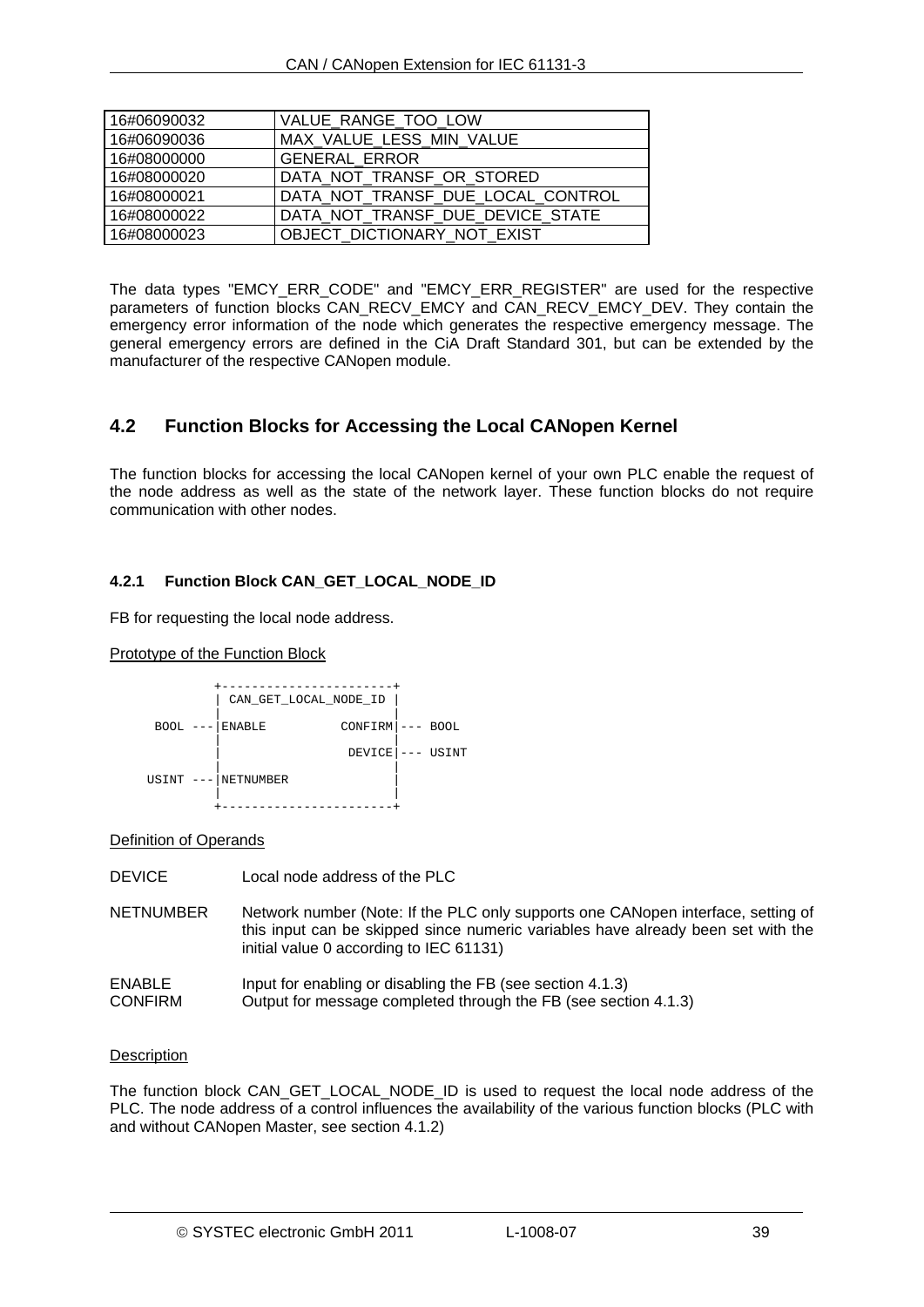# **4.2.2 Function Block CAN\_GET\_CANOPEN\_KERNEL\_STATE**

FB for state request of the CANopen kernel of your own PLC.

# Prototype of the Function Block

|             |         | CAN GET CANOPEN KERNEL STATE |                      |                   |      |
|-------------|---------|------------------------------|----------------------|-------------------|------|
| <b>BOOL</b> | $- - -$ | ENABLE                       | $CONFIRM$ $---$ BOOL |                   |      |
|             |         |                              | <b>STATE</b>         | $\qquad \qquad -$ | WORD |
|             |         | USINT --- NETNUMBER          |                      |                   |      |
|             |         |                              |                      |                   |      |

# Definition of Operands

| STATE                           | State or error code according to the data type<br>"CIA405_CANOPEN_KERNEL_ERROR" (see Table 8 in section 4.1.5)                                                                                                 |
|---------------------------------|----------------------------------------------------------------------------------------------------------------------------------------------------------------------------------------------------------------|
| NETNUMBER                       | Network number (Note: If the PLC only supports one CANopen interface, setting of<br>this input can be skipped since numeric variables have already been set with the<br>initial value 0 according to IEC61131) |
| <b>ENABLE</b><br><b>CONFIRM</b> | Input for enabling or disabling the FB (see section 4.1.3)<br>Output for message completed through the FB (see section 4.1.3)                                                                                  |

# **Description**

The function block CAN GET CANOPEN KERNEL STATE is used to request the state of the CANopen kernel of your own PLC.

# <span id="page-39-0"></span>**4.3 Function Blocks for PDOs and CAN Layer 2**

From the PLC's point of view PDOs and CAN Layer 2 messages are generated by a transmitter at any time. Their reception does not depend on the execution of the PLC program, but occurs asynchronously. Therefore, the reception of these messages cannot be controlled or influenced by calling a function block. Processing of PDOs and CAN Layer 2 messages via a PLC program thus requires the buffering of the asynchronously received messages in the network layer until function block CAN\_PDO\_READ8 has been called (see section [4.3.2\)](#page-41-0). PLC program-relevant messages should be filtered here due to the number of possible CAN messages. To achieve this, the CAN identifiers (COBIDs) of the relevant messages are at first registered via function block CAN\_REGISTER\_COBID (see section [0\)](#page-40-0). Reception, and therefore access via the function block CAN\_PDO\_READ8, is only possible for registered messages.

The function blocks for PDOs and CAN Layer 2 messages manufacturer-specifically extend the functional scope of available CANopen services defined by the CiA Draft Standard 405.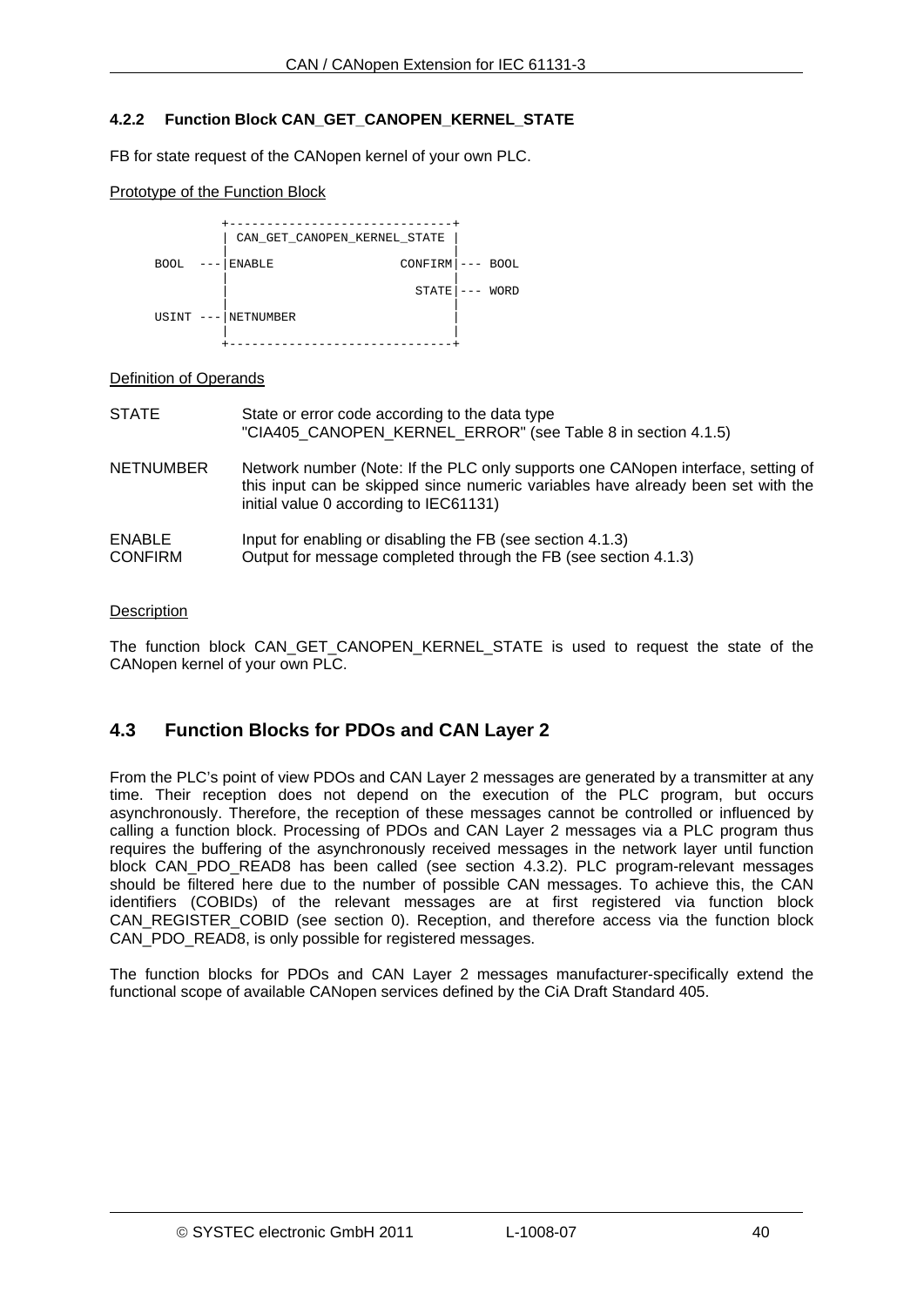**Note:** The here described function blocks CAN PDO\_READ8 (section 4.3.2) and CAN\_PDO\_WRITE8 (section 4.3.3) allow for an integration of devices in existing CANopen-networks, which are not CANopen-capable.They have been designed as a supplement to the function blocks defined in the CiA Draft Standard 405 and are therefore subject to the restrictions given by CANopen (e.g. selection of useable CANidentifiers)

> **A non-restricted data exchange on CAN Layer 2 level without CANopen restrictions allows for the CAN Layer 2 function blocks described in the second part of this manual (see section [6\)](#page-68-0)**

# <span id="page-40-0"></span>**4.3.1 Function Block CAN\_REGISTER\_COBID**

FB for registering or deleting the reception of PDOs and CAN Layer 2 messages via the network layer.

# Prototype of the Function Block

|             |       | CAN REGISTER COBID |                 |             |
|-------------|-------|--------------------|-----------------|-------------|
|             |       |                    |                 |             |
| UINT        | $---$ | COBID              | $CONFIRM$ $---$ | <b>BOOL</b> |
| <b>BOOL</b> |       | <b>REGISTER</b>    |                 |             |
|             |       |                    | ERROR           | WORD        |
| <b>BOOL</b> |       | <b>ENABLE</b>      |                 |             |
|             |       |                    |                 |             |
| USINT       |       | ---   NETNUMBER    |                 |             |
|             |       |                    |                 |             |
|             |       |                    |                 |             |

# Definition of Operands

| <b>COBID</b>                    | COBID (CAN identifier) of the new message to be entered into the registry or to be<br>deleted from the registry (0 for deleting all messages)                                                                  |
|---------------------------------|----------------------------------------------------------------------------------------------------------------------------------------------------------------------------------------------------------------|
| <b>REGISTER</b>                 | $TRUE = Enter COBID$ into registry<br>FALSE = Delete COBID from registry                                                                                                                                       |
| <b>ERROR</b>                    | Error code according to data type "CIA405_CANOPEN_KERNEL_ERROR" (see<br>Table 8, section 4.1.5)                                                                                                                |
| <b>NETNUMBER</b>                | Network number (Note: If the PLC only supports one CANopen interface, setting of<br>this input can be skipped since numeric variables have already been set with the<br>initial value 0 according to IEC61131) |
| <b>ENABLE</b><br><b>CONFIRM</b> | Input for enabling or disabling the FB (see section 4.1.3)<br>Output for message completed through the FB (see section 4.1.3)                                                                                  |

# **Description**

The function block CAN\_REGISTER\_COBID is used to register a PDO or a CAN Layer 2 message for reception by the network layer or to delete such a registration. When calling the block with input REGISTER set to TRUE, the specified COBID (CAN identifier) for receiving messages in the network layer is registered. When calling with REGISTER = FALSE, registry of the respective COBIDs is deleted again. Calling the block with REGISTER = FALSE and  $\overline{\text{COBID}} = 0$  deletes all registries and all the messages stored in the buffer of the network layer.

Basically, the network layer only supports access to PDOs and CAN Layer 2 messages by calling function block CAN\_PDO\_READ8 (see section [4.3.2](#page-41-0)) for registered messages.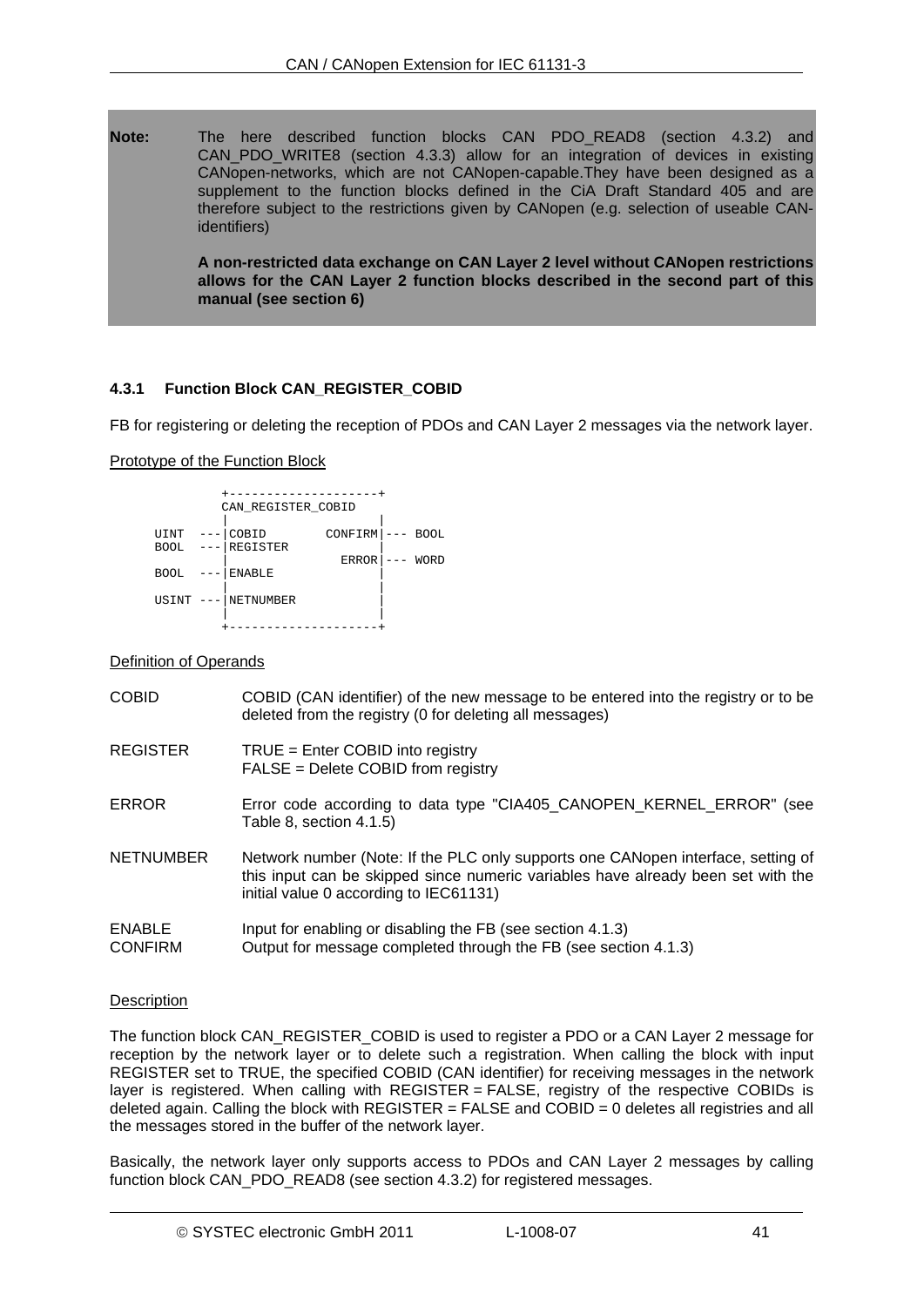# <span id="page-41-0"></span>**4.3.2 Function Block CAN\_PDO\_READ8**

FB for reading PDOs and CAN Layer 2 messages from the receive buffer of the network layer.

# Prototype of the Function Block

|             |         |           | CAN_PDO_READ8                                                                      |         |                                                                                                                 |
|-------------|---------|-----------|------------------------------------------------------------------------------------|---------|-----------------------------------------------------------------------------------------------------------------|
| UINT        |         | COBID     | CONFIRM                                                                            | $- - -$ | <b>BOOL</b>                                                                                                     |
| <b>BOOL</b> |         | ENABLE    | ERROR<br>ERRORINFO                                                                 | .       | WORD<br><b>DWORD</b>                                                                                            |
|             |         |           | DATA0<br>DATA1<br>DATA2<br>DATA3<br>DATA4<br>DATA5<br>DATA6<br>DATA7<br>DATALENGTH |         | <b>BYTE</b><br><b>BYTE</b><br><b>BYTE</b><br><b>BYTE</b><br>BYTE<br><b>BYTE</b><br>BYTE<br><b>BYTE</b><br>USINT |
| USINT       | $- - -$ | NETNUMBER |                                                                                    |         |                                                                                                                 |

# Definition of Operands

| <b>COBID</b><br>DATA0 - DATA7<br><b>DATALENGTH</b> | COBID (CAN identifier) of the message to be read (PDO or CAN Layer 2)<br>Data bytes of the received CAN message<br>Length of the received CAN message                                                          |
|----------------------------------------------------|----------------------------------------------------------------------------------------------------------------------------------------------------------------------------------------------------------------|
| <b>ERROR</b>                                       | Error code according to data type "CIA405 CANOPEN KERNEL ERROR" (see<br>Table 8, section 4.1.5)                                                                                                                |
| <b>ERRORINFO</b>                                   | Reserved for additional error information                                                                                                                                                                      |
| <b>NETNUMBER</b>                                   | Network number (Note: If the PLC only supports one CANopen interface, setting of<br>this input can be skipped since numeric variables have already been set with the<br>initial value 0 according to IEC61131) |
| <b>ENABLE</b><br><b>CONFIRM</b>                    | Input for enabling or disabling the FB (see section 4.1.3)<br>Output for message completed through the FB (see section 4.1.3)                                                                                  |

# **Description**

The function block CAN\_PDO\_READ8 is used for reading PDOs and CAN Layer 2 messages from the receive buffer of the network layer. It is only supported to access messages which have been registered via function block CAN\_REGISTER\_COBID (see section [0\)](#page-40-0). If several messages with the same COBID are received between to subsequent calls of CAN\_PDO\_READ8, the last received message overwrites the previous one. This way the current message always remains in the receive buffer. After reading via the function block CAN\_PDO\_READ8, the respective message is deleted from the receive buffer of the network layer. This prevents repeated reading of a message by the PLC program.

If the output CONFIRM has been set to TRUE when the function block returns, the elements DATA0 to DATA7 contain the individual bytes of the received message. Output DATALENGTH states the number of valid data bytes (from DATA0). But if output CONFIRM has been set to FALSE, the receive buffer in the network layer does not contain messages with the specified COBID. With CONFIRM it is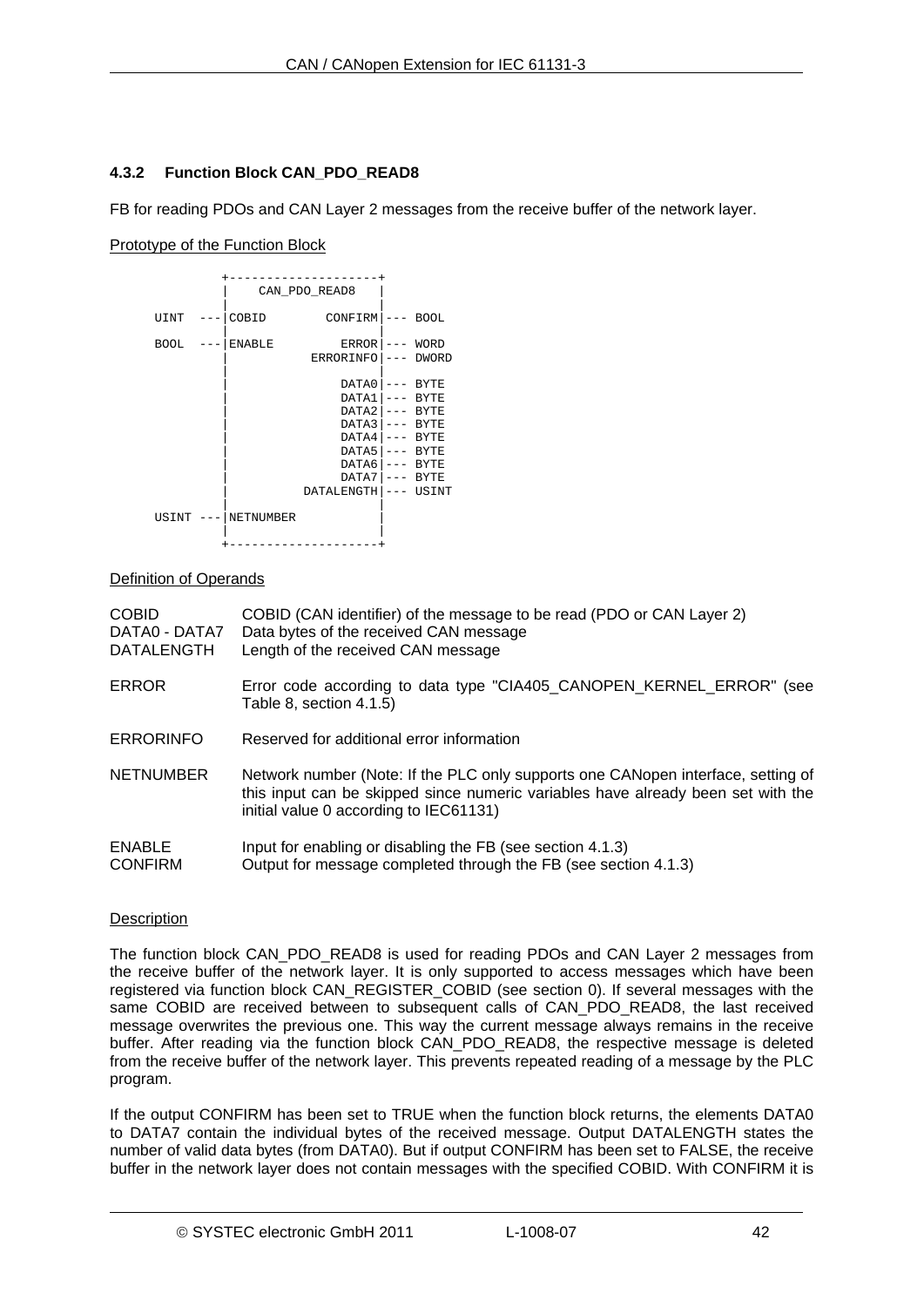thus possible to distinguish whether a valid message with a 0 byte length or without a message has been received. An unavailable message is also displayed via the error code NO\_VALID\_DATA\_AVAILABLE at output ERROR (see [Table 8](#page-36-1), section [4.1.5\)](#page-35-0).

# **4.3.3 Function Block CAN\_PDO\_WRITE8**

FB for sending PDOs and CAN Layer 2 messages via the network layer.

Prototype of the Function Block

|                                                                                                                        |                             | CAN_PDO_WRITE8                                                                     |                    |                      |
|------------------------------------------------------------------------------------------------------------------------|-----------------------------|------------------------------------------------------------------------------------|--------------------|----------------------|
| UINT                                                                                                                   |                             | COBID                                                                              | <b>CONFIRM</b>     | <b>BOOL</b><br>$---$ |
| <b>BOOL</b>                                                                                                            |                             | ENABLE                                                                             | ERROR<br>ERRORINFO | WORD<br>DWORD<br>.   |
| <b>BYTE</b><br><b>BYTE</b><br><b>BYTE</b><br><b>BYTE</b><br><b>BYTE</b><br><b>BYTE</b><br>BYTE<br><b>BYTE</b><br>USINT | $- - -$<br>$---$<br>$- - -$ | DATA0<br>DATA1<br>DATA2<br>DATA3<br>DATA4<br>DATA5<br>DATA6<br>DATA7<br>DATALENGTH |                    |                      |
| USINT                                                                                                                  | $- - -$                     | NETNUMBER                                                                          |                    |                      |

### Definition of Operands

| <b>COBID</b><br>DATA0 - DATA7<br><b>DATALENGTH</b> | COBID (CAN identifier) of the message to be sent (PDO or CAN Layer 2)<br>Data bytes of the CAN message to be sent<br>Length of the CAN message to be sent                                                      |
|----------------------------------------------------|----------------------------------------------------------------------------------------------------------------------------------------------------------------------------------------------------------------|
| <b>ERROR</b>                                       | Error code according to data type "CIA405_CANOPEN_KERNEL_ERROR"<br>(see Table 8, section 4.1.5)                                                                                                                |
| <b>ERRORINFO</b>                                   | Reserved for additional error information                                                                                                                                                                      |
| <b>NETNUMBER</b>                                   | Network number (Note: If the PLC only supports one CANopen interface, setting of<br>this input can be skipped since numeric variables have already been set with the<br>initial value 0 according to IEC61131) |
| ENABLE<br><b>CONFIRM</b>                           | Input for enabling or disabling the FB (see section 4.1.3)<br>Output for message completed through the FB (see section 4.1.3)                                                                                  |

### **Description**

The function block CAN\_PDO\_WRITE8 is used for sending PDOs and CAN Layer 2 messages via the network layer. The individual bytes of the message to be sent have to be transferred to the elements DATA0 to DATA7. Output DATALENGTH states the number of valid data bytes (from DATA0).

When calling the function block CAN\_PDO\_WRITE8 the message to be sent is stored in the send buffer of the CANopen kernel. If no error occurs during this phase (message could be successfully stored in the send buffer), the block whose output CONFIRM has been set to TRUE returns. However, there is no feedback to the PLC program stating whether the message has been sent successfully or not.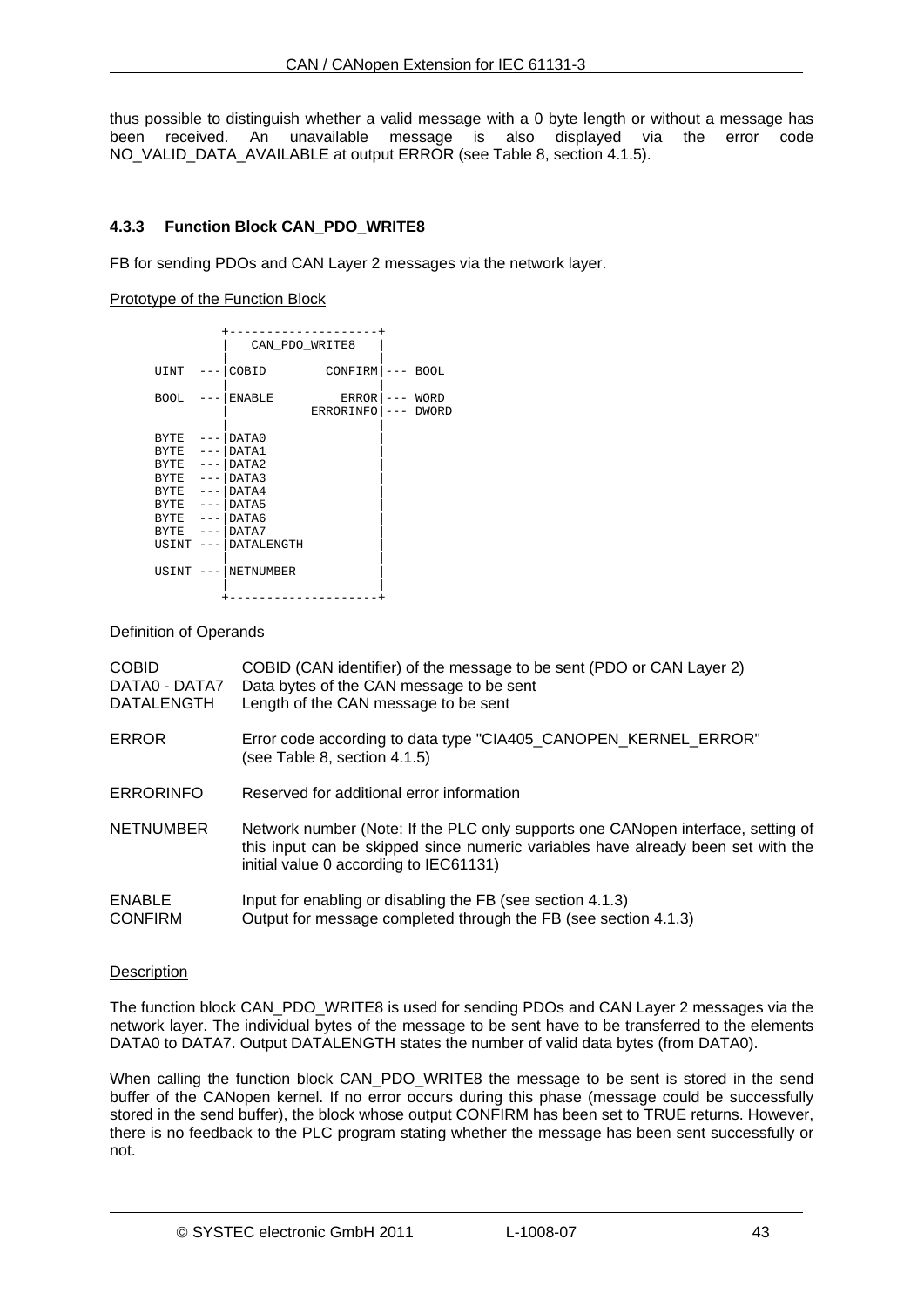# **4.4 Function Blocks for SDOs**

A PLC can write or read entries in the Object Dictionary of a node via SDOs. Data transfer takes place in confirmation mode to ensure that communication errors can be recognized reliably. Since the complete SDO transfer always consists of several CAN messages, it has to take place asynchronously in the background in order not to block the PLC program. The function blocks for SDOs immediately return after the transfer has been initialized. The procedure described in section [4.1.3](#page-34-0) is used to synchronize between the CANopen function block and the PLC program using the parameters ENABLE and CONFIRM.

The network layer provides an SDO channel to be used by the PLC program. This ensures that only one SDO function block can be active at a time. Upon successful initialization of the SDO transfer, the SDO channel is locked and cannot be used by other blocks. This lock state remains until the active SDO function block is recalled with input ENABLE set to FALSE after completion of the data transfer (see section [4.1.3](#page-34-0)).

# **4.4.1 Function Block CAN\_SDO\_READ8**

FB for reading object entries of a node via SDO transfer.

Prototype of the Function Block

|                              | CAN SDO READ8   |                           |         |                            |
|------------------------------|-----------------|---------------------------|---------|----------------------------|
| $USINT$ ---<br>WORD<br>$---$ | DEVICE<br>INDEX | CONFIRM                   | $---$   | <b>BOOL</b>                |
| <b>BYTE</b>                  | <b>SUBINDEX</b> | ERROR<br><b>ERRORINFO</b> | $---$   | WORD<br><b>DWORD</b>       |
| <b>BOOL</b>                  | ENABLE          |                           |         |                            |
|                              |                 | DATA0<br>DATA1            |         | BYTE<br>BYTE               |
|                              |                 | DATA2                     | $- - -$ | <b>BYTE</b>                |
|                              |                 | DATA3<br>DATA4            |         | <b>BYTE</b><br><b>BYTE</b> |
|                              |                 | DATA5<br>DATA6            |         | <b>BYTE</b><br><b>BYTE</b> |
|                              |                 | DATA7                     |         | <b>BYTE</b>                |
|                              |                 | DATALENGTH                | ---     | USINT                      |
| USINT<br>$\qquad \qquad -$   | NETNUMBER       |                           |         |                            |
|                              |                 |                           |         |                            |

# Definition of Operands

| <b>DEVICE</b>     | Address of the node to be read (1-127 or 0 for local OD)                                                               |
|-------------------|------------------------------------------------------------------------------------------------------------------------|
| <b>INDEX</b>      | Number of the index entry to be read                                                                                   |
| <b>SUBINDEX</b>   | Number of the subindex entry to be read                                                                                |
| DATA0 - DATA7     | Data bytes of the read entry                                                                                           |
| <b>DATALENGTH</b> | Length of the read entry                                                                                               |
| <b>ERROR</b>      | Error code according to data type "CIA405_CANOPEN_KERNEL_ERROR" (see<br>Table 8, section 4.1.5)                        |
| <b>ERRORINFO</b>  | SDO Abort Code of the communication partner according to data type<br>"CIA405_SDO_ERROR" (see Table 12, section 4.1.5) |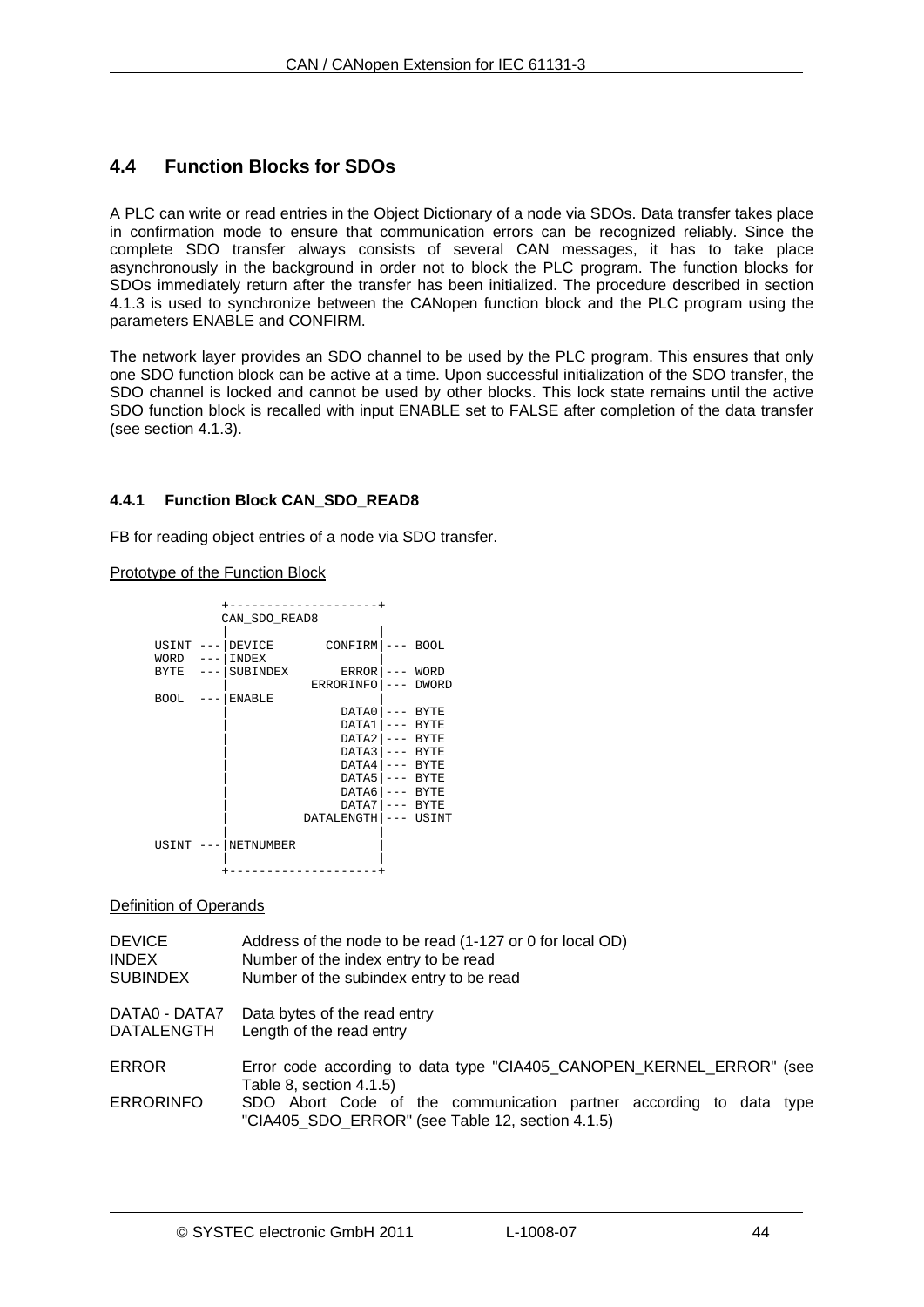| <b>NETNUMBER</b> | Network number (Note: If the PLC only supports one CANopen interface, setting of |
|------------------|----------------------------------------------------------------------------------|
|                  | this input can be skipped since numeric variables have already been set with the |
|                  | initial value 0 according to IEC61131)                                           |

ENABLE Input for enabling or disabling the FB (see section [4.1.3\)](#page-34-0) CONFIRM Output for message completed through the FB (see section [4.1.3\)](#page-34-0)

# **Description**

The function block CAN\_SDO\_READ8 is used for reading object entries of a node by using the SDO transfer. The SDO transfer always takes place in the background; the procedure described in section [4.1.3](#page-34-0) therefore has to be used for synchronization between the function block and PLC program, using the parameters ENABLE and CONFIRM.

If the output CONFIRM has been set to TRUE when the function block returns, the elements DATA0 to DATA7 contain the individual bytes of the read object entry. Output DATALENGTH states the number of valid data bytes (from DATA0).

The network layer only supports a limited number of SDO transfers via the PLC program at a time (Standard: max. 5 transfers, if there is no deviating entry in the manual of the PLC). After starting the SDO transfer by setting ENABLE to TRUE, the respective SDO channel is locked and cannot be used by other blocks. The lock state remains until the SDO function block has been recalled with input ENABLE set to FALSE (see section [4.1.3\)](#page-34-0). If calling through  $ENABLE = FALSE$  is skipped, the resource remains permanently locked and is no longer available for the PLC.

The local Object Dictionary of the PLC can be accessed by calling the function block with DEVICE = 0. This way it is also possible to read values from your own OD.

# **4.4.2 Function Block CAN\_SDO\_WRITE8**

FB for writing object entries of a node via SDO transfer.

Prototype of the Function Block

|             |                     | CAN SDO WRITE8    |                |       |              |
|-------------|---------------------|-------------------|----------------|-------|--------------|
|             |                     |                   |                |       |              |
| USINT       | $\qquad \qquad - -$ | DEVICE            | <b>CONFIRM</b> |       | <b>BOOL</b>  |
| WORD        |                     | <b>INDEX</b>      |                |       |              |
| <b>BYTE</b> |                     | SUBINDEX          | <b>ERROR</b>   | $---$ | WORD         |
|             |                     |                   | ERRORINFO      |       | <b>DWORD</b> |
| <b>BOOL</b> |                     | <b>ENABLE</b>     |                |       |              |
|             |                     |                   |                |       |              |
| <b>BYTE</b> |                     | DATA0             |                |       |              |
| <b>BYTE</b> |                     | DATA1             |                |       |              |
| <b>BYTE</b> |                     | DATA <sub>2</sub> |                |       |              |
| <b>BYTE</b> |                     | DATA3             |                |       |              |
| <b>BYTE</b> |                     | DATA4             |                |       |              |
| BYTE        |                     | DATA5             |                |       |              |
| <b>BYTE</b> |                     | DATA6             |                |       |              |
| RYTE.       |                     | DATA7             |                |       |              |
| USINT       | $---$               | DATALENGTH        |                |       |              |
|             |                     |                   |                |       |              |
| $USTNT$ --- |                     | NETNUMBER         |                |       |              |
|             |                     |                   |                |       |              |
|             |                     |                   |                |       |              |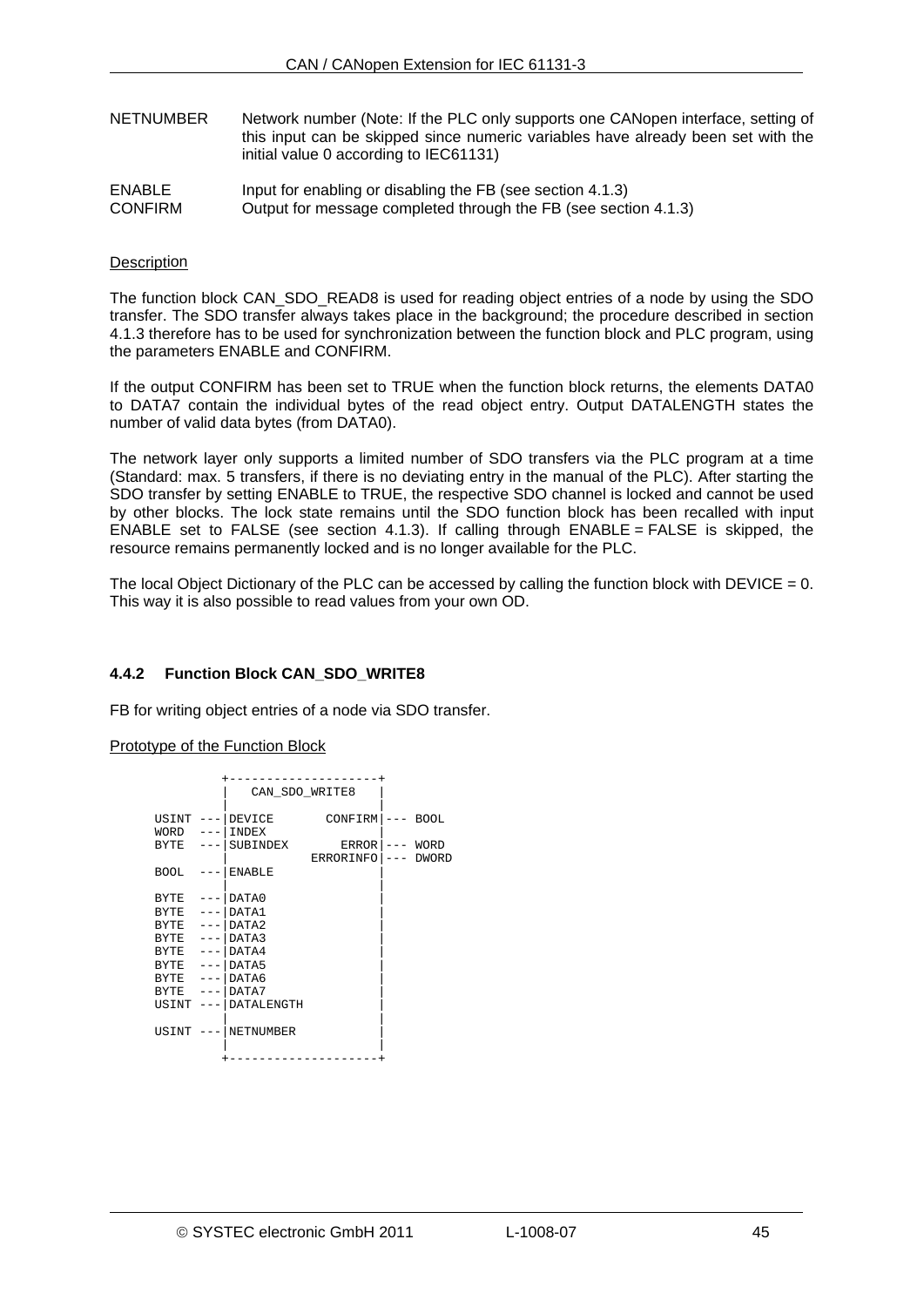Definition of Operands

| <b>DEVICE</b>     | Address of the node to be written (1-127 or 0 for local OD)                                                                                                                                                    |
|-------------------|----------------------------------------------------------------------------------------------------------------------------------------------------------------------------------------------------------------|
| <b>INDEX</b>      | Number of the index entry to be written                                                                                                                                                                        |
| <b>SUBINDEX</b>   | Number of the subindex entry to be written                                                                                                                                                                     |
| DATA0 - DATA7     | Data bytes of the entry to be written                                                                                                                                                                          |
| <b>DATALENGTH</b> | Length of the entry to be written                                                                                                                                                                              |
| <b>ERROR</b>      | Error code according to data type "CIA405_CANOPEN_KERNEL_ERROR" (see<br>Table 8, section 4.1.5)                                                                                                                |
| <b>ERRORINFO</b>  | SDO Abort Code of the communication partner according to the data type<br>"CIA405 SDO ERROR" (see Table 12, section 4.1.5)                                                                                     |
| <b>NETNUMBER</b>  | Network number (Note: If the PLC only supports one CANopen interface, setting of<br>this input can be skipped since numeric variables have already been set with the<br>initial value 0 according to IEC61131) |
| <b>ENABLE</b>     | Input for enabling or disabling the FB (see section 4.1.3)                                                                                                                                                     |
| <b>CONFIRM</b>    | Output for message completed through the FB (see section 4.1.3)                                                                                                                                                |

# **Description**

The function block CAN\_SDO\_WRITE8 is used for writing object entries of a node, using the SDO transfer. The SDO transfer always takes place in the background; the procedure described in section [4.1.3](#page-34-0) therefore has to be used for synchronization between the function block and PLC program, using the parameters ENABLE and CONFIRM.

The individual bytes of the object entry to be written have to be transferred to the elements DATA0 to DATA7. Input DATALENGTH states the number of valid data bytes (from DATA0).

The network layer only supports a limited number of SDO transfers via the PLC program at a time (Standard: max. 5 transfers, if there is no deviating entry in the manual of the PLC). After starting the SDO transfer by setting ENABLE to TRUE, the respective SDO channel is locked and cannot be used by other blocks. The lock state remains until the SDO function block has been recalled with the input ENABLE set to FALSE (see section [4.1.3\)](#page-34-0). If calling through  $ENABLE = FALSE$  is skipped, the resource remains permanently locked and is no longer available for the PLC.

The local Object Dictionary of the PLC can be accessed by calling the function block with  $DEVICE = 0$ . This way it is also possible to write values in your own OD.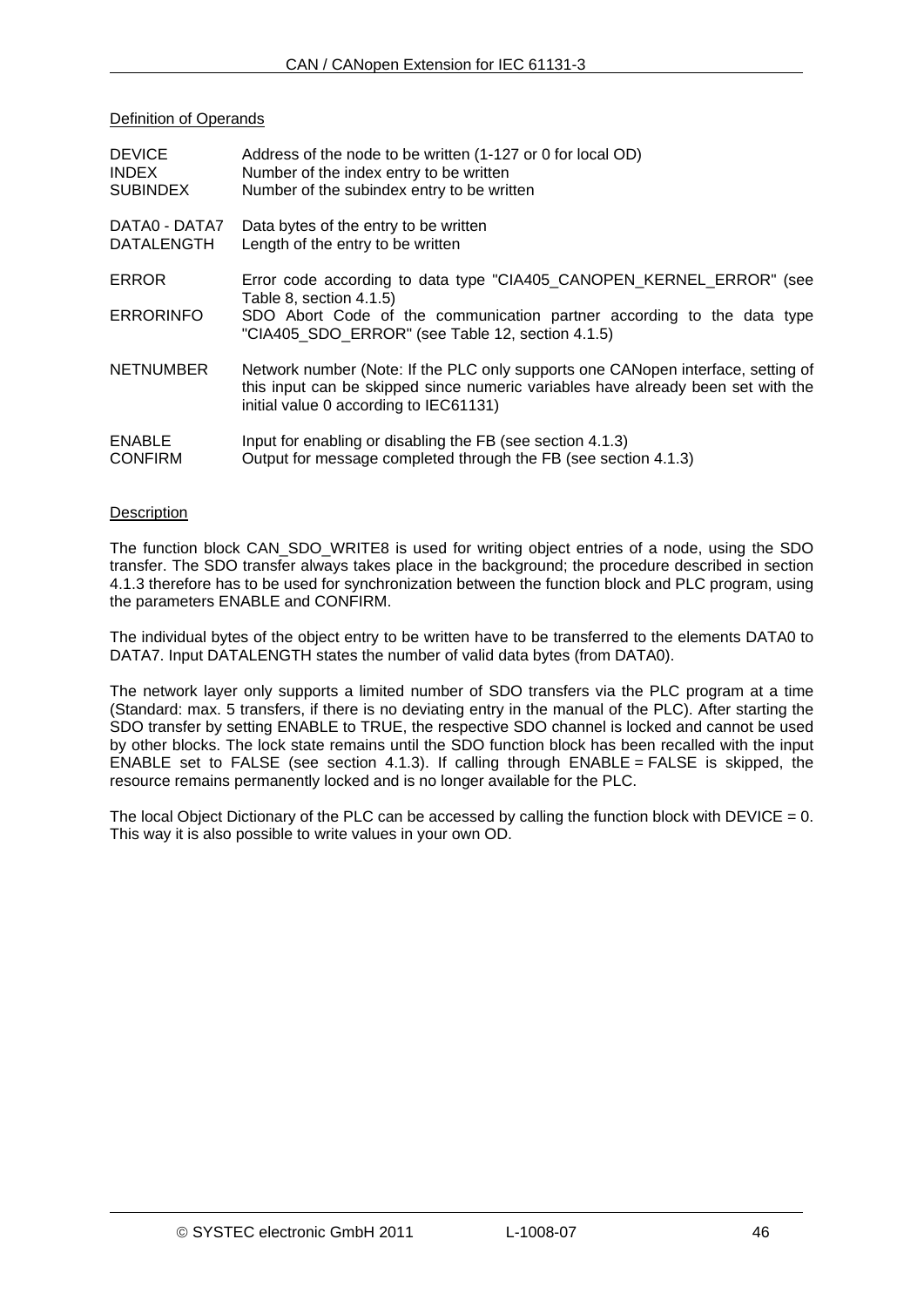# **4.4.3 Function Block CAN\_SDO\_READ\_STR**

FB for reading character strings from the Object Dictionary of a node via SDO transfer.

# Prototype of the Function Block

|                      |                            | CAN SDO READ STR                 |                      |
|----------------------|----------------------------|----------------------------------|----------------------|
| USINT<br>WORD        | DEVICE<br><b>INDEX</b>     | $CONFIRM$ $---$                  | <b>BOOL</b>          |
| <b>BYTE</b><br>USINT | <b>SUBINDEX</b><br>SDOTYPE | <b>ERROR</b><br><b>ERRORINFO</b> | WORD<br>DWORD        |
| <b>BOOL</b>          | <b>ENABLE</b>              |                                  |                      |
| STRING<br>INT        | MAXLENGTH                  | RXDATA--------RXDATA<br>RXLENGTH | STRING<br><b>INT</b> |
| USINT                | <b>NETNUMBER</b>           |                                  |                      |
|                      |                            |                                  |                      |

# Definition of Operands

| <b>DEVICE</b><br><b>INDEX</b><br><b>SUBINDEX</b><br><b>SDOTYPE</b> | Address of the node to be read (1-127 or 0 for local OD)<br>Number of the index entry to be read<br>Number of the subindex entry to be read<br>Type of the SDO transfer mode to be used according to data type<br>"CAN_SDO_TYPE" (see Table 11, section 4.1.5)                                   |
|--------------------------------------------------------------------|--------------------------------------------------------------------------------------------------------------------------------------------------------------------------------------------------------------------------------------------------------------------------------------------------|
|                                                                    | Note: If no value is explicitly assigned to this input (input open or not used), the<br>function block uses mode "SDO_TYPE_AUTO_BEST_CASE". The network layer<br>individually selects the best suitable SDO transfer mode based on the amount of<br>data to be transferred.                      |
| <b>RXDATA</b>                                                      | String variable for receiving the read characters                                                                                                                                                                                                                                                |
| MAXLENGTH                                                          | Limitation of the number of characters to be read. If the number is 0, the buffer<br>length of the transferred string is internally determined and used as the delimiter<br>for the number of characters to be read (Note: the standard buffer size of a string<br>in OpenPCS is 32 characters). |
| <b>RXLENGTH</b>                                                    | Length of the read character string                                                                                                                                                                                                                                                              |
| <b>ERROR</b>                                                       | Error code according to data type "CIA405_CANOPEN_KERNEL_ERROR" (see<br>Table 8, section 4.1.5)                                                                                                                                                                                                  |
| <b>ERRORINFO</b>                                                   | SDO Abort Code of the communication partner according to data type<br>"CIA405_SDO_ERROR" (see Table 12, section 4.1.5)                                                                                                                                                                           |
| <b>NETNUMBER</b>                                                   | Network number (Note: If the PLC only supports one CANopen interface, setting of<br>this input can be skipped since numeric variables have already been set with the<br>initial value 0 according to IEC61131)                                                                                   |
| <b>ENABLE</b><br><b>CONFIRM</b>                                    | Input for enabling or disabling the FB (see section 4.1.3)<br>Output for message completed through the FB (see section 4.1.3)                                                                                                                                                                    |
|                                                                    |                                                                                                                                                                                                                                                                                                  |

# **Description**

The function block CAN\_SDO\_READ\_STR is used for reading character strings from the Object Dictionary of a node by using the SDO transfer. The SDO transfer always takes place in the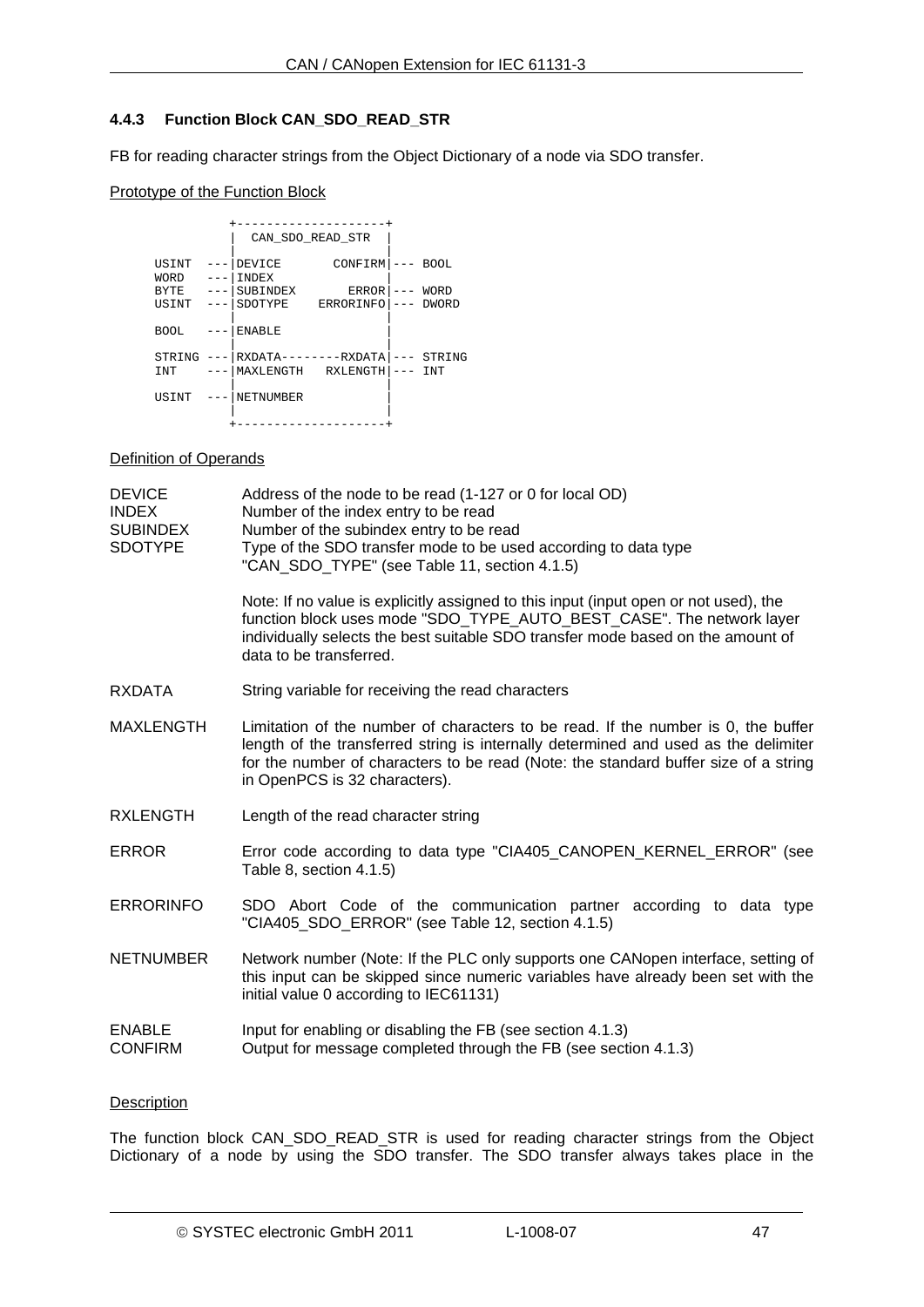background; the procedure described in section [4.1.3](#page-34-0) has to be, therefore, used for synchronization between the function block and PLC program, using the parameters ENABLE and CONFIRM.

If output CONFIRM has been set to TRUE when the function block returns, the string transferred as element RXDATA contains the character string of the read object entry. Output RXLENGTH states the number of read characters (equals LEN(RXDATA);).

The network layer only supports a limited number of SDO transfers via the PLC program at a time (Standard: max. 5 transfers, if there is no deviating entry in the manual of the PLC). After starting the SDO transfer by setting ENABLE to TRUE, the respective SDO channel is locked and cannot be used by other blocks. The lock state remains until the SDO function block has been recalled with input ENABLE set to FALSE (see section [4.1.3\)](#page-34-0). If calling through  $ENABLE = FALSE$  is skipped, the resource remains permanently locked and is no longer available for the PLC.

The local Object Dictionary of the PLC can be accessed by calling the function block with DEVICE =  $0$ . This way it is also possible to read values from your own OD.

# **4.4.4 Function Block CAN\_SDO\_WRITE\_STR**

FB for writing character strings into the Object Dictionary of a node via SDO transfer.

# Prototype of the Function Block

|               |                                |                            | CAN SDO WRITE STR         |     |                      |
|---------------|--------------------------------|----------------------------|---------------------------|-----|----------------------|
|               |                                |                            |                           |     |                      |
| USINT<br>WORD | $---$<br>$---$                 | DEVICE<br><b>INDEX</b>     | CONFIRM                   |     | <b>BOOL</b>          |
| BYTE<br>USINT | $- - -$<br>$\qquad \qquad - -$ | <b>SUBINDEX</b><br>SDOTYPE | <b>ERROR</b><br>ERRORINFO | --- | WORD<br><b>DWORD</b> |
| <b>BOOL</b>   |                                | <b>ENABLE</b>              |                           |     |                      |
| STRING<br>INT | $- - -$                        | TXLENGTH                   | TXDATA---------TXDATA     |     | STRING               |
| USINT         |                                | <b>NETNUMBER</b>           |                           |     |                      |
|               |                                |                            |                           |     |                      |

# Definition of Operands

| <b>DEVICE</b><br><b>INDEX</b><br><b>SUBINDEX</b><br><b>SDOTYPE</b> | Address of the node to be written (1-127 or 0 for local OD)<br>Number of the index entry to be written<br>Number of the subindex entry to be written<br>Type of the SDO transfer mode to be used according to data type<br>"CAN SDO TYPE" (see Table 11, section 4.1.5)                       |
|--------------------------------------------------------------------|-----------------------------------------------------------------------------------------------------------------------------------------------------------------------------------------------------------------------------------------------------------------------------------------------|
|                                                                    | Note: If no value is explicitely assigned to this input (input open or not used), the<br>function block uses mode "SDO_TYPE_AUTO_BEST_CASE". The network layer<br>individually selects the best suitable SDO transfer mode based on the amount of<br>data to be transferred.                  |
| <b>TXDATA</b><br><b>TXLENGTH</b>                                   | String variable with the character string to be written<br>Number of characters to be written; if the number is 0, the length of the character<br>string contained in the string TXDATA is internally determined (equals<br>LEN(TXDATA);) and used as the number of characters to be written. |
| <b>ERROR</b><br><b>ERRORINFO</b>                                   | Error code according to data type "CIA405_CANOPEN_KERNEL_ERROR" (see<br>Table 8, section 4.1.5)<br>SDO Abort Code of the communication partner according to data type<br>"CIA405_SDO_ERROR" (see Table 12, section 4.1.5)                                                                     |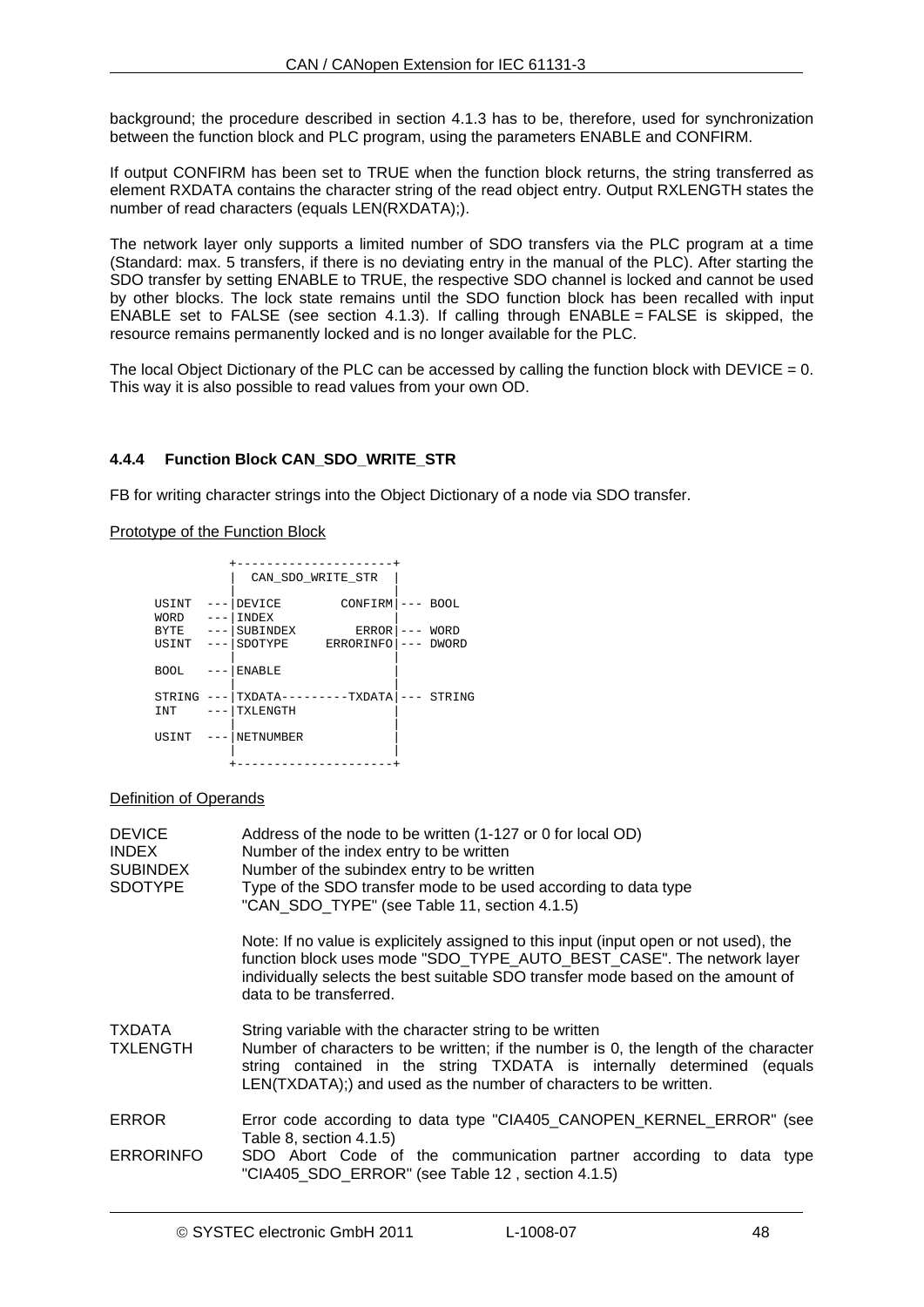- NETNUMBER Network number (Note: If the PLC only supports one CANopen interface, setting of this input can be skipped since numeric variables have already been set with the initial value 0 according to IEC61131)
- ENABLE Input for enabling or disabling the FB (see section [4.1.3\)](#page-34-0) CONFIRM Output for message completed through the FB (see section [4.1.3\)](#page-34-0)

# Description

The function block CAN SDO\_WRITE\_STR is used for writing character strings into the Object Dictionary of a node by using the SDO transfer. The SDO transfer always takes place in the background; the procedure described in section [4.1.3](#page-34-0) therefore has to be used for synchronization between the function block and PLC program, using the parameters ENABLE and CONFIRM.

The character string to be written in to the Object Dictionary has to be transferred to element TXDATA. Input TXLENGTH specifies the number of valid characters. If this value is 0, the length of the character string contained in string TXDATA is internally determined (equals LEN(TXDATA);) and used as the number of characters to be written. In this case, the string content occupied entirely is written.

The network layer only supports a limited number of SDO transfers via the PLC program at a time (Standard: max. 5 transfers, if there is no deviating entry in the manual of the PLC). After starting the SDO transfer by setting ENABLE to TRUE, the respective SDO channel is locked and cannot be used by other blocks. The lock state remains until the SDO function block has been recalled with input ENABLE set to FALSE (see section [4.1.3\)](#page-34-0). If calling through ENABLE = FALSE is skipped, the resource remains permanently locked and is no longer available for the PLC.

The local Object Dictionary of the PLC can be accessed by calling the function block with  $DEVICE = 0$ . This way it is also possible to write values in your own OD.

# **4.4.5 Function Block CAN\_SDO\_READ\_BIN**

FB for reading binary data from the Object Dictionary of a node via SDO transfer.

Prototype of the Function Block

|                                       | CAN SDO READ BIN                                     |                                      |                                     |
|---------------------------------------|------------------------------------------------------|--------------------------------------|-------------------------------------|
| USINT<br>WORD<br><b>BYTE</b><br>USINT | DEVICE<br><b>INDEX</b><br><b>SUBINDEX</b><br>SDOTYPE | CONFIRM<br><b>ERROR</b><br>ERRORINFO | <b>BOOL</b><br>WORD<br><b>DWORD</b> |
| <b>BOOL</b>                           | <b>ENABLE</b>                                        |                                      |                                     |
| POINTER<br>INT                        | PTR RXDATA<br>MAXLENGTH                              | RXLENGTH                             | INT                                 |
| USINT                                 | NETNUMBER                                            |                                      |                                     |
|                                       |                                                      |                                      |                                     |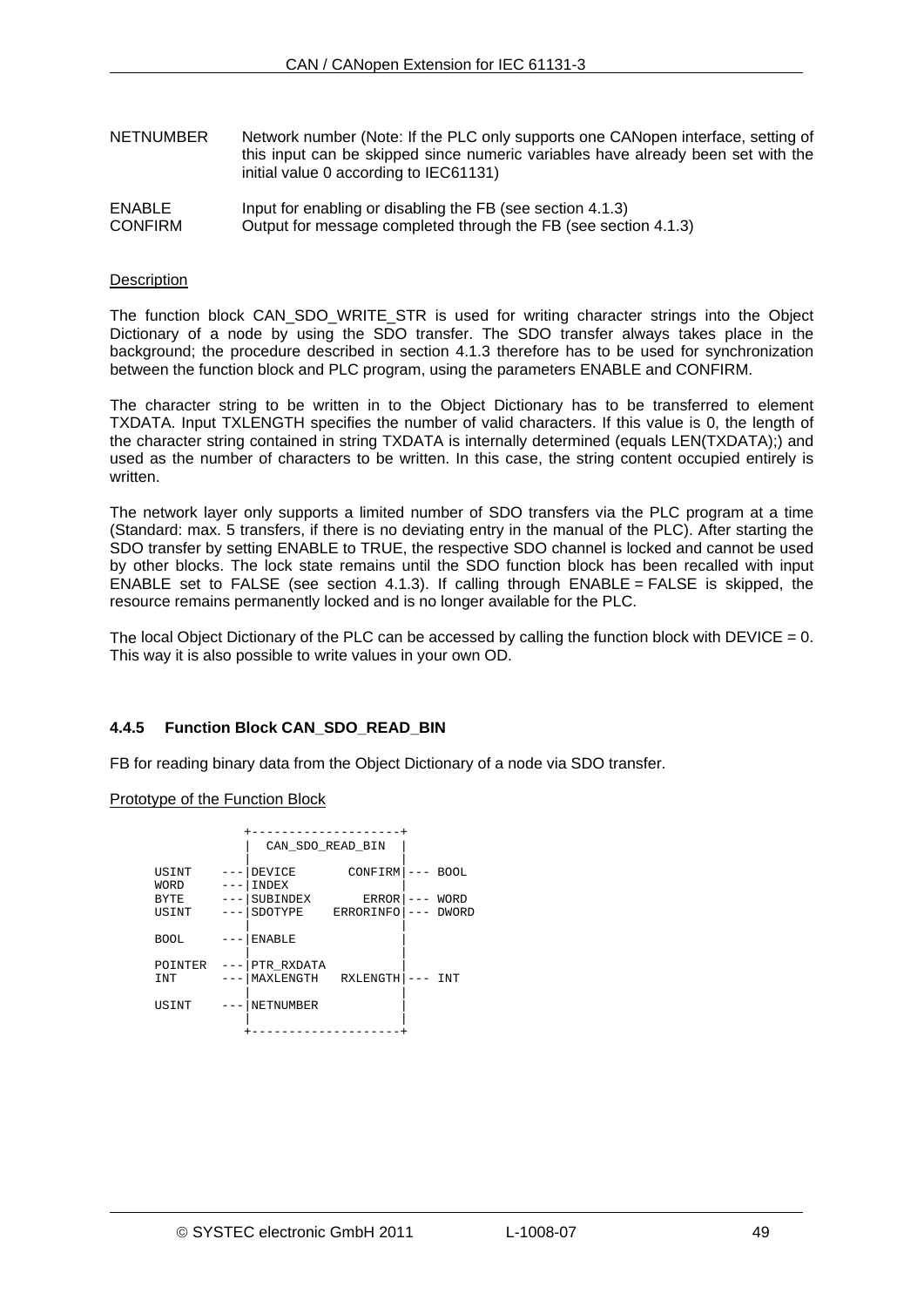# Definition of Operands

| <b>DEVICE</b><br><b>INDEX</b><br><b>SUBINDEX</b><br><b>SDOTYPE</b> | Address of the node to be read (1-127 or 0 for local OD)<br>Number of the index entry to be read<br>Number of the subindex entry to be read<br>Type of the SDO transfer mode to be used according to data type<br>"CAN_SDO_TYPE" (see Table 11 in section 4.1.5)            |
|--------------------------------------------------------------------|-----------------------------------------------------------------------------------------------------------------------------------------------------------------------------------------------------------------------------------------------------------------------------|
|                                                                    | Note: If no value is assigned explicitly to this input (input open or not used), the<br>function block uses mode "SDO_TYPE_AUTO_BEST_CASE". The network layer<br>individually selects the best suitable SDO transfer mode based on the amount of<br>data to be transferred. |
| PTR RXDATA                                                         | Address of an object for receiving the read data bytes                                                                                                                                                                                                                      |
| MAXLENGTH                                                          | Limitation of number of bytes to read, if 0, the length of the object addressed by<br>PTR_RXDATA is internally determined and used as the number of bytes to be<br>read (the maximum of bytes reads equals the number of bytes the object is able to<br>take up).           |
| <b>RXLENGTH</b>                                                    | Number of read data bytes                                                                                                                                                                                                                                                   |
| <b>ERROR</b>                                                       | Error code according to data type "CIA405_CANOPEN_KERNEL_ERROR" (see<br>Table 8, section 4.1.5)                                                                                                                                                                             |
| <b>ERRORINFO</b>                                                   | SDO Abort Code of the communication partner according to data type<br>"CIA405_SDO_ERROR" (see Table 12, section 4.1.5)                                                                                                                                                      |
| <b>NETNUMBER</b>                                                   | Network number (Note: If the PLC only supports one CANopen interface, setting of<br>this input can be skipped since numeric variables have already been set with the<br>initial value 0 according to IEC61131)                                                              |
| <b>ENABLE</b><br><b>CONFIRM</b>                                    | Input for enabling or disabling the FB (see section 4.1.3)<br>Output for message completed through the FB (see section 4.1.3)                                                                                                                                               |

### **Description**

The function block CAN\_SDO\_READ\_STR is used for reading binary data from the Object Dictionary of a node by using the SDO transfer. The SDO transfer always takes place in the background; the procedure described in section [4.1.3](#page-34-0) therefore has to be used for synchronization between the function block and the PLC program, using the parameters ENABLE and CONFIRM.

If output CONFIRM has been set to TRUE when the function block returns, then the object addressed by element PTR\_RXDATA contains the binary data bytes of the read object entry. Output RXLENGTH states the number of read bytes.

The network layer only supports a limited number of SDO transfers via the PLC program at a time (Standard: max. 5 transfers, if there is no deviating entry in the manual of the PLC). After starting the SDO transfer by setting ENABLE to TRUE, the respective SDO channel is locked and cannot be used by other blocks. The lock state remains until the SDO function block has been recalled with input ENABLE set to FALSE (see section [4.1.3\)](#page-34-0). If calling through ENABLE = FALSE is skipped, the resource remains permanently locked and is no longer available for the PLC.

The local Object Dictionary of the PLC can be accessed by calling the function block with  $DEVICE = 0$ . This way it is also possible to read values from your own OD.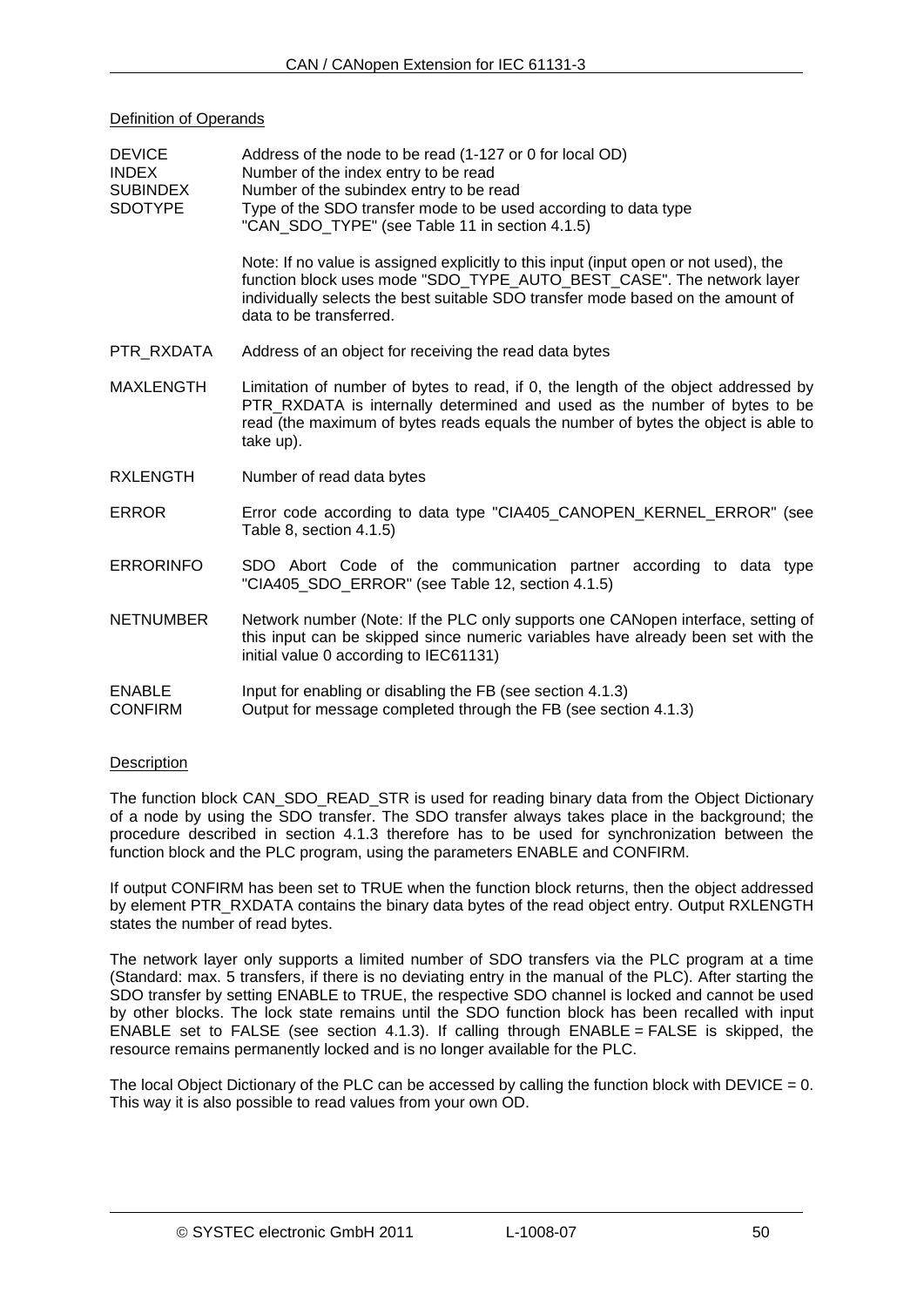# **4.4.6 Function Block CAN\_SDO\_WRITE\_BIN**

FB for writing binary data into the Object Dictionary of a node via SDO transfer.

# Prototype of the Function Block

|                | CAN SDO WRITE BIN      |                 |              |
|----------------|------------------------|-----------------|--------------|
| USINT<br>WORD  | DEVICE<br>INDEX        | $CONFIRM$ $---$ | <b>BOOL</b>  |
| <b>BYTE</b>    | <b>SUBINDEX</b>        | ERROR           | WORD         |
| USINT          | SDOTYPE                | ERRORINFO       | <b>DWORD</b> |
| <b>BOOL</b>    | <b>ENABLE</b>          |                 |              |
| POINTER<br>INT | PTR TXDATA<br>TXLENGTH |                 |              |
| USINT          | NETNUMBER              |                 |              |
|                |                        |                 |              |

# Definition of Operands

| <b>DEVICE</b><br><b>INDEX</b><br><b>SUBINDEX</b><br><b>SDOTYPE</b> | Address of the node to be written (1-127 or 0 for local OD)<br>Number of the index entry to be written<br>Number of the subindex entry to be written<br>Type of the SDO transfer mode to be used according to the data type<br>"CAN_SDO_TYPE" (see Table 11, section 4.1.5)  |
|--------------------------------------------------------------------|------------------------------------------------------------------------------------------------------------------------------------------------------------------------------------------------------------------------------------------------------------------------------|
|                                                                    | Note: If no value is explicitely assigned to this input (input open or not used), the<br>function block uses mode "SDO_TYPE_AUTO_BEST_CASE". The network layer<br>individually selects the best suitable SDO transfer mode based on the amount of<br>data to be transferred. |
| PTR TXDATA                                                         | Address of an object with binary data to be written                                                                                                                                                                                                                          |
| <b>TXLENGTH</b>                                                    | Number of bytes to write, if 0, the length of the object addressed by PTR_TXDATA<br>is determined internally and used as the number of bytes to be written                                                                                                                   |
| <b>ERROR</b>                                                       | Error code according to data type "CIA405_CANOPEN_KERNEL_ERROR" (see<br>Table 8, section 4.1.5)                                                                                                                                                                              |
| <b>ERRORINFO</b>                                                   | SDO Abort Code of the communication partner according to data type<br>"CIA405_SDO_ERROR" (see Table 12, section 4.1.5)                                                                                                                                                       |
| <b>NETNUMBER</b>                                                   | Network number (Note: If the PLC only supports one CANopen interface, setting of<br>this input can be skipped since numeric variables have already been set with the<br>initial value 0 according to IEC61131)                                                               |
| <b>ENABLE</b><br><b>CONFIRM</b>                                    | Input for enabling or disabling the FB (see section 4.1.3)<br>Output for message completed through the FB (see section 4.1.3)                                                                                                                                                |

# **Description**

The function block CAN\_SDO\_WRITE\_STR is used for writing binary data into the Object Dictionary of a node by using the SDO transfer. The SDO transfer always takes place in the background; the procedure described in section [4.1.3](#page-34-0) therefore has to be used for synchronization between the function block and PLC program, using the parameters ENABLE and CONFIRM.

The address of an object with the binary data to be written in to the Object Dictionary has to be transferred to element PTR\_TXDATA. Input TXLENGTH specifies the number of valid bytes. If this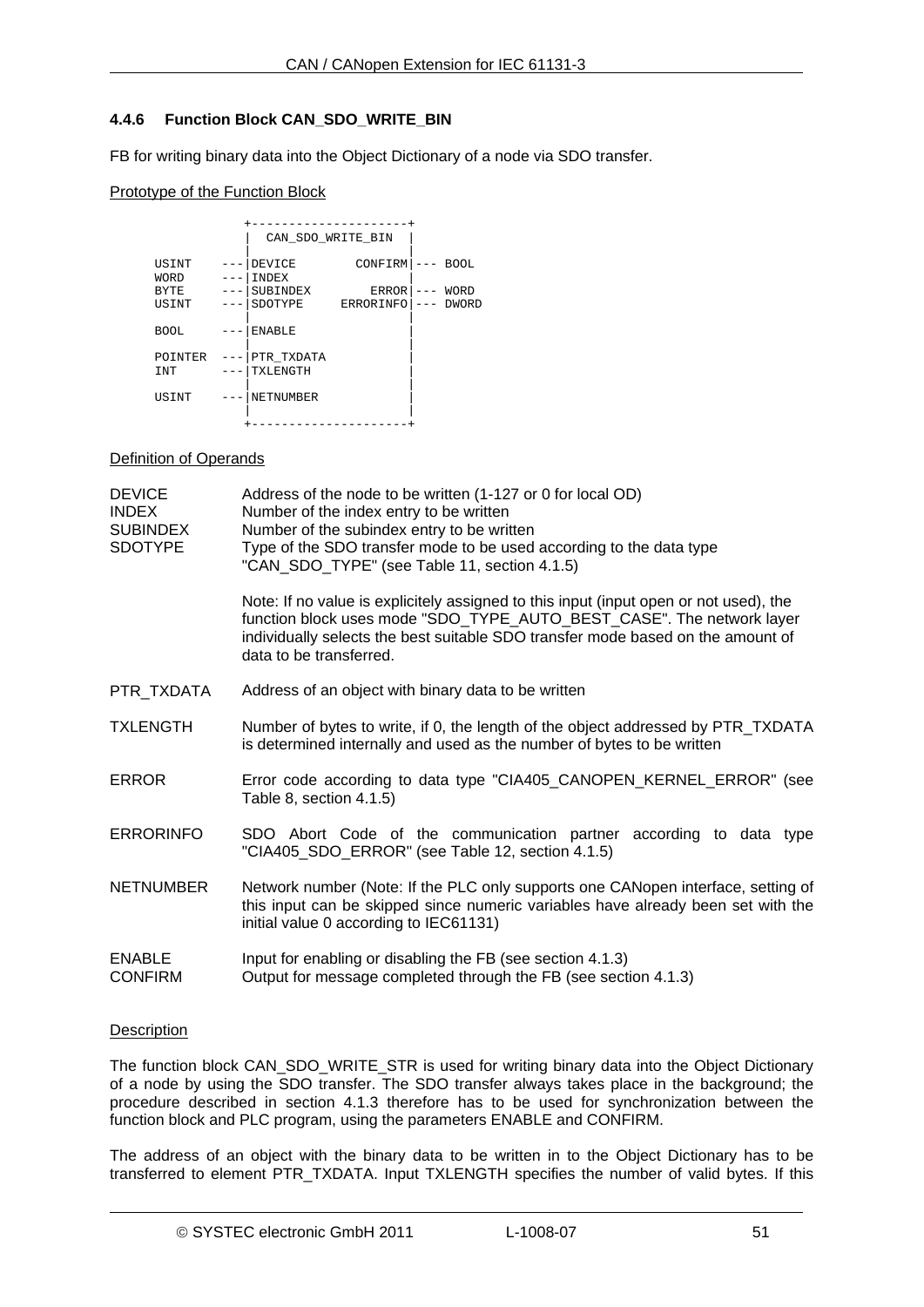value is 0, the length of the object addressed via PTR\_TXDATA is internally determined and used as the number of bytes to be written.

The network layer only supports a limited number of SDO transfers via the PLC program at a time (Standard: max. 5 transfers, if there is no deviating entry in the manual of the PLC). After starting the SDO transfer by setting ENABLE to TRUE, the respective SDO channel is locked and cannot be used by other blocks. The lock state remains until the SDO function block has been recalled with input ENABLE set to FALSE (see section [4.1.3\)](#page-34-0). If calling with  $ENABLE = FALSE$  is skipped, the resource remains permanently locked and is no longer available for the PLC.

The local Object Dictionary of the PLC can be accessed by calling the function block with  $DEVICE = 0$ . This way it is also possible to write values in your own OD.

# **4.5 Function Blocks for Master Services**

The function blocks for Master services enable state requests, monitoring and changing of the operational mode of any node, and the generation of SYNC messages. CANopen services are used which are exclusively permitted for just one node in the network (e.g. NMT services). Therefore, the functionality "PLC with CANopen Master" is connected to a specific node address so that only one control in the network can use this function (see section [4.1.2](#page-33-0)).

# **4.5.1 Function Block CAN\_GET\_STATE**

FB for requesting the node state of devices.

# Prototype of the Function Block

|                   | CAN GET STATE      |                  |       |      |
|-------------------|--------------------|------------------|-------|------|
|                   | USINT ---   DEVICE | CONFIRM --- BOOL |       |      |
| BOOL<br>$- - - -$ | ENABLE             | STATE            | $---$ | WORD |
| USINT ---         | <b>NETNUMBER</b>   |                  |       |      |
|                   |                    |                  |       |      |

# Definition of Operands

| <b>DEVICE</b>                   | Address of the node to be requested (1-127 or 0 for own node)                                                                                                                                                  |
|---------------------------------|----------------------------------------------------------------------------------------------------------------------------------------------------------------------------------------------------------------|
| <b>STATE</b>                    | Node state according to data type "CIA405 STATE" (see Table 9, section 4.1.5)                                                                                                                                  |
| <b>NETNUMBER</b>                | Network number (Note: If the PLC only supports one CANopen interface, setting of<br>this input can be skipped since numeric variables have already been set with the<br>initial value 0 according to IEC61131) |
| <b>ENABLE</b><br><b>CONFIRM</b> | Input for enabling or disabling the FB (see section 4.1.3)<br>Output for message completed through the FB (see section 4.1.3)                                                                                  |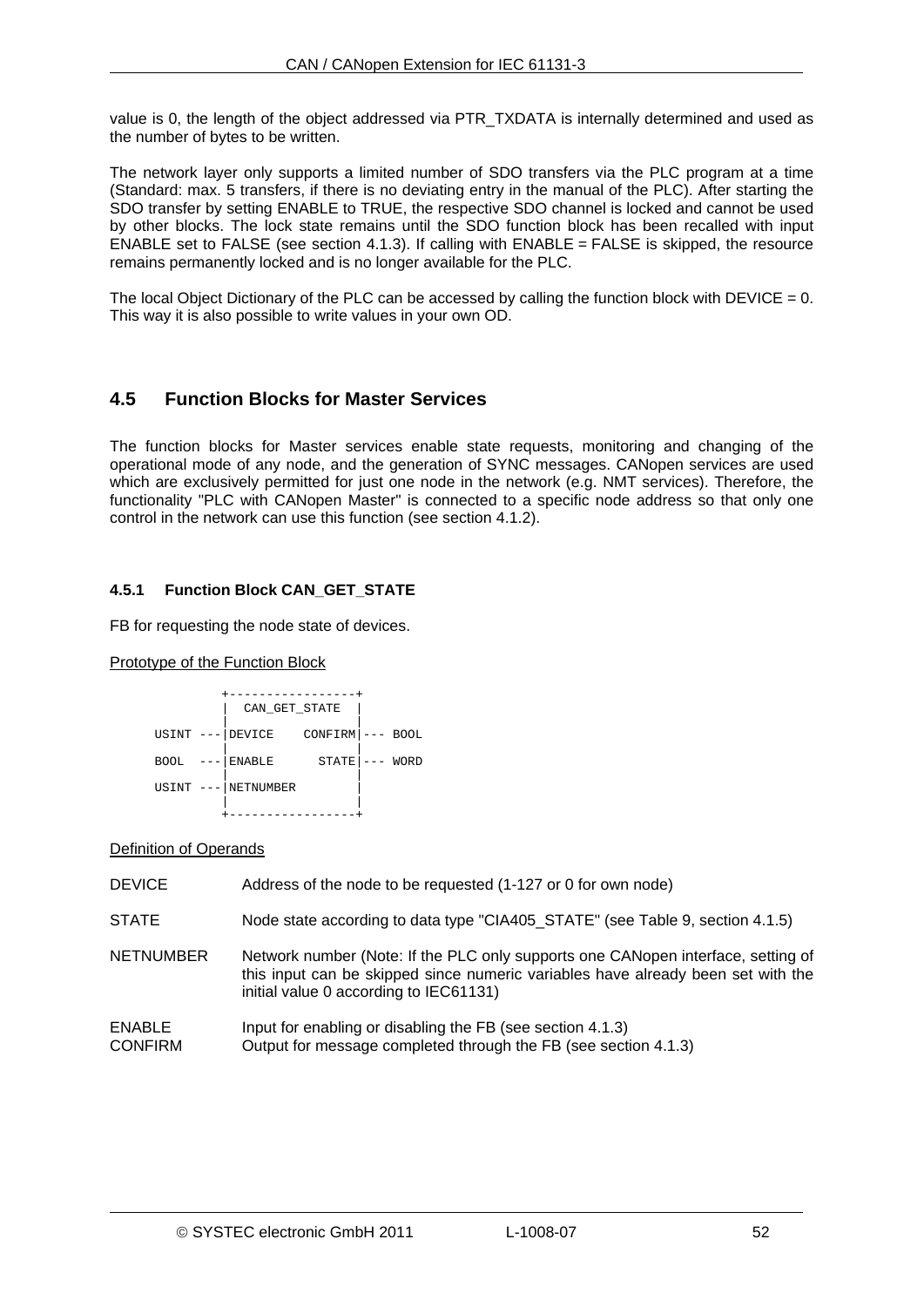# **Description**

The function block CAN\_GET\_STATE is used to request the node state of a device. The state request is based on monitoring via Heartbeat or Lifeguarding. See section [2.2](#page-10-0) for detailed information. The return values at output STATE have the following meaning:

- UNKNOWN: The CANopen device at the specified address supports neither Heartbeat nor Lifeguarding, i.e. its state cannot be monitored. On a PLC without CANopen Master this state is also reported if there is no PLC with CANopen Master available in the network which supports state forwarding according to section [2.2](#page-10-0) or if this Master PLC is in stop state (PLC program has stopped).
- NOT AVAIL: The CANopen device at the specified address no longer responds to Heartbeat or Lifeguarding requests and is, thus, no longer available for the system.
- Other: Except for the state values UNKNOWN and NOT\_AVAIL the return values correspond with the respective definitions in the CiA Draft Standard 301 (see [Table](#page-36-0)  [9,](#page-36-0) section [4.1.5\)](#page-35-0).

The local node state of your own PLC is returned when calling the function block with  $DEVICE = 0$ .

# **4.5.2 Function Block CAN\_NMT**

FB for sending NMT messages.

Prototype of the Function Block

|                                | CAN NMT                |                |       |             |
|--------------------------------|------------------------|----------------|-------|-------------|
| $USINT$ ---<br>WORD<br>$- - -$ | <b>DEVICE</b><br>STATE | <b>CONFIRM</b> | $---$ | <b>BOOL</b> |
| <b>BOOL</b><br>$---$           | <b>ENABLE</b>          | <b>ERROR</b>   | ---   | WORD        |
| USINT ---                      | <b>NETNUMBER</b>       |                |       |             |
|                                |                        |                |       |             |

# Definition of Operands

| <b>DEVICE</b>                   | Address of the node to be controlled (1-127 or 0 for all nodes)                                                                                                                                                |
|---------------------------------|----------------------------------------------------------------------------------------------------------------------------------------------------------------------------------------------------------------|
| <b>STATE</b>                    | Node state according to data type "CIA405_TRANSITION_STATE" (see Table 10,<br>section $4.1.5$ )                                                                                                                |
| <b>ERROR</b>                    | Error code according to data type "CIA405_CANOPEN_KERNEL_ERROR" (see<br>Table 8, section 4.1.5)                                                                                                                |
| <b>NETNUMBER</b>                | Network number (Note: If the PLC only supports one CANopen interface, setting of<br>this input can be skipped since numeric variables have already been set with the<br>initial value 0 according to IEC61131) |
| <b>ENABLE</b><br><b>CONFIRM</b> | Input for enabling or disabling the FB (see section 4.1.3)<br>Output for message completed through the FB (see section 4.1.3)                                                                                  |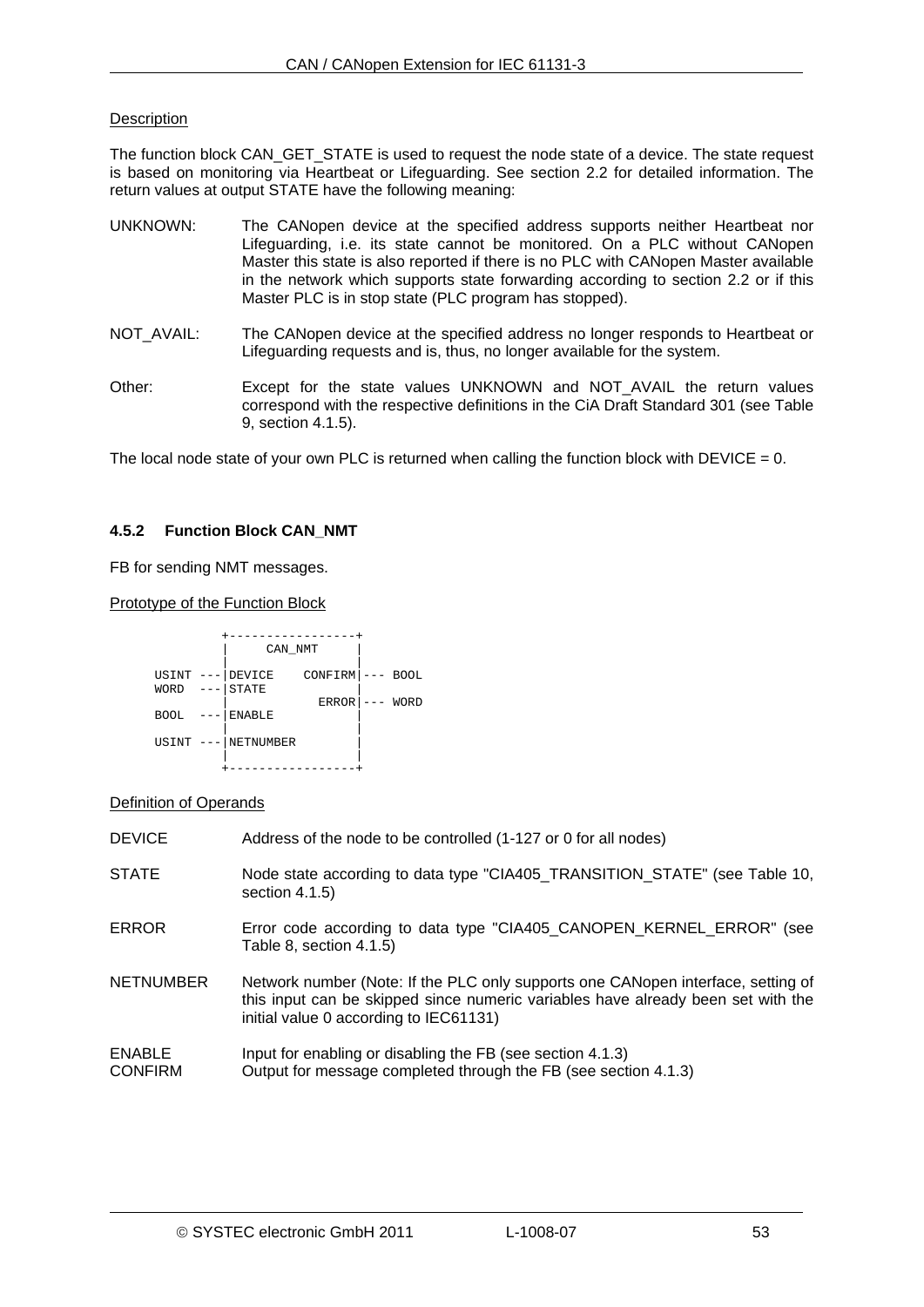# **Description**

The function block CAN NMT is used to control the state of a node (DEVICE = 1...127) or with DEVICE = 0 all nodes in the network. With the aid of this block a PLC program can also set the network to the Operational state manually if the CANopen Master has suppressed automatic network start. This is, e.g., the case if Bit 3 ("Do not send NMT-Start Remote Node") has been set in object 1F80H or if errors occurred during the configuration phase (see section [2.2](#page-10-0)). [Table 8](#page-36-1) contains the possible states (see section [4.1.5](#page-35-0)).

This function block is only available on a control in mode "PLC with CANopen Master" (see section [4.1.2](#page-33-0)).

# <span id="page-53-0"></span>**4.5.3 Function Block CAN\_RECV\_EMCY\_DEV**

FB for reading emergency messages of a specific node from the receive buffer of the network layer.

# Prototype of the Function Block

|             |                  | CAN RECV EMCY DEV                                                                                                                 |                                                                                          |  |
|-------------|------------------|-----------------------------------------------------------------------------------------------------------------------------------|------------------------------------------------------------------------------------------|--|
| USINT       | DEVICE           | <b>CONFIRM</b>                                                                                                                    | <b>BOOL</b>                                                                              |  |
| <b>BOOL</b> | <b>ENABLE</b>    | <b>ERROR</b>                                                                                                                      | WORD                                                                                     |  |
|             |                  | EMCY_ERR_CODE<br>EMCY ERR REGISTER<br>EMCY ERR FIELD1<br>EMCY ERR FIELD2<br>EMCY ERR FIELD3<br>EMCY ERR FIELD4<br>EMCY ERR FIELD5 | WORD<br>--- BYTE<br>--- BYTE<br><b>BYTE</b><br><b>BYTE</b><br><b>BYTE</b><br><b>BYTE</b> |  |
| USINT       | <b>NETNUMBER</b> |                                                                                                                                   |                                                                                          |  |

### Definition of Operands

- DEVICE Address of the node (1-127) for which the reception of emergency messages is to be checked
- EMCY\_ERR\_CODE

EMCY\_ERR\_REGISTER

EMCY\_ERR\_FIELD1 - EMCY\_ERR\_FIELD5

Emergency error information according to CiA Draft Standard 301

- ERROR **EXAMORE ERROR EXAMORE ERROR** EFror code according to data type "CIA405 CANOPEN KERNEL ERROR" (see [Table 8](#page-36-1), section [4.1.5\)](#page-35-0)
- NETNUMBER Network number (Note: If the PLC only supports one CANopen interface, setting of this input can be skipped since numeric variables have already been set with the initial value 0 according to IEC61131)
- ENABLE Input for enabling or disabling the FB (see section [4.1.3\)](#page-34-0) CONFIRM Output for message completed through the FB(see section [4.1.3](#page-34-0))

### **Description**

The function block CAN\_RECV\_EMCY\_DEV is used for reading emergency messages of a specific node from the receive buffer of the network layer. If output CONFIRM has been set to TRUE when the function block returns, the elements EMCY\_ERR contain the emergency error information of the node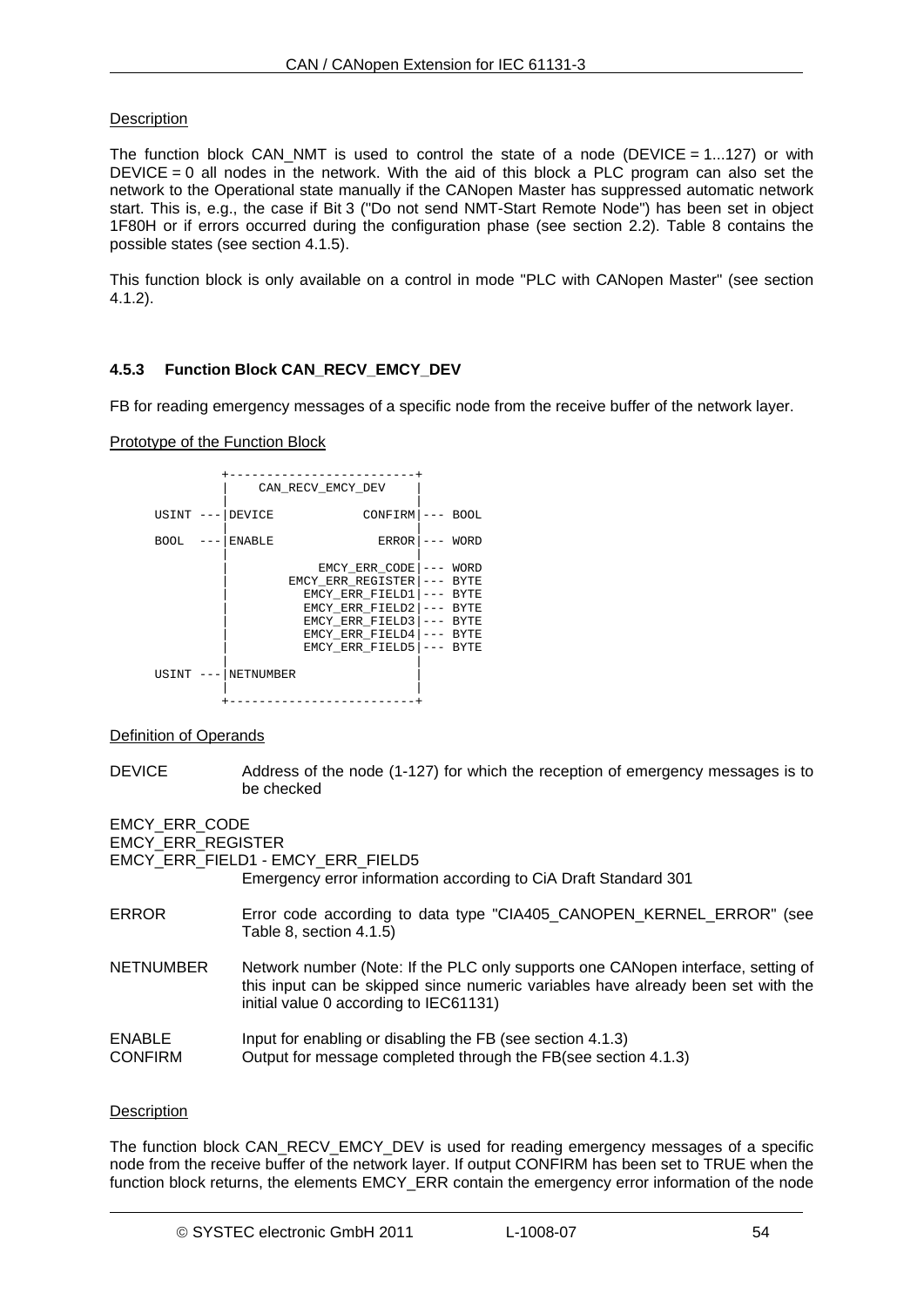according to the CiA Draft Standard 301. However, if output CONFIRM has been set to FALSE, the receive buffer of the network layer does not contain any emergency message for the respective node.

The function block always returns the emergency message of the respective node which has been entered first in the receive buffer (= oldest message), the message is subsequently deleted from the receive buffer. Each emergency message can thus only be read once by the PLC program. The function blocks CAN\_RECV\_EMCY\_DEV and CAN\_RECV\_EMCY (see section [4.5.4](#page-54-0)) both access the same receive buffer.

This function block is only available on a control in mode "PLC with CANopen Master" (see section [4.1.2](#page-33-0)).

# <span id="page-54-0"></span>**4.5.4 Function Block CAN\_RECV\_EMCY**

FB for reading emergency messages of any node from the receive buffer of the network layer.

# Prototype of the Function Block



### Definition of Operands

DEVICE Address of the node (1-127) which received an emergency message

# EMCY\_ERR\_CODE

EMCY\_ERR\_REGISTER EMCY\_ERR\_FIELD1 - EMCY\_ERR\_FIELD5 Emergency error information according to CiA Draft Standard 301

- ERROR Error code according to data type "CIA405\_CANOPEN\_KERNEL\_ERROR" (see [Table 8](#page-36-1), section [4.1.5\)](#page-35-0)
- NETNUMBER Network number (Note: If the PLC only supports one CANopen interface, setting of this input can be skipped since numeric variables have already been set with the initial value 0 according to IEC61131)

# ENABLE Input for enabling or disabling the FB (see section [4.1.3\)](#page-34-0)

# **Description**

The function block CAN\_RECV\_EMCY is used for reading emergency messages of any node from the receive buffer of the network layer. If output CONFIRM has been set to TRUE when the function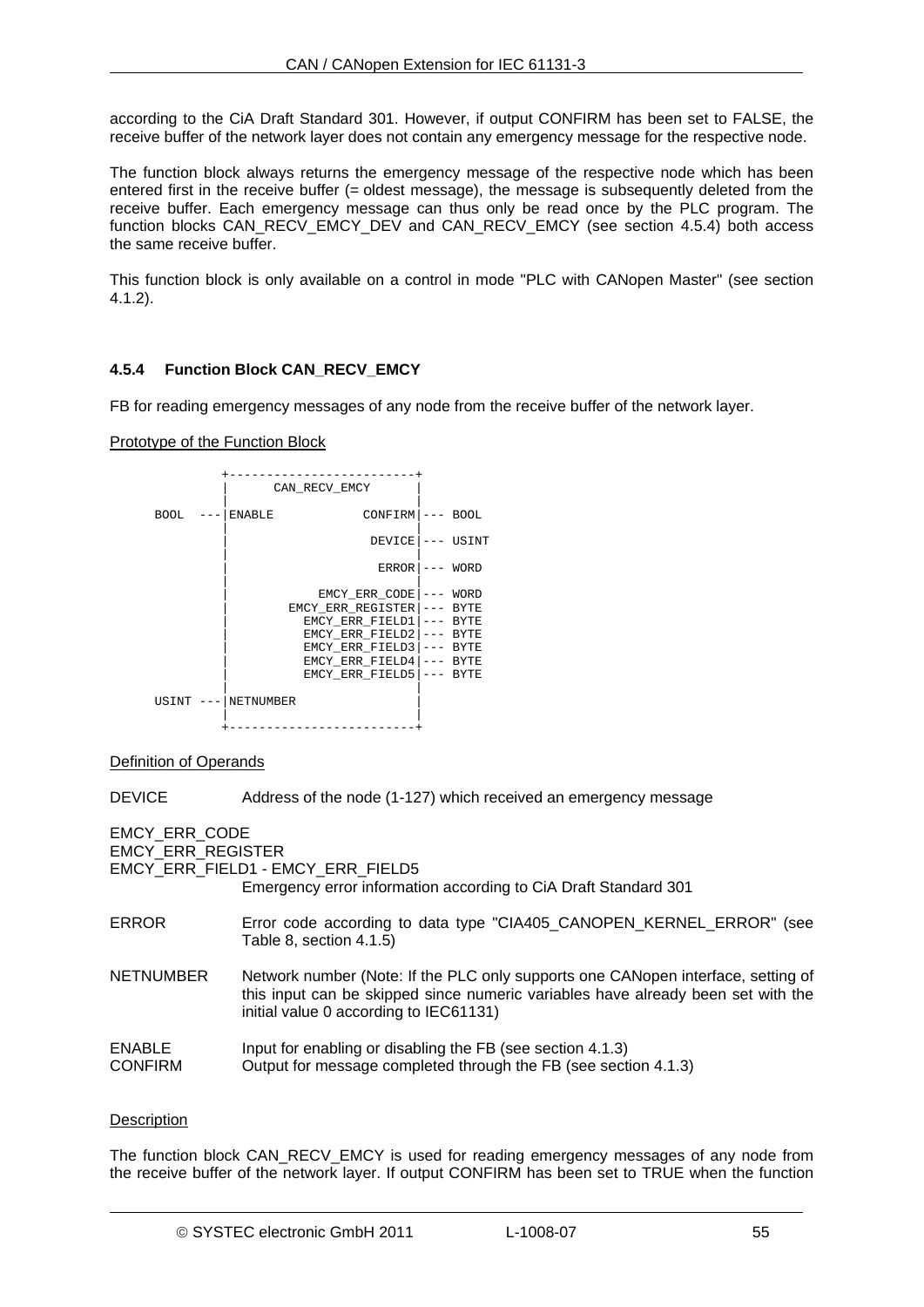block returns, output DEVICE states the node address which received a message. The elements EMCY\_ERR contain the emergency error information of the node according to the CiA Draft Standard 301. However, if output CONFIRM has been set to FALSE, the receive buffer of the network layer does not contain any emergency message.

The function block always returns the emergency message of the respective node which has been entered first in the receive buffer (= oldest message), the message is subsequently deleted from the receive buffer. Each emergency message can thus only be read once by the PLC program. The function blocks CAN\_RECV\_EMCY\_DEV (see section [4.5.3](#page-53-0)) and CAN\_RECV\_EMCY both access the same receive buffer.

This function block is only available on a control in mode "PLC with CANopen Master" (see section [4.1.2](#page-33-0)).

# **4.5.5 Function Block CAN\_WRITE\_EMCY**

FB for sending application-specific emergency messages via the network layer.

# Prototype of the Function Block

|      | CAN WRITE EMCY              |                 |             |
|------|-----------------------------|-----------------|-------------|
| BOOL | <b>ENABLE</b>               | $CONFIRM$ $---$ | <b>BOOL</b> |
|      |                             | <b>ERROR</b>    | WORD        |
|      | $WORD$ --- $ EMCY$ ERR CODE |                 |             |
|      | BYTE --- EMCY ERR REGISTER  |                 |             |
|      | BYTE --- EMCY ERR FIELD1    |                 |             |
|      | BYTE --- EMCY ERR FIELD2    |                 |             |
|      | BYTE --- EMCY ERR FIELD3    |                 |             |
|      | BYTE --- EMCY ERR FIELD4    |                 |             |
|      | BYTE --- EMCY ERR FIELD5    |                 |             |
| WORD | EMCY ADD INFO               |                 |             |
|      | USINT --- NETNUMBER         |                 |             |
|      |                             |                 |             |

### Definition of Operands

EMCY\_ERR\_CODE EMCY\_ERR\_REGISTER EMCY\_ERR\_FIELD1 - EMCY\_ERR\_FIELD5 Emergency error information according to the CiA Draft Standard 301 for the emergency message to be sent

### EMCY\_ADD\_INFO

Additional, user-specific emergency error information; is entered in Index 1003H of the Object Dictionary (Error Field, see CiA Draft Standard 301); is not a component of the emergency message to be sent, but is used for diagnosis purposes and can, therefore, also be zero

ERROR **EXAMO ERROR EXAMOVE ERROR EXAMOPEN KERNEL ERROR**" (see [Table 8](#page-36-1), section [4.1.5\)](#page-35-0)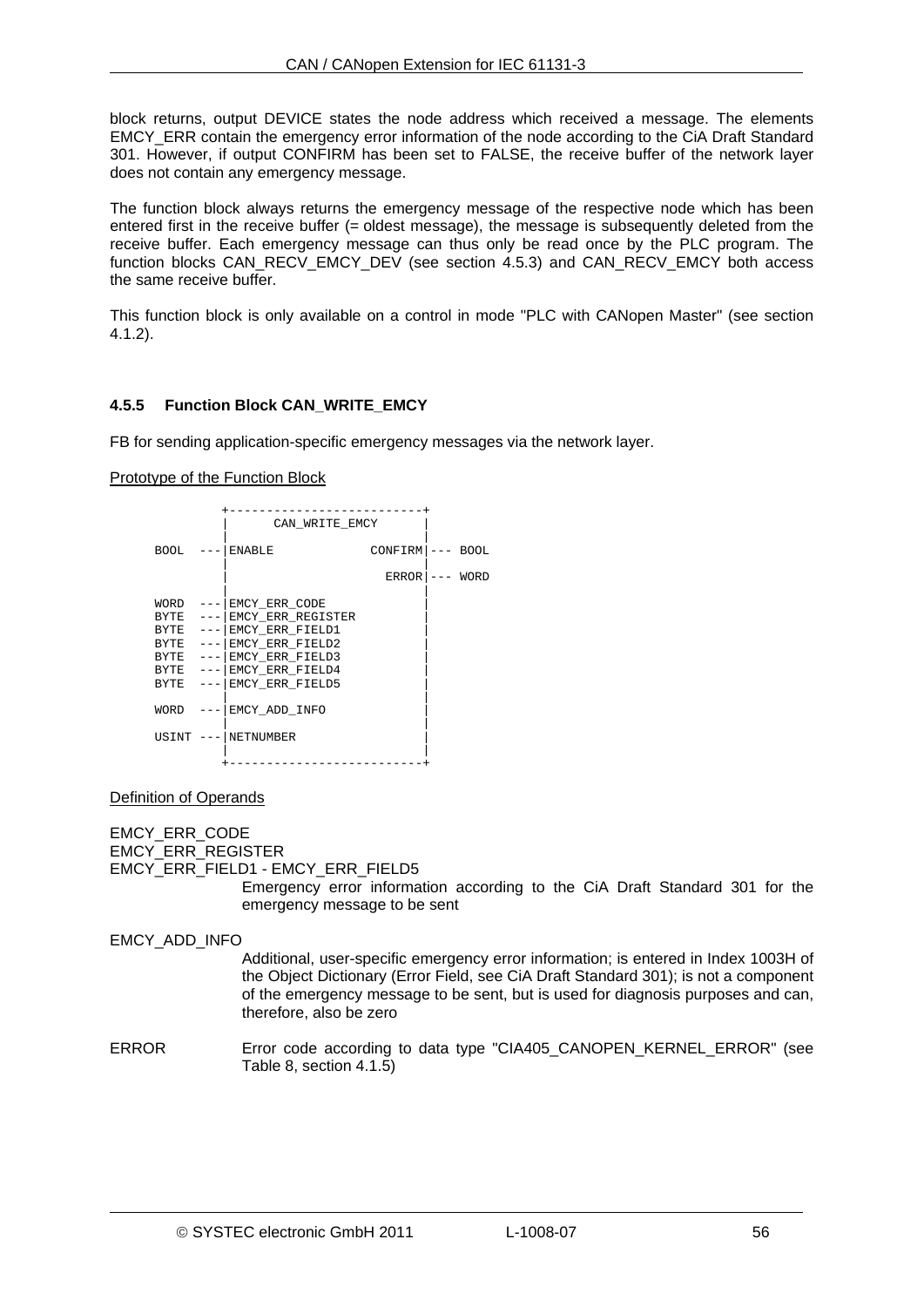| <b>NETNUMBER</b> | Network number (Note: If the PLC only supports one CANopen interface, setting of |
|------------------|----------------------------------------------------------------------------------|
|                  | this input can be skipped since numeric variables have already been set with the |
|                  | initial value 0 according to IEC61131)                                           |
|                  |                                                                                  |

ENABLE Input for enabling or disabling the FB (see section [4.1.3\)](#page-34-0) CONFIRM Output for message completed through the FB (see section [4.1.3\)](#page-34-0)

# **Description**

The function block CAN\_WRITE\_EMCY is used to send application-specific emergency messages via the network layer. The elements EMCY ERR contain the emergency error information of the user application to be sent according to the CIA Draft Standard 301. Via element EMCY ADD INFO, the user application can transfer further error information which is not a component of the emergency message to be sent, but entered in Index 1003H of the Object Dictionary (Error Field, see CiA Draft Standard 301). This error information is only used for diagnosis purposes and can, therefore, also be zero. Index 1003H of the Object Dictionary can be read via a configuration or diagnosis tool.

When calling function block CAN\_WRITE\_EMCY, the message to be sent is stored in the send buffer of the CANopen kernel. If no error occurs during this phase (message could be successfully stored in the send buffer), the block whose output CONFIRM has been set to TRUE returns. However, there is no feedback to the PLC program stating whether the message has been sent successfully or not.

# <span id="page-56-0"></span>**4.5.6 Function Block CAN\_RECV\_BOOTUP\_DEV**

FB for reading bootup messages of a specific node from the receive buffer of the network layer.

# Prototype of the Function Block



# Definition of Operands

| <b>DEVICE</b>                   | Address of the node (1-127) for which the reception of bootup messages is to be<br>checked                                                                                                                     |
|---------------------------------|----------------------------------------------------------------------------------------------------------------------------------------------------------------------------------------------------------------|
| <b>ERROR</b>                    | Error code according to data type "CIA405_CANOPEN_KERNEL_ERROR" (see<br>Table 8, section 4.1.5)                                                                                                                |
| <b>NETNUMBER</b>                | Network number (Note: If the PLC only supports one CANopen interface, setting of<br>this input can be skipped since numeric variables have already been set with the<br>initial value 0 according to IEC61131) |
| <b>ENABLE</b><br><b>CONFIRM</b> | Input for enabling or disabling the FB (see section 4.1.3)<br>Output for message completed through the FB (see section 4.1.3)                                                                                  |

# **Description**

The function block CAN\_RECV\_BOOTUP\_DEV is used for reading bootup messages of a specific node from the receive buffer of the network layer. If output CONFIRM has been set to TRUE when the function block returns, the specified node received a bootup message. However, if output CONFIRM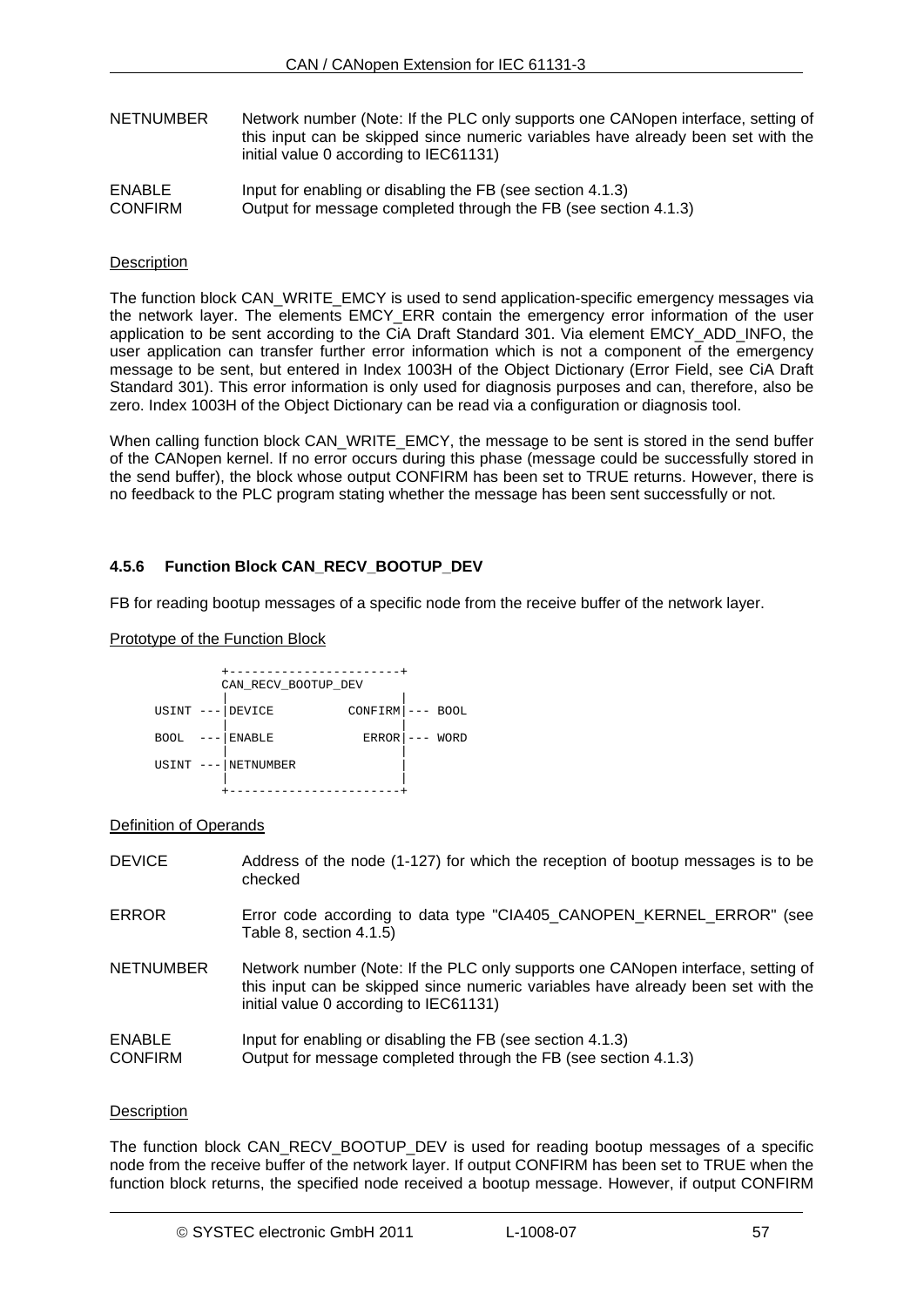has been set to FALSE, the receive buffer in the network layer does not contain a bootup message for the respective node.

After reading a bootup message, it is deleted from the receive buffer and, therefore, only reported once to the PLC program. The function blocks CAN\_RECV\_BOOTUP\_DEV and CAN\_RECV\_BOOTUP (see section [4.5.7](#page-57-0)) both access the same receive buffer.

This function block is only available on a control in mode "PLC with CANopen Master" (see section [4.1.2](#page-33-0)).

# <span id="page-57-0"></span>**4.5.7 Function Block CAN\_RECV\_BOOTUP**

FB for reading bootup messages of any node from the receive buffer of the network layer.

Prototype of the Function Block

![](_page_57_Figure_7.jpeg)

# Definition of Operands

- DEVICE Address of the node (1-127) which received a bootup message
- ERROR **EXAMORE ERROR EXAMORE ERROR** EFFOR code according to data type "CIA405 CANOPEN KERNEL ERROR" (see [Table 8](#page-36-1), section [4.1.5\)](#page-35-0)
- NETNUMBER Network number (Note: If the PLC only supports one CANopen interface, setting of this input can be skipped since numeric variables have already been set with the initial value 0 according to IEC61131)
- ENABLE Input for enabling or disabling the FB (see section [4.1.3\)](#page-34-0) CONFIRM Output for message completed through the FB (see section [4.1.3\)](#page-34-0)

# **Description**

The function block CAN\_RECV\_BOOTUP is used for reading bootup messages of any node from the receive buffer of the network layer. If output CONFIRM has been set to TRUE when the function block returns, output DEVICE states the node address which received a message. However, if output CONFIRM has been set to FALSE, the receive buffer in the network layer does not contain bootup messages.

The function block always returns the bootup message of the respective node which has been entered first in the receive buffer (= oldest message); the message is subsequently deleted from the receive buffer. Each bootup message can thus only be read once by the PLC program. The function blocks CAN\_RECV\_BOOTUP\_DEV (see section [4.5.6](#page-56-0)) and CAN\_RECV\_BOOTUP both access the same receive buffer.

This function block is only available on a control in mode "PLC with CANopen Master" (see section [4.1.2](#page-33-0)).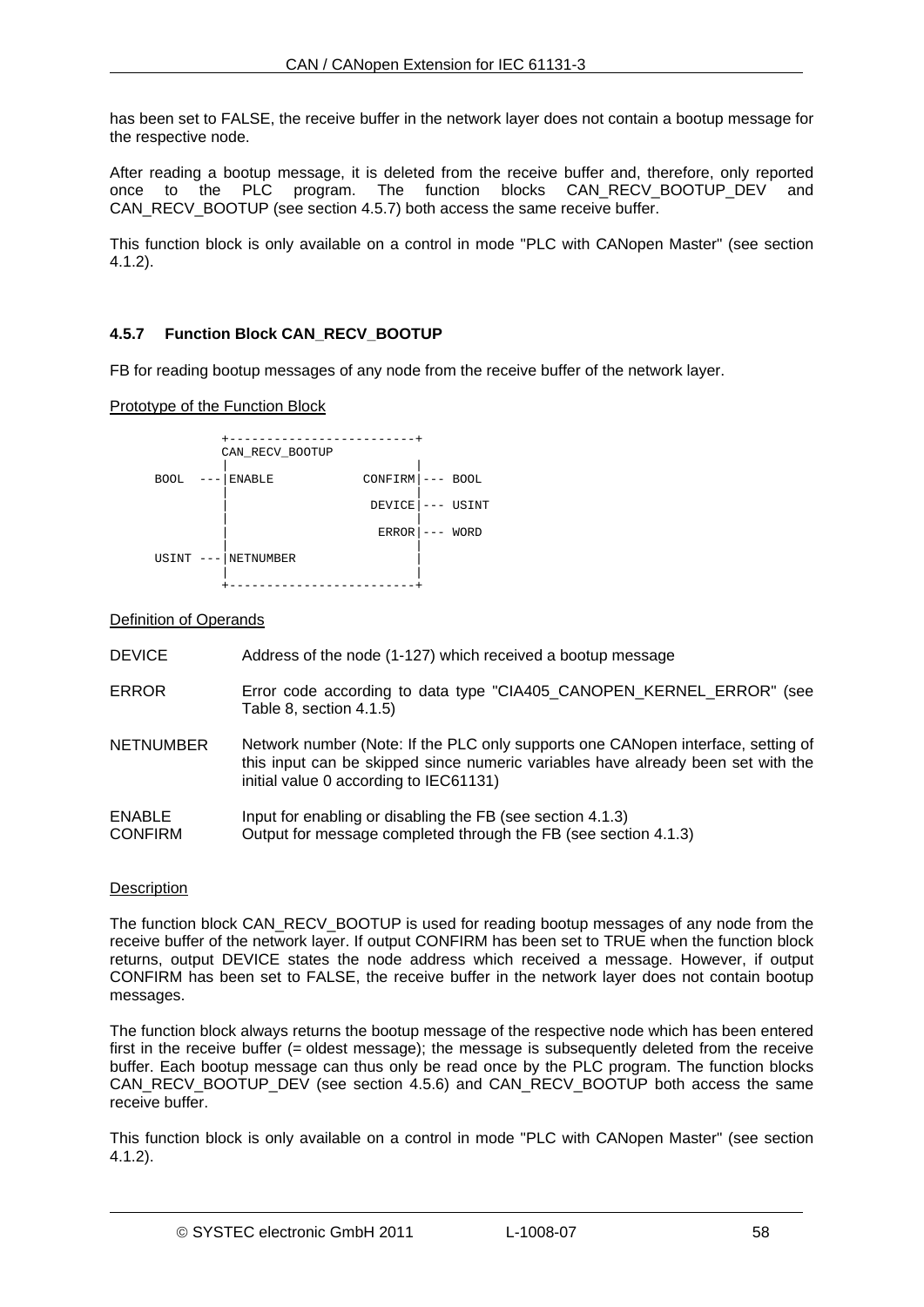# <span id="page-58-0"></span>**4.5.8 Function Block CAN\_ENABLE\_CYCLIC\_SYNC**

FB for activating or deactivating cyclic SYNC messages.

# Prototype of the Function Block

 +--------------------------+ CAN\_ENABLE\_CYCLIC\_SYNC | | BOOL --- SYNC\_MODE CONFIRM --- BOOL<br>TIME --- SYNC\_TIME  $---|$  SYNC\_TIME  $ERROR$   $---$  WORD  $BOOL$  --- ENABLE | | USINT --- NETNUMBER | | +--------------------------+

# Definition of Operands

| SYNC MODE         | $TRUE = Active$ the generation of cyclic SYNC messages<br>FALSE = Deactivate the generation of cyclic SYNC messages                                                                                            |
|-------------------|----------------------------------------------------------------------------------------------------------------------------------------------------------------------------------------------------------------|
| SYNC TIME         | Time between two consecutive SYNC messages or 0 for SYNC message after<br>each PLC cycle                                                                                                                       |
| ERROR             | Error code according to data type "CIA405_CANOPEN_KERNEL_ERROR" (see<br>Table 8, section 4.1.5)                                                                                                                |
| <b>NETNUMBER</b>  | Network number (Note: If the PLC only supports one CANopen interface, setting of<br>this input can be skipped since numeric variables have already been set with the<br>initial value 0 according to IEC61131) |
| ENABLE<br>CONFIRM | Input for enabling or disabling the FB (see section 4.1.3)<br>Output for message completed through the FB (see section 4.1.3)                                                                                  |

### **Description**

The function block CAN\_ENABLE\_CYCLIC\_SYNC is used for activating or deactivating the generation of cyclic SYNC messages via the PLC. When activated, the control generates a SYNC message between two consecutive PLC cycles if the last SYNC at least dates back to the time specified at input SYNC\_TIME. If the time since the last SYNC is less than SYNC\_TIME, no SYNC message is generated. The input value SYNC\_TIME = 0 prompts the control to finish each PLC cycle with a SYNC message. In this case, the exchange of the network process image takes place synchronous to the exchange of the process image for the local inputs and outputs of the PLC.

At the end of each PLC cycle the control always checks the time specification for sending a SYNC message. The time specified at input SYNC\_TIME is, therefore, the minimum time between two consecutive SYNC messages. The real time interval between two SYNC messages can, in the worst case scenario, vary by the length of one PLC cycle:

 $T_{sync [worst case]} = SYNC\_TIME + T_{PLC cycle}$ 

This function block is only available on a control in mode "PLC with CANopen Master" (see section [4.1.2](#page-33-0)) and can only be used as an alternative to function block CAN\_SEND\_SYNC (see section [4.5.9](#page-59-0)).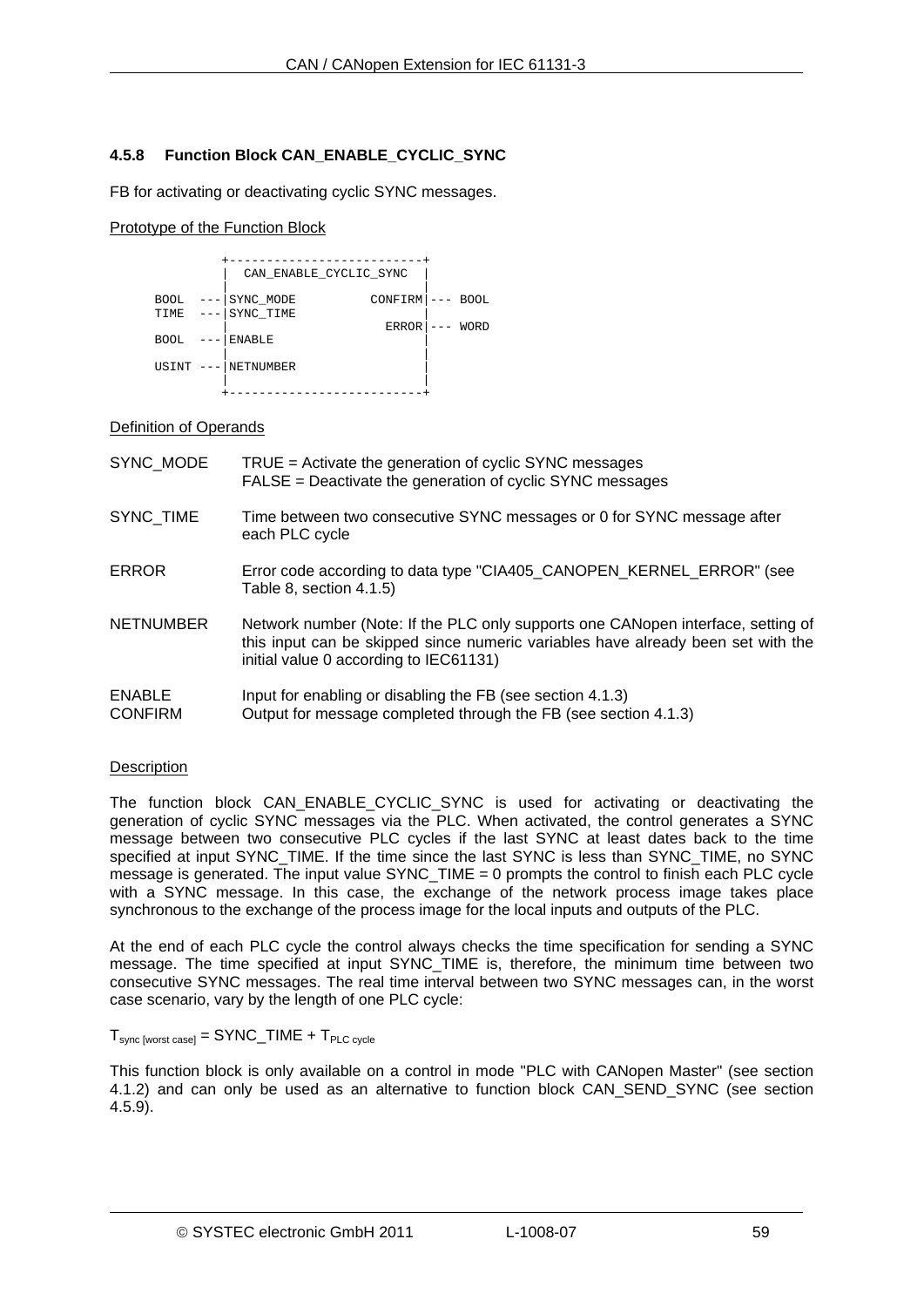# <span id="page-59-0"></span>**4.5.9 Function Block CAN\_SEND\_SYNC**

FB for sending an individual SYNC message.

# Prototype of the Function Block

![](_page_59_Figure_4.jpeg)

# Definition of Operands

| <b>ERROR</b>                    | Error code according to data type "CIA405_CANOPEN_KERNEL_ERROR" (see<br>Table 8, section 4.1.5)                                                                                                                |
|---------------------------------|----------------------------------------------------------------------------------------------------------------------------------------------------------------------------------------------------------------|
| <b>NETNUMBER</b>                | Network number (Note: If the PLC only supports one CANopen interface, setting of<br>this input can be skipped since numeric variables have already been set with the<br>initial value 0 according to IEC61131) |
| <b>ENABLE</b><br><b>CONFIRM</b> | Input for enabling or disabling the FB (see section 4.1.3)<br>Output for message completed through the FB (see section 4.1.3)                                                                                  |

# **Description**

The function block CAN SEND SYNC is used for generating individual SYNC messages with complete control of the PLC program. Each time the block with output ENABLE set to TRUE is called, a SYNC message is sent. Due to these targeted measures it is possible to only generate SYNC messages when really relevant data have been changed (e.g. in connection with the function blocks for PDOs and CAN Layer 2 messages CAN\_PDO\_READ8 or CAN\_PDO\_WRITE8, see section [4.3\)](#page-39-0).

This function block is only available on a control in mode "PLC with CANopen Master" (see section [4.1.2](#page-33-0)) and can only be used as an alternative to function block CAN\_ENABLE\_CYCLIC\_SYNC (see section [4.5.8\)](#page-58-0).

# **4.6 Example Project for CANopen Function Blocks**

The example project *"CopDemo"* included in the *OpenPCS* standard installation shows the application of various CANopen function blocks. It contains two programs with identical functionality, whereby one program realizes data exchange via PDO function blocks (*"PDODEMO.POE"*) and the other one via SDO function blocks (*"SDODEMO.POE"*).

Both demo programs of the example project *"CopDemo"* read process data from a CANopen IO module (node address 40H) and subsequently write it back onto the IO module. Therefore, the outputs of the IO module follow its input values. The demo program for the PDO function blocks reads the PDO generated by the IO module as a reaction to the changes at its inputs and returns the process data contained therein to the IO module via PDO. In the demo program for the SDO functionality, the PLC cyclically reads the current value of the inputs from the respective entry in the Object Dictionary of the node und subsequently writes it back onto the OD entry for the outputs via SDO.

The following consitheations are based on the demo program for SDO function blocks (*"SDODEMO.POE"*). The internal process control is based on the variable *ProcStep* which states the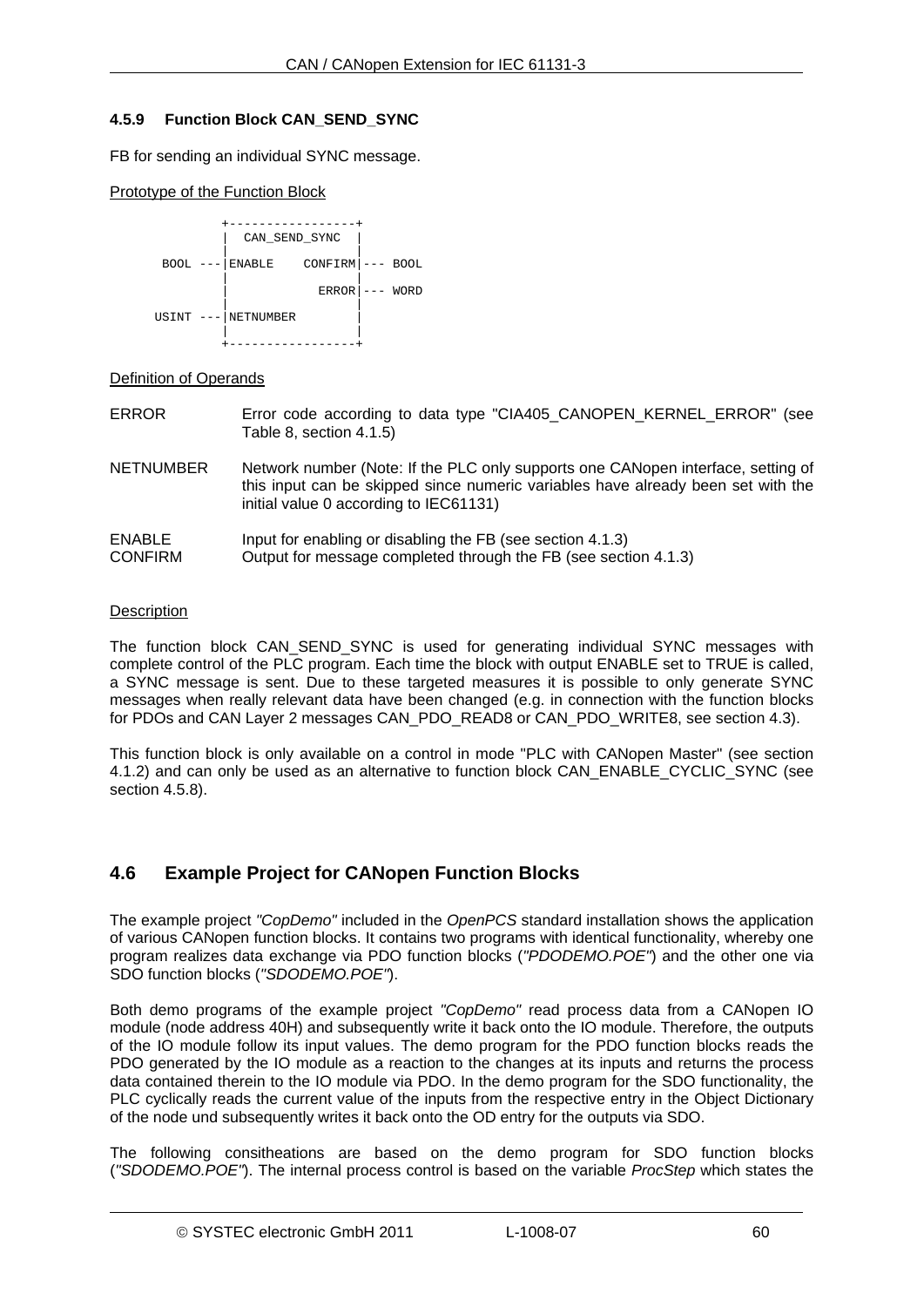respective current process step and is used for program linking. Its value is incremented after each successful completion of a process step:

```
(* === SDO processing === *) 
RunCycle: 
      LD ProcStep 
EQ 1 
      StartSDORead
LD ProcStep 
EQ 2 
JMPC RunSDORead
```
As described in section [4.1.3](#page-34-0) (synchronization between CANopen function blocks and PLC program) a rising edge is required at input ENABLE to start an SDO transfer. To achieve this, instance *FB\_SDO\_Read8* is at first called with *ENABLE := FALSE*. During the subsequent second call *ENABLE := TRUE* is set and the required CANopen communication parameters are additionally transferred (*DEVICE*, *INDEX*, *SUBINDEX*):

```
(* Init SDO read *) 
StartSDORead: 
CAL FB_SDO_Read8 ( 
       ENABLE := FALSE) 
CAL FB_SDO_Read8 ( 
       DEVICE := RX_DEVICE, 
       INDEX := RxIndex, 
       SUBINDEX := RxSubIndex, 
       ENABLE := TRUE) 
LD ProcStep 
ADD 1 
      ProcStepRET
```
After starting the SDO transfer, the variable *ProcStep* used for the internal process control is incremented so that the process step for waiting for completion of the SDO transfer is called from the next PLC cycle onwards. The PLC repeats this process step cyclically as long as the output value of *FB\_SDO\_Read8.CONFIRM* is set to FALSE and output *FB\_SDO\_Read8.ERROR* does not display errors (equals zero):

```
(* Processing SDO read *) 
RunSDORead: 
CAL FB_SDO_Read8 ( 
       ENABLE := TRUE) 
LD FB_SDO_Read8.CONFIRM 
JMPC RunSDOReadEnd 
LD FB_SDO_Read8.ERROR 
EQ 0 
RETC 
RunSDOReatheror: 
LD ProcStep (* restart SDO transfer after error *) 
SUB 1 
      ProcStepRET
```
If the function block returns to *FB\_SDO\_Read8.ERROR* with an output value unequal to zero, the SDO transfer has been cancelled due to an error. The error code of *FB\_SDO\_Read8.ERROR* then states the reason (according to [Table 8,](#page-36-1) section [4.1.5](#page-35-0)). As a result of this, the value of the variable *ProcStep* is decremented again to ensure that the process step for starting the SDO transfer is executed again in the following PLC cycle.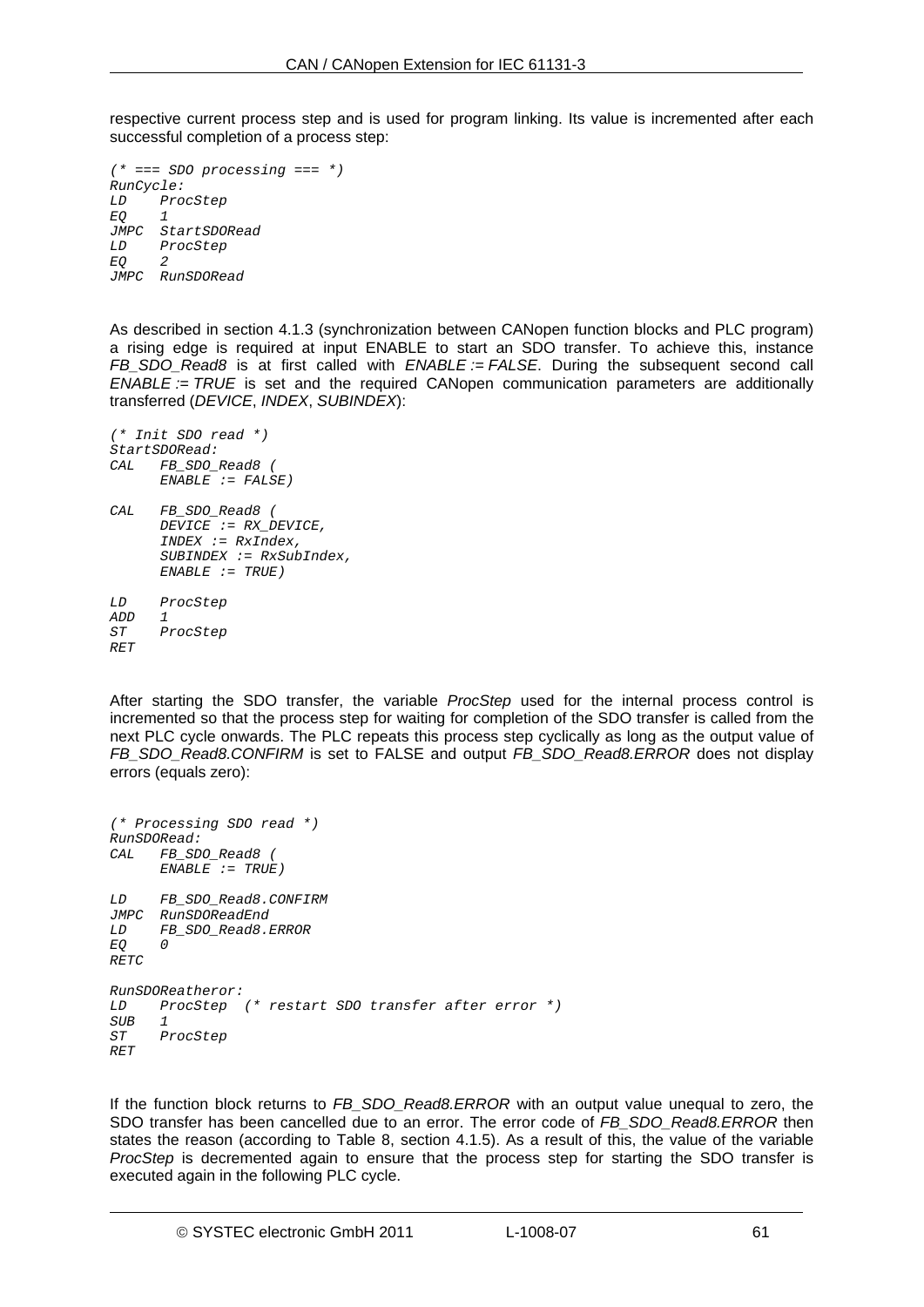If output *FB\_SDO\_Read8.CONFIRM* contains the value TRUE, the SDO transfer has been successful. In this case, program execution is continued at label *RunSDOReadEnd* (see below). As described in section [4.1.3](#page-34-0) (synchronization between CANopen function block and PLC program), the PLC program has to inform the network layer about completion of the SDO transfer. To achieve this, instance *FB\_SDO\_Read8* is recalled with *ENABLE := FALSE*. This also causes the network layer to reactivate the SDO channel so that it can be used by other function blocks again. The read data is subsequently transferred locally and the variable *ProcStep* is re-incremented. The SDO transfer is now completely finished; from the next PLC cycle, the control continues its program execution with the following process step:

*RunSDOReadEnd: CAL FB\_SDO\_Read8 ( ENABLE := FALSE) (\* copy received data \*) LD FB\_SDO\_Read8.DATALENGTH ST DataLength LD FB\_SDO\_Read8.DATA0 ST Data[0] LD ProcStep ADD 1*   $ProcStep$ *RET* 

Without the last call *ENABLE := FALSE* the SDO channel remains in the lock state and can only be used by the locking instance – in this case *FB\_SDO\_Read8*. For the demo program *"SDODEMO.POE"* this would mean that the subsequent call of instance *FB\_SDO\_Write8* for returning the data (not described here) aborts with the error message TRANSFER\_BUSY at output ERROR. Sending of the data would no longer be possible.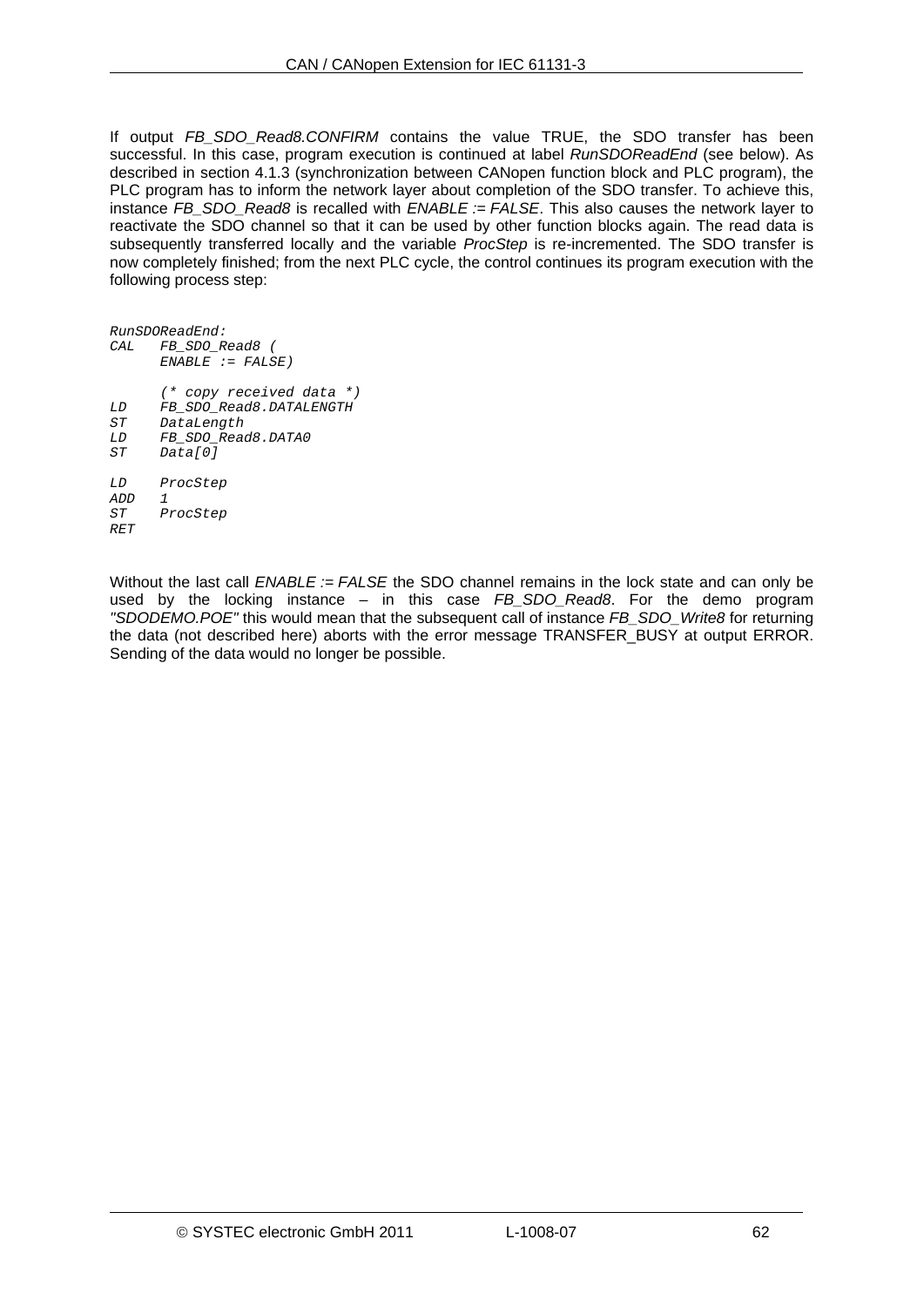# **5 Configuration of a PLC with CANopen Master**

# **5.1 Basic Information for the Master Configuration**

The basis for the configuration of the CANopen Master is the DCF file of the Master PLC. Integration of the DCF file into the PLC configuration is described in section [3.3.](#page-20-0) The configuration objects described below have to be parameterized accordingly in this DCF file. It is recommended to use the "SYSTEC CANopen Master Configurator" which is opened in the *OpenPCS* programming environment via the menu item "Extras -> Tools -> CANopen Master Configurator" (see [Figure 17](#page-62-0)). The Master Configurator is described in detail in the manual L-1109 "Software Manual CANopen Master Configurator".

| <b>CANO.pmc - CANopen Master Configurator</b> |                                                                                                     | $  B  \times$ |
|-----------------------------------------------|-----------------------------------------------------------------------------------------------------|---------------|
| Project View Help                             |                                                                                                     |               |
| c li<br>C <sub>1</sub><br>?                   |                                                                                                     |               |
| Select Master   NMT master                    | MMT slave   Node Data Configuration   SDO manager   SYS TEC-Master   SYS TEC-Node   SYS TEC-Generic |               |
| IO-Module<br>ID 64                            | Slave Settings                                                                                      |               |
|                                               | SlaveAssignment (1F81h)                                                                             |               |
|                                               | ■ Node is NMT-Slaves<br>Bit 0                                                                       |               |
|                                               | Bit 1<br>□ Reserved for compatibility                                                               |               |
|                                               | $\Gamma$ Restart on errors<br>Bit 2                                                                 |               |
|                                               | √ Mandatory slave - do not start network without this node<br>Bit 3                                 |               |
|                                               | Bit 4<br>$\Box$ Do not reset this node when it is already in operational mode                       |               |
|                                               | □ Application software version verification required<br>Bit 5                                       |               |
|                                               | □ Automatic software update is allowed<br>Bit 6                                                     |               |
|                                               | $\Gamma$ reserved<br>Bit 7                                                                          |               |
|                                               | Node Error Control                                                                                  |               |
|                                               | G Heartbeat<br>C Life Guarding                                                                      |               |
|                                               | Slave producer time<br>Retry faktor<br>$\overline{0}$<br>$(1017h)$ [ms]<br>(1F81h Bit 8-15)         | $\mathbf{0}$  |
|                                               | Master consumer time<br>Guard time (1F81h<br>$\overline{0}$<br>$(1016h)$ [ms]<br>Bit 16-31)         | $\mathbf{0}$  |
|                                               | Configure other Consumers                                                                           |               |
| Select all                                    | Apply for selected slaves<br>Reset                                                                  |               |
|                                               |                                                                                                     |               |
| Ready                                         |                                                                                                     | NUM           |

<span id="page-62-0"></span>*Figure 17: SYSTEC CANopen Master Configurator* 

# **5.2 Definition of the Node List**

Definition of the nodes to be configured and monitored by the CANopen Master takes place via the node list in the object entry 1F81H (NMT Slave Assignment, see CiA DS302 V3). Configuration of this object should preferably be carried out in the "NMT Slave" view of the "SYSTEC CANopen Master Configurator".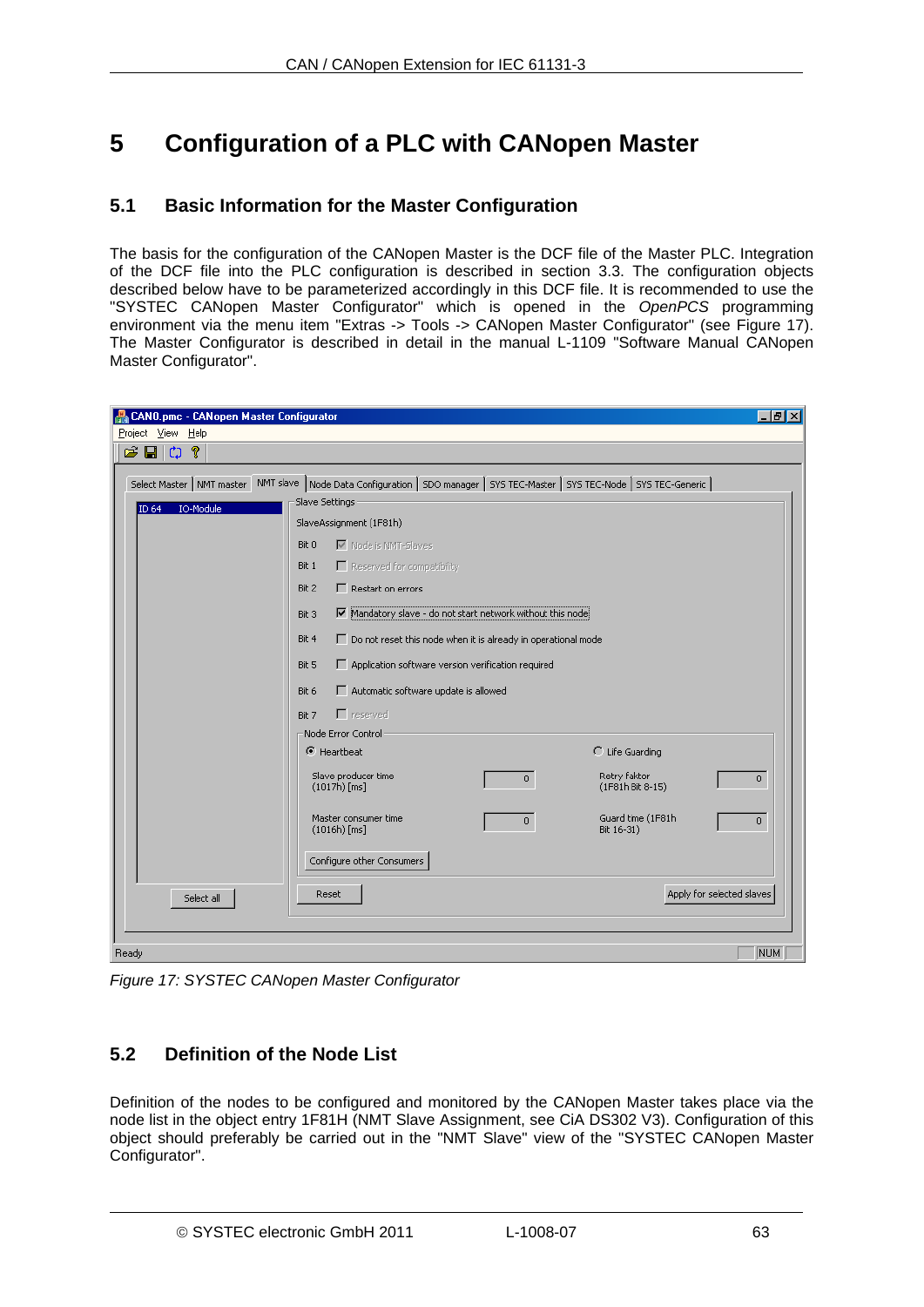If object 1F81H has not been created in the Object Dictionary of the Master PLC (i.e. object 1F81H is not contained in the DCF file of the Master PLC), the control determines all the CANopen devices available in the network via a network scan which, as standard, covers the entire range for all node addresses from 1 to 127. Due to the application-specific requirements it might be necessary to limit the scanning range to ensure that not all the available node numbers between 1 and 127 are included in the network scan. A manufacturer-specific object with the Index 3001H is created for setting interval limits. This object contains two sub-entries for marking the lower limit (Subindex 1) and the upper limit (Subindex 2). See [Table 13](#page-63-0) for a description of the design of object 3001H. The network scan then only takes place within this interval (incl. lower and upper limit). Node monitoring for nodes with a node number outside this interval is not possible.

<span id="page-63-0"></span>

| <b>Index</b> | Sub-<br>index | <b>Name</b>                 | <b>Default</b><br>Value | <b>Typ</b><br>e |    | Attr.   Meaning                             |
|--------------|---------------|-----------------------------|-------------------------|-----------------|----|---------------------------------------------|
| 3001H        | 0             | Number of entries           |                         | u8              | ro |                                             |
|              |               | Network scan Upper<br>limit |                         | u8              | rw | First valid node number for network<br>scan |
|              | 2             | Network scan Lower<br>limit | 127                     | u8              | rw | Last valid node number for network<br>scan  |

*Table 13: Object Dictionary entry for interval limits of the network scan* 

If object 3001H is not in the Object Dictionary, the specified default values apply.

# **5.3 Configuration of the COBID for Node State Messages**

Basis for the CANopen function block *CAN\_GET\_STATE,* with which a PLC program can determine the current state of a network node, is node monitoring via Heartbeat or Lifeguarding. Since this node monitoring only takes place on the Master PLC, the current states of the network nodes are unknown to all the other controls. Therefore, a Master PLC sends a broadcast message with the current node state to all controls without CANopen Master when recognizing a change of a node state. This ensures that the new state is also known on these controls and can be requested there by calling the CANopen function block *CAN\_GET\_STATE*. The default COBID can be configured via the Object Dictionary to prevent conflicts during integration of third party CANopen devices (see [Table 14](#page-63-1)). When changing the default COBID, please note that this has to be carried out for all nodes concerned.

|  | Table 14: Object Dictionary entry for COBID of the node state messages |  |
|--|------------------------------------------------------------------------|--|
|  |                                                                        |  |

<span id="page-63-1"></span>

| Index | Sub-<br>index | <b>Name</b>                 | <b>Default</b><br>Value | Tvp<br>e |    | <b>Attr. Meaning</b>                                                                                             |
|-------|---------------|-----------------------------|-------------------------|----------|----|------------------------------------------------------------------------------------------------------------------|
| 3002H | 10            | Number of entries           | າ                       | u8       | ro |                                                                                                                  |
|       |               | COBID node state<br>message | 50H                     | u32      | rw | COBID of the node state message<br>which is sent by the Master PLC<br>when a monitored node changes its<br>state |

If object 3002H is not in the Object Dictionary, the specified default values apply.

# **5.4 Definition of Waiting Periods**

When starting the PLC program, the Master PLC sends the NMT command "Enter Pre-Operational State", followed by "Start Remote Node" for all nodes (node address = 0). This prompts the CANopen nodes to send their PDOs once. Subsequently, the PLC waits until the PDOs have been processed and the received values have been stored in the network image before starting the PLC program. This ensures the initial initialization of the network variables. The respective waiting periods can be configured via object 3003H in the Object Dictionary of the Master PLC (see [Table 15\)](#page-64-0).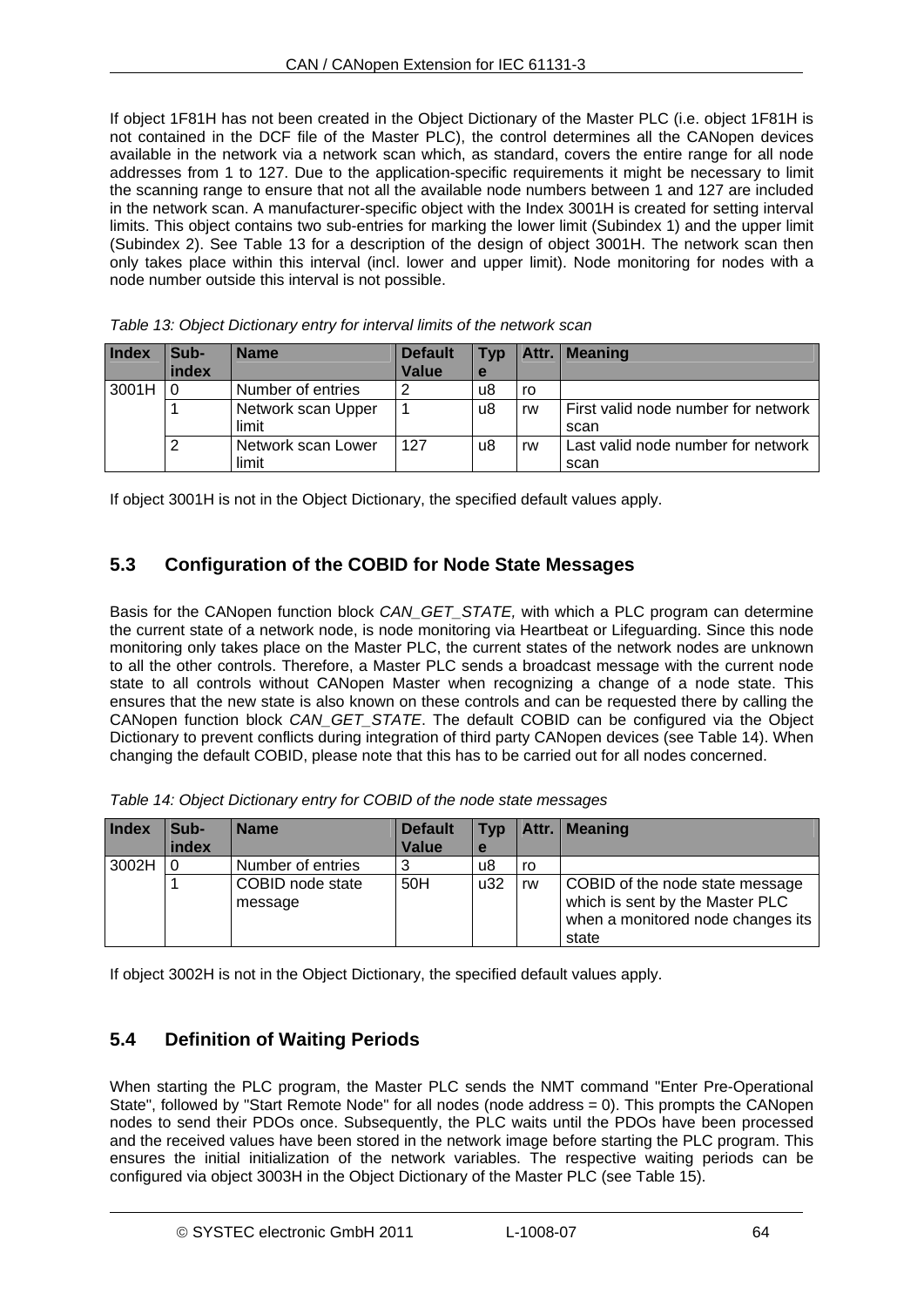<span id="page-64-0"></span>

| Index | Sub-<br>index  | <b>Name</b>               | <b>Default</b><br>Value | <b>Typ</b><br>e |    | Attr.   Meaning                                                                                                                                                                                            |
|-------|----------------|---------------------------|-------------------------|-----------------|----|------------------------------------------------------------------------------------------------------------------------------------------------------------------------------------------------------------|
| 3003H | 0              | Number of entries         |                         | u8              | ro |                                                                                                                                                                                                            |
|       |                | <b>Boot Network Delay</b> | 50                      | u16             | rw | Waiting period in [ms] between<br>sending the NMT commands<br>EnterPreOperational and<br>EnterOperational when starting the<br>PLC program                                                                 |
|       | $\overline{2}$ | <b>PLC Start Delay</b>    | 100                     | U16             | rw | Waiting period in [ms] between the<br>NMT command EnterOperational<br>and the start of the PLC program in<br>order to process the initial PDOs<br>and to store the received values in<br>the network image |

| Table 15: Object Dictionary entries for defining waiting periods |  |  |  |
|------------------------------------------------------------------|--|--|--|
|                                                                  |  |  |  |

If object 3003H is not in the Object Dictionary, the specified default values apply.

# **5.5 Configuration of Heartbeat/Lifeguarding of the CANopen Devices**

The CANopen Master uses Heartbeat or Lifeguarding to monitor the CANopen devices. Monitoring of the node is primarily determined by the respective entries in the DCF file of the respective node. If there is no DCF file available for the respective node, selection of the monitoring method as well as configuration of the monitoring time occurs via the DCF file of the PLC (which has to be operated in Master mode). If neither Heartbeat nor Lifeguarding has been configured as monitoring methods in the DCF file, the Master uses the optimum method (i.e. Heartbeat). If Heartbeat is not available for the device, Lifeguarding is used.

# **Configuration of Heartbeat:**

Configuration of Heartbeat occurs with object entry 1016H (Heartbeat Consumer, also see CiA DS301 V4.x). A free subindex entry has to be carried out for each device to be monitored. The subindex can be selected freely. The entry has the following structure.

Data type: UNSIGNED32

| Table 16: Configuration of Heartbeat |  |
|--------------------------------------|--|
|--------------------------------------|--|

| <b>Bits</b>  | $31 - 24$      | $23 - 16$ | $15 - 0$         |
|--------------|----------------|-----------|------------------|
| <b>Value</b> | Reserved (00H) | Node-ID   | l Heartbeat Time |
| Encoded as   |                | UNSIGNED8 | UNSIGNED16       |
| Example,     | 00h            | 40H       | 0BB8H            |
| Subindex 1   |                |           |                  |

In the example, the Heartbeat Consumer is set to 3000ms for the device with the node address 40H. The Heartbeat Producer of the device is configured with a third of the value (here 1000ms). This means that the Master PLC stores the value 1000 in the object entry 1017H for the device.

See [Figure 18](#page-66-0) for details of the Heartbeat configuration process.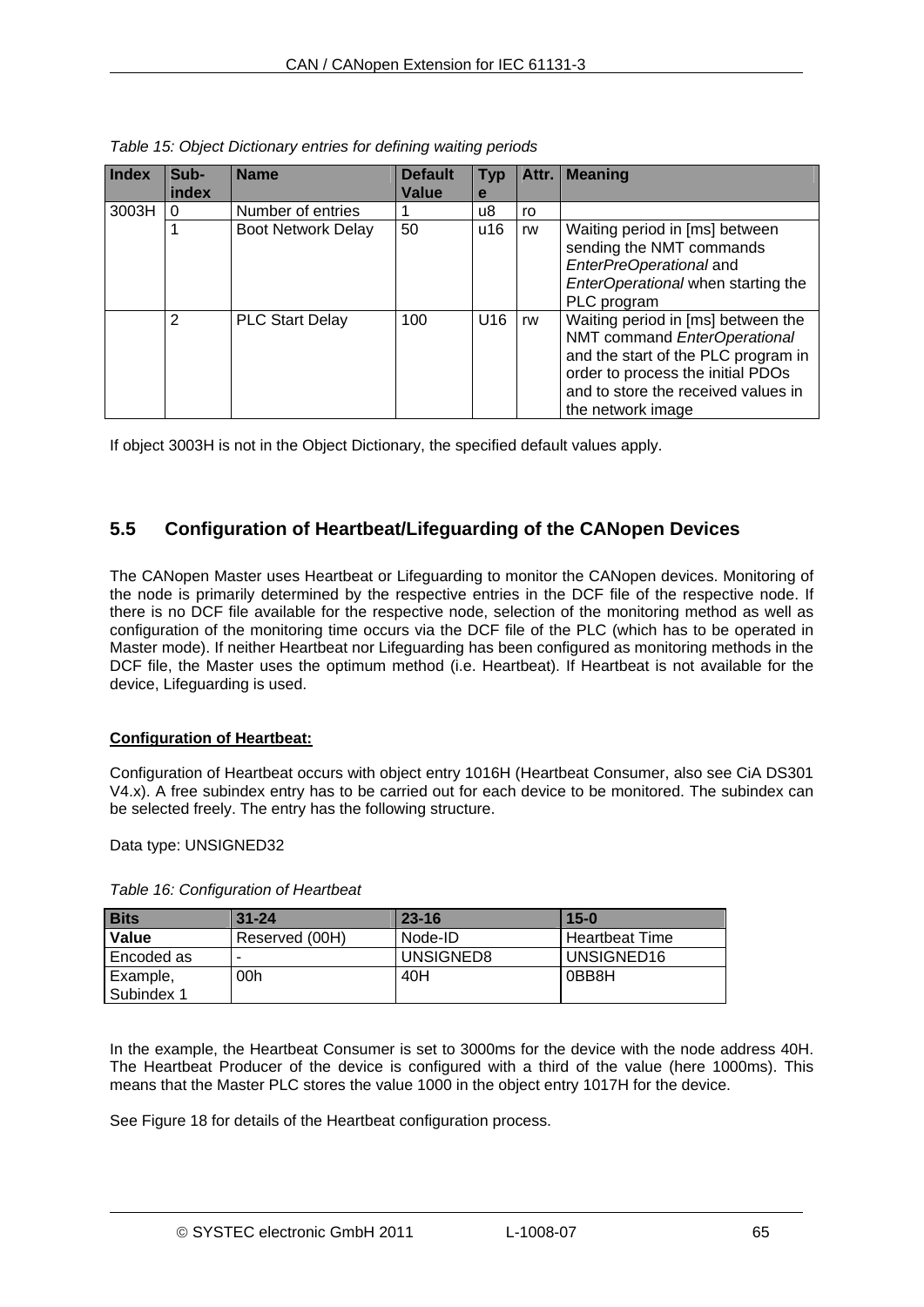# **Configuration of Lifeguarding:**

Configuration of Lifeguarding occurs with the object entry 1F81H (NMT Slave Assignmet, see CiA DS302 V3). For each device to be monitored, the entry has to be carried out in the subindex which corresponds to the node address of the device. The entry has the following structure:

Data type: UNSIGNED32

### *Table 17: Configuration of Lifeguarding*

| <b>Bits</b>  | $31 - 16$         | $15 - 8$            | $7 - 0$   |
|--------------|-------------------|---------------------|-----------|
| Value        | <b>Guard Time</b> | <b>Retry Factor</b> | Not used  |
| Encoded as   | UNSIGNED16        | UNSIGNED8           | UNSIGNED8 |
| Example,     | 05DCH             | 41H                 | 0H        |
| Subindex 41H |                   |                     |           |

In the example, Lifeguarding is set with a time of 1500ms for the device with node address 41H. The repetition factor for the device is set to 5. The Master PLC sets the following values in the device:

| <b>Guard Time</b> | Object entry 100CH: | 1500ms |
|-------------------|---------------------|--------|
| Lifetime Factor   | Object entry 100DH: |        |

The interval between two requests of the Master equals the Guard Time multiplied by a safety factor of 0.8. In this example, a request is carried out approx. every 1200ms.

See [Figure 19](#page-66-1) for details of the Lifeguarding configuration process.

# **Configuration with Default Values:**

If neither Heartbeat nor Lifeguarding has been configured for the CANopen device in the DCF file, the Master PLC uses default values for node monitoring. The configuration takes place as described below:

- 1. Does the device support Heartbeat? Access to the object entry 1017H of the device: If the object entry is available, the Heartbeat Producer of the device (object 1017H) is set to 1000ms and the Heartbeat Consumer of the Master PLC (object 1016H) is set to 3000ms.
- 2. If the device supports Lifeguarding instead of Heartbeat, a lifetime (object 100CH) of 1000ms and a lifetime factor (object 100DH) of 3 are set in the device. These parameters are stored for the device in the Master PLC in the object entry 1F81H.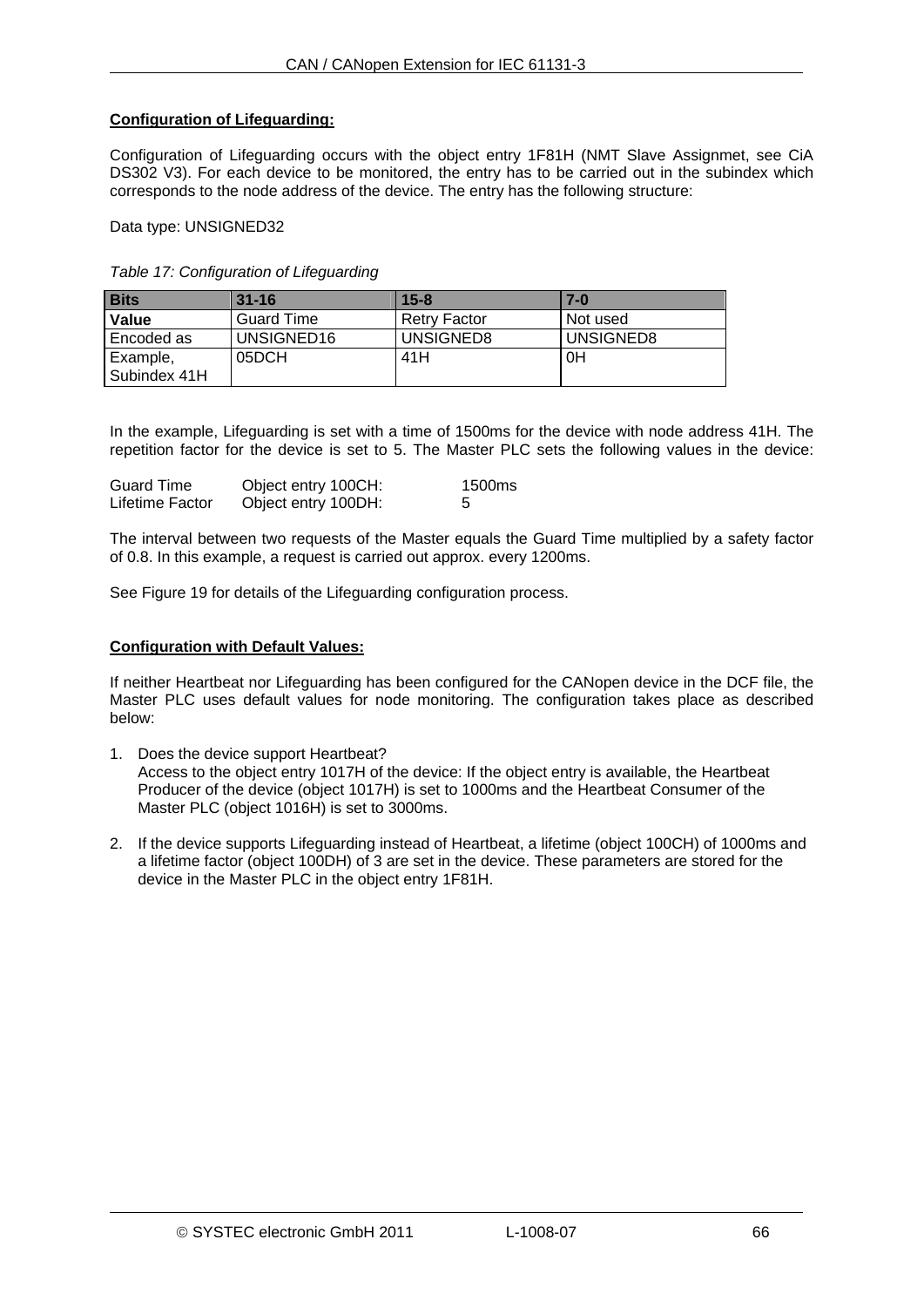![](_page_66_Figure_1.jpeg)

*Figure 18: Heartbeat configuration process* 

<span id="page-66-0"></span>![](_page_66_Figure_3.jpeg)

<span id="page-66-1"></span>*Figure 19: Lifeguarding configuration process*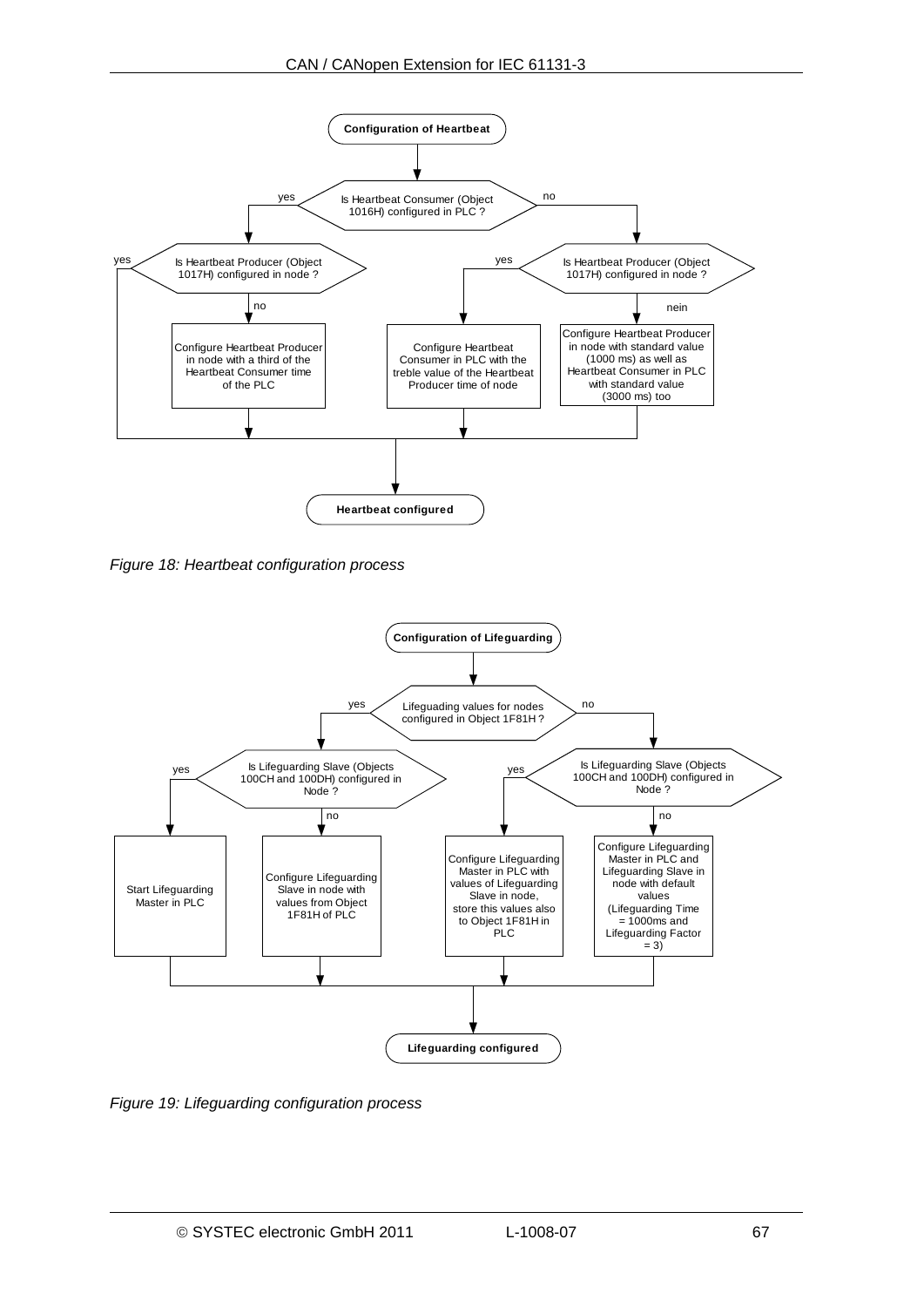# Part 2

# CAN Layer 2 (Low Level Protocol)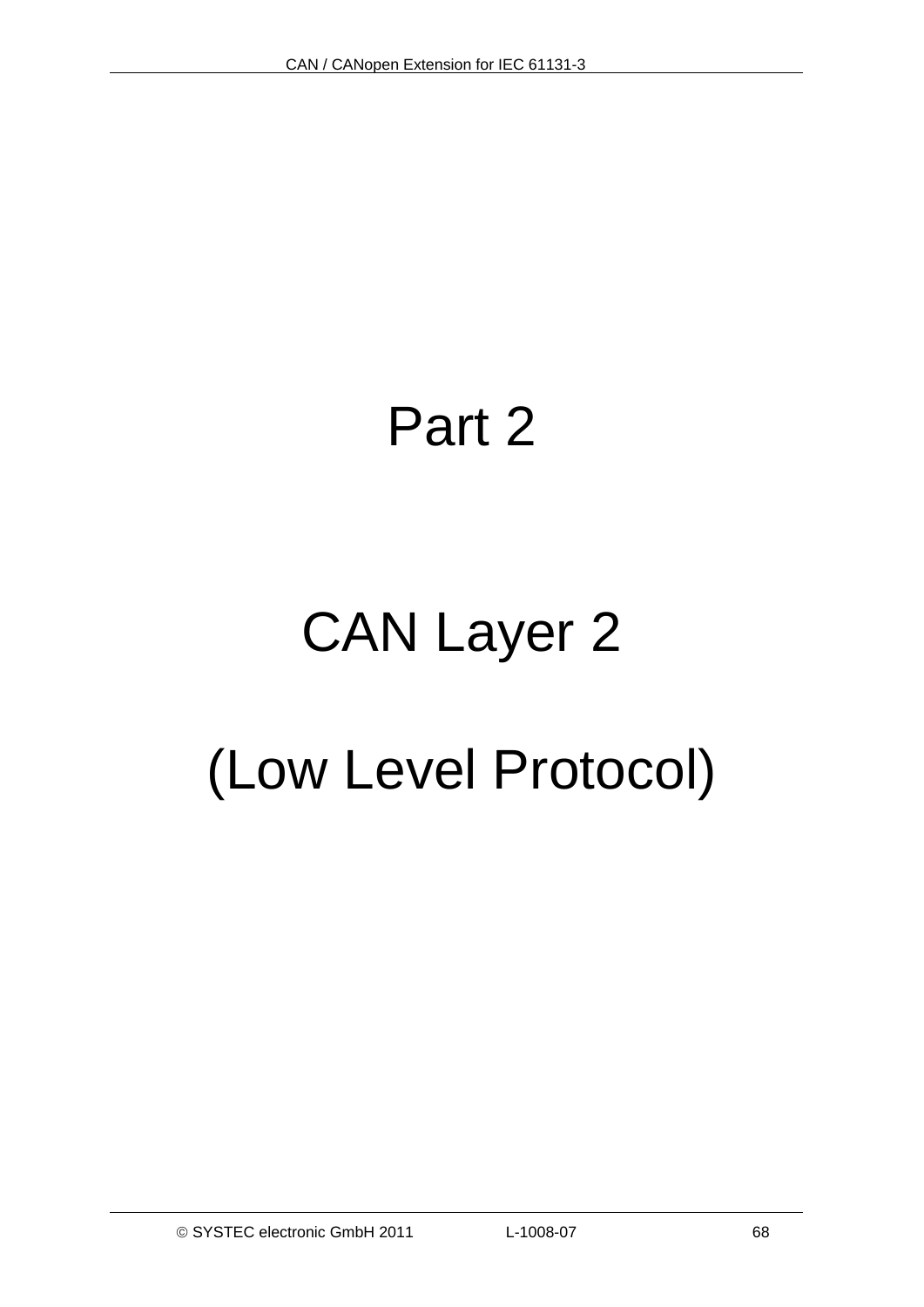# <span id="page-68-0"></span>**6 IEC61131 Function Blocks for CAN Layer 2**

# **6.1 Basic Information on CAN Layer 2 Function Blocks**

Within the IEC61131-3 different manufacturer-specific function blocks are available for a direct access to the CAN-interface. Herewith, CAN-telegrams can be written and processed directly through the PLC program. Furthermore, those function blocks support CAN-messages in the Extended-Frame Format (29 Bit CAN identifier according to CAN 2.0B). The CAN Layer 2 function blocks allow the PLC a flexible data exchange with any devices, which are not CANopen capable.

# **Note: CAN Layer 2 function blocks cannot be used simultaneously with CANopen services on the same CAN-Interface. CAN Layer 2 function blocks can only be used if the CANopen-functionality for the respective CAN-Interface has been disabled in advance. (see section [6.2.1](#page-70-0))**

# **6.1.1 Overview of CAN Layer 2 Funtion Blocks**

[Table 18](#page-68-1) shows an overview about the CAN Layer 2 function blocks for the IEC61131-3. All function blocks are realized as firmware blocks and hence part of the PLC firmware. Depending on the CAN controller inside the PLC are not all functionalities available in all cases. This especially concerns the filtering of CAN-messages (REGISTER\_CANID / UNREGISTER\_CANID) as well as the use of RTR-Frames. Availability or restrictions of particular functionalities are listed in the System Manual of the respective control.

<span id="page-68-1"></span>

| <b>Function Block</b>      | <b>Meaning</b>                                  | <b>Section</b> |
|----------------------------|-------------------------------------------------|----------------|
| CANL2 INIT                 | Initializing of the CAN-Interface (Requires     | 6.2.1          |
|                            | deactivation of the CANopen functionality for   |                |
|                            | this interface)                                 |                |
| CANL2 SHUTDOWN             | Deactivation of the CAN-Interface               | 6.2.2          |
| CANL2_RESET                | Reset of the CAN-Interface                      | 6.2.3          |
| CANL2 GET STATUS           | Status request of the CAN-Interface             | 6.2.4          |
| CANL2 DEFINE CANID         | Definition of a CAN-Object for data transfer    | 6.2.5          |
| CANL2 DEFINE CANID RANGE   | Definition of an range of CAN-Objects for data  | 6.2.6          |
|                            | exchange                                        |                |
| CANL2 UNDEFINE CANID       | Rejection of a previously defined CAN-object    | 6.2.7          |
| CANL2 UNDEFINE CANID RANGE | Rejection of a previously defined range of      | 6.2.8          |
|                            | CAN-objects                                     |                |
| CANL2_MESSAGE_READ8        | Reading out of received CAN-messages, data      | 6.2.9          |
|                            | are passed at FB-outputs                        |                |
| CANL2 MESSAGE READ BIN     | Reading out of received CAN-messages, data      | 6.2.10         |
|                            | are written in the object addressed via pointer |                |
| CANL2_MESSAGE_WRITE8       | Sending of CAN-massages, data are passed        | 6.2.11         |
|                            | on FB-inputs                                    |                |
| CANL2 MESSAGE WRITE BIN    | Sending of CAN-messages, data are read          | 6.2.12         |
|                            | from the object addressed via pointer           |                |

*Table 18: Overview of CAN Layer 2 funtion blocks for IEC 61131-3*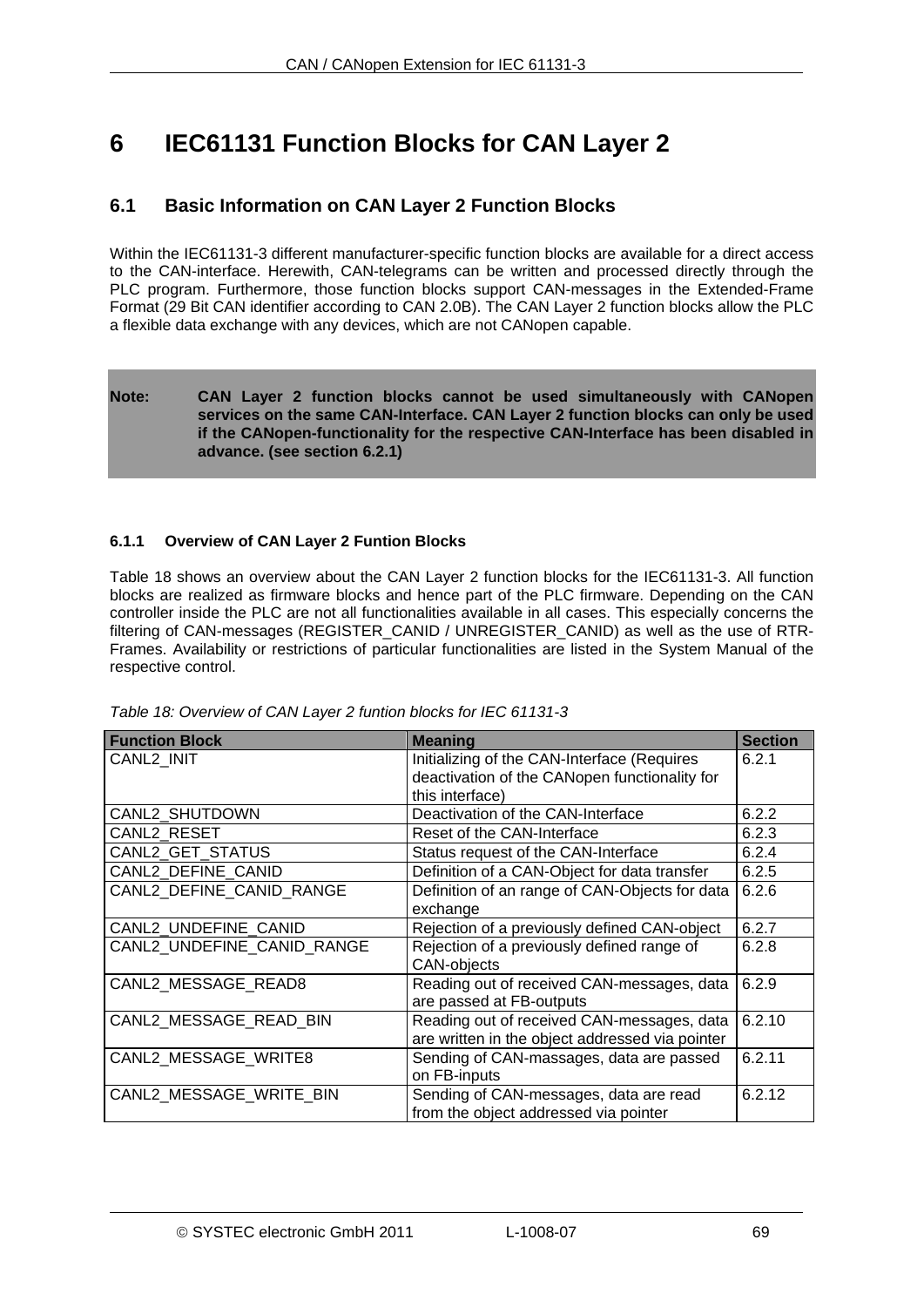| CANL2 MESSAGE UPDATE8    | Update of data of an RTR-message, data are $\vert$ 6.2.13 |         |
|--------------------------|-----------------------------------------------------------|---------|
|                          | passed on FB-inputs                                       |         |
| CANL2 MESSAGE UPDATE BIN | Update of data of an RTR-message, data are                | 16.2.14 |
|                          | read from the object addressed via pointer                |         |

# <span id="page-69-3"></span>**6.1.2 Synchronisation Between CAN Layer 2 Function Block and PLC Program**

The process-synchronisation between CAN-Interface and the PLC program occurs by means of signal ENABLE and CONFIRM of the function blocks. The meaning of the signals ENABLE and CONFIRM as well as the process of synchronisation are identical to the synchronisation described for CANopen function blocks in section [4.1.3](#page-34-0) (for details refer to section [4.1.3\)](#page-34-0).

# <span id="page-69-2"></span>**6.1.3 CAN Layer 2-specific Constants**

To mark error status, the data type "CANL2\_ERROR" is used. Here, the error status which can occur within the CAN-Interface of an PLC, are summarized. These error codes are used by different function blocks as output parameter ERROR. [Table 19](#page-69-0) shows the allocation of used numeric constants to the respective error codes.

<span id="page-69-0"></span>

| <b>Constant</b> |              | <b>Errorcode</b>                 |
|-----------------|--------------|----------------------------------|
| 16#00           |              | $= 00$ dez) $\vert$ NO ERROR     |
| 16#01           |              | $(= 01 \text{ dez})$ OTHER ERROR |
| 16#02           | (= 02 dez)   | INVALID NETNUMBER                |
| 16#03           |              |                                  |
| 16#04           |              | $= 04$ dez) NO MESSAGE           |
| 16#05           |              | (= 05 dez)   UNSUPPORTED BITRATE |
| 16#06           |              | (= 06 dez)   INIT_FAILED         |
| 16#07           |              |                                  |
| 16#08           | $= 08$ dez)  | TX BUFFER OVERRUN                |
| 16#09           | $(= 09$ dez) | NO FREE CHANNEL                  |
| 16#0A           | $= 10$ dez)  | COBID_ALREADY_REGISTERED         |
| 16#0B           | (= 11 dez)   | POINTER TYPE NOT SUPPORTED       |

*Table 19: Constants for data type "CANL2\_ERROR"* 

The data type "CANL2\_BUS\_STATUS" is used for marking the status, in which a CAN-Interface is arranged. [Table 20](#page-69-1) shows the allocation of used numerical constants to the respective status values.

*Table 20: Constants for Data Type "CANL2\_BUS\_STATUS"* 

<span id="page-69-1"></span>

| <b>Constant</b> | <b>Status value</b>                  |
|-----------------|--------------------------------------|
| 16#00           | (= 00 dez)   BUS STATE OK            |
| 16#01           | (= 01 dez)   BUS_STATE_WARNING_LIMIT |
| 16#02           | (= 02 dez)   BUS STATE ERROR PASSIVE |
| 16#03           |                                      |

The data type "CANL2\_CDRV\_STATUS" is used for signalling error and status states within the CANdriver. Thereby, an own bit is assigned to each event within the status mask. Several events can occur parallel at a particular time. In this case, multiple bits are set simultaneously within the status mask (OR combination). [Table 21](#page-70-1) shows the allocation of used numeric constants to the respective status values.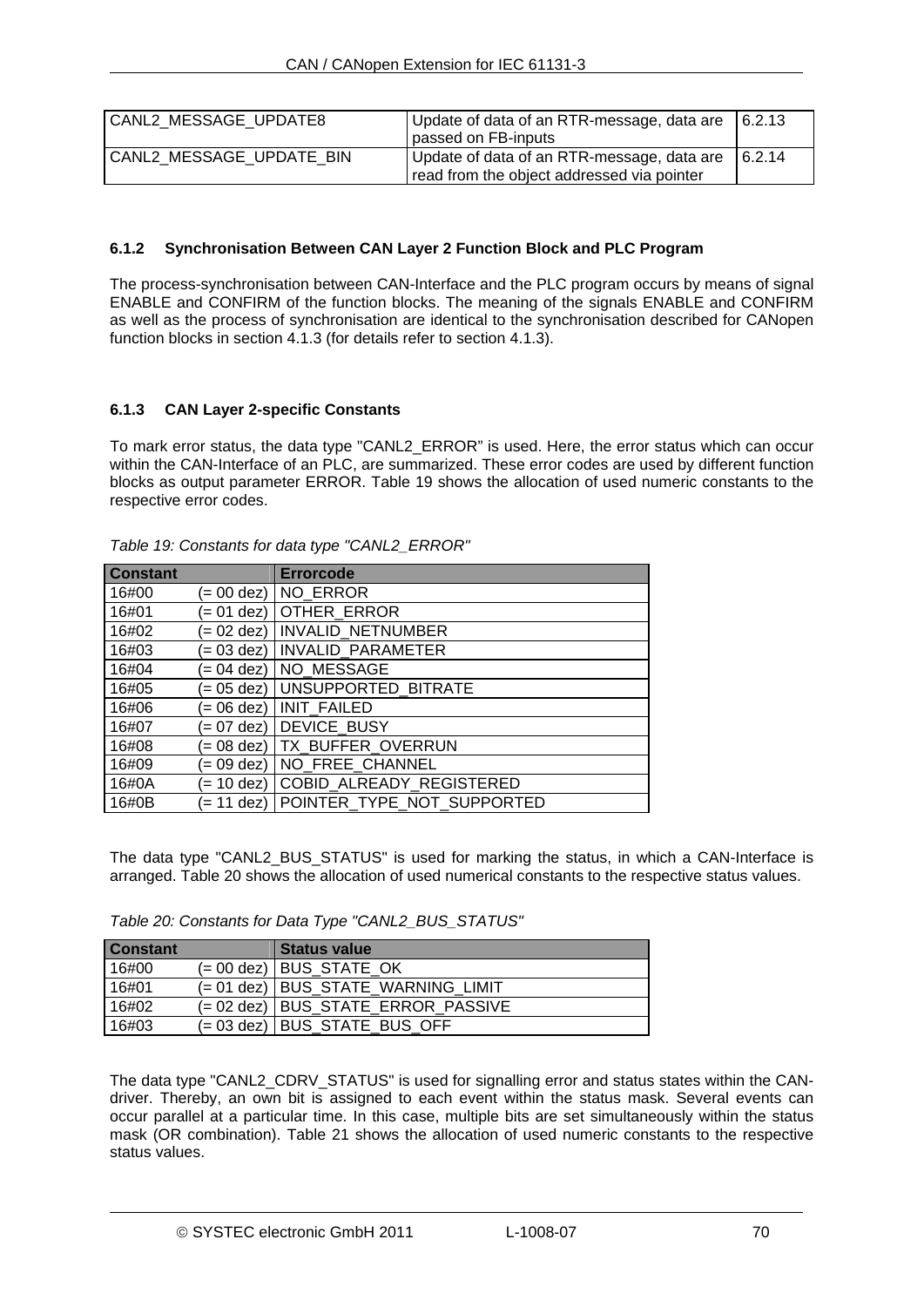<span id="page-70-1"></span>

| Konstante |          | <b>Statuswert</b>                      |
|-----------|----------|----------------------------------------|
| 16#0000   |          | <b>CDRV STATE OK</b>                   |
| 16#0001   | (Bit 0)  | CDRV STATE WARNING LIMIT SET           |
| 16#0002   | (Bit 1)  | CDRV STATE_WARNING_LIMIT_RESET         |
| 16#0004   | (Bit 2)  | CDRV STATE ERROR PASSIVE SET           |
| 16#0008   | (Bit 3)  | CDRV STATE ERROR PASSIVE RESET         |
| 16#0010   | (Bit 4)  | <b>CDRV STATE BUS OFF</b>              |
| 16#0020   | (Bit 5)  | CDRV STATE OVERRUN (=Hardware Overrun) |
| 16#0040   | (Bit 6)  | <b>CDRV STATE STUFF ERROR</b>          |
| 16#0080   | 'Bit 7)  | <b>CDRV STATE FORM ERROR</b>           |
| 16#0100   | 'Bit 8)  | <b>CDRV STATE ACK ERROR</b>            |
| 16#0200   | (Bit 9)  | <b>CDRV STATE CRC ERROR</b>            |
| 16#0400   | (Bit 10) | CDRV STATE RX BUFF HIGH OVERRUN        |
| 16#0800   | (Bit 11) | <b>CDRV STATE RESERVE1</b>             |
| 16#1000   | (Bit 12) | CDRV STATE RX BUFF LOW OVERRUN         |
| 16#2000   | (Bit 13) | <b>CDRV STATE RESERVE2</b>             |
| 16#4000   | (Bit 14) | CDRV STATE_BUS_OFF_RESET               |
| 16#8000   | (Bit 15) | CDRV STATE FIRST BUS CONTACT           |

| Table 21: Constants for Data Type "CANL2_CDRV_STATUS" |  |  |
|-------------------------------------------------------|--|--|
|                                                       |  |  |

# **6.2 Function Blocks for CAN Layer 2**

The function blocks for access to the local CAN open-kernel of the own PLC allow for a query of the node address as well as the status of the network layer. These function blocks do not require any communication with other nodes.

# <span id="page-70-0"></span>**6.2.1 Function Block CANL2\_INIT**

FB for Initialization of the CAN-Interface.

Prototype of the function block

|                                                | CANL2_INIT                   |                         |                      |
|------------------------------------------------|------------------------------|-------------------------|----------------------|
| UDINT<br><b>DWORD</b><br>$---$<br><b>DWORD</b> | <b>BITRATE</b><br>AMR<br>ACR |                         |                      |
| USINT<br><b>BOOL</b><br>---                    | NETNUMBER<br><b>ENABLE</b>   | CONFIRM<br><b>ERROR</b> | <b>BOOL</b><br>USINT |

Definition of Operands

| BITRATE | Bitrate in Bit/s, e.g.: |              |
|---------|-------------------------|--------------|
|         | $BITRATE := 125000$     | $125$ kBit/s |
|         | $BITRATE := 250000$     | $250$ kBit/s |
|         | $BITRATE := 1000000$    | 1 MBit/s     |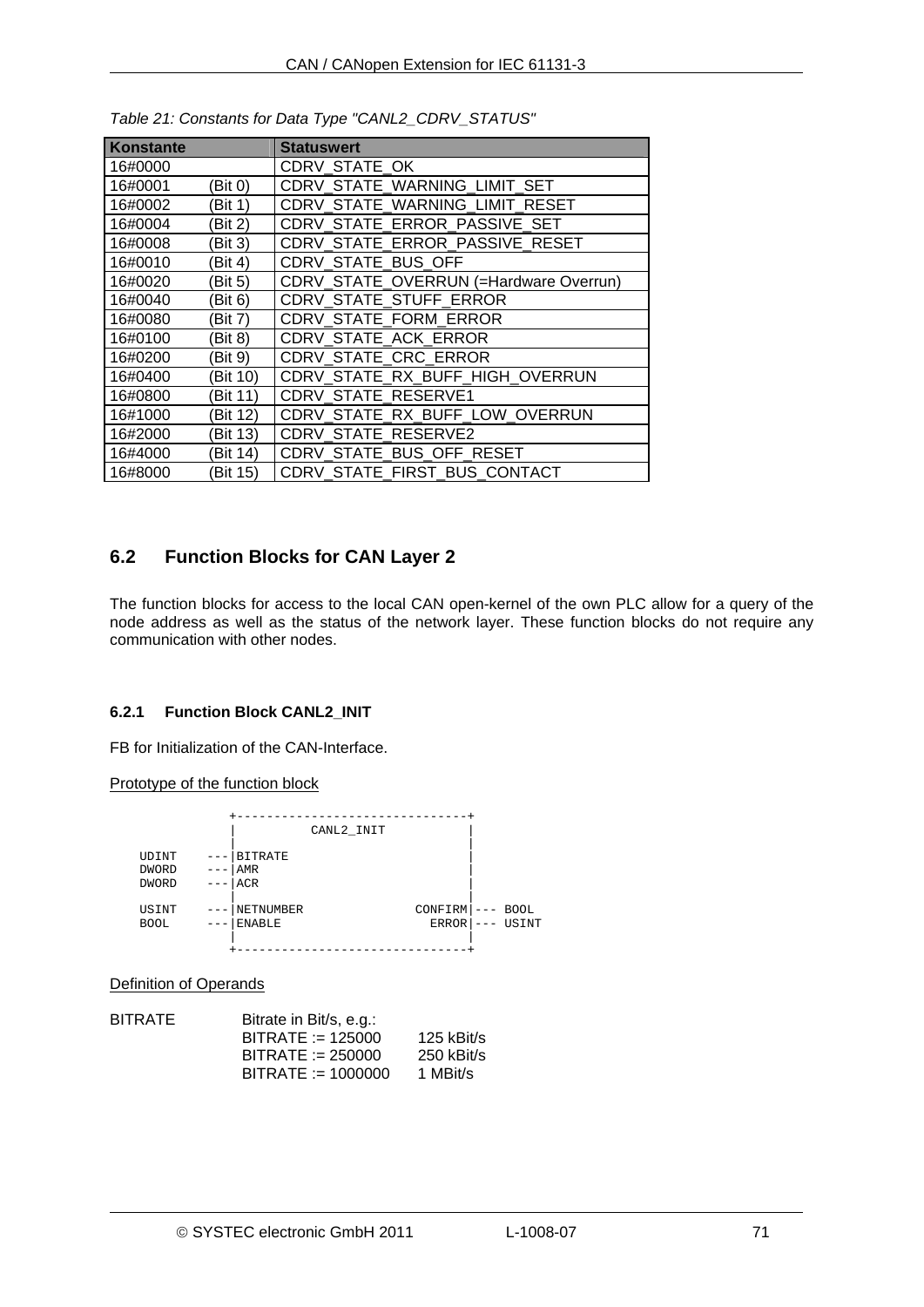| AMR                             | Configuration value for Acceptance Mask Register (AMR) of the CAN-Controllers;<br>allows for hardware filtration of CAN-Identifiers in the CAN-Controller<br>(Standard value for processing of all CAN-Messages: AMR := 16#FFFFFFFF)     |
|---------------------------------|------------------------------------------------------------------------------------------------------------------------------------------------------------------------------------------------------------------------------------------|
| <b>ACR</b>                      | Configuration Value for Acceptance Code Register (ACR) of the CAN-Controllers,<br>allows for a hardware filtration of CAN-identifiers in the CAN-Controller (Standard<br>value for processing of all CAN-Messages: $ACR := 16\#00000000$ |
| <b>NETNUMBER</b>                | Network number                                                                                                                                                                                                                           |
| <b>ERROR</b>                    | Errorcode relates to data type "CANL2_ERROR" (see Table 19, section 6.1.3)                                                                                                                                                               |
| <b>ENABLE</b><br><b>CONFIRM</b> | Input for enabling or disabling the FB (see section 6.1.2)<br>Output for message completed through the FB (see section 6.1.2)                                                                                                            |

### **Description**

The function block CANL2\_INIT is used for initializing the CAN-Interface. **This requires the deactivation of the CANopen functionality for this interface.** The procedure herefor is described in the system manual of the respective control. If the PLC supports the configuration through a WEB-Frontend, usually the *"Enable State"* of the interface concerned can be set to *"Disabled".* Thereby, the interface is not initialized automatically for CANopen and is available for free use through the PLCprogram.

At the input BITRATE, the value for the Bitrate has to be specified in Bit/s,e.g. *125000* for 125 kBit/s. The values of both inputs AMR (Acceptance Mask Register) and ACR (Acceptance Code Register) are immediately transferred to the AMR or ACR register of the CAN-Controller. The result of a combination of both values is a receive filter, which can only be passed by CAN-messages whose CAN-Identifiers observe the filter criteria. Through appropriate settings of AMR and ACR, all nonrelevant CAN-messages can be excluded from reception already in the CAN-Controller that, in turn, reduces the CPU-load of the control and can prevent an overflow of the receive buffer. The exact relevance of AMR and ACR as well as the realized filter values therewith can be taken from the data sheet of the respective CAN-Controller. Normally, the filters are set in a way the CAN-Controller receives all CAN-messages. For this purpose, AMR and ACR have to be reserved as follows:

*AMR := 16#FFFFFFFF; ACR := 16#00000000;* 

### <span id="page-71-0"></span>**6.2.2 Function Block CANL2\_SHUTDOWN**

FB for Deactivation of the CAN-Interface

### Prototype of the function block

|                      | CANL2 SHUTDOWN      |                               |             |
|----------------------|---------------------|-------------------------------|-------------|
|                      |                     |                               |             |
| USINT<br><b>BOOL</b> | NETNUMBER<br>ENABLE | $CONFIRM$ $---$ BOOL<br>ERROR | $---$ USINT |

Definition of Operands

NETNUMBER Network number

ERROR Errorcode relates to data type "CANL2\_ERROR" (see [Table 19](#page-69-0), section [6.1.3](#page-69-2))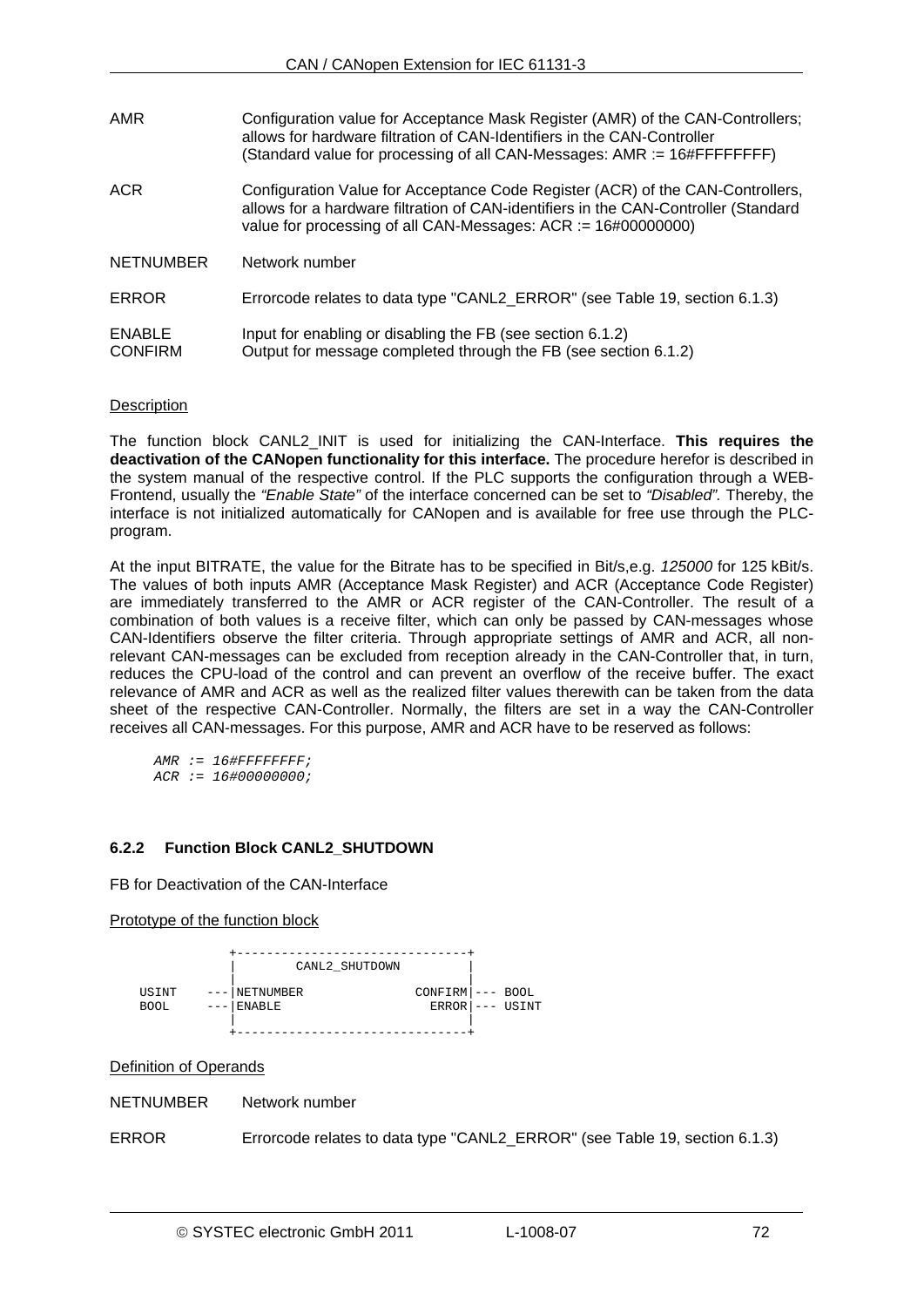| ENABLE         | Input for enabling or disabling the FB (see section 6.1.2)      |
|----------------|-----------------------------------------------------------------|
| <b>CONFIRM</b> | Output for message completed through the FB (see section 6.1.2) |

The function block CANL2\_SHUTDOWN serves for the deactivation of the CAN-Interface.

## **6.2.3 Function Block CANL2\_RESET**

FB to reset the the CAN-Interface

#### Prototype of the function block

|                                           | CANL2 RESET                                            |                         |                      |
|-------------------------------------------|--------------------------------------------------------|-------------------------|----------------------|
| <b>BOOL</b><br><b>BOOL</b><br><b>BOOL</b> | RESET_TX_BUFFER<br>RESET RX BUFFER<br>RESET CONTROLLER |                         |                      |
| USINT<br><b>BOOL</b>                      | NETNUMBER<br><b>ENABLE</b>                             | CONFIRM<br><b>ERROR</b> | <b>BOOL</b><br>USINT |

#### Definition of Operands

| RESET_TX_BUFFER                 | $TRUE =$ Reset send buffer (reject all messages)<br>$FALSE = Do$ not change send buffer                                          |
|---------------------------------|----------------------------------------------------------------------------------------------------------------------------------|
| RESET RX BUFFER                 | TRUE = Reset receive buffer (reject all messages)<br>$FALSE = Do$ not change receive buffer                                      |
|                                 | RESET_CONTROLLER TRUE = Reset CAN-Controller and initialize again<br>FALSE= Do not change CAN-Controller                         |
| <b>NETNUMBER</b>                | Network number                                                                                                                   |
| <b>ERROR</b>                    | Errorcode relates to data type "CANL2_ERROR" (see Table 19, section<br>6.1.3)                                                    |
| <b>ENABLE</b><br><b>CONFIRM</b> | Input for enabling or disabling of the FB (see section 6.1.2)<br>Output for message completed through the FB (see section 6.1.2) |

#### **Description**

The function block CANL2\_RESET serves for reset of the CAN-Interface. Through the inputs RESET\_TX\_BUFFER, RESET\_RX\_BUFFER and RESET\_CONTROLLER, the PLC program is able to control which parts of the interface are to reset. If the inputs RESET\_TX\_BUFFER, RESET\_RX\_BUFFER are set to TRUE, the respective bufferis reset and thereby, all messages still in the buffer are rejected. If the input RESET\_CONTROLLER is set to TRUE, this results in the reset of the CAN-Controllers with a subsequent reinitialization.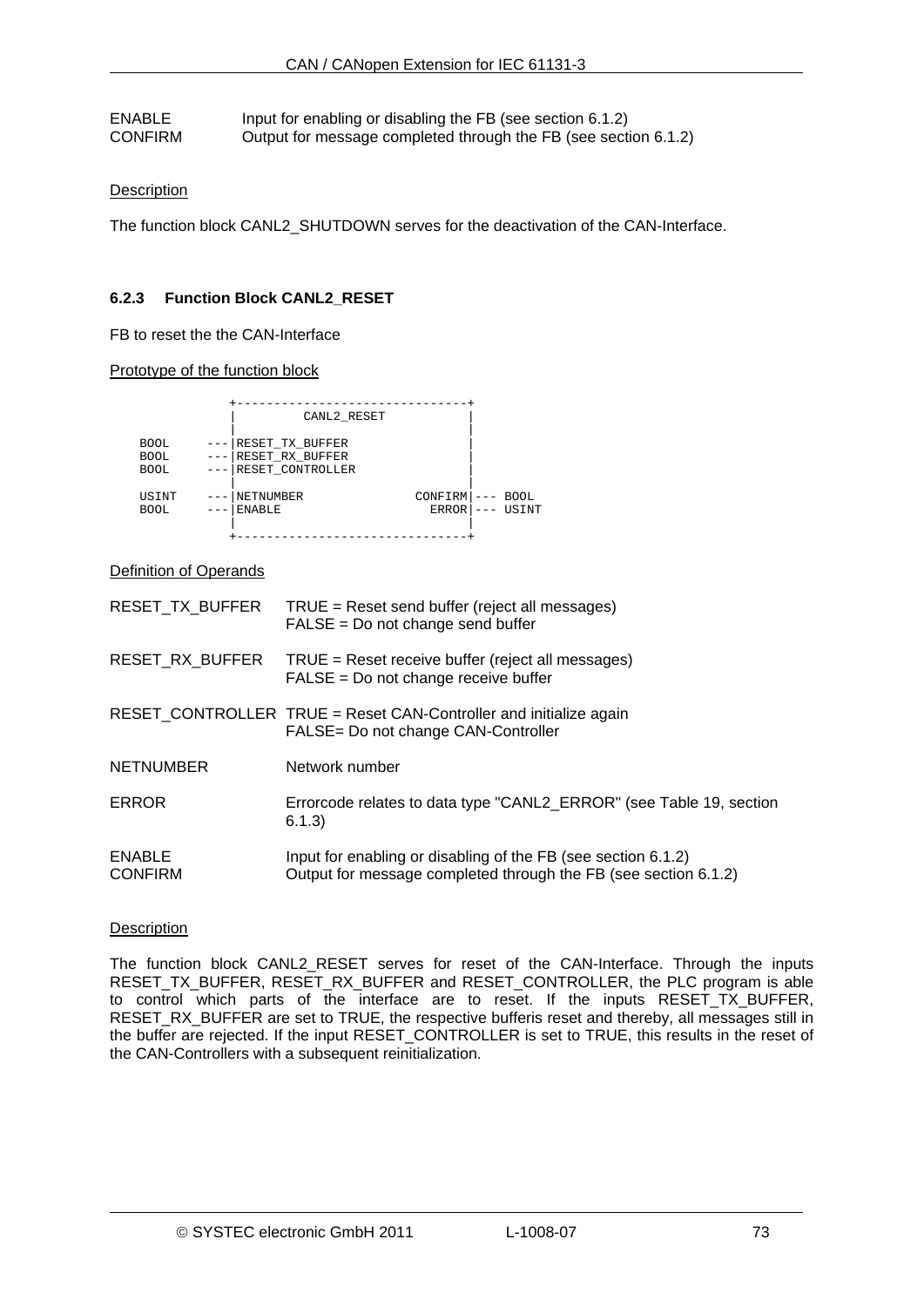## **6.2.4 Function Block CANL2\_GET\_STATUS**

FB for status request of the CAN-Interface

## Prototype of the function block



Definition of Operands

| <b>BUS STATUS</b>               | Bus-Status according to data type "CANL2_BUS_STATUS" (see Table 20, section<br>6.1.3)                                         |
|---------------------------------|-------------------------------------------------------------------------------------------------------------------------------|
| ERROR_FIELD                     | CAN-Driver-Status according to data type "CANL2_CDRV_STATUS" (see Table<br>21, section 6.1.3)                                 |
| <b>NETNUMBER</b>                | Network number                                                                                                                |
| <b>ERROR</b>                    | Errorcode according to data type "CANL2_ERROR" (see Table 19, section 6.1.3)                                                  |
| <b>ENABLE</b><br><b>CONFIRM</b> | Input for enabling or disabling the FB (see section 6.1.2)<br>Output for message completed through the FB (see section 6.1.2) |

## **Description**

The function block CANL2 GET STATUS serves for querying the status of the CAN-Interface. The output BUS\_STATUS provides information on the Bus-Status of the control.The output ERROR\_FIELD informs about current status events within the CAN-driver. Thereby, an own bit is assigned to each event within the status mask at the output ERROR FIELD. Several events can occur in parallel in one point in time; in this case, several bits are set simultaneously within the status mask (or-linking).

## **6.2.5 Function Block CANL2\_DEFINE\_CANID**

FB for the definition of a CAN-Object for data exchange

#### Prototype of the function block

|                                                    | CANL2_DEFINE_CANID                          |                         |                      |
|----------------------------------------------------|---------------------------------------------|-------------------------|----------------------|
| UDINT<br><b>BOOL</b><br><b>BOOL</b><br><b>BOOL</b> | CANID<br>EXT FRAME<br>RX FRAME<br>RTR FRAME | CHANNEL                 | USINT                |
| USINT<br><b>BOOL</b>                               | NETNUMBER<br><b>ENABLE</b>                  | CONFIRM<br><b>ERROR</b> | <b>BOOL</b><br>USINT |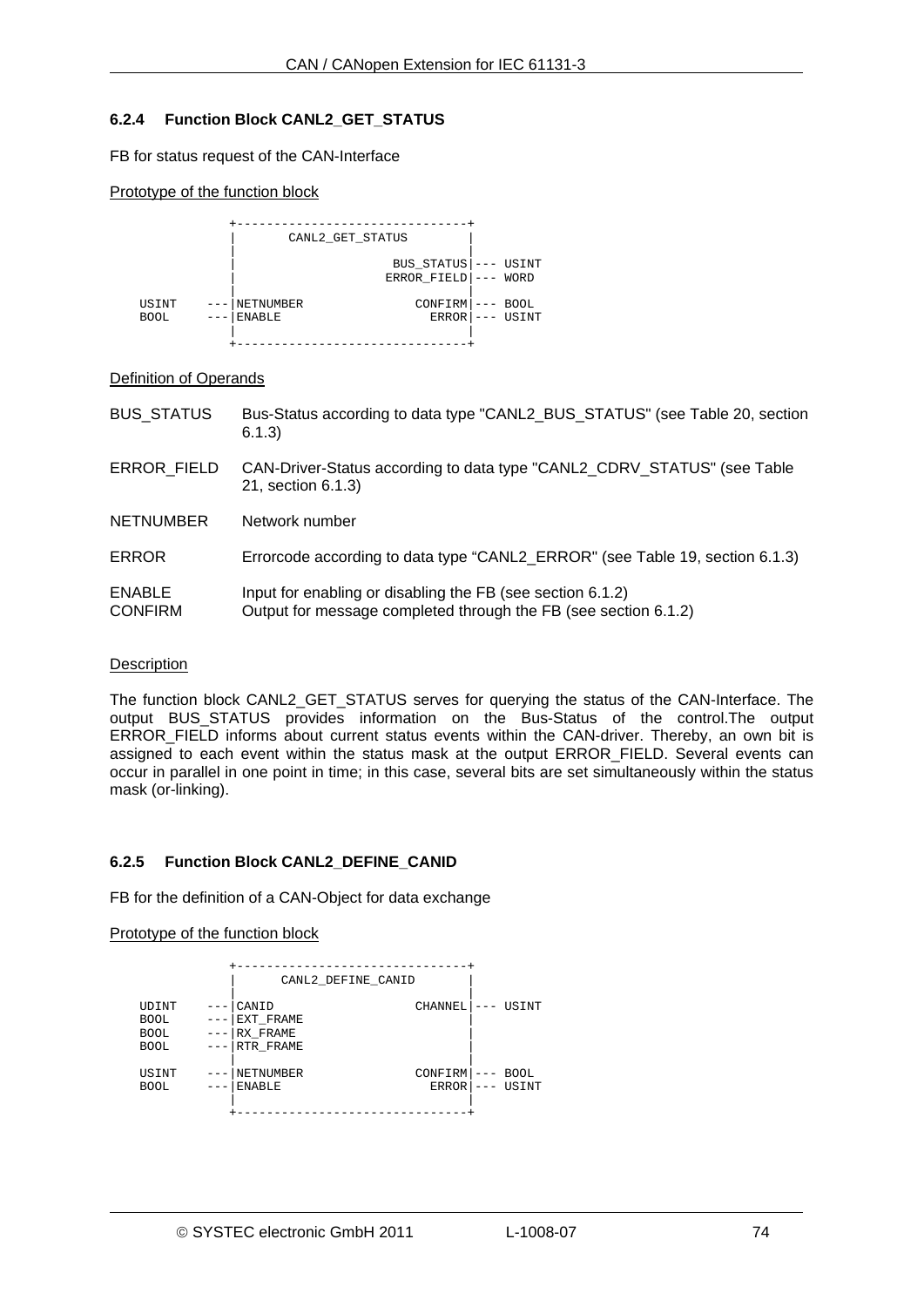## Definition of Operands

| <b>CANID</b>                    | CAN-Identifier, the CAN-object has to be defined for                                                                          |
|---------------------------------|-------------------------------------------------------------------------------------------------------------------------------|
| <b>EXT FRAME</b>                | TRUE = the CAN-Identifier marks an Extended-Frame (29 Bit)<br>$FALSE = the CAN-Identity marks a Standard-Frame (11 Bit)$      |
| RX FRAME                        | $TRUE =$ the CAN-Object is used for receiving<br>$FALSE = the CAN-Object$ is used for sending                                 |
| RTR FRAME                       | $TRUE = CAN-Object$ is used for RTR<br>FALSE = CAN-Object is not used for RTR                                                 |
| <b>CHANNEL</b>                  | Returns the channel number for the CAN-Object assigned by the CAN-driver                                                      |
| <b>NETNUMBER</b>                | Network number                                                                                                                |
| <b>ERROR</b>                    | Error code according to data type "CANL2_ERROR" (see Table 19, section 6.1.3)                                                 |
| <b>ENABLE</b><br><b>CONFIRM</b> | Input for enabling or disabling the FB (see section 6.1.2)<br>Output for message completed through the FB (see section 6.1.2) |

#### **Description**

The function block CANL2\_DEFINE\_CANID serves for the definition of a CAN-Object for data exchange. The input EXT\_FRAME indicates, if the CAN-Identifier, which has been passed at the input CANID, can be construed as an 11-Bit Identifier of a standard-message (CAN 2.0A) or as 29-Bit Identifier of an extended-message (CAN 2.0B). The input RX\_FRAME defines, whether the object is used for either sending or receiving of data.

Through the input RTR\_FRAME, a CAN-object can be marked as an RTR-object (Remote Transmission Request). Remote-Frames are only sent by a node if this node has been requested by another node.

The output CHANNEL delivers the channel number for the CAN-Object, which has been assigned by the CAN-driver. Especially for RTR-Objects, the channel number is of high meaning as principally each message has to be managed within an own channel of the CAN-Controller.

# **6.2.6 Function Block CANL2\_DEFINE\_CANID\_RANGE**

FB for defining CAN-Objects for data transfer

Prototype of the function block

|                                              | CANL2 DEFINE CANID RANGE                          |                         |                      |
|----------------------------------------------|---------------------------------------------------|-------------------------|----------------------|
| UDINT<br>UDINT<br><b>BOOL</b><br><b>BOOL</b> | CANID START<br>CANID_END<br>EXT FRAME<br>RX FRAME |                         |                      |
| USINT<br><b>BOOL</b>                         | NETNUMBER<br><b>ENABLE</b>                        | CONFIRM<br><b>ERROR</b> | <b>BOOL</b><br>USINT |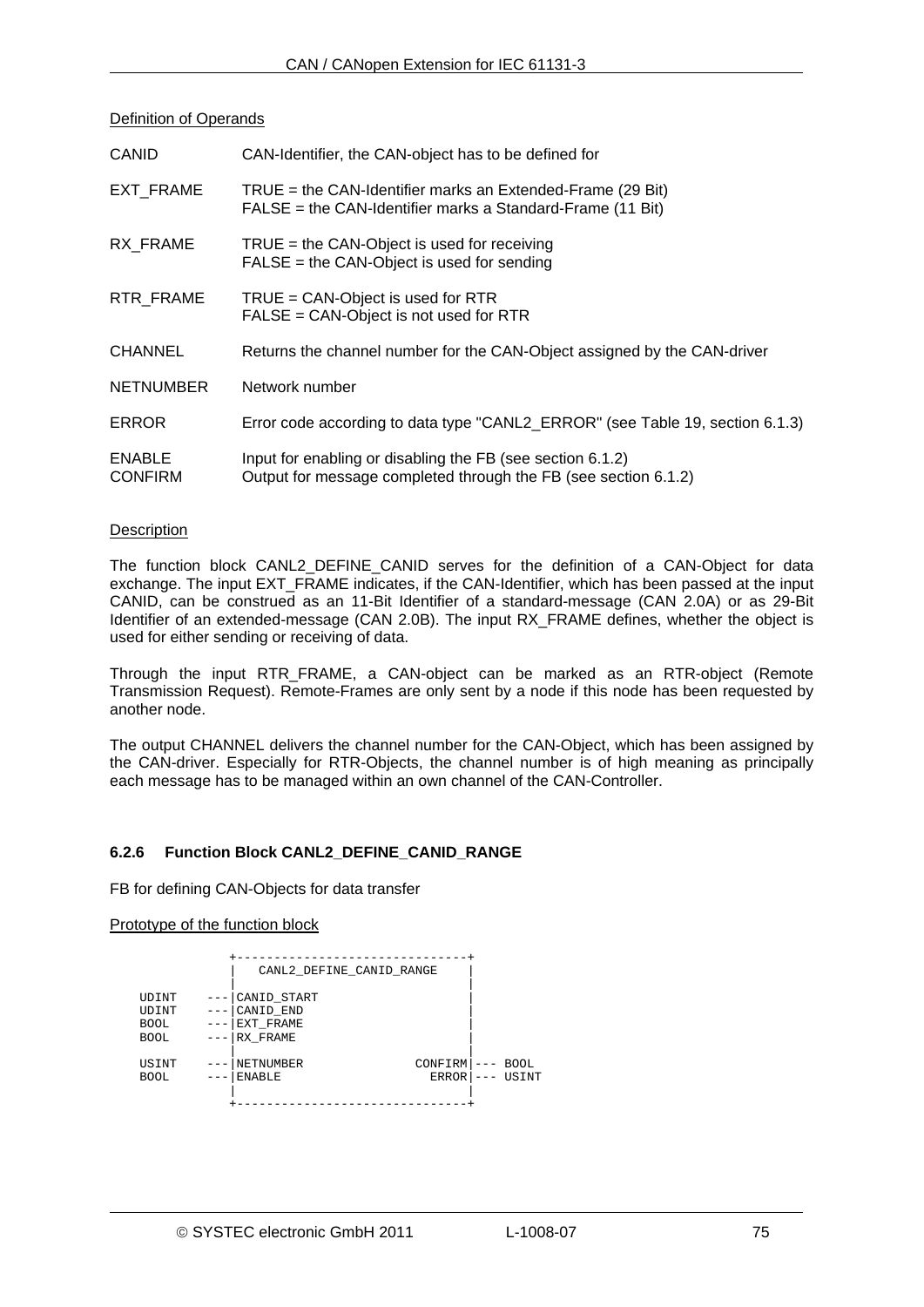Definition of Operands

| CANID START<br>CANID END        | first (lowest) CAN-Identifier for the range of CAN-objects to be defined<br>last (largest) CAN-Identifier for the range of CAN-objects to be defined |
|---------------------------------|------------------------------------------------------------------------------------------------------------------------------------------------------|
| EXT FRAME                       | TRUE = the CAN-Identifier-Range marks Extended-Frames (29 Bit)<br>FALSE = the CAN-Identifier-Range marks Standard-Frames (11 Bit)                    |
| RX FRAME                        | $TRUE =$ the CAN-Objects are used for receiving<br>$FALSE = the CAN-Objects$ are used for sending                                                    |
| <b>NETNUMBER</b>                | Network number                                                                                                                                       |
| <b>ERROR</b>                    | Errorcode relates to data type "CANL2_ERROR" (see Table 19, section 6.1.3)                                                                           |
| <b>ENABLE</b><br><b>CONFIRM</b> | Input for enabling or disabling the FB (see section 6.1.2)<br>Output for message completed through the FB (see section 6.1.2)                        |

## **Description**

The function block CANL2\_DEFINE\_CANID\_RANGE serves for the definition of a range of CANobjects for data exchange. The input EXT\_FRAME indicates, whether the CAN-Identifier range that has been defined through the inputs CANID\_START and CANID\_END, can be construed as 11-Bit Identifier for standard-messages (CAN 2.0A) or as 29-Bit Identifier for extended-messages (CAN 2.0B). The input RX\_FRAME defines, whether the objects are used for either sending or receiving of data.

By means of function block CANL2\_DEFINE\_CANID\_RANGE, no RTR-objects (Remote Transmission Request) can be designed. Therefor, function block CANL2\_DEFINE\_CANID has to be used and selected several times if needed.

# **6.2.7 Function Block CANL2\_UNDEFINE\_CANID**

FB to reject a previously defined CAN-Object.

## Prototype of the function block

|                                                             | CANL2 UNDEFINE CANID                                   |                         |                      |
|-------------------------------------------------------------|--------------------------------------------------------|-------------------------|----------------------|
| UDINT<br><b>BOOL</b><br><b>BOOL</b><br><b>BOOL</b><br>USINT | CANID<br>EXT FRAME<br>RX FRAME<br>RTR FRAME<br>CHANNEL |                         |                      |
| USINT<br><b>BOOL</b>                                        | NETNUMBER<br><b>ENABLE</b>                             | CONFIRM<br><b>ERROR</b> | <b>BOOL</b><br>USINT |

## Definition of Operands

| for the definition of the CAN-object by means of function block<br>EXT FRAME<br>RX FRAME<br>CANL2 DEFINE CANID<br>RTR FRAME | CANID. | Here, the same parameters that have been used previously are to specify |
|-----------------------------------------------------------------------------------------------------------------------------|--------|-------------------------------------------------------------------------|
|-----------------------------------------------------------------------------------------------------------------------------|--------|-------------------------------------------------------------------------|

CHANNEL The channel number returned by function block CANL2\_DEFINE\_CANID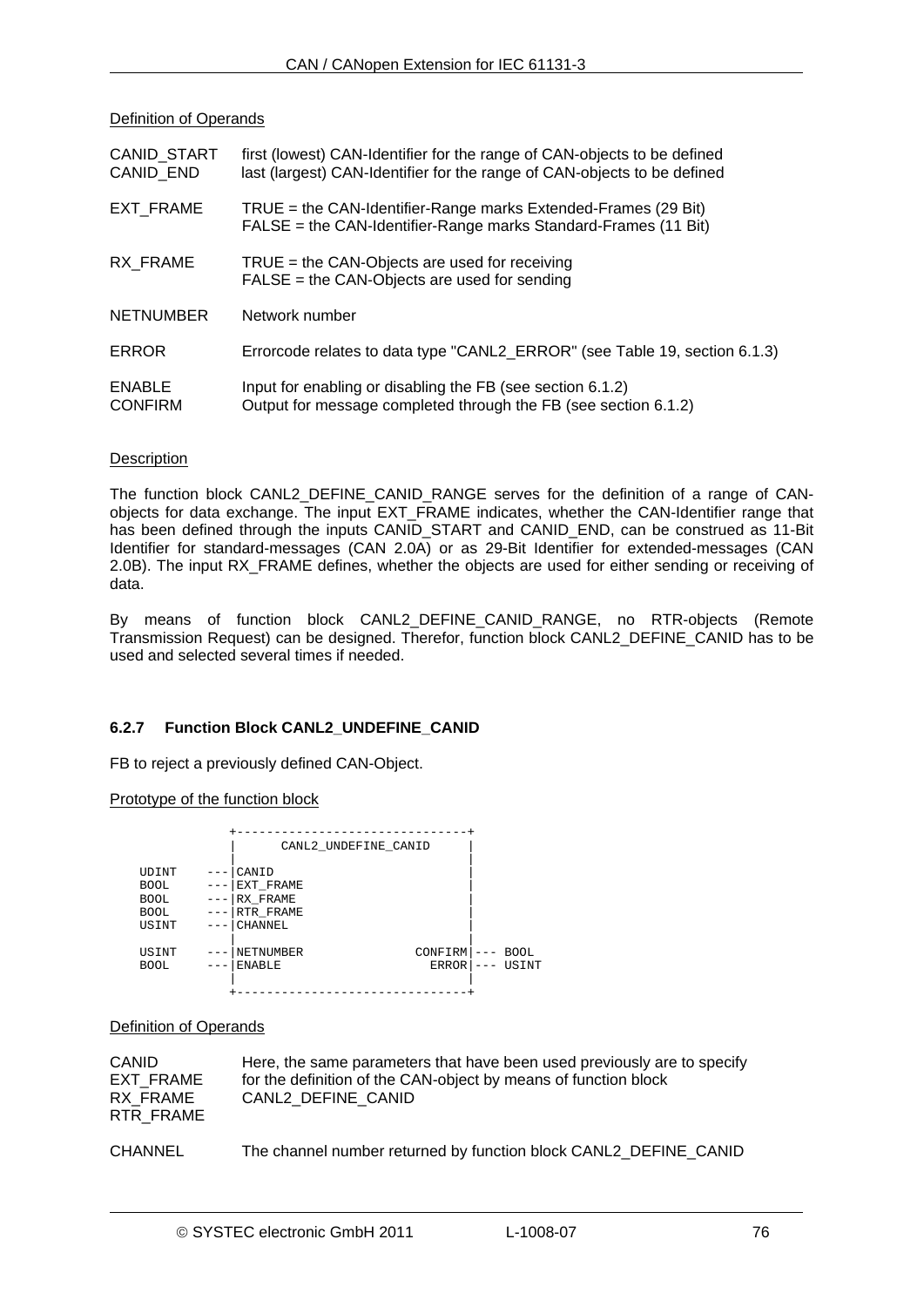| <b>NETNUMBER</b>                | Network number                                                                                                                |
|---------------------------------|-------------------------------------------------------------------------------------------------------------------------------|
| <b>ERROR</b>                    | Errorcode according to data type "CANL2 ERROR" (see Table 19, section 6.1.3)                                                  |
| <b>ENABLE</b><br><b>CONFIRM</b> | Input for enabling or disabling the FB (see section 6.1.2)<br>Output for message completed through the FB (see section 6.1.2) |

The function block CANL2\_UNDEFINE\_CANID serves for the rejection of a CAN-object defined previously by means of function block CANL2\_DEFINE\_CANID. To clearly identify the CAN-object to be rejected, the same parameters used previously for the definition of the CAN-object by means of function block CANL2 DEFINE CANID have to be specified at the inputs CANID, EXT FRAME, RX\_FRAME und RTR\_FRAME.

# **6.2.8 Function Block CANL2\_UNDEFINE\_CANID\_RANGE**

FB for rejection of a previously defined range of CAN-objects

Prototype of the function block

|                                        | CANL2_UNDEFINE_CANID_RANGE                        |                  |                      |
|----------------------------------------|---------------------------------------------------|------------------|----------------------|
| UDINT<br>UDINT<br>BOOL.<br><b>BOOL</b> | CANID START<br>CANID END<br>EXT FRAME<br>RX FRAME |                  |                      |
| USINT<br><b>BOOL</b>                   | NETNUMBER<br>ENABLE                               | CONFIRM<br>ERROR | <b>BOOL</b><br>USINT |

Definition of Operands

| CANID START<br>CANID END<br>EXT FRAME<br>RX FRAME | Here, the same parameters used previously have to be specified<br>to define the range of CAN-objects by means of the function blocks<br>CANL2 DEFINE CANID RANGE |
|---------------------------------------------------|------------------------------------------------------------------------------------------------------------------------------------------------------------------|
| NETNUMBER                                         | Network number                                                                                                                                                   |
| ERROR                                             | Errorcode according to data type "CANL2 ERROR" (see Table 19, section 6.1.3)                                                                                     |
| ENABLE<br>CONFIRM                                 | Input for enabling or disabling the FB (see section 6.1.2)<br>Output for message completed through the FB (see section 6.1.2)                                    |

#### **Description**

The function block CANL2\_UNDEFINE\_CANID\_RANGE serves for rejection of a previously defined range of CAN-objects by means of function block CANL2\_DEFINE\_CANID RANGE.

To identify the range of CAN-objects to reject, the same parameters used for the definition of the CAN-object by means of function block CANL2\_DEFINE\_CANID\_RANGE CANID\_START, CANID\_END, EXT\_FRAME and RX\_FRAME are to specify.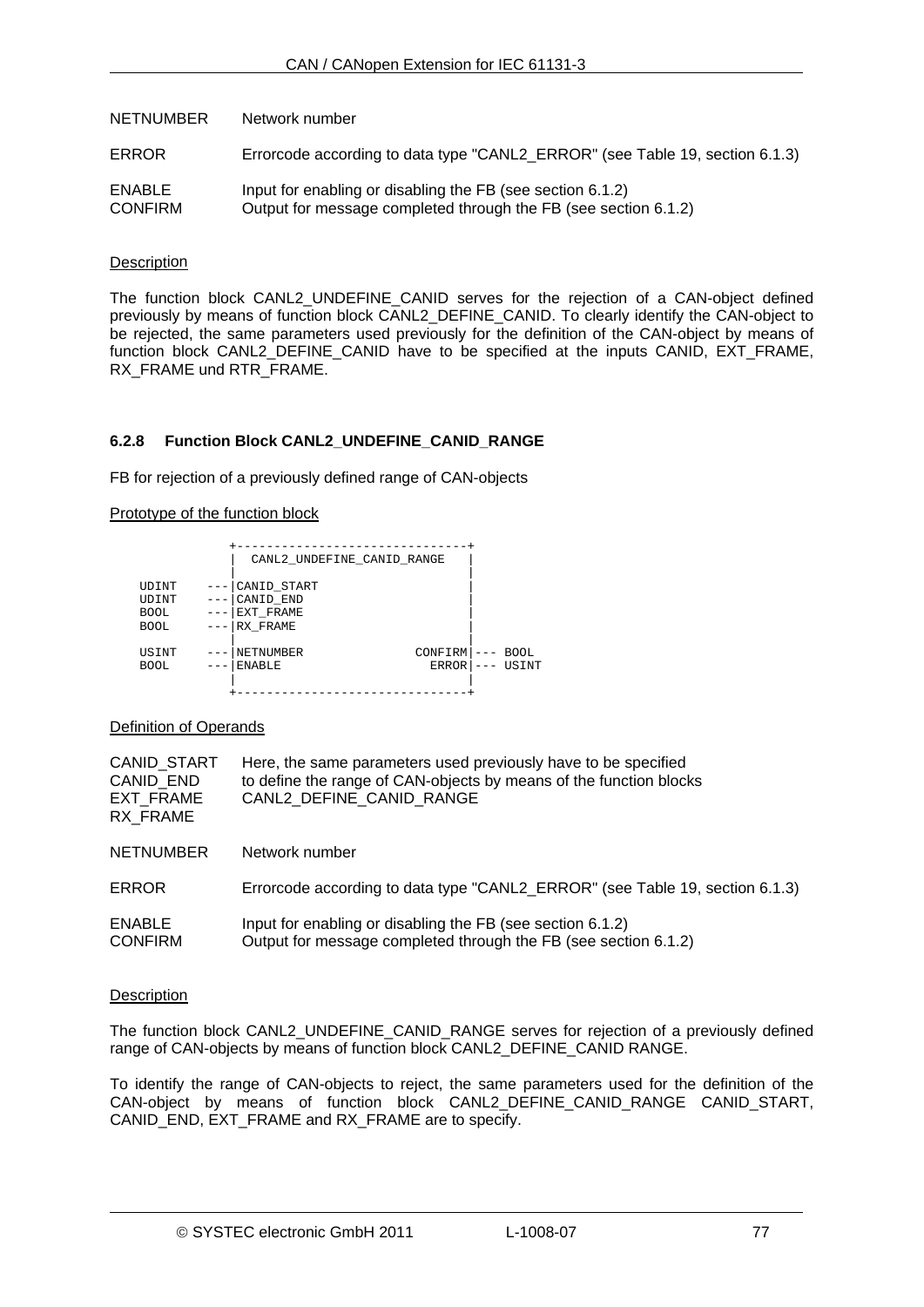# <span id="page-77-0"></span>**6.2.9 Function Block CANL2\_MESSAGE\_READ8**

FB to read received CAN-messages (transfer of data at FB-outputs).

## Prototype of the function block

|             | CANL2 MESSAGE READ8    |       |             |
|-------------|------------------------|-------|-------------|
|             |                        |       |             |
|             | CANID                  | $---$ | UDINT       |
|             | EXT FRAME              | $---$ | <b>BOOL</b> |
|             | RTR FRAME              |       | <b>BOOL</b> |
|             |                        |       |             |
|             | DATA0                  |       | BYTE        |
|             | DATA1                  |       | BYTE        |
|             | DATA2                  |       | BYTE        |
|             | DATA3                  |       | BYTE        |
|             | DATA4                  |       | <b>BYTE</b> |
|             | DATA5                  |       | BYTE        |
|             | DATA6                  |       | BYTE        |
|             | DATA7                  |       | BYTE        |
|             | DATALENGTH             |       | USINT       |
|             |                        |       |             |
| USINT       | NETNUMBER<br>CONFIRM   | $---$ | <b>BOOL</b> |
| <b>BOOL</b> | <b>ENABLE</b><br>ERROR | $---$ | USINT       |
|             |                        |       |             |
|             |                        |       |             |

#### Definition of Operands

| CANID                              | CAN-Identifier of the received CAN-Message                                                                                       |
|------------------------------------|----------------------------------------------------------------------------------------------------------------------------------|
| EXT_FRAME                          | $TRUE =$ the CAN-Identifier marks an Extended-Frame (29 Bit)<br>FALSE = the CAN-Identifier marks a Standard-Frame (11 Bit)       |
| RTR FRAME                          | $TRUE = CAN-Object$ has been passed as RTR-Frame<br>FALSE = CAN-Object has not been passed as RTR-Frame                          |
| DATA0 - DATA7<br><b>DATALENGTH</b> | Data bytes of the received CAN-Message<br>Length of the received CAN-Message                                                     |
| <b>NETNUMBER</b>                   | Network number                                                                                                                   |
| <b>ERROR</b>                       | Errorcode according to data type "CANL2_ERROR" (see Table 19, section 6.1.3)                                                     |
| <b>ENABLE</b><br><b>CONFIRM</b>    | Input for enabling or disabling of the FB (see section 6.1.2)<br>Output for message completed through the FB (see section 6.1.2) |

#### **Description**

The function block CANL2\_MESSAGE\_READ8 serves for reading a received CAN-Message from the receive buffer of the CAN-Interface. Transfer of data occurs byte-by-byte at the outputs of the function block (alternatively: FB CANL2\_MESSAGE\_READ\_BIN, see section [6.2.10\)](#page-78-0). Only CAN-messages can be received for which appropriate CAN-objects have been specified previously by means of the function blocks CANL2\_DEFINE\_CANID or CANL2\_DEFINE\_CANID\_RANGE respectively.

If the Output CONFIRM is set to TRUE during the return of the function block, the elements DATA0 to DATA7 contain the single bytes of the message. The output DATALENGTH shows the number of valid data bytes (from DATA0). Though the output CONFIRM is set to FALSE, the receive buffer of the CAN-Interface does not contain a message. With the help of CONFIRM it can be distinguished whether a valid message with a length of 0 bytes or no message has been received. If there is no message available, it is indicated through the error code NO\_MESSAGE at the output ERROR (see [Table 19,](#page-69-1) section [6.1.3](#page-69-2)).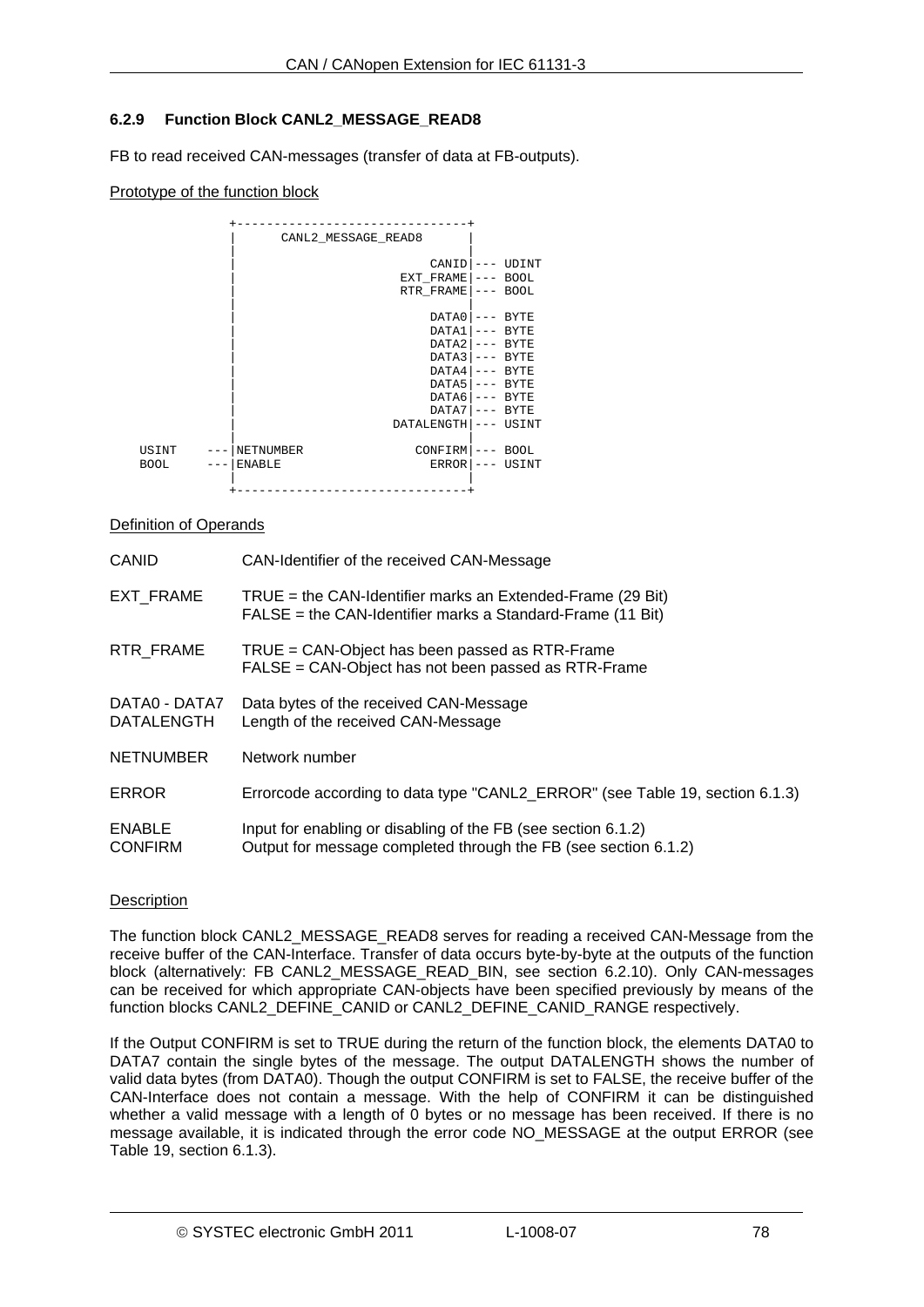# <span id="page-78-0"></span>**6.2.10 Function Block CANL2\_MESSAGE\_READ\_BIN**

FB for reading a received CAN-message (transfer of data within the object addressed by pointer)

#### Prototype of the function block



#### Definition of Operands

- PTR\_RXDATA Address of an object the data of the received CAN-message are stored in
- MAX\_LENGTH Limitation of the number of stored bytes; at 0, the size of the object addressed via PTR\_RXDATA is determined and as a limitation, the number of stored bytes is used (the number of stored bytes does not exceed the number of bytes the object is able to store).
- DATALENGTH Number of stored bytes
- CANID CAN-Identifier of the received CAN-Message
- EXT FRAME  $T$  TRUE = the CAN-Identifier marks an Extended-Frame (29 Bit) FALSE = the CAN-Identifier marks a Standard-Frame (11 Bit)
- RTR\_FRAME TRUE = CAN-Object has been passed as RTR-Frame FALSE = CAN-Object has not been passed as RTR-Frame
- NETNUMBER Network number
- ERROR Errorcode according to data type "CANL2\_ERROR" (see [Table 19](#page-69-1), section [6.1.3\)](#page-69-2)
- ENABLE Input for enabling or disabling the FB (see section [6.1.2\)](#page-69-0)
- CONFIRM Output for message completed through the FB (see section [6.1.2\)](#page-69-0)

#### **Description**

The function block CANL2\_MESSAGE\_READ\_BIN serves for reading a received CAN-message from the receive buffer of the CAN-interface. The data of the received message are stored within the object addressed via PTR\_RXDATA (alternatively: FB CANL2\_MESSAGE\_READ8, see section [6.2.9\)](#page-77-0). Only CAN-messages can be received, for which appropriate CAN-objects have been specified by means of the function blocks CANL2\_DEFINE\_CANID or CANL2\_DEFINE\_CANID\_RANGE respectively.

By means of input MAX\_LENGTH, the number of stored bytes can be limited. If MAX\_LENGTH is set to 0, the size of the addressed object via PTR\_RXDATA is determined internally and the number of bytes to be stored is used. The number of stored bytes does not exceed the number of bytes the object is able to store. Therewith, an overwriting of memory areas of other objects or variables is prevented.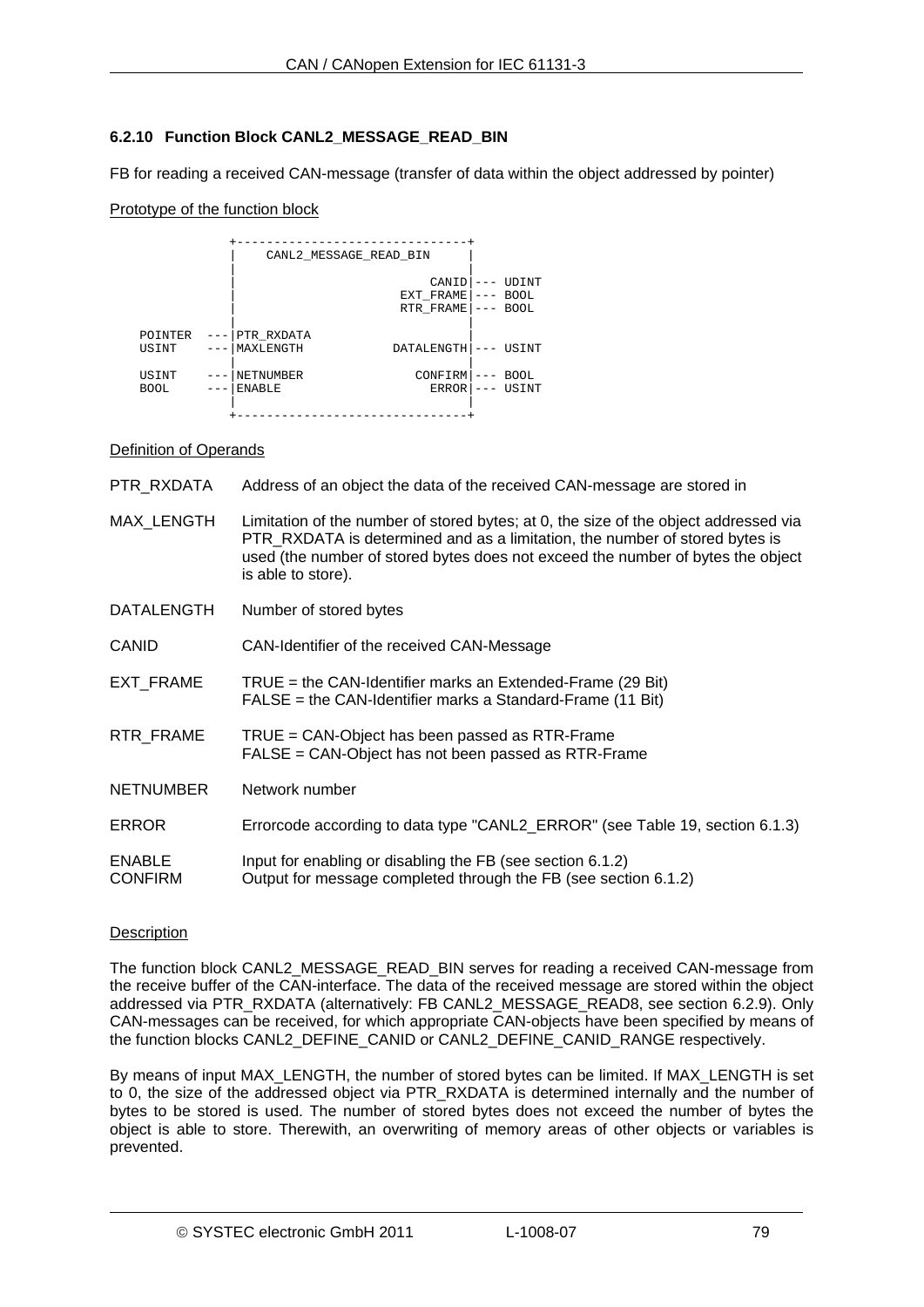If the output CONFIRM is set to TRUE during the return of the function block, the object addressed via PTR\_RXDATA contains the data of the received message. The output DATALENGTH specifies the number of valid data bytes. Is the output CONFIRM set to FALSE, however, the receive buffer does not contain a message. With the help of CONFIRM it can be distinguished, whether a valid message with a length of 0 bytes or no message has been received. If there is no message available, it is indicated through the error code NO MESSAGE at the output ERROR (see [Table 19](#page-69-1), section [6.1.3\)](#page-69-2).

## <span id="page-79-0"></span>**6.2.11 Function Block CANL2\_MESSAGE\_WRITE8**

FB for sending a CAN-message (transfer of data on FB-inputs).

#### Prototype of the function block

|             |                     | CANL2_MESSAGE_WRITE8 |         |         |             |
|-------------|---------------------|----------------------|---------|---------|-------------|
|             |                     |                      |         |         |             |
| UDINT       | $---$               | CANID                |         |         |             |
| BOOL        |                     | $---$ EXT FRAME      |         |         |             |
| BOOL        |                     | $--- RTR_FRAME$      |         |         |             |
| USINT       | $\qquad \qquad - -$ | CHANNEL              |         |         |             |
|             |                     |                      |         |         |             |
| BYTE        |                     | $---$ DATA0          |         |         |             |
| <b>BYTE</b> |                     | $---IDATA1$          |         |         |             |
| BYTE        |                     | $---IDATA2$          |         |         |             |
| BYTE        |                     | $---IDATA3$          |         |         |             |
| <b>BYTE</b> |                     | $---IDATAA$          |         |         |             |
| BYTE        |                     | ---   DATA5          |         |         |             |
| RYTE.       |                     | $---IDATAG$          |         |         |             |
| <b>BYTE</b> |                     | $---IDATA7$          |         |         |             |
| USINT       | $- - - -$           | <b>DATALENGTH</b>    |         |         |             |
|             |                     |                      |         |         |             |
| USINT       |                     | <b>NETNUMBER</b>     | CONFIRM | $- - -$ | <b>BOOL</b> |
| <b>BOOL</b> | ---                 | <b>ENABLE</b>        | ERROR   | $---$   | USINT       |
|             |                     |                      |         |         |             |
|             |                     |                      |         |         |             |

## Definition of Operands

| <b>CANID</b>                       | CAN-Identifier of the CAN-message to be sent                                                                                                                                                                                                                                                                                                                                                 |
|------------------------------------|----------------------------------------------------------------------------------------------------------------------------------------------------------------------------------------------------------------------------------------------------------------------------------------------------------------------------------------------------------------------------------------------|
| EXT_FRAME                          | TRUE = the CAN-Identifier marks an Extended-Frame (29 Bit)<br>$FALSE = the CAN-Identity marks a Standard-Frame (11 Bit)$                                                                                                                                                                                                                                                                     |
| RTR_FRAME                          | $TRUE = CAN-Object$ is passed as RTR-Frame<br>FALSE = CAN-Object is not passed as RTR-Frame                                                                                                                                                                                                                                                                                                  |
| <b>CHANNEL</b>                     | If the CAN-object has been defined by means of function block<br>CANL2_DEFINE_CANID, then the channel number returned by this FB is to be<br>passed for the CAN-object. If the CAN-object has been defined by means of<br>function block CANL2_DEFINE_CANID_RANGE, then 0 has to be passed (Note:<br>an object defined through CANL2_DEFINE_CANID_RANGE cannot be used for<br>RTR-messages). |
| DATA0 - DATA7<br><b>DATALENGTH</b> | Data bytes of the CAN-message to be sent<br>Length of the CAN-message to be sent                                                                                                                                                                                                                                                                                                             |
| <b>NETNUMBER</b>                   | Network number                                                                                                                                                                                                                                                                                                                                                                               |
| <b>ERROR</b>                       | Errorcode according to data type "CANL2_ERROR" (see Table 19, section 6.1.3)                                                                                                                                                                                                                                                                                                                 |
| <b>ENABLE</b><br><b>CONFIRM</b>    | Input for enabling or disabling the FB (see section 6.1.2)<br>Output for message completed through the FB (see section 6.1.2)                                                                                                                                                                                                                                                                |
|                                    |                                                                                                                                                                                                                                                                                                                                                                                              |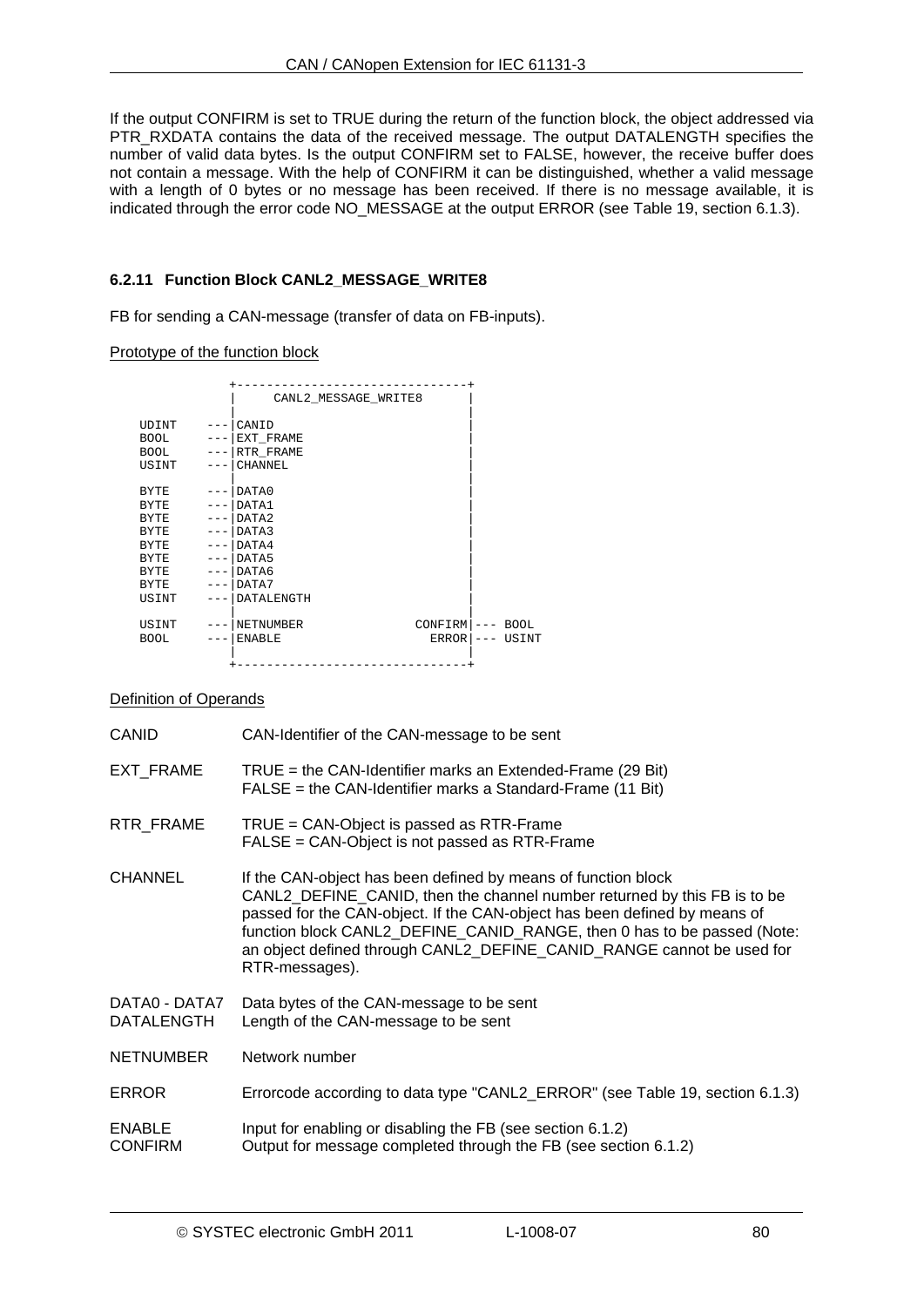The function block CANL2\_MESSAGE\_WRITE8 serves for sending a CAN-Message. The transfer of data occurs byte-by-byte at the inputs of the function block (alternatively: FB CANL2 MESSAGE WRITE BIN, see section [6.2.12](#page-80-0)). Only CAN-messages can be sent for which appropriate CAN-objects have been designed by means of function blocks CANL2\_DEFINE\_CANID or CANL2\_DEFINE\_CANID\_RANGE.

At the elements DATA0 to DATA7, the single bytes of the message to be sent are to pass. The input DATALENGTH thereby specifies the number of valid data bytes (from DATA0).

When calling function block CANL2 MESSAGE WRITE8, the message to be sent is stored in the send buffer of the CAN-Interface. In case no error occurs (message could be stored properly in the send buffer), the module returns with the output CONFIRM, which is set to TRUE. However, there is no feedback signal to the PLC program, whether the message could be sent successfully.

# <span id="page-80-0"></span>**6.2.12 Function Block CANL2\_MESSAGE\_WRITE\_BIN**

FB for sending a CAN-Message (transfer of data within the object addressed by pointer)

Prototype of the function block

|                                               |                   | CANL2 MESSAGE WRITE BIN                    |                         |                      |
|-----------------------------------------------|-------------------|--------------------------------------------|-------------------------|----------------------|
| <b>UDINT</b><br><b>BOOL</b><br>BOOL.<br>USINT | $---$             | CANID<br>EXT FRAME<br>RTR FRAME<br>CHANNEL |                         |                      |
| POINTER<br>USINT                              | $-- -$            | PTR TXDATA<br>DATALENGTH                   |                         |                      |
| USINT<br>BOOL.                                | $\qquad \qquad -$ | NETNUMBER<br><b>ENABLE</b>                 | CONFIRM<br><b>ERROR</b> | <b>BOOL</b><br>USINT |

Definition of Operands

| CANID      | CAN-Identifier of the CAN-message to be sent                                                                                                                                                                                                                                                                                                                                                                   |
|------------|----------------------------------------------------------------------------------------------------------------------------------------------------------------------------------------------------------------------------------------------------------------------------------------------------------------------------------------------------------------------------------------------------------------|
| EXT FRAME  | TRUE = the CAN-Identifier marks an Extended-Frame (29 Bit)<br>FALSE = the CAN-Identifier marks a Standard-Frame (11 Bit)                                                                                                                                                                                                                                                                                       |
| RTR_FRAME  | TRUE = CAN-Object is passed as RTR-Frame<br>FALSE = CAN-Object is not passed as RTR-Frame                                                                                                                                                                                                                                                                                                                      |
| CHANNEL    | If the CAN-Object has been defined by means of function block<br>CANL2_DEFINE_CANID, then the channel number returned from this function<br>block for the CAN-object has to be passed. If the CAN-object has been defined by<br>means of function block CANL2_DEFINE_CANID_RANGE, then 0 has to be<br>passed (Note: a CAN-object defined through CANL2_DEFINE_CANID_RANGE<br>cannot be used for RTR-messages). |
| PTR TXDATA | Address of an object containing the data to be sent with the CAN-message                                                                                                                                                                                                                                                                                                                                       |
| DATALENGTH | Number of bytes to be sent through the CAN-message; at 0, the size of the object<br>addressed via PTR_TXDATA is determined and the number of bytes that have to<br>be sent is used.                                                                                                                                                                                                                            |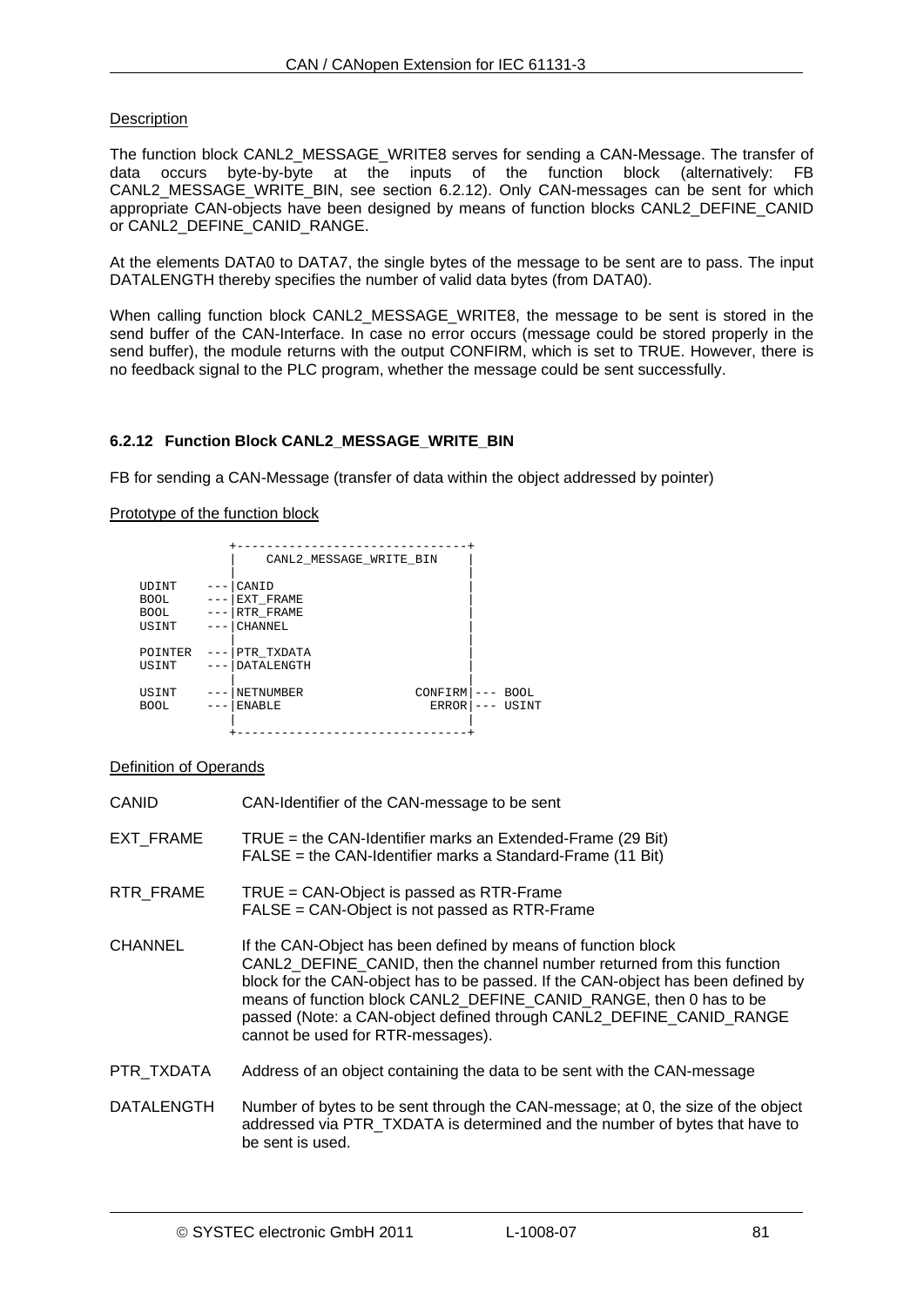| NETNUMBER                | Network number                                                                                                                |
|--------------------------|-------------------------------------------------------------------------------------------------------------------------------|
| ERROR                    | Errorcode according to data type "CANL2_ERROR" (see Table 19, section 6.1.3)                                                  |
| <b>ENABLE</b><br>CONFIRM | Input for enabling or disabling the FB (see section 6.1.2)<br>Output for message completed through the FB (see section 6.1.2) |

The function block CANL2\_MESSAGE\_WRITE\_BIN serves for sending a CAN-message. The data of the message to be sent are expected in the object addressed via PTR\_TXDATA (alternatively: FB CANL2 MESSAGE WRITE8, see section [6.2.11\)](#page-79-0). Only CAN-messages can be sent, for which appropriate CAN-objects have been designed by means of function blocks CANL2\_DEFINE\_CANID or CANL2\_DEFINE\_CANID\_RANGE respectively.

The data of the message to be sent are taken from the object addressed via PTR\_TXDATA By means of the input DATALENGTH, the number of bytes to be sent can be limited. If DATALENGTH is set to 0, the size of the object addressed via PTR\_TXDATA is determined internally and used as the number of bytes to be sent.

When calling function block CANL2\_MESSAGE\_WRITE\_BIN, the message to be sent is stored in the send buffer of the CAN-interface. If no error occurs here (message could be stored properly in the send buffer), the module returns with the output CONFIRM, which is set to TRUE. However, there is no feedback signal to the PLC program, whether the message could be sent successfully.

# <span id="page-81-0"></span>**6.2.13 Function Block CANL2\_MESSAGE\_UPDATE8**

FB to update data of a RTR-Message (transfer of data on FB-inputs)

#### Prototype of the function block

|             |                     | CANL2 MESSAGE UPDATE8 |                    |       |             |
|-------------|---------------------|-----------------------|--------------------|-------|-------------|
|             |                     |                       |                    |       |             |
| UDINT       | $\qquad \qquad - -$ | CANID                 |                    |       |             |
| BOOL        | $--- 1$             | EXT FRAME             |                    |       |             |
| BOOL        |                     | $--- RTR$ FRAME       |                    |       |             |
| USINT       | $--- 1$             | CHANNEL               |                    |       |             |
|             |                     |                       |                    |       |             |
| BYTE        |                     | $---IDATAO$           |                    |       |             |
| <b>BYTE</b> |                     | $---IDATA1$           |                    |       |             |
| BYTE        |                     | $---IDATA2$           |                    |       |             |
| BYTE        |                     | ---   DATA3           |                    |       |             |
| BYTE        |                     | $---IDATA4$           |                    |       |             |
| BYTE        |                     | $---IDATAS$           |                    |       |             |
| BYTE        |                     | --- DATA6             |                    |       |             |
| <b>BYTE</b> | ——— I               | DATA7                 |                    |       |             |
| USINT       | $- - - -$           | DATALENGTH            |                    |       |             |
|             |                     |                       |                    |       |             |
| USINT       | $-- -$              | <b>NETNUMBER</b>      | $CONFIRM$ $---$    |       | <b>BOOL</b> |
| <b>BOOL</b> |                     | <b>ENABLE</b>         | ERROR <sup>1</sup> | $---$ | USINT       |
|             |                     |                       |                    |       |             |
|             |                     |                       |                    |       |             |

#### Definition of Operands

CANID CAN-Identifier of the CAN-Message to be updated

EXT FRAME TRUE = the CAN-Identifier marks an Extended-Frame (29 Bit) FALSE = the CAN-Identifier marks a Standard-Frame (11 Bit)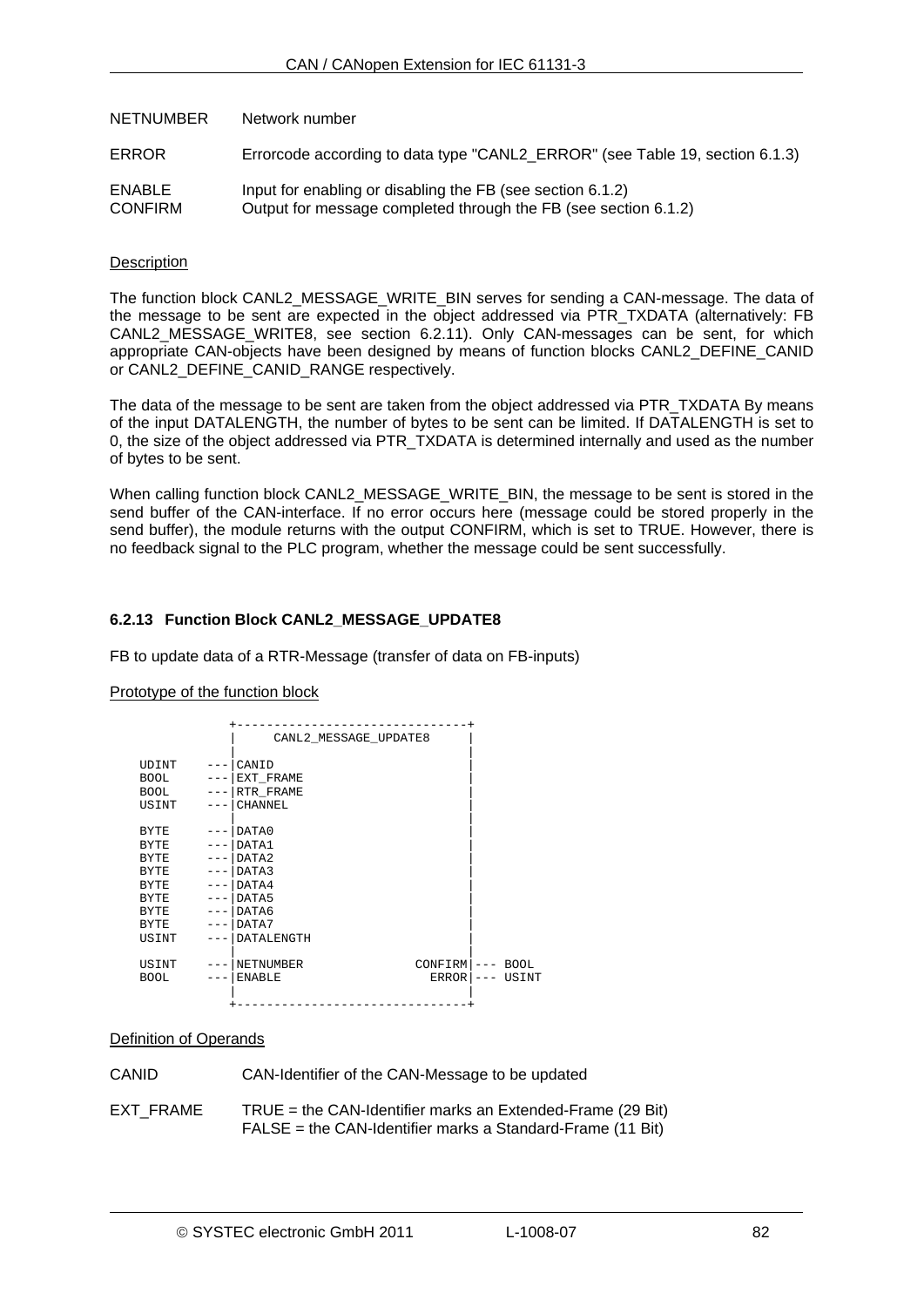| RTR_FRAME                          | TRUE = CAN-Object is passed as RTR-Frame<br>FALSE = CAN-Object is not passed as RTR-Frame                                                                                                                            |
|------------------------------------|----------------------------------------------------------------------------------------------------------------------------------------------------------------------------------------------------------------------|
| <b>CHANNEL</b>                     | Channel number that has been returned during the definition of the CAN-Object<br>from function block CANL2 DEFINE CANID (Note: CAN-objects defined with<br>CANL2 DEFINE CANID RANGE cannot be used for RTR-Messages) |
| DATA0 - DATA7<br><b>DATALENGTH</b> | Data bytes of the CAN-message to be updated<br>Length of the CAN-message to be updated                                                                                                                               |
| <b>NETNUMBER</b>                   | Network number                                                                                                                                                                                                       |
| ERROR                              | Errorcode relates to data type "CANL2_ERROR" (see Table 19, section 6.1.3)                                                                                                                                           |
| <b>ENABLE</b><br><b>CONFIRM</b>    | Input for enabling or disabling the FB (see section 6.1.2)<br>Output for message completed through the FB (see section 6.1.2)                                                                                        |

The function block CANL2\_MESSAGE\_UPDATE8 serves for updating data of a RTR-message. The transfer of data occurs byte-by-byte at the inputs of the function block (alternatively: FB CANL2\_MESSAGE\_UPDATE\_BIN, see section [6.2.14\)](#page-82-0). Only CAN-objects can be updated that have been designed previously by means of the function block CANL2\_DEFINE\_CANID.

On the elements DATA0 to DATA7, the single bytes have to be passed for the message to be updated. The input DATALENGTH thereby specifies the number of valid data bytes (from DATA0).

When calling function block CANL2\_MESSAGE\_UPDATE8, only the data of messages in the send buffer of the CAN-controller are updated. To transfer the message on the CAN-bus, this has to be requested explicitely by another node through RTR-Frame.

## <span id="page-82-0"></span>**6.2.14 Function Block CANL2\_MESSAGE\_UPDATE\_BIN**

FB for the update of data of an RTR-Message (transfer of data within the object addressed through pointer)

#### Prototype of the function block

|                                 |                                     | CANL2 MESSAGE UPDATE BIN                   |                          |       |                      |
|---------------------------------|-------------------------------------|--------------------------------------------|--------------------------|-------|----------------------|
| UDINT<br>BOOL<br>BOOL.<br>USINT | ---<br>$---$<br>$\qquad \qquad - -$ | CANID<br>EXT FRAME<br>RTR FRAME<br>CHANNEL |                          |       |                      |
| POINTER<br>USINT                |                                     | PTR TXDATA<br>DATALENGTH                   |                          |       |                      |
| USINT<br>BOOL.                  | $---$<br>$---$                      | NETNUMBER<br><b>ENABLE</b>                 | <b>CONFIRMI</b><br>ERROR | $---$ | <b>BOOL</b><br>USINT |

#### Definition of Operands

CANID CAN-Identifier of the CAN-message to be updated

EXT\_FRAME TRUE = the CAN-Identifier marks an Extended-Frame (29 Bit) FALSE = the CAN-Identifier marks a Standard-Frame (11 Bit)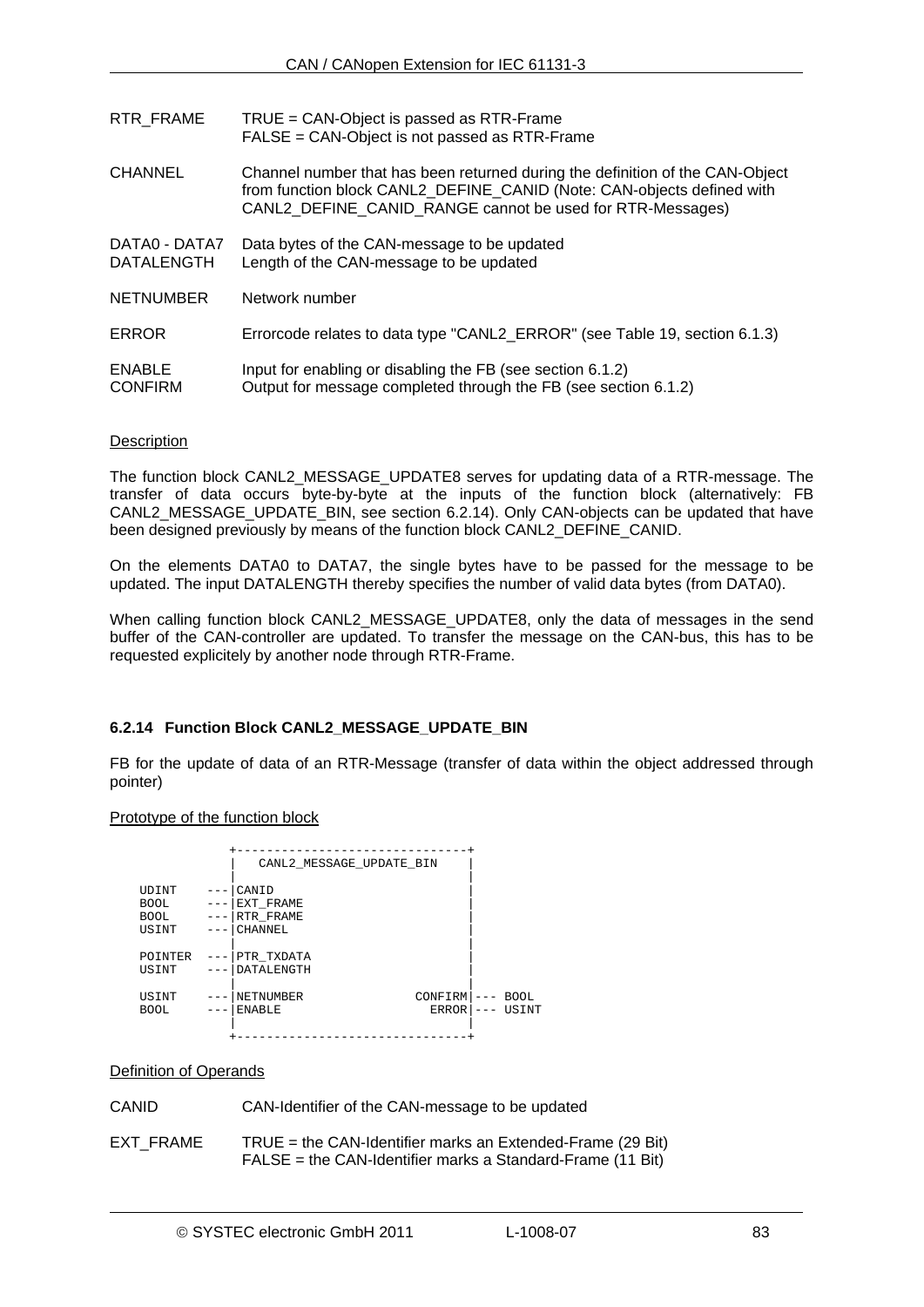| RTR FRAME                       | $TRUE = CAN-Object$ is passes as RTR-Frame<br>FALSE = CAN-Object is not passed as RTR-Frame                                                                                                                                    |
|---------------------------------|--------------------------------------------------------------------------------------------------------------------------------------------------------------------------------------------------------------------------------|
| <b>CHANNEL</b>                  | Channel number, which has been returned from function block<br>CANL2_DEFINE_CANID during the definition of the CAN-Objects (Note: CAN-<br>objects defined through CANL2_DEFINE_CANID_RANGE cannot be used for<br>RTR-messages) |
| PTR TXDATA                      | Address of an object that contains the data of the CAN-message to be updated                                                                                                                                                   |
| <b>DATALENGTH</b>               | Number of bytes in the CAN-message to be updated; at 0, the size of the object<br>addressed via PTR_TXDATA is determined internally and used as number of bytes<br>to be updated                                               |
| <b>NETNUMBER</b>                | Network number                                                                                                                                                                                                                 |
| <b>ERROR</b>                    | Errorcode according to data type "CANL2_ERROR" (see Table 19, section 6.1.3)                                                                                                                                                   |
| <b>ENABLE</b><br><b>CONFIRM</b> | Input for enabling or disabling of the FB (see section 6.1.2)<br>Output for message completed through the FB (see section 6.1.2)                                                                                               |

The function block CANL2 MESSAGE UPDATE BIN serves for updating data of an RTR-message. The data to be updated are expected in the object addressed via PTR\_TXDATA (alternatively: FB CANL2 MESSAGE UPDATE8, see section [6.2.13\)](#page-81-0). Only CAN-objects can be updated that have been desgined previously with the help of function block CANL2\_DEFINE\_CANID.

The data of the message to be updated are taken from the object addressed via PTR\_TXDATA. By means of input DATALENGTH, the number of bytes that have to be updated can be limited. If DATALENGTH is set to 0, the size of the object addressed via PTR\_TXDATA is determined internally and the number of bytes to be updated is used.

When calling function block CANL2 MESSAGE\_UPDATE\_BIN, only the data of the message in the send buffer of the CAN-controller are updated. To transfer the message on the CAN-bus, this has to be requested explicitely by another node via RTR-Frame.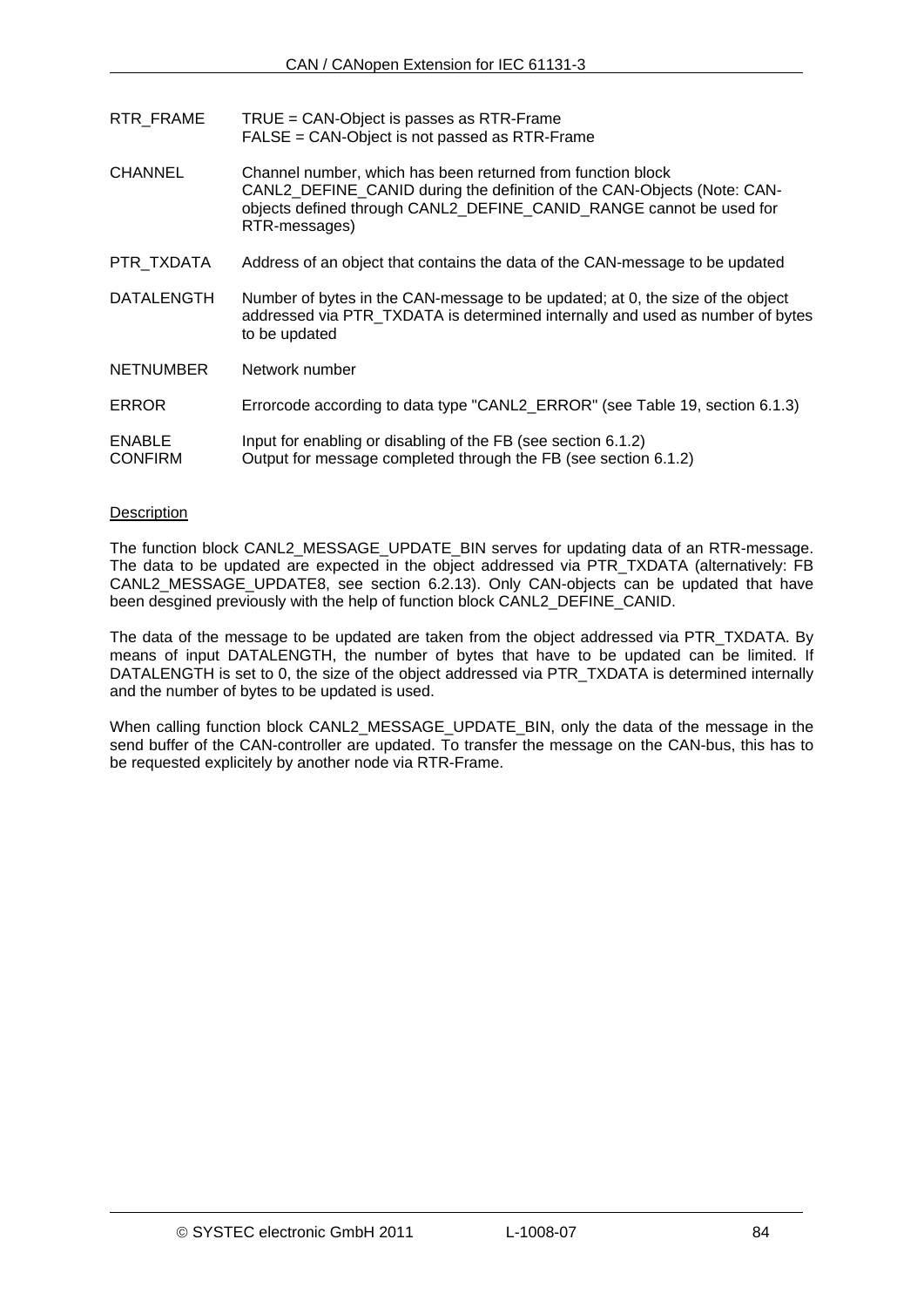# **7 Index**

Assignment table 27 CAN\_ENABLE\_CYCLIC\_SYNC\_59 CAN\_GET\_CANOPEN\_KERNEL\_STATE\_40 CAN\_GET\_LOCAL\_NODE\_ID\_39 CAN\_GET\_STATE 52 CAN\_NMT 53 CAN\_PDO\_READ8 42 CAN\_PDO\_WRITE8 43 CAN\_RECV\_BOOTUP 58 CAN\_RECV\_BOOTUP\_DEV\_57 CAN\_RECV\_EMCY 55 CAN\_RECV\_EMCY\_DEV 54 CAN\_REGISTER\_COBID 41 CAN\_SDO\_READ\_BIN 49 CAN\_SDO\_READ\_STR 47 CAN\_SDO\_READ8 44 CAN\_SDO\_WRITE\_BIN 51 CAN\_SDO\_WRITE\_STR 48 CAN\_SDO\_WRITE8 45 CAN\_SEND\_SYNC 60 CAN\_WRITE\_EMCY\_56 CANL2\_DEFINE\_CANID 74 CANL2\_DEFINE\_CANID\_RANGE 75 CANL2\_GET\_STATUS 74 CANL2\_INIT 71 CANL2\_MESSAGE\_READ\_BIN 79 CANL2\_MESSAGE\_READ8 78 CANL2\_MESSAGE\_UPDATE\_BIN 83 CANL2\_MESSAGE\_UPDATE8 82 CANL2\_MESSAGE\_WRITE\_BIN 81 CANL2\_MESSAGE\_WRITE8 80 CANL2\_RESET 73 CANL2\_SHUTDOWN 72 CANL2\_UNDEFINE\_CANID 76 CANopen Configurator 19 CANopen Master 11 DCF file Integration into the PLC project 21 Predefined variables 20 DCF file for SYSTEC devices 20 DCF file predefined 19 EDS file for SYSTEC devices 18 Error codes CANopen 36 Errorcodes

CAN Layer 2 70 Function blocks Availability 34 Example project 60 Local kernel 39 **Overview** CAN Layer 2 69 CANopen 33 PDO and CAN Layer 2 40 SDO 44 Function Blocks CAN Layer 2 71 Master Services 52 **Heartbeat** Configuration 65 Lifeguarding Configuration 66 Master Configurator 63 Network Configuration 17 Network Scan 11 Network variables Assignment table 27 Declaration on the PLC program 27 Example project 31 General 16 Initial initialization 14 Summary 31 Node Configuration 11 Node list Definition 63 Node Monitoring 11 Node state messages COBID 64 PLC Types 10 PLC with Master 10 PLC without Master 10 State values CANopen 37 **Statuswerte** CAN Layer 2 70, 74 Synchronization CANopen/PLC 35 VAR\_EXTERNAL 27 Waiting periods Definition 64